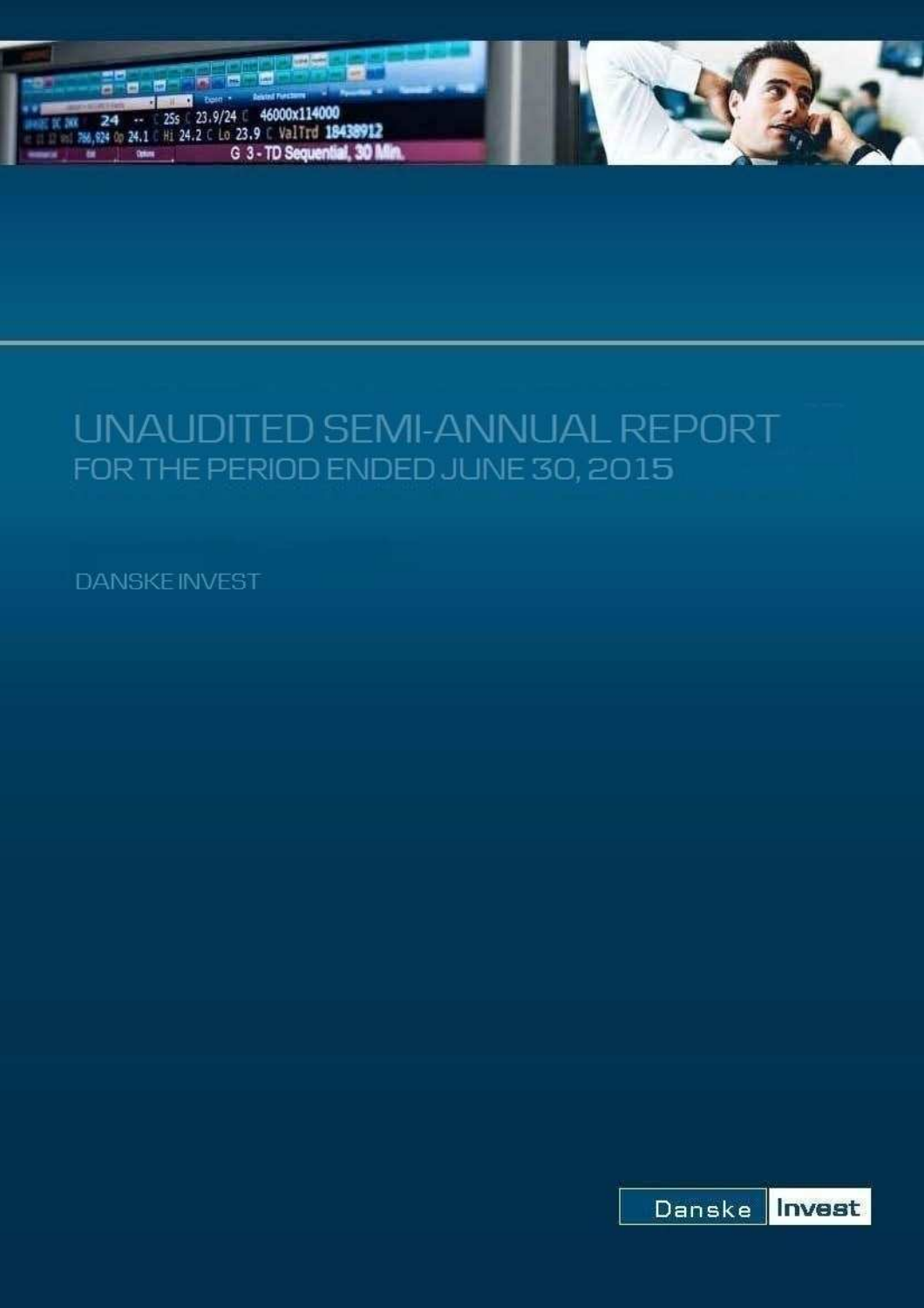# A Luxembourg based mutual investment fund

### Unaudited Semi-Annual Report

as at June 30, 2015

(R.C.S. Luxembourg B 28 945)

Subscriptions shall only be valid if made on the basis of the KIID (Key Investor Information Document) or the current prospectus accompanied by the most recent annual report, including audited financial statements as well as by the most recent unaudited semi-annual report if published more recently than the most recent annual report, including audited financial statements. No one is authorised to state other information than the one contained in the Prospectus as well as in the documents herein mentioned, which are available to the public.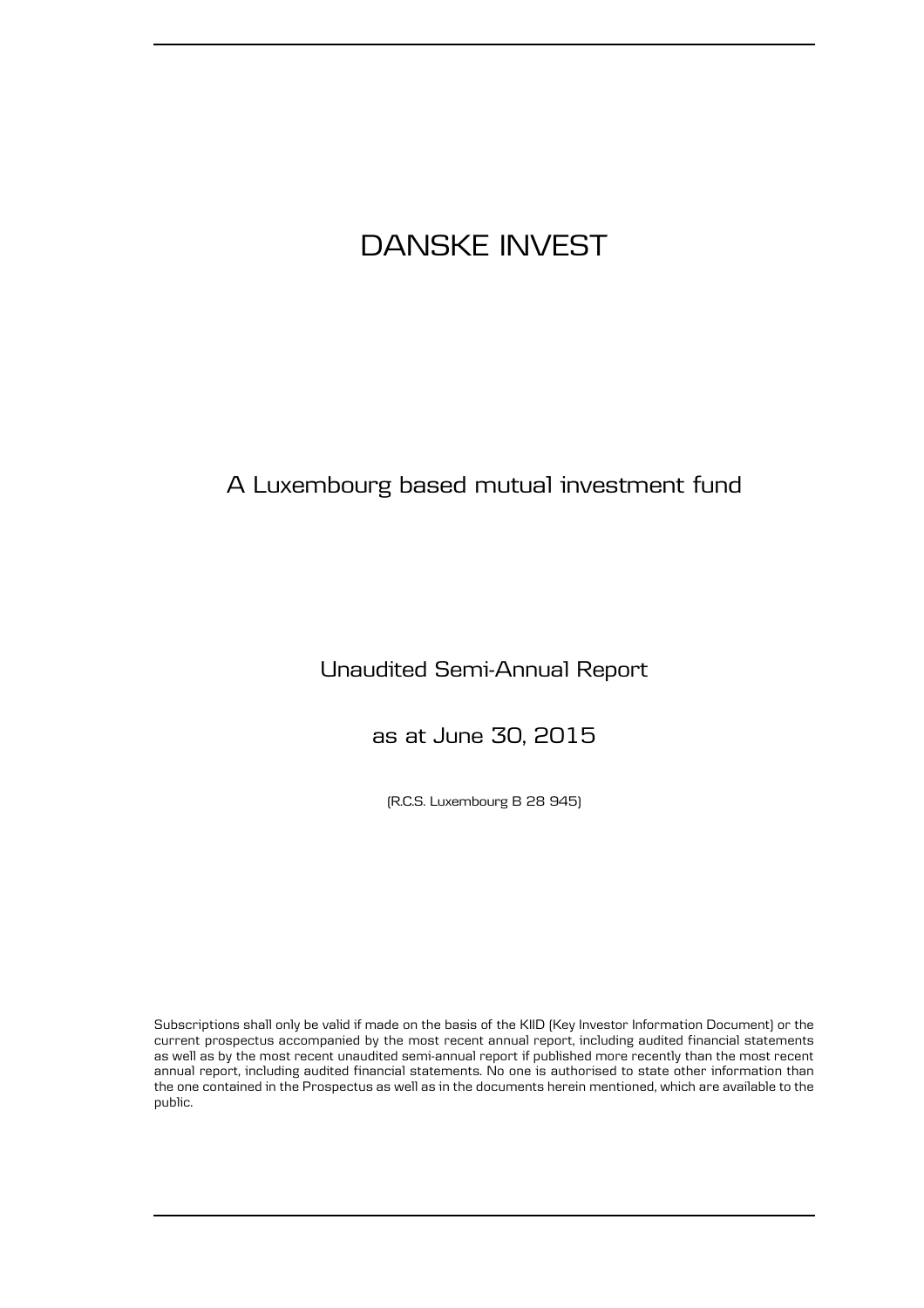### Table of contents

|                                                                                            | Page     |
|--------------------------------------------------------------------------------------------|----------|
| Management and Administration<br>Information to Unitholders                                | 4<br>5   |
| Report of the Management Company                                                           | 6        |
| <b>Unaudited Combined Statement of Net Assets</b>                                          | 7        |
| Unaudited Combined Statement of Operations and Changes in Net Assets<br><b>DANISH BOND</b> | 13       |
| Statement of Investments                                                                   | 19       |
| Geographical and Economic Portfolio Breakdowns                                             | 55       |
| EUROPEAN BOND                                                                              |          |
| Statement of Investments<br>Geographical and Economic Portfolio Breakdowns                 | 23<br>27 |
| <b>DENMARK FOCUS</b>                                                                       |          |
| Statement of Investments                                                                   | 28       |
| Geographical and Economic Portfolio Breakdowns                                             | 30       |
| <b>NORDIC</b><br>Statement of Investments                                                  | 31       |
| Geographical and Economic Portfolio Breakdowns                                             | 33       |
| <b>SWEDISH BOND</b>                                                                        |          |
| Statement of Investments                                                                   | 34       |
| Geographical and Economic Portfolio Breakdowns<br><b>SWEDEN</b>                            | 35       |
| Statement of Investments                                                                   | 36       |
| Geographical and Economic Portfolio Breakdowns                                             | 38       |
| DANISH MORTGAGE BOND                                                                       |          |
| Statement of Investments<br>Geographical and Economic Portfolio Breakdowns                 | 39<br>42 |
| <b>GLOBAL EMERGING MARKETS</b>                                                             |          |
| Statement of Investments                                                                   | 43       |
| Geographical and Economic Portfolio Breakdowns<br>EUROPE FOCUS                             | 46       |
| Statement of Investments                                                                   | 47       |
| Geographical and Economic Portfolio Breakdowns                                             | 49       |
| <b>GLOBAL STOCKPICKING</b>                                                                 |          |
| Statement of Investments<br>Geographical and Economic Portfolio Breakdowns                 | 50<br>52 |
| <b>EUROPE SMALL CAP</b>                                                                    |          |
| Statement of Investments                                                                   | 53       |
| Geographical and Economic Portfolio Breakdowns                                             | 55       |
| <b>EUROPE HIGH DIVIDEND</b><br>Statement of Investments                                    | 56       |
| Geographical and Economic Portfolio Breakdowns                                             | 58       |
| <b>GLOBAL CORPORATE BONDS</b>                                                              |          |
| Statement of Investments                                                                   | 59       |
| Geographical and Economic Portfolio Breakdowns<br><b>EASTERN EUROPE CONVERGENCE</b>        | 65       |
| Statement of Investments                                                                   | 66       |
| Geographical and Economic Portfolio Breakdowns                                             | 69       |
| <b>CHINA</b><br>Statement of Investments                                                   | 70       |
| Geographical and Economic Portfolio Breakdowns                                             | 72       |
| JAPAN                                                                                      |          |
| Statement of Investments                                                                   | 73       |
| Geographical and Economic Portfolio Breakdowns<br><b>INDIA</b>                             | 75       |
| Statement of Investments                                                                   | 76       |
| Geographical and Economic Portfolio Breakdowns                                             | 77       |
| <b>TRANS-BALKAN</b>                                                                        |          |
| Statement of Investments<br>Geographical and Economic Portfolio Breakdowns                 | 78<br>81 |
| <b>GLOBAL EMERGING MARKETS SMALL CAP</b>                                                   |          |
| Statement of Investments                                                                   | 82       |
| Geographical and Economic Portfolio Breakdowns<br><b>RUSSIA</b>                            | 86       |
| Statement of Investments                                                                   | 87       |
| Geographical and Economic Portfolio Breakdowns                                             | 89       |
| Notes to the Unaudited Financial Statements                                                | 90       |
| Information for Investors in Switzerland (non audited)                                     | 102      |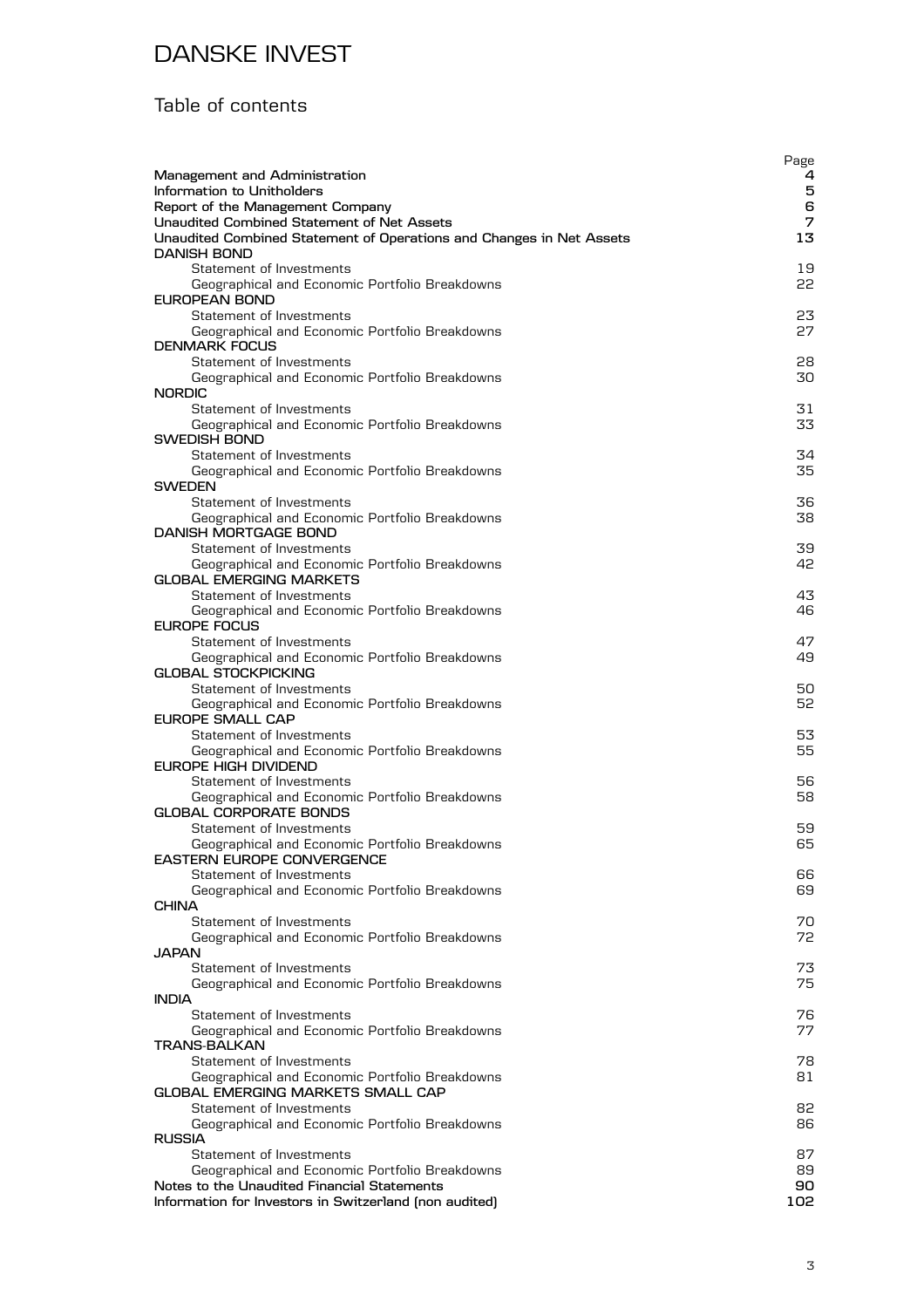#### Management and Administration

#### **MANAGEMENT COMPANY**

Danske Invest Management Company S.A. 13, rue Edward Steichen L- 2540 Luxembourg Grand Duchy of Luxembourg

#### **BOARD OF DIRECTORS**

Morten RASTEN Managing Director Danske Invest Management A/S Kongens Lyngby Denmark

Johnny BISGAARD Deputy General Manager Danske Bank International S.A. Luxembourg Grand Duchy of Luxembourg

Lone MORTENSEN Member of Executive Board Head of Management Company Integration Danske Invest Management A/S Kongens Lyngby Denmark

#### **CONDUCTING OFFICERS**

Klaus EBERT General Manager Danske Invest Management Company S.A. Luxembourg Grand Duchy of Luxembourg

Peter DYHR Danske Invest Management Company S.A. Luxembourg Grand Duchy of Luxembourg

#### **CUSTODIAN AND CENTRAL ADMINISTRATION**

RBC Investor Services Bank S.A. 14, Porte de France L-4360 Esch-sur-Alzette Grand Duchy of Luxembourg

#### **REGISTRAR AGENT**

RBC Investor Services Bank S.A. 14, Porte de France L-4360 Esch-sur-Alzette Grand Duchy of Luxembourg

#### **PRINCIPAL PAYING AGENT**

RBC Investor Services Bank S.A. 14, Porte de France L-4360 Esch-sur-Alzette Grand Duchy of Luxembourg

#### **PAYING AGENT IN DENMARK**

Danske Bank A/S 2-12, Holmens Kanal DK-1092 Copenhagen Denmark

#### **INVESTMENT MANAGER**

Danske Bank A/S (acting through its asset management division Danske Capital) Parallelvej 17 DK-2800 Kongens Lyngby Denmark

#### **SUB-INVESTMENT MANAGERS**

Aberdeen Asset Management Asia Limited 21, Church Street #01-01 Capital square Two Singapore 049480 Singapore

Schroder Investment Management Limited 31, Gresham Street GB-London EC2V 7QA U.K.

Danske Capital AB BOX 7523 Norrmalmstorg 1 S-103 92 Stockholm Sweden

Danske Bank plc (acting through its asset management division Danske Capital) Hiililaiturinkuja 2 FI 00075 Helsinki Finland

Daiwa SB Investments (UK) Limited 5th floor, 5 King William Street, GB-London EC4N7JA U.K.

#### **AUDITOR (CABINET DE RÉVISION AGRÉÉ)**

Deloitte Audit, *Société à responsabilité limitée* 560, rue de Neudorf L-2220 Luxembourg Grand Duchy of Luxembourg

#### **SWISS REPRESENTATIVE**

Carnegie Fund Services S.A. 11, rue du General - Dufour 1204 Geneva Switzerland

#### **SWISS PAYING AGENT**

Banque Cantonale de Geneve 17, Quai de L'lle 1204 Geneva **Switzerland** 

#### **PAYING AND INFORMATION AGENT IN GERMANY**

Danske Bank A/S Zweigniederlassung Hamburg Georgsplatz 1 Postfach 10 15 22 D-20099 Hamburg Germany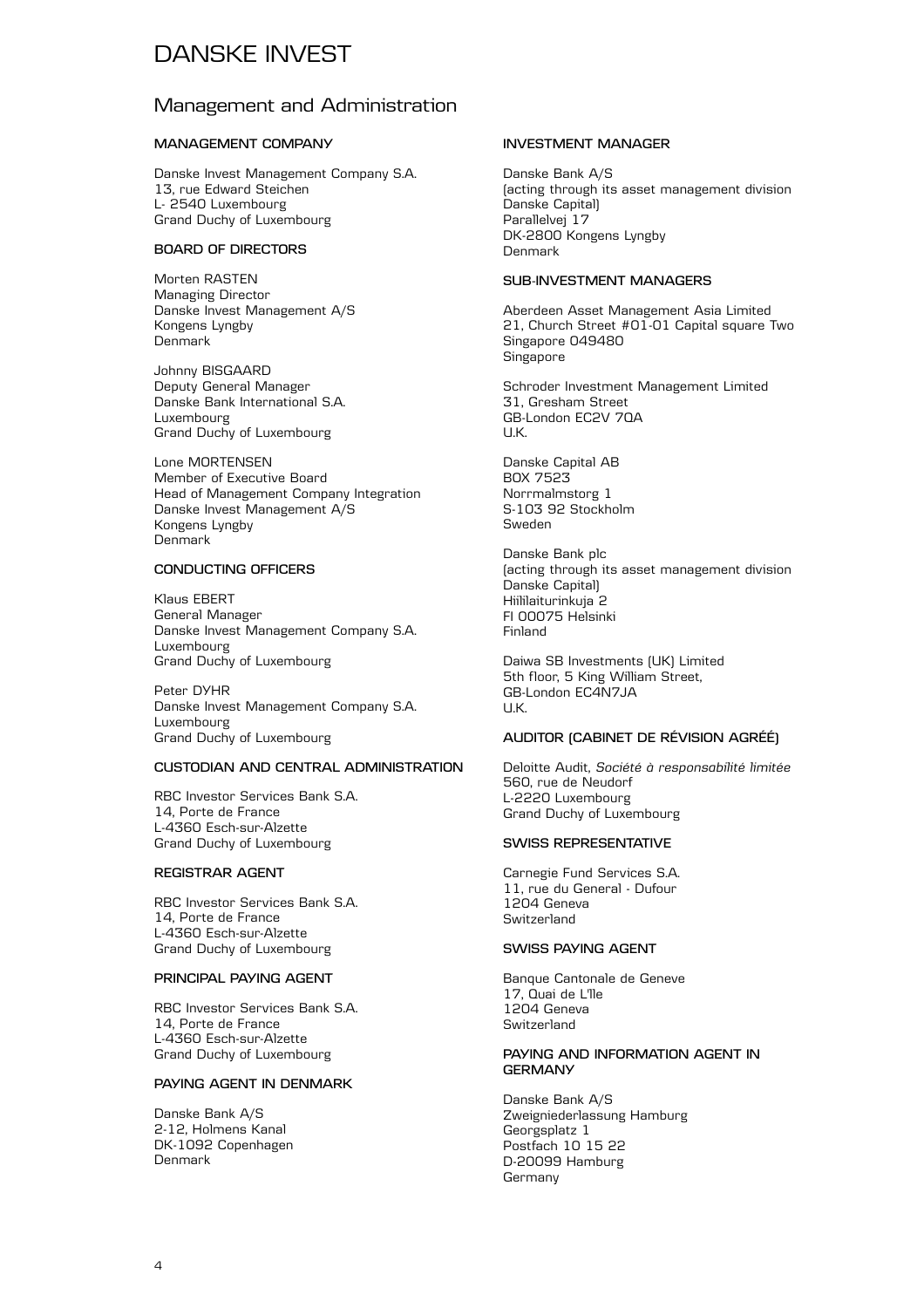#### Information to Unitholders

Information about the Net Asset Value of the units of each Sub-Fund and about the subscription and redemption prices is available at all times at the registered office of the Management Company.

Copies of the annual report, including audited financial statements and all unaudited semi-annual reports of the Fund may be obtained by holders of units from the registered office of the Management Company, the Custodian Bank and any paying agent.

A detailed schedule of the changes in the portfolio statement for each Sub-Fund is available free of charge upon request at the registered office of the Management Company and from the German Information and Paying Agent.

The current prospectus, the KIIDs and the management regulations are also available from the German Information and Paying Agent.

#### **Information to Unitholders in Switzerland**

The Fund's prospectus, KIID, articles of association, annual and unaudited semi-annual reports – each in their respective latest version approved by the Swiss Financial Market Supervisory Authority, in German – and the net asset value per unit as well as the subscription, redemption and possible conversion price of units and a list of changes to the investment portfolio are available free of charge at the office of the Swiss Representative.

The investor can obtain a list of changes to the investment portfolio free of charge from the Swiss Representative.

All information available to unitholders at the head office of the Management Company can also be obtained free of charge on request from the Swiss Representative.

#### Swiss Representative:

Carnegie Fund Services S.A. 11 rue du General -Dufour 1204 Geneva, SWITZERLAND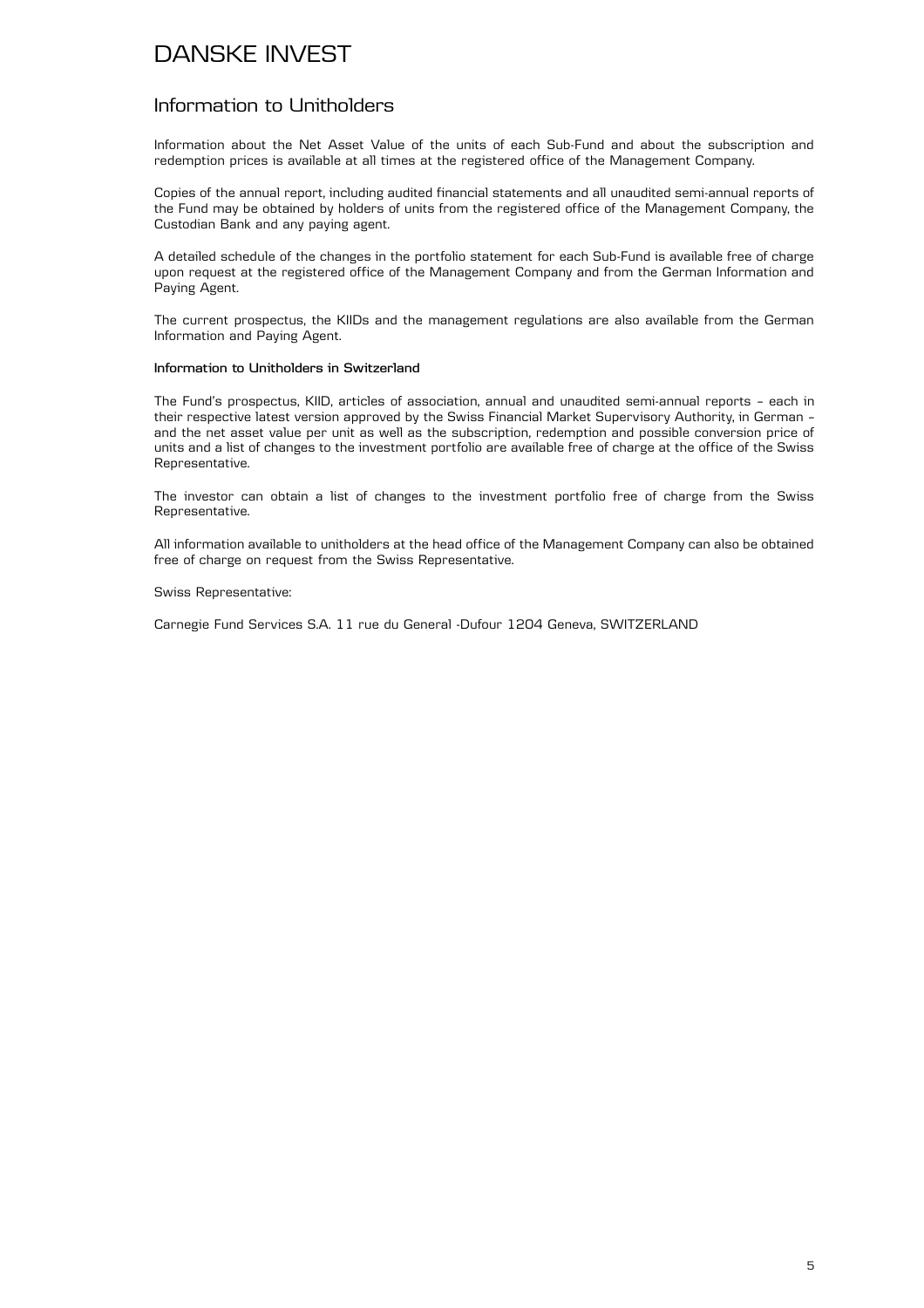#### Report of the Management Company

#### **Significant events during the first half-year 2015:**

#### **Board of Directors**

At the Annual General Meeting of Danske Invest Management Company S.A. held on February 18, 2015, the General Assembly approved the election of the following Board Members - Mr. Morten Rasten, Ms. Lone Mortensen and Mr. Johnny Bisgaard - for a one year period until the next Annual General Meeting which will be held in 2016. It was noted that there is no remuneration fee for Board Members from the Danske Bank Group. KPMG Luxembourg S.à.r.l. was elected as statutory auditor for Danske Invest Management Company S.A. for another year.

#### **Events subsequent to the Annual General Meeting:**

In March 2015 a decision was made at the Annual General Meeting of Danske Bank Group in Copenhagen whereupon it was agreed to appoint Deloitte as external auditors instead of KPMG for the next annual audit. An Extraordinary Board Meeting took place on June 10, 2015 whereby it was resolved to approve the appointment of Deloitte Audit S.à.r.l as auditor of Danske Invest Management Company with effect from the date of the Extraordinary General Meeting - June 10, 2015 until the next Annual General Meeting of the Company to be held in 2016.

#### **Mandates held by the current Board of Directors of Danske Invest Management Company:**

Mr. Johnny Bisgaard has the following mandates and engagements (in addition to the Director mandate of DIMC):

Member of Executive board in Danske Bank International S.A.

Deputy Managing Director of Danske Bank International S.A.

Ms. Lone Mortensen has the following mandates and engagements (in addition to the Director mandate of DIMC):

Member of Executive board in Danske Invest Management A/S (Denmark).

Member of Supervisory board in Danske Capital Investiciju Valdymas in Lithuania.

Mr. Morten Rasten has the following mandates and engagements (in addition to the Director /Chairman mandate of DIMC):

Board membership: Danske Invest Fund Management Ltd (Finland), Danske Capital AB (Sweden), Danske Capital AS (Norway), Danske Invest SICAV SIF, Danske Invest SICAV and Danske Invest Allocation (Luxembourg).

Management position: Managing Director in Danske Invest Management A/S (Denmark).

#### **Danske Invest Prospectus**

The Danske Invest Prospectus was last updated in May 2014.

#### **KIID**

All the Key Investor Information Documents - the KIIDs - are available and published on the website www.danskeinvest.com. The annual KIID update for the ongoing charges and past performance was completed in February 2015.

Board of Directors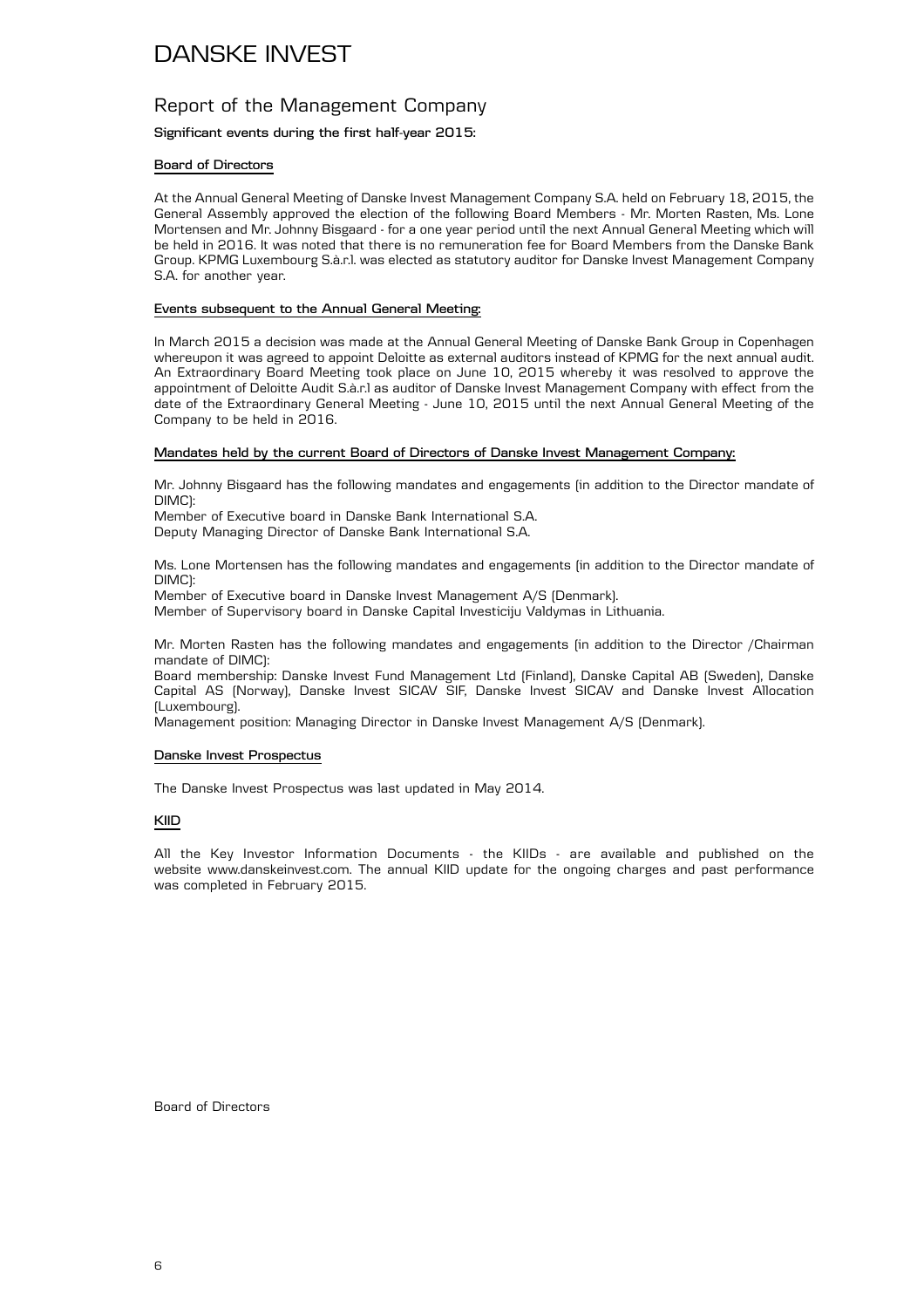#### Unaudited Combined Statement of Net Assets as at June 30, 2015

|                                                                              |               | Danish Bond            | European Bond         | <b>Denmark Focus</b>     |
|------------------------------------------------------------------------------|---------------|------------------------|-----------------------|--------------------------|
|                                                                              | Note          | <b>DKK</b>             | <b>EUR</b>            | <b>DKK</b>               |
| <b>ASSETS</b>                                                                |               |                        |                       |                          |
| Investment portfolio at market value<br>Cash at bank                         | (3)           | 265,461,145<br>867,774 | 28,436,992<br>240,190 | 287,238,879<br>2,452,414 |
| Amounts receivable on sale of<br>investments                                 |               |                        |                       | 477,873                  |
| Amounts receivable on subscriptions<br>Interest and dividend receivable, net |               | 26,177<br>1,667,847    | 5,685<br>388,590      | 2,661,426                |
| Other assets                                                                 |               |                        |                       |                          |
| <b>TOTAL ASSETS</b>                                                          |               | 268,022,943            | 29,071,457            | 292,830,592              |
| <b>LIABILITIES</b>                                                           |               |                        |                       |                          |
| Bank overdraft                                                               |               |                        |                       |                          |
| Interest payable, net<br>Amounts payable on purchase of                      |               | 6,315                  | 110                   | 3,239                    |
| investments                                                                  |               |                        |                       | 1,249,399                |
| Amounts payable on redemptions<br>Net unrealised loss on forward foreign     |               | 166                    |                       | 174,166                  |
| exchange contracts                                                           | (7), (3)      |                        | 57,912                |                          |
| Net unrealised loss on futures                                               |               |                        |                       |                          |
| contracts                                                                    | $(9)$ , $(3)$ |                        | 143,880               |                          |
| Management fees payable                                                      | (4)           | 168,084                | 19,396                | 362,488                  |
| Marketing fees payable                                                       | (4)           | 21,010                 | 2,424                 | 24,166                   |
| Taxe d'abonnement payable                                                    | [6]           | 33,371                 | 3,605                 | 36,089                   |
| Unrealised capital gain tax on                                               |               |                        |                       |                          |
| investments                                                                  | (3)           |                        |                       |                          |
| Operating and administrative expense                                         |               |                        |                       |                          |
| and audit fees payable                                                       | (4)           | 25,213                 | 3,637                 | 28,999                   |
| Other liabilities                                                            |               |                        |                       |                          |
| <b>TOTAL LIABILITIES</b>                                                     |               | 254,159                | 230,964               | 1,878,546                |
| <b>TOTAL NET ASSETS</b>                                                      |               | 267,768,784            | 28,840,493            | 290,952,046              |
| Net asset value per unit                                                     |               |                        |                       |                          |
| Accumulation Class A-nok h                                                   |               |                        | 103.370               |                          |
| <b>Accumulation Class A</b>                                                  |               | 396.200                | 19.366                | 1,391.580                |
| Accumulation Class A-sek h                                                   |               |                        |                       |                          |
| Distribution Class A d                                                       |               | 117.320                | 11.484                |                          |
| <b>Accumulation Class I</b>                                                  |               |                        |                       |                          |
| Accumulation Class A-eur h                                                   |               |                        |                       |                          |
| Distribution Class Y                                                         |               |                        |                       |                          |
| Number of units outstanding                                                  |               |                        |                       |                          |
| Accumulation Class A-nok h                                                   |               |                        | 541,599.6972          |                          |
| Accumulation Class A                                                         |               | 565,659.0558           | 1,049,769.9532        | 209,081.1029             |
| Accumulation Class A-sek h                                                   |               |                        |                       |                          |
| Distribution Class A d                                                       |               | 372,114.0507           | 189,637.6281          |                          |
| <b>Accumulation Class I</b>                                                  |               |                        |                       |                          |
| Accumulation Class A-eur h                                                   |               |                        |                       |                          |
| Distribution Class Y                                                         |               |                        |                       |                          |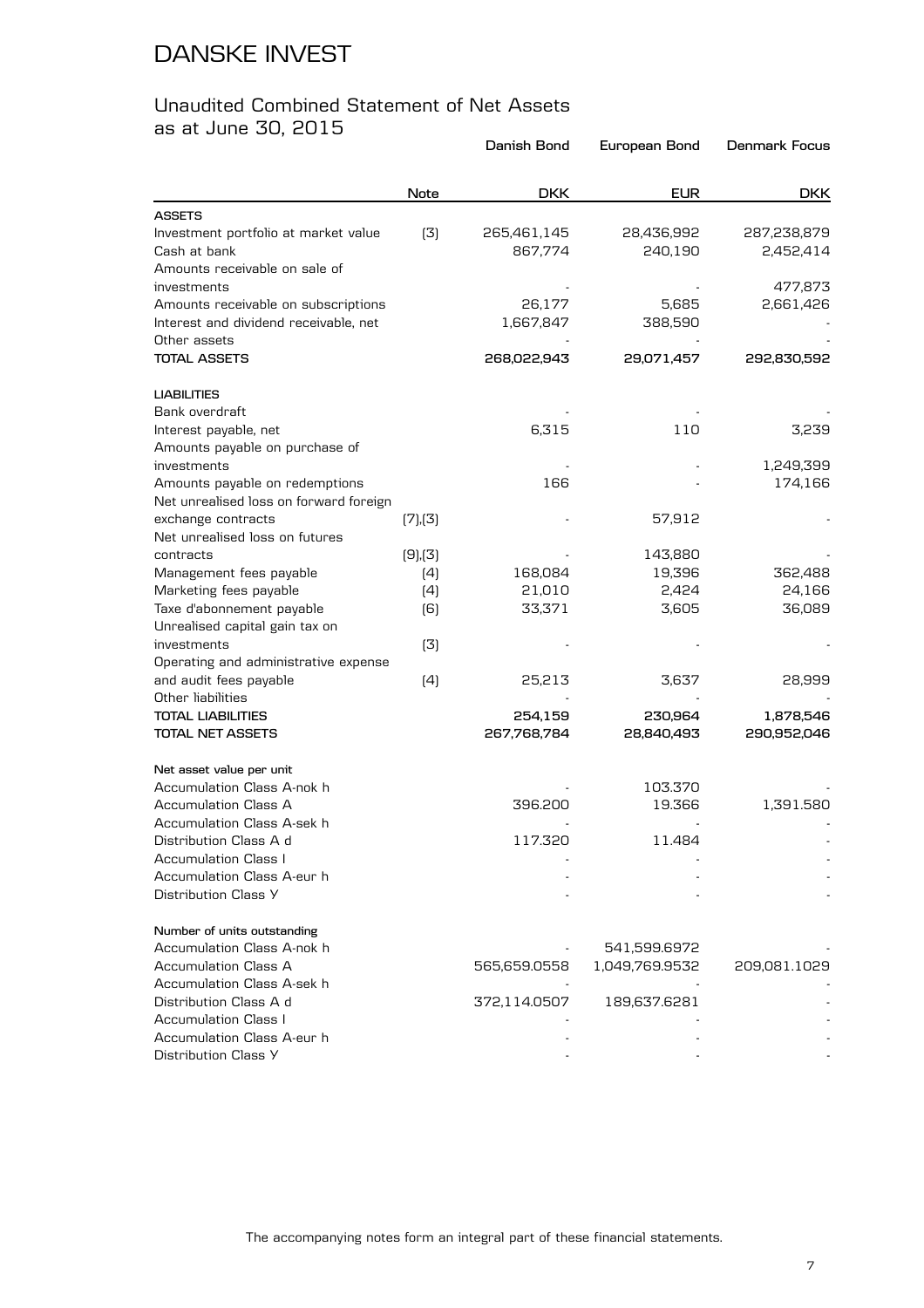#### Unaudited Combined Statement of Net Assets (continued) as at June 30, 2015

| Nordic                | Swedish Bond             | Sweden       | Danish Mortgage<br>Bond | <b>Global Emerging</b><br>Markets |
|-----------------------|--------------------------|--------------|-------------------------|-----------------------------------|
| <b>EUR</b>            | <b>SEK</b>               | <b>SEK</b>   | <b>DKK</b>              | <b>USD</b>                        |
|                       |                          | 201,195,524  | 548,322,698             |                                   |
| 25,821,320<br>605,496 | 2,536,162,713<br>857,000 | 2,738,587    | 5,661,563               | 791,804,903<br>8,444,960          |
| 203,192               | 129,222,236              |              |                         | 106,884                           |
| 3,117                 | 16,450                   | 1,051        | 26,934                  | 65,930                            |
| 48                    | 21,046,313               | 19,500       | 3,828,451               | 3,190,297                         |
| 6                     |                          |              |                         | 2,539                             |
| 26,633,179            | 2,687,304,712            | 203,954,662  | 557,839,646             | 803,615,513                       |
|                       |                          |              |                         |                                   |
|                       | 1,987                    |              |                         |                                   |
| 253                   | 13,189                   | 639          | 2,179                   | 17                                |
| 151,117               | 127,913,667              |              |                         | 1,533,364                         |
| 2,105                 | 81,864                   |              | 81,976                  | 187,887                           |
|                       |                          |              | 266,254                 |                                   |
|                       |                          |              |                         |                                   |
| 33,766                | 1,056,696                | 260,659      | 351,351                 | 961,103                           |
| 2,251                 | 210,634                  | 17,377       | 43,271                  | 43,758                            |
| 3,316                 | 318,993                  | 25,591       | 66,164                  | 70,287                            |
|                       |                          |              |                         | 1,470,998                         |
| 3,377                 | 252,760                  | 20,853       | 55,033                  | 135,787                           |
|                       |                          |              | 12                      |                                   |
| 196,185               | 129,849,790              | 325,119      | 866,240                 | 4,403,201                         |
| 26,436,994            | 2,557,454,922            | 203,629,543  | 556,973,406             | 799,212,312                       |
|                       |                          |              | 159.680                 |                                   |
| 75.815                | 245.950                  | 566.190      | 216.420                 | 73.695                            |
|                       |                          |              | 146.810                 |                                   |
|                       |                          |              | 100.360                 |                                   |
|                       |                          |              | 115.420                 | 35.747                            |
|                       |                          |              | 10.620                  |                                   |
|                       | 136.360                  |              |                         |                                   |
|                       |                          |              |                         |                                   |
|                       |                          |              | 6,625.8261              |                                   |
| 348,704.9774          | 57,892.6827              | 359,648.9056 | 532,894.5958            | 6,845,969.4884                    |
|                       |                          |              | 3,217,244.6044          |                                   |
|                       |                          |              | 228,423.5646            |                                   |
|                       |                          |              | 272,560.8189            | 8,243,965.2486                    |
|                       |                          |              | 51,931.2400             |                                   |
|                       | 18,650,233.6582          |              |                         |                                   |

The accompanying notes form an integral part of these financial statements.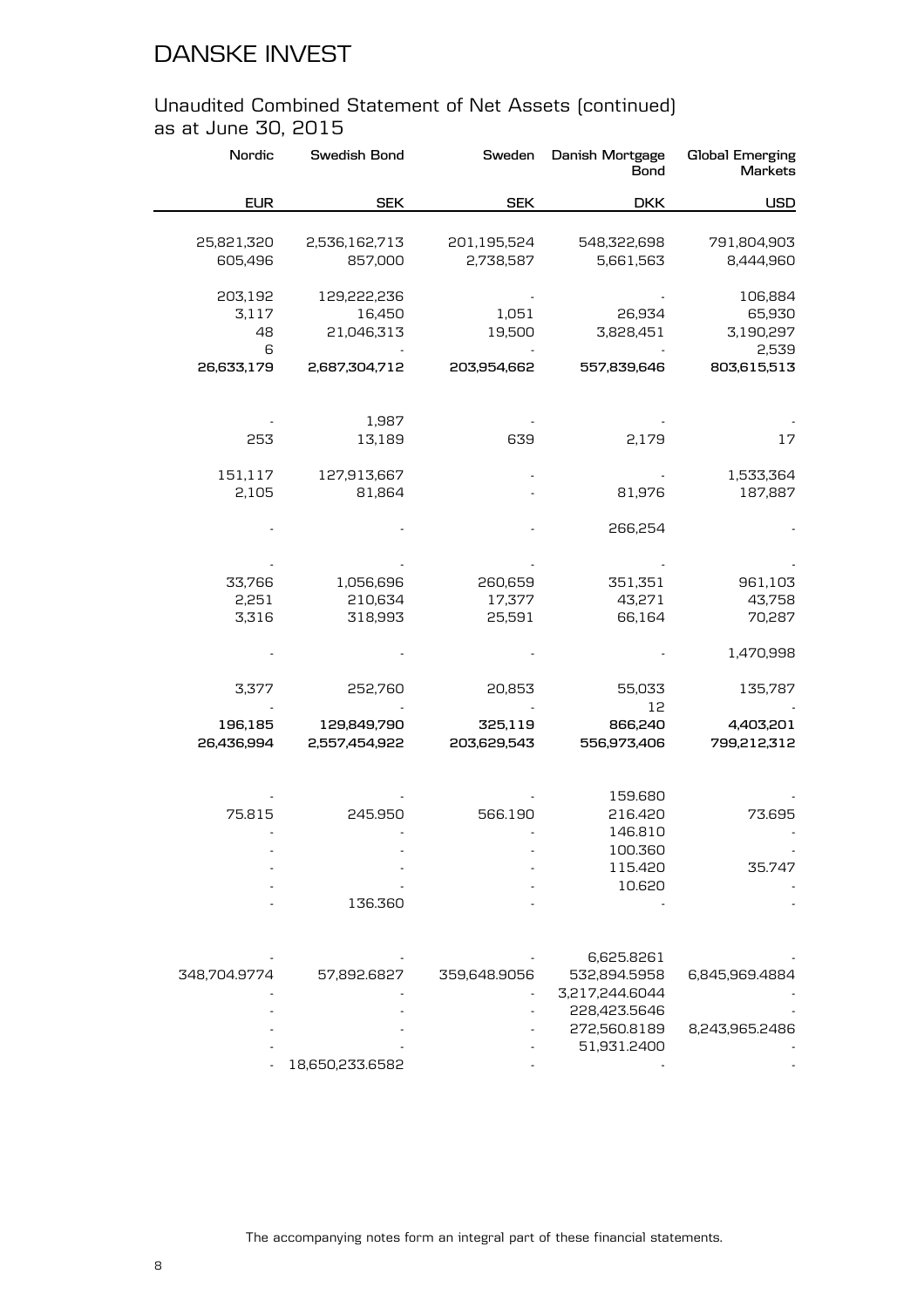#### Unaudited Combined Statement of Net Assets (continued) as at June 30, 2015

|                                        |               | Europe Focus   | <b>StockPicking</b> | Global Europe Small Cap |
|----------------------------------------|---------------|----------------|---------------------|-------------------------|
|                                        | Note          | <b>EUR</b>     | <b>EUR</b>          | <b>EUR</b>              |
| <b>ASSETS</b>                          |               |                |                     |                         |
| Investment portfolio at market value   | (3)           | 124,448,258    | 228,967,317         | 250,455,170             |
| Cash at bank                           |               | 3,720,864      | 12,494,641          | 3,980,134               |
| Amounts receivable on sale of          |               |                |                     |                         |
| investments                            |               | 4,509,644      |                     | 1,804,393               |
| Amounts receivable on subscriptions    |               | 334,426        | 54,256              | 51,102                  |
| Interest and dividend receivable, net  |               | 266            | 226,981             | 165,549                 |
| Other assets                           |               | 40             |                     |                         |
| <b>TOTAL ASSETS</b>                    |               | 133,013,498    | 241,743,195         | 256,456,348             |
| <b>LIABILITIES</b>                     |               |                |                     |                         |
| Bank overdraft                         |               |                |                     | 108,628                 |
| Interest payable, net                  |               | 1,163          | 1,137               | 808                     |
| Amounts payable on purchase of         |               |                |                     |                         |
| investments                            |               | 29,581         | 2,469,805           | 1,619,119               |
| Amounts payable on redemptions         |               | 58,669         | 33,564              | 61,040                  |
| Net unrealised loss on forward foreign |               |                |                     |                         |
| exchange contracts                     | (7), (3)      |                |                     |                         |
| Net unrealised loss on futures         |               |                |                     |                         |
| contracts                              | $(9)$ , $(3)$ |                |                     |                         |
| Management fees payable                | (4)           | 181,383        | 259,938             | 319,515                 |
| Marketing fees payable                 | (4)           | 9,158          | 14,742              | 17,993                  |
| Taxe d'abonnement payable              | (6)           | 12,000         | 27,079              | 27,587                  |
| Unrealised capital gain tax on         |               |                |                     |                         |
| investments                            | (3)           |                |                     |                         |
| Operating and administrative expense   |               |                |                     |                         |
| and audit fees payable                 | (4)           | 15,637         | 20,899              | 32,261                  |
| Other liabilities                      |               |                | 30                  | 86                      |
| <b>TOTAL LIABILITIES</b>               |               | 307,591        | 2,827,194           | 2,187,037               |
| <b>TOTAL NET ASSETS</b>                |               | 132,705,907    | 238,916,001         | 254,269,311             |
| Net asset value per unit               |               |                |                     |                         |
| Accumulation Class A-nok h             |               |                |                     |                         |
| <b>Accumulation Class A</b>            |               | 17.617         | 20.720              | 51.698                  |
| Accumulation Class A-sek h             |               |                |                     |                         |
| Distribution Class A d                 |               |                |                     |                         |
| <b>Accumulation Class I</b>            |               | 14.914         | 16.087              | 18.180                  |
| Accumulation Class A-eur h             |               |                |                     |                         |
| Distribution Class Y                   |               |                |                     |                         |
| Number of units outstanding            |               |                |                     |                         |
| Accumulation Class A-nok h             |               |                |                     |                         |
| Accumulation Class A                   |               | 4,913,742.0791 | 9,988,000.2517      | 4,105,575.0387          |
| Accumulation Class A-sek h             |               |                |                     |                         |
| Distribution Class A d                 |               |                |                     |                         |
| <b>Accumulation Class I</b>            |               | 3,093,946.7658 | 1,987,021.9227      | 2,311,340.5633          |
| Accumulation Class A-eur h             |               |                |                     |                         |
| Distribution Class Y                   |               |                |                     |                         |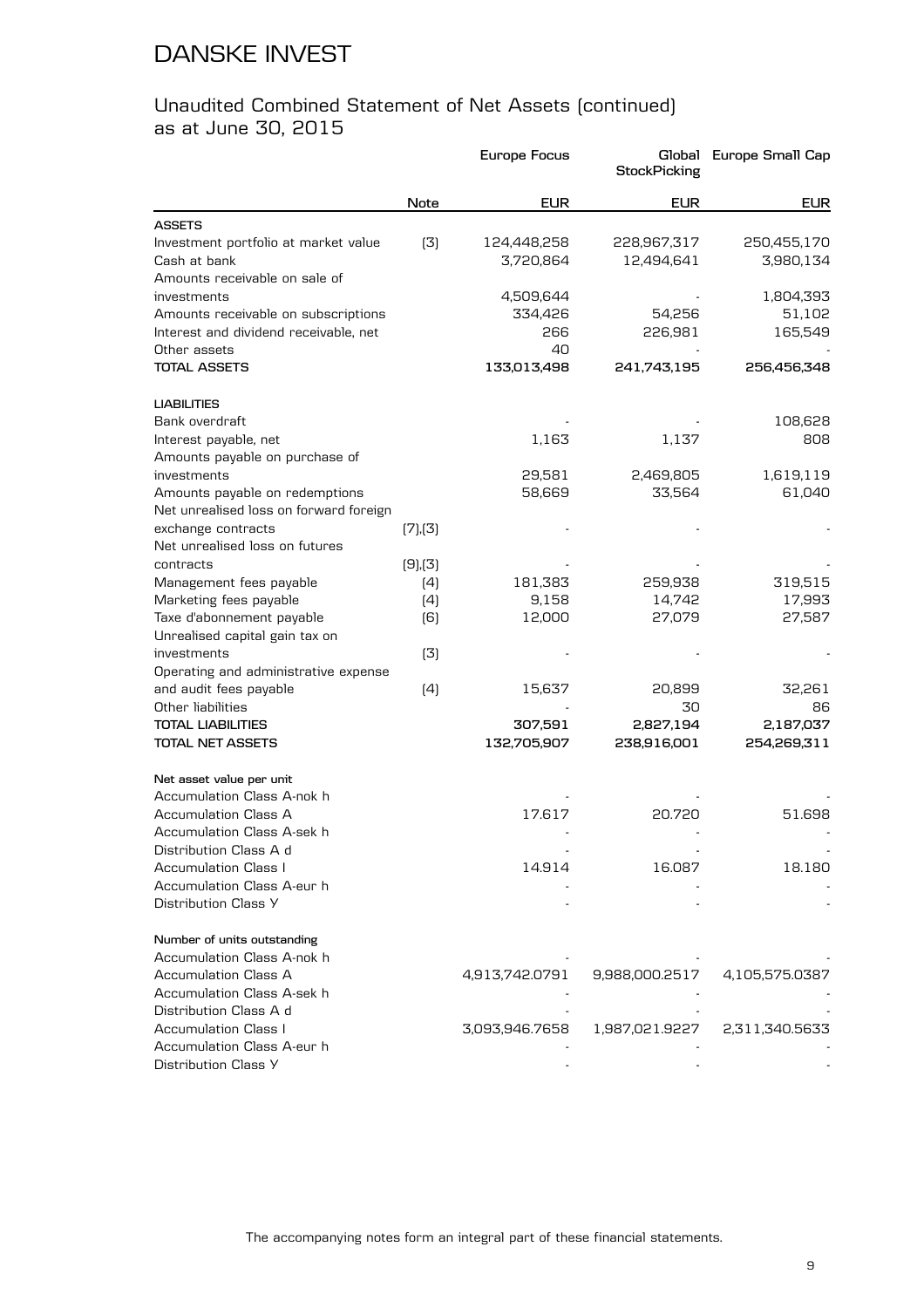#### Unaudited Combined Statement of Net Assets (continued) as at June 30, 2015

| Japan          | China        | Eastern Europe<br>Convergence | Global Corporate<br><b>Bonds</b> | Europe High<br>Dividend |
|----------------|--------------|-------------------------------|----------------------------------|-------------------------|
| <b>JPY</b>     | <b>USD</b>   | <b>EUR</b>                    | <b>EUR</b>                       | <b>EUR</b>              |
|                |              |                               |                                  |                         |
| 4,580,241,110  | 39,489,757   | 24,017,735                    | 229,671,749                      | 229,033,759             |
| 83,970,665     | 413,425      | 411,100                       | 2,824,174                        | 1,562,844               |
| 19,855,887     | 792,963      | 228,393                       | 862,387                          |                         |
| 29,096,247     | 51,996       | 11,941                        | 306,369                          | 69,123                  |
| 1,502,735      | 538,720      | 197,815                       | 3,272,838                        | 1,216,914               |
| 966            |              | 609                           | 509                              |                         |
| 4,714,667,610  | 41,286,861   | 24,867,593                    | 236,938,026                      | 231,882,640             |
|                |              |                               |                                  |                         |
|                |              | 392,215                       |                                  |                         |
| 17,075         |              | 65                            | 595                              | 490                     |
| 54,479,241     | 320,560      |                               | 699,195                          |                         |
| 148,446        | 141,747      | 253,786                       | 848,132                          | 78,079                  |
|                |              |                               |                                  |                         |
|                |              |                               | 146,838                          |                         |
|                |              |                               | 171,269                          |                         |
| 5,703,873      | 56,134       | 34,696                        | 118,147                          | 232,052                 |
| 380,257        | 3,508        | 2,168                         | 13,044                           | 7,384                   |
| 578,458        | 4,985        | 3,003                         | 20,948                           | 14,699                  |
|                |              |                               |                                  |                         |
|                |              |                               |                                  |                         |
| 1,140,773      | 14,033       | 4,338                         | 23,930                           | 24,049                  |
|                | 1,436        |                               |                                  | 189                     |
| 62,448,123     | 542,403      | 690,271                       | 2,042,098                        | 356,942                 |
| 4,652,219,487  | 40,744,458   | 24,177,322                    | 234,895,928                      | 231,525,698             |
|                |              |                               |                                  |                         |
|                |              |                               | 136.820                          |                         |
| 3,181.300      | 67.504       | 53.932                        | 35.860                           | 27.287                  |
|                |              |                               | 149.090                          |                         |
|                |              |                               |                                  |                         |
|                |              | 13.765                        | 13.097                           | 14.064                  |
|                |              |                               |                                  |                         |
|                |              |                               |                                  |                         |
|                |              |                               | 800,750.6279                     |                         |
| 1,462,363.9052 | 603,583.9255 | 448,091.9233                  | 2,015,936.5807                   | 3,216,492.0967          |
|                |              |                               |                                  |                         |

| 4,118,752.3096<br>-<br>10,221,563.7888<br>6.382.972.0334<br>800,0000 |  |
|----------------------------------------------------------------------|--|
|                                                                      |  |
|                                                                      |  |
|                                                                      |  |
| -                                                                    |  |
|                                                                      |  |

The accompanying notes form an integral part of these financial statements.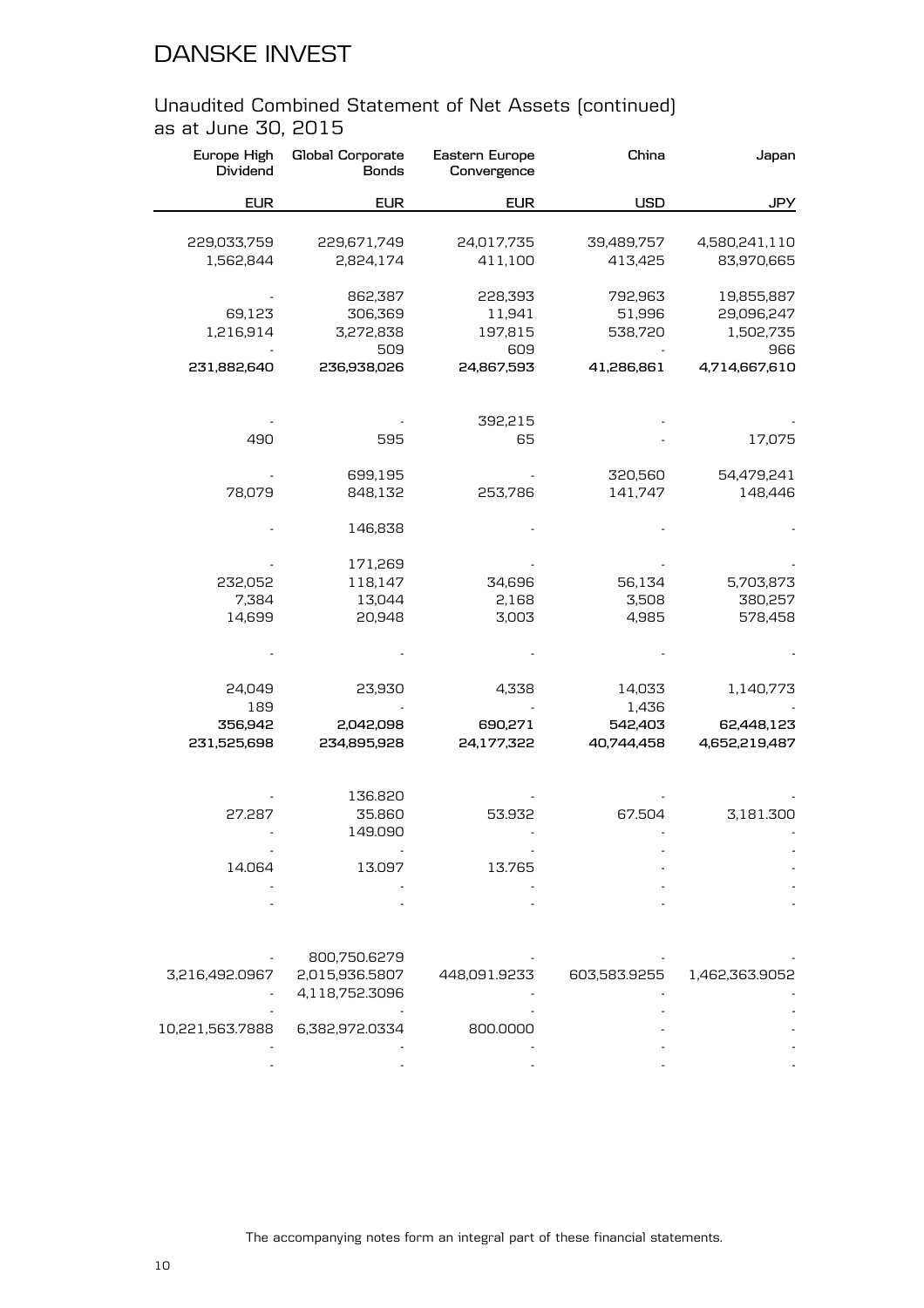#### Unaudited Combined Statement of Net Assets (continued) as at June 30, 2015

|                                        |               | India          | Trans-Balkan   | Global Emerging<br>Markets Small<br>Cap |
|----------------------------------------|---------------|----------------|----------------|-----------------------------------------|
|                                        | Note          | <b>USD</b>     | <b>EUR</b>     | USD                                     |
| <b>ASSETS</b>                          |               |                |                |                                         |
| Investment portfolio at market value   | (3)           | 72,588,199     | 7,427,407      | 275,856,016                             |
| Cash at bank                           |               | 1,635,235      | 122,683        | 2,973,907                               |
| Amounts receivable on sale of          |               |                |                |                                         |
| investments                            |               | 60,376         | 17,965         |                                         |
| Amounts receivable on subscriptions    |               | 69,533         | 1,524          | 107,566                                 |
| Interest and dividend receivable, net  |               | 275,748        | 82,724         | 401,050                                 |
| Other assets                           |               |                |                |                                         |
| <b>TOTAL ASSETS</b>                    |               | 74,629,091     | 7,652,303      | 279,338,539                             |
| <b>LIABILITIES</b>                     |               |                |                |                                         |
| Bank overdraft                         |               |                |                |                                         |
| Interest payable, net                  |               |                | 18             | 644                                     |
| Amounts payable on purchase of         |               |                |                |                                         |
| investments                            |               |                |                | 50,339                                  |
| Amounts payable on redemptions         |               | 153,760        |                | 254,437                                 |
| Net unrealised loss on forward foreign |               |                |                |                                         |
| exchange contracts                     | (7), (3)      |                |                |                                         |
| Net unrealised loss on futures         |               |                |                |                                         |
| contracts                              | $(9)$ , $(3)$ |                |                |                                         |
| Management fees payable                | (4)           | 104,027        | 17,657         | 311,588                                 |
| Marketing fees payable                 | (4)           | 6,119          | 642            | 12,873                                  |
| Taxe d'abonnement payable              | (6)           | 9,150          | 952            | 22,150                                  |
| Unrealised capital gain tax on         |               |                |                |                                         |
| investments                            | (3)           |                |                | 824,216                                 |
| Operating and administrative expense   |               |                |                |                                         |
| and audit fees payable                 | (4)           | 15,298         | 2,568          | 57,946                                  |
| Other liabilities                      |               | 165            |                | 314                                     |
| <b>TOTAL LIABILITIES</b>               |               | 288,519        | 21,837         | 1,534,507                               |
| <b>TOTAL NET ASSETS</b>                |               | 74,340,572     | 7,630,466      | 277,804,032                             |
| Net asset value per unit               |               |                |                |                                         |
| Accumulation Class A-nok h             |               |                |                |                                         |
| Accumulation Class A                   |               | 65.015         | 6.436          | 35.276                                  |
| Accumulation Class A-sek h             |               |                |                |                                         |
| Distribution Class A d                 |               |                |                |                                         |
| Accumulation Class I                   |               |                |                | 38.298                                  |
| Accumulation Class A-eur h             |               |                |                |                                         |
| Distribution Class Y                   |               |                |                |                                         |
| Number of units outstanding            |               |                |                |                                         |
| Accumulation Class A-nok h             |               |                |                |                                         |
| Accumulation Class A                   |               | 1,143,444.3362 | 1,185,681.8964 | 4,355,713.0129                          |
| Accumulation Class A-sek h             |               |                |                |                                         |
| Distribution Class A d                 |               |                |                |                                         |
| <b>Accumulation Class I</b>            |               |                |                | 3,241,731.0930                          |
| Accumulation Class A-eur h             |               |                |                |                                         |
| Distribution Class Y                   |               |                |                |                                         |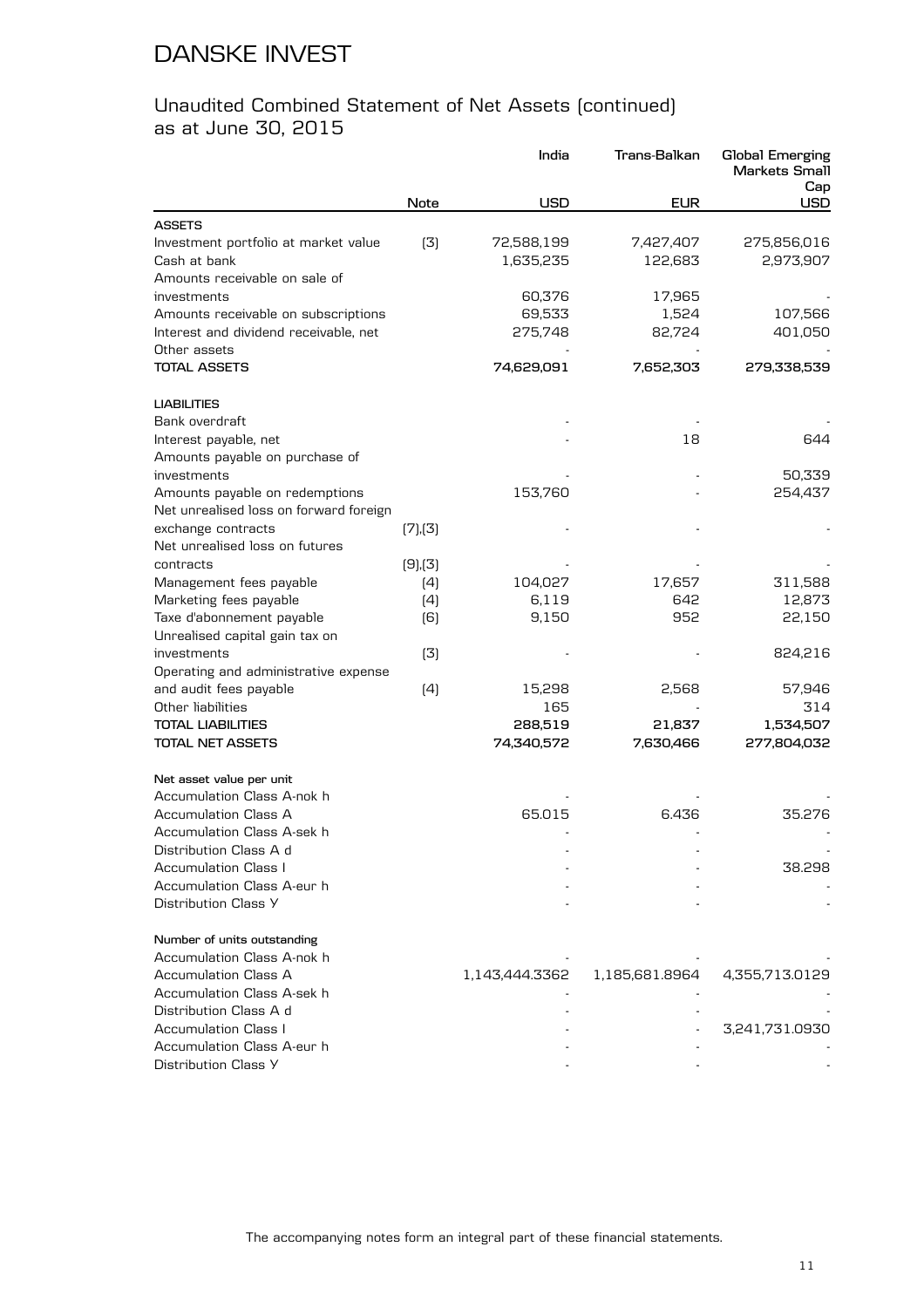Unaudited Combined Statement of Net Assets (continued) as at June 30, 2015

| Russia                              | Combined                                        |
|-------------------------------------|-------------------------------------------------|
| usd                                 | EUR                                             |
| 9,524,451<br>156,505                | 2,690,699,105<br>40,363,984                     |
| 25,564<br>36,022                    | 22,711,702<br>1,703,058<br>12,560,006<br>3,444  |
| 9,742,542                           | 2,768,041,299                                   |
| 12                                  | 501,059<br>8,439                                |
| 25,661<br>69,101                    | 21,137,170<br>2,101,912                         |
|                                     | 240,439                                         |
| 14,962<br>662<br>1,014              | 315,149<br>2,815,196<br>169,070<br>269,268      |
|                                     | 2,054,250                                       |
| 2,918<br>53<br>114,383<br>9,628,159 | 385,620<br>2,068<br>29,999,640<br>2,738,041,659 |
| 14.402<br>11.754                    |                                                 |
| 528.652.5534<br>171.380.1222        |                                                 |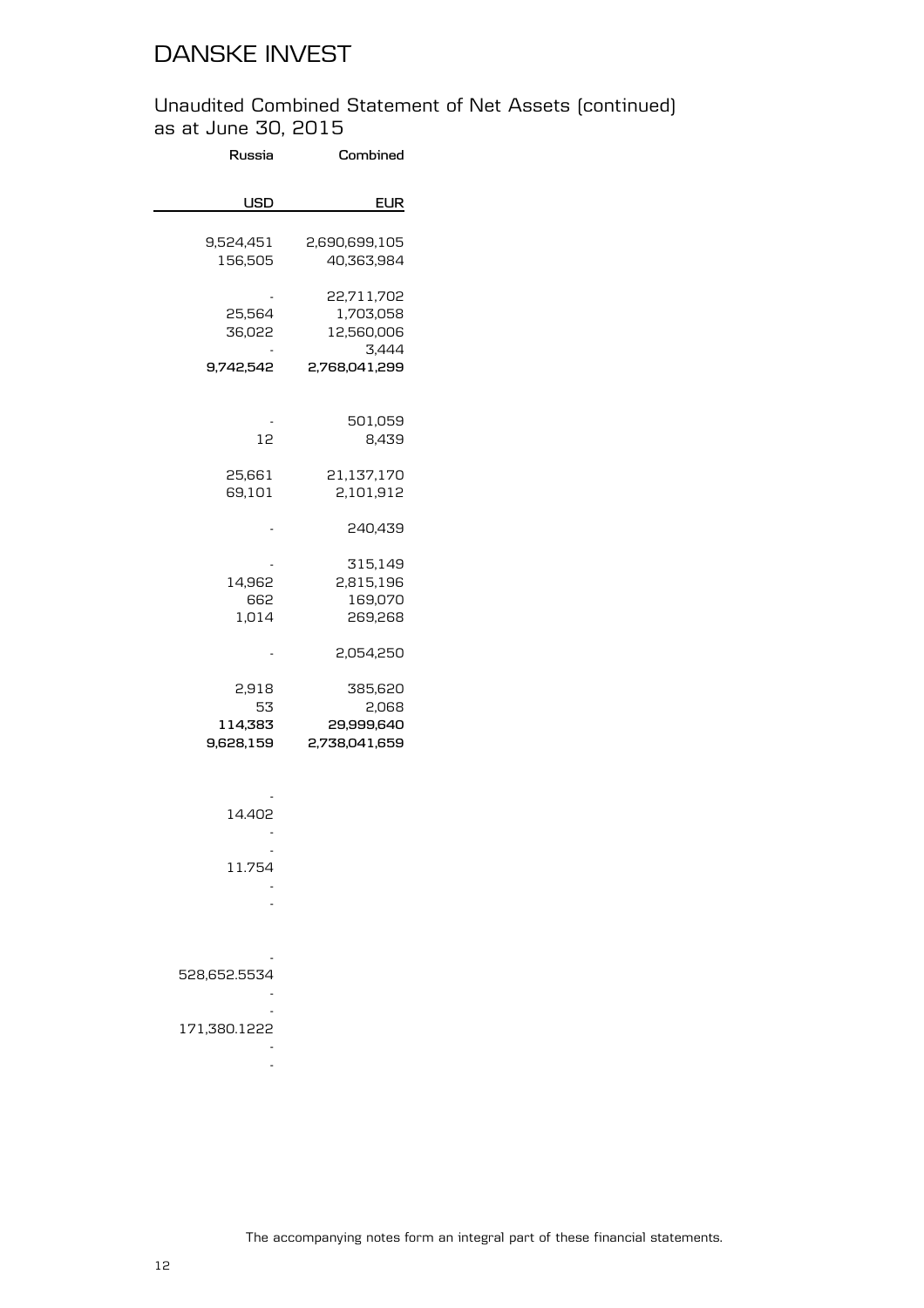|                                                               |                  | Danish Bond    | European Bond | Denmark Focus |
|---------------------------------------------------------------|------------------|----------------|---------------|---------------|
|                                                               | Note             | <b>DKK</b>     | <b>EUR</b>    | <b>DKK</b>    |
| TOTAL NET ASSETS AT THE BEGINNING<br>OF THE PERIOD            |                  | 290,350,590    | 32,525,007    | 214,595,641   |
| <b>INCOME</b>                                                 |                  |                |               |               |
| Dividends, net                                                | (3)              |                |               | 5,862,118     |
| Interest on bonds, net                                        | (3)              | 2,421,306      | 486,751       |               |
| Bank interest, net                                            | (3)              |                | 18            |               |
| Income on Securites Lending                                   | (10)             |                | 122           | 577,060       |
| Other income                                                  | (6)              |                |               |               |
| <b>TOTAL INCOME</b>                                           |                  | 2,421,306      | 486,891       | 6,439,178     |
| <b>EXPENSES</b>                                               |                  |                |               |               |
| Management fees                                               | (4)              | 1,007,963      | 124,348       | 1,981,603     |
| Operating and Administrative fee                              | (4)              | 151,194        | 23,315        | 158,528       |
| Subscription tax                                              | (6)              | 64,557         | 7,424         | 71,303        |
| Bank charges and correspondent fees                           |                  |                | 236           |               |
| Bank interest                                                 |                  | 15,684         | 578           | 30,414        |
| Marketing fees                                                | (4)              | 125,995        | 15,544        | 132,107       |
| Other charges<br><b>TOTAL EXPENSES</b>                        |                  | 1,365,393      | 171,445       | 2,373,955     |
|                                                               |                  |                |               |               |
| NET INCOME / (LOSS) FROM                                      |                  |                |               |               |
| <b>INVESTMENTS</b>                                            |                  | 1,055,913      | 315,446       | 4,065,223     |
| Net realised profit / [loss] on sale of                       |                  |                |               |               |
| investments                                                   | (3)              | 3,452,638      | 205,231       | 20,933,938    |
| Net realised profit / [loss] on forward                       |                  |                |               |               |
| foreign exchange contracts                                    | (3)              |                | [390, 273]    |               |
| Net realised profit / [loss] on futures                       |                  |                |               |               |
| contracts                                                     | (3)              |                | 191,755       |               |
| Net realised profit / [loss] on foreign                       |                  |                |               |               |
| exchange                                                      | (3)              | 41             | 113           | 1,183         |
| NET REALISED PROFIT/ (LOSS)                                   |                  | 4,508,592      | 322,272       | 25,000,344    |
| Change in net unrealised appreciation /<br>(depreciation) on: |                  |                |               |               |
| - investments                                                 |                  | [7,929,882]    | (1,032,469)   | 30,986,157    |
| - unrealised capital gain tax on                              |                  |                |               |               |
| investments                                                   |                  |                |               |               |
| - forward foreign exchange contracts                          |                  |                | 623.165       |               |
| - futures contracts                                           |                  |                | [264, 360]    |               |
| NET INCREASE / (DECREASE) IN NET                              |                  |                |               |               |
| ASSETS AS A RESULT OF OPERATIONS                              |                  | [3,421,290]    | (351, 392)    | 55,986,501    |
| MOVEMENTS IN CAPITAL                                          |                  |                |               |               |
| Subscription of units                                         |                  | 31,782,087     | 3,769,412     | 84,449,453    |
| Redemption of units                                           |                  | [50, 562, 782] | [7,061,632]   | [64,079,549]  |
| Dividend distributed                                          | $\left(1\right)$ | [379, 821]     | [40,902]      |               |
| Currency translation                                          | (8)              |                |               |               |
| TOTAL NET ASSETS AT THE END OF                                |                  |                |               |               |
| THE PERIOD                                                    |                  | 267,768,784    | 28,840,493    | 290,952,046   |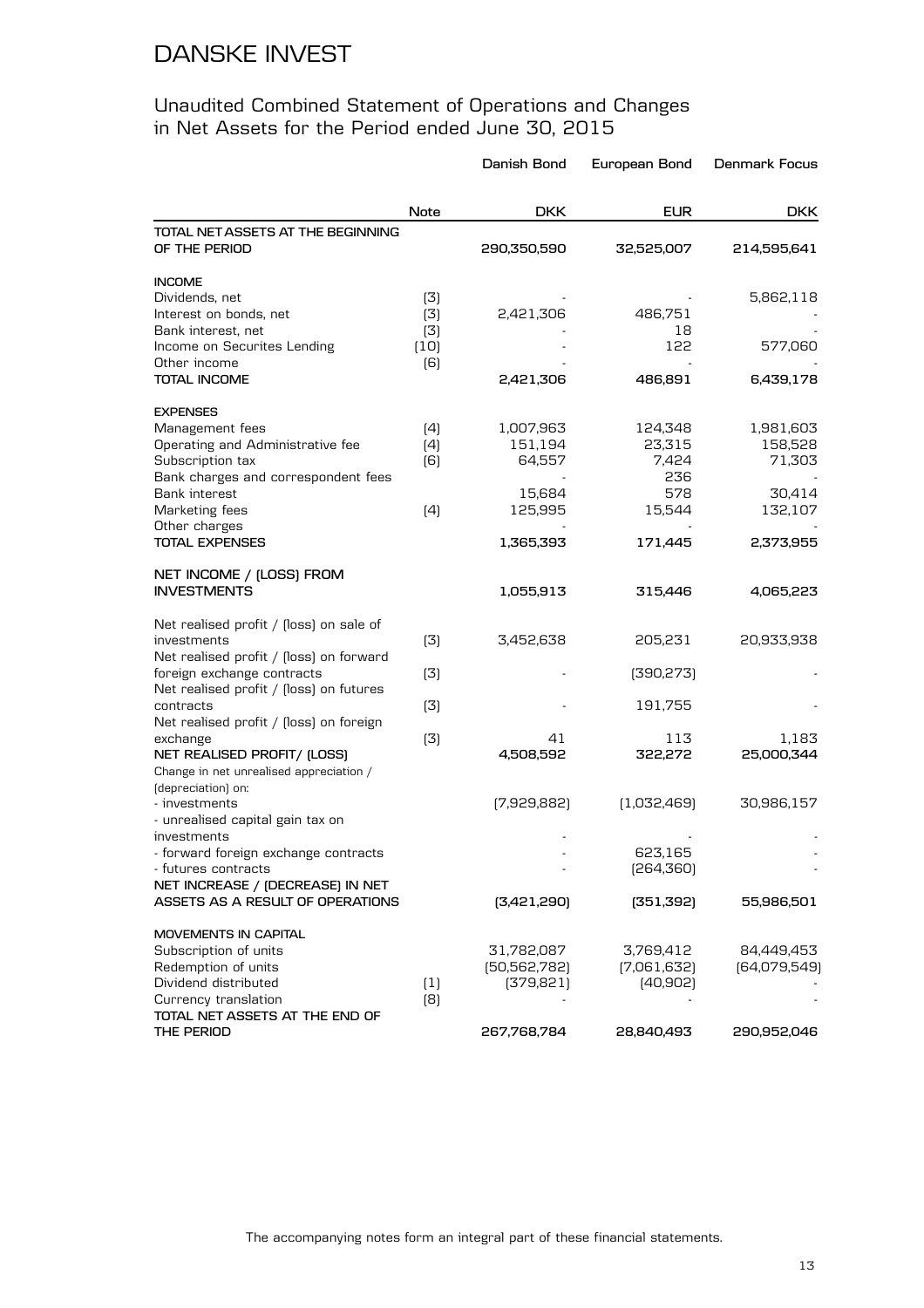| Nordic                     | Swedish Bond                      | Sweden                         | Danish Mortgage<br><b>Bond</b>           | <b>Global Emerging</b><br><b>Markets</b> |
|----------------------------|-----------------------------------|--------------------------------|------------------------------------------|------------------------------------------|
| <b>EUR</b>                 | <b>SEK</b>                        | <b>SEK</b>                     | <b>DKK</b>                               | <b>USD</b>                               |
| 23,708,091                 | 2,477,751,746                     | 180,515,124                    | 548,825,462                              | 900,829,933                              |
| 661,118                    | 30,568,241                        | 4,604,229                      | 5,875,868                                | 11,943,034                               |
| 428<br>94,442<br>12,659    |                                   | 792,706                        | 33                                       | 463<br>77,816<br>292,328                 |
| 768,647                    | 30,568,241                        | 5,396,935                      | 5,875,901                                | 12,313,641                               |
| 200,376<br>20,038<br>6,840 | 6,349,249<br>1,518,607<br>636,200 | 1,543,531<br>123,483<br>52,681 | 2,150,080<br>336,965<br>136,144          | 6,295,546<br>888,896<br>134,569          |
| 1,139<br>13,358            | 27,549<br>1,265,506               | 5,734<br>102,902               | 44,712<br>264,745                        | 1,249<br>286,939                         |
| 241,751                    | 9,797,111                         | 1,828,331                      | 2,932,646                                | 7,607,199                                |
| 526,896                    | 20,771,130                        | 3,568,604                      | 2,943,255                                | 4,706,442                                |
| 1,408,961                  | 15,089,594                        | 12,774,624                     | 2,196,467                                | 15,188,187                               |
|                            |                                   |                                | [141, 593]                               |                                          |
|                            |                                   |                                |                                          |                                          |
| 27,416<br>1,963,273        | (1,215)<br>35,859,509             | [35,316]<br>16,307,912         | 700<br>4,998,829                         | [796, 637]<br>19,097,992                 |
| 1,709,059                  | [42,795,254]                      | [3,480,036]                    | (15,357,531)                             | [14,202,310]                             |
|                            |                                   |                                | 8,462,434                                | 334,055                                  |
| 3,672,332                  | [6,935,745]                       | 12,827,876                     | (1,896,268)                              | 5,229,737                                |
| 1,003,249<br>[1,946,678]   | 147,899,578<br>[61,260,657]       | 17,478,333<br>[7, 191, 790]    | 36,404,723<br>[26,006,145]<br>[354, 366] | 87,627,902<br>[194, 475, 260]            |
| 26,436,994                 | 2,557,454,922                     | 203,629,543                    | 556,973,406                              | 799,212,312                              |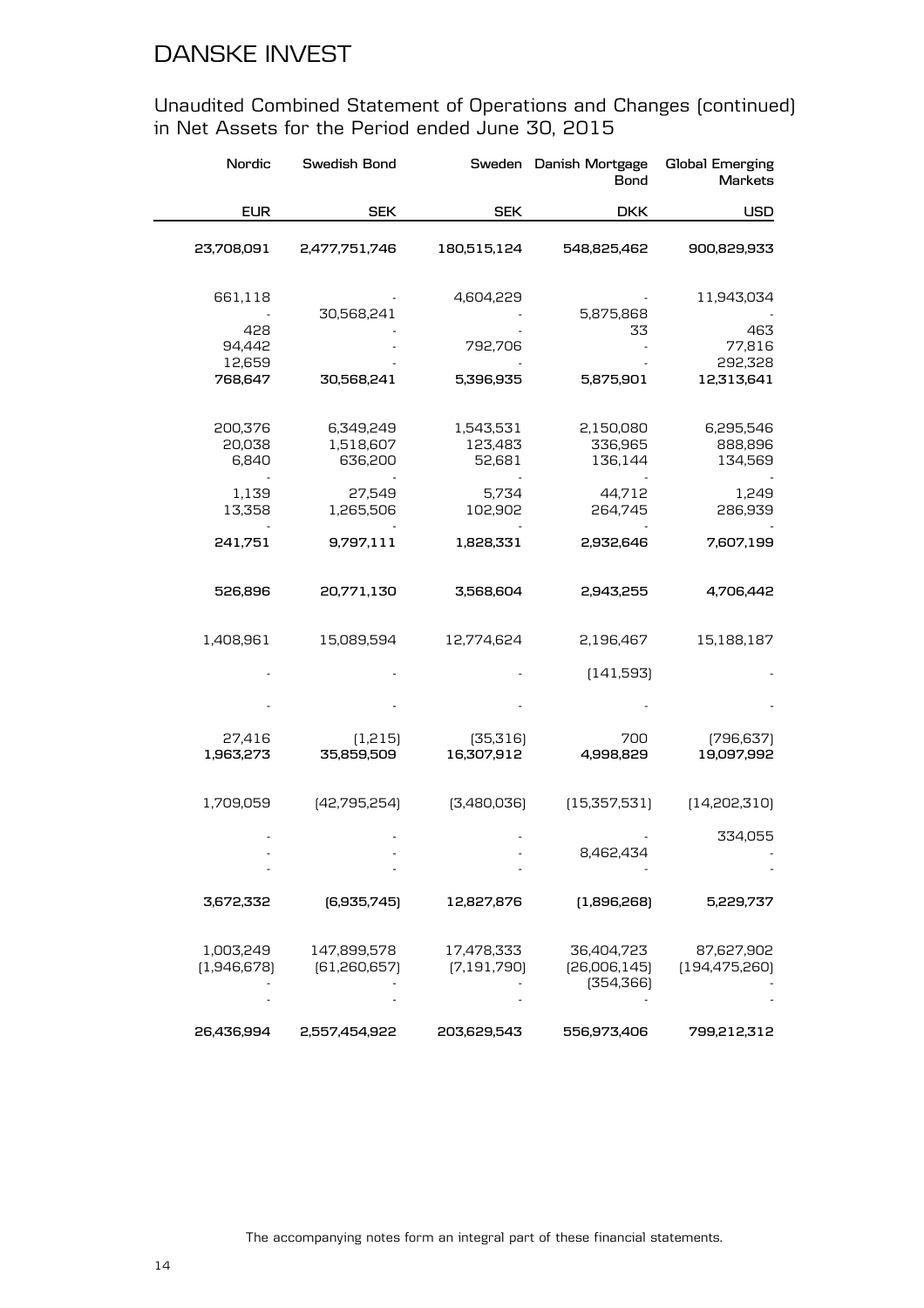Unaudited Combined Statement of Operations and Changes (continued) in Net Assets for the Period ended June 30, 2015

|                                                                        |            | Europe Focus  | <b>StockPicking</b> | Global Europe Small Cap |
|------------------------------------------------------------------------|------------|---------------|---------------------|-------------------------|
|                                                                        | Note       | <b>EUR</b>    | <b>EUR</b>          | <b>EUR</b>              |
| TOTAL NET ASSETS AT THE BEGINNING<br>OF THE PERIOD                     |            | 194,673,730   | 184,465,344         | 292,634,571             |
| <b>INCOME</b>                                                          |            |               |                     |                         |
| Dividends, net<br>Interest on bonds, net                               | (3)<br>(3) | 2,309,704     | 2,069,683           | 3,806,004               |
| Bank interest, net                                                     | (3)        | 4,627         | 2,558               | 3,286                   |
| Income on Securites Lending                                            | $[10]$     | 221,966       | 39,119              | 175,775                 |
| Other income                                                           | [6]        | 89,122        | 1,608               | 1,681                   |
| <b>TOTAL INCOME</b>                                                    |            | 2,625,419     | 2,112,968           | 3,986,746               |
| <b>EXPENSES</b>                                                        |            |               |                     |                         |
| Management fees                                                        | (4)        | 1,230,775     | 1,439,065           | 1,969,812               |
| Operating and Administrative fee                                       | (4)        | 107,822       | 117,500             | 203,331                 |
| Subscription tax                                                       | [6]        | 28,967        | 47,673              | 56,290                  |
| Bank charges and correspondent fees                                    |            |               |                     |                         |
| <b>Bank interest</b>                                                   |            | 8,920         | 5,051               | 5,645                   |
| Marketing fees                                                         | (4)        | 60,301        | 79,688              | 107,118                 |
| Other charges<br><b>TOTAL EXPENSES</b>                                 |            | 1,436,785     | 1,688,977           | 2,342,196               |
| NET INCOME / (LOSS) FROM                                               |            |               |                     |                         |
| <b>INVESTMENTS</b>                                                     |            | 1,188,634     | 423,991             | 1,644,550               |
| Net realised profit / [loss] on sale of                                |            |               |                     |                         |
| investments                                                            | (3)        | 29,230,525    | 11,269,240          | 38,300,977              |
| Net realised profit / [loss] on forward                                |            |               |                     |                         |
| foreign exchange contracts                                             | (3)        |               |                     | [5,584]                 |
| Net realised profit / [loss] on futures                                |            |               |                     |                         |
| contracts                                                              | (3)        |               |                     |                         |
| Net realised profit / [loss] on foreign                                |            |               |                     |                         |
| exchange                                                               | (3)        | 423,024       | [88,994]            | 46,621                  |
| NET REALISED PROFIT/ (LOSS)<br>Change in net unrealised appreciation / |            | 30,842,183    | 11,604,237          | 39,986,564              |
| (depreciation) on:                                                     |            |               |                     |                         |
| - investments                                                          |            | [2,249,169]   | 12,803,495          | 5,541,485               |
| - unrealised capital gain tax on                                       |            |               |                     |                         |
| investments                                                            |            |               |                     |                         |
| - forward foreign exchange contracts                                   |            |               |                     |                         |
| - futures contracts                                                    |            |               |                     |                         |
| NET INCREASE / (DECREASE) IN NET                                       |            |               |                     |                         |
| ASSETS AS A RESULT OF OPERATIONS                                       |            | 28,593,014    | 24,407,732          | 45,528,049              |
| <b>MOVEMENTS IN CAPITAL</b>                                            |            |               |                     |                         |
| Subscription of units                                                  |            | 19,992,878    | 65,884,554          | 16,578,508              |
| Redemption of units                                                    |            | [110,553,715] | [35,841,629]        | [100, 471, 817]         |
| Dividend distributed                                                   | (1)        |               |                     |                         |
| Currency translation                                                   | (8)        |               |                     |                         |
| TOTAL NET ASSETS AT THE END OF                                         |            |               |                     |                         |
| THE PERIOD                                                             |            | 132,705,907   | 238,916,001         | 254,269,311             |

The accompanying notes form an integral part of these financial statements.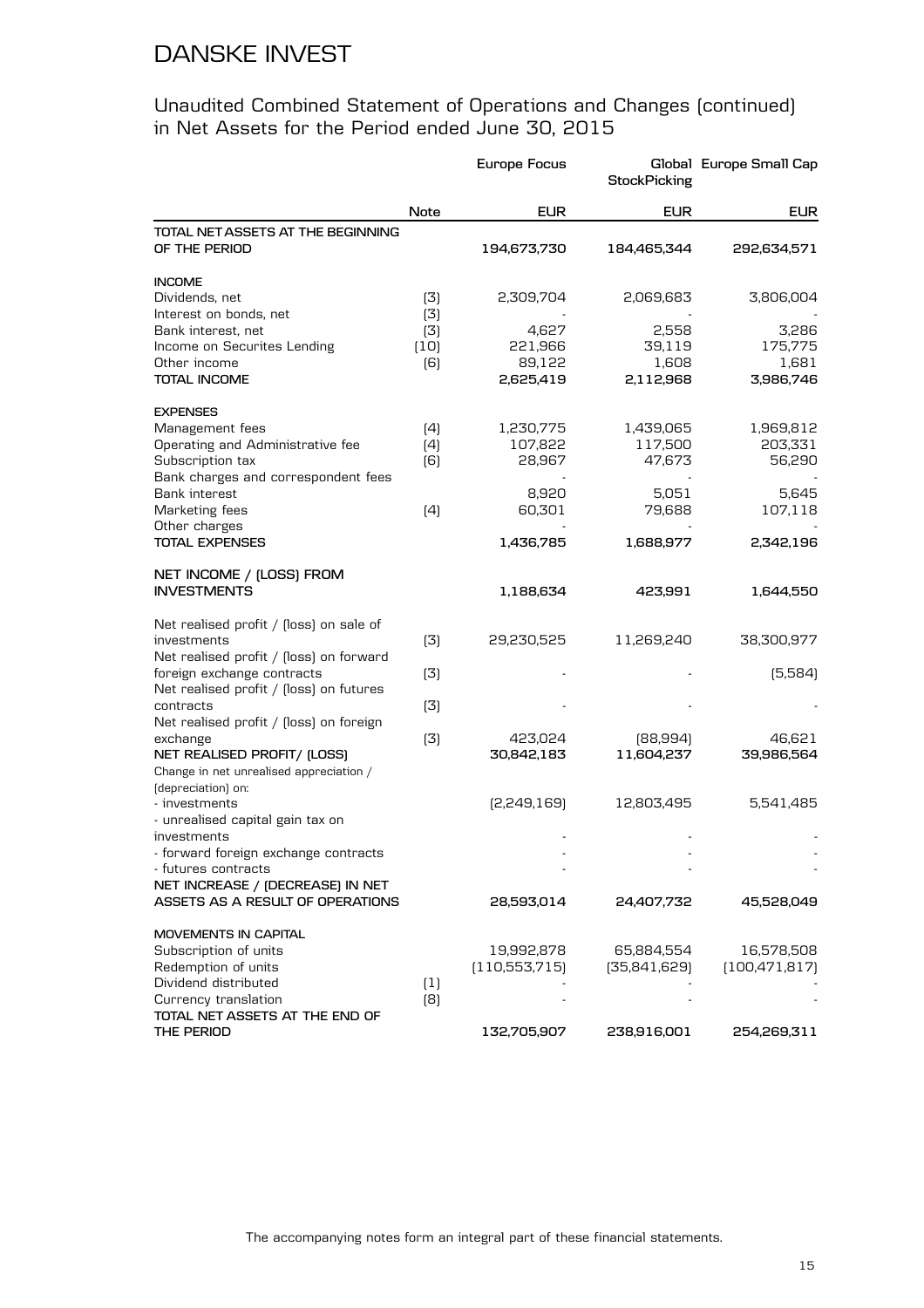| Europe High<br>Dividend        | Global Corporate<br><b>Bonds</b>      | Eastern Europe<br>Convergence | China                      | Japan                              |
|--------------------------------|---------------------------------------|-------------------------------|----------------------------|------------------------------------|
| <b>EUR</b>                     | <b>EUR</b>                            | <b>EUR</b>                    | <b>USD</b>                 | <b>JPY</b>                         |
| 190,139,976                    | 252,934,587                           | 24,257,730                    | 36,489,813                 | 1,553,497,677                      |
| 7,913,835                      | 4,055,036                             | 468,229                       | 679,324                    | 16,524,158                         |
| 375<br>552,888                 | 35<br>2,972                           | 920                           | 7,098                      | 158,669                            |
| 55,192<br>8,522,290            | 4,058,043                             | 442,615<br>911,764            | 686,422                    | 16,682,827                         |
| 1,342,018<br>140,904<br>29,756 | 818,708<br>155,199<br>46,899<br>1,427 | 204,842<br>25,610<br>6,122    | 320,862<br>80,215<br>9,527 | 20,844,402<br>4,168,879<br>841,858 |
| 2,613<br>40,749                | 6,268<br>93,340                       | 261<br>12,800                 | 20,054                     | 77,307<br>1,389,629                |
| 1,556,040                      | 1,121,841                             | 249,635                       | 430,658                    | 27,322,075                         |
| 6,966,250                      | 2,936,202                             | 662,129                       | 255,764                    | (10,639,248)                       |
| 7,673,877                      | 4,679,640                             | 101,046                       | 2,346,787                  | 125,743,861                        |
| 249                            | (1,465,114)                           |                               |                            |                                    |
|                                | 429,236                               |                               |                            |                                    |
| 52,574<br>14,692,950           | 49,287<br>6,629,251                   | (17,781)<br>745,394           | [38, 321]<br>2,564,230     | [859, 144]<br>114,245,469          |
| 7,483,559                      | [10, 196, 689]                        | 1,112,802                     | 2,233,343                  | 198,806,024                        |
|                                | 2,971,100<br>[566, 242]               |                               |                            |                                    |
| 22,176,509                     | (1,162,580)                           | 1,858,196                     | 4,797,573                  | 313,051,493                        |
| 56,839,531<br>[37,630,318]     | 80,344,698<br>[97, 220, 777]          | 4,545,097<br>[6,483,701]      | 8,135,865<br>[8,678,793]   | 3,240,746,384<br>(455,076,067)     |
| 231,525,698                    | 234,895,928                           | 24,177,322                    | 40,744,458                 | 4,652,219,487                      |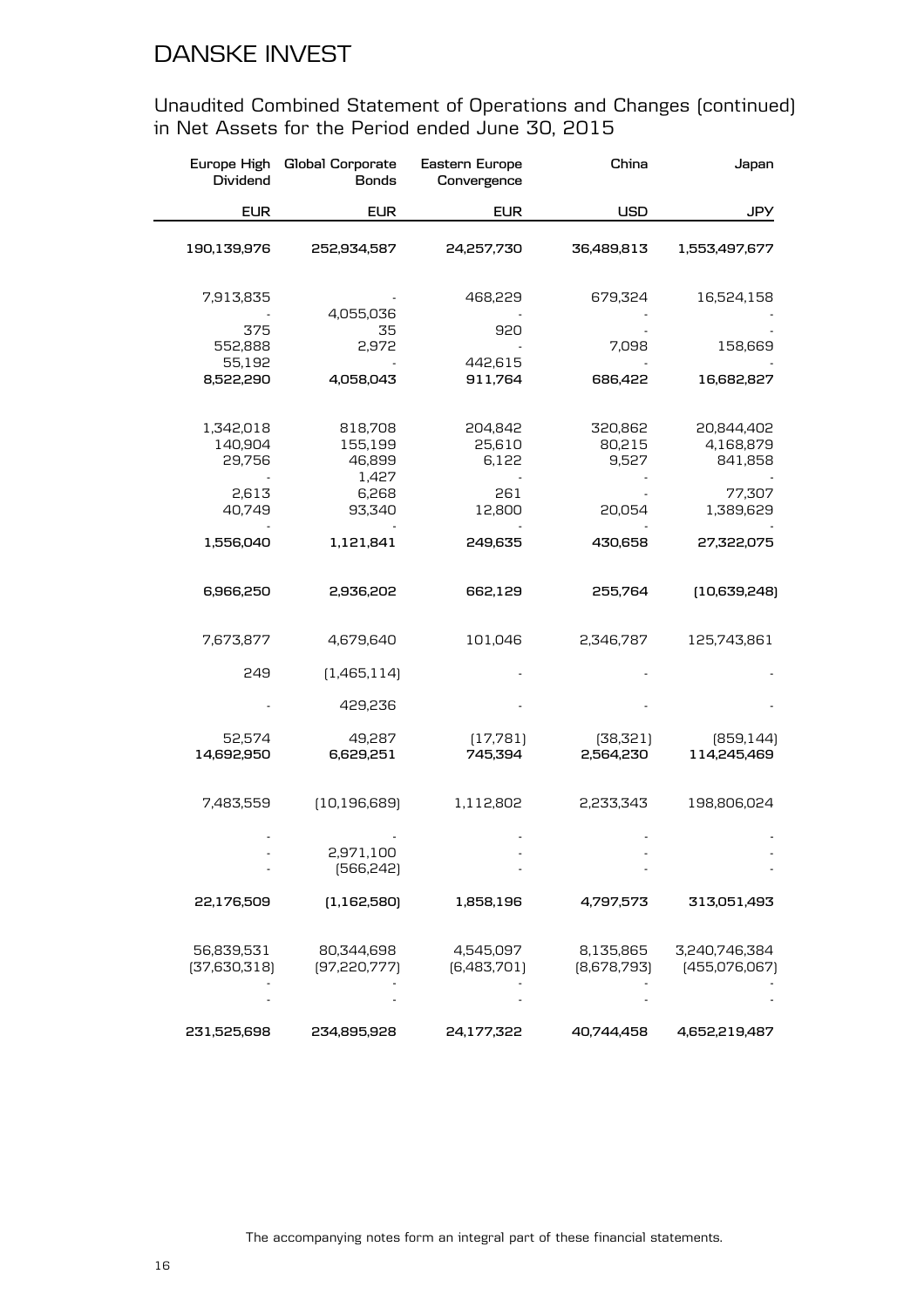|                                                                      |        | India          | Trans-Balkan  | Global Emerging<br>Markets Small |
|----------------------------------------------------------------------|--------|----------------|---------------|----------------------------------|
|                                                                      | Note   | <b>USD</b>     | <b>EUR</b>    | Cap<br><b>USD</b>                |
| TOTAL NET ASSETS AT THE BEGINNING<br>OF THE PERIOD                   |        | 76,787,739     | 8,883,614     | 359,241,547                      |
| <b>INCOME</b>                                                        |        |                |               |                                  |
| Dividends, net                                                       | (3)    | 532,061        | 160,772       | 5,055,376                        |
| Interest on bonds, net                                               | (3)    |                |               | 675                              |
| Bank interest, net                                                   | (3)    |                | 2,642         | 254                              |
| Income on Securites Lending                                          | $[10]$ |                |               | 6,283                            |
| Other income                                                         | (6)    |                |               | 32,543                           |
| <b>TOTAL INCOME</b>                                                  |        | 532,061        | 163,414       | 5,095,131                        |
| <b>EXPENSES</b>                                                      |        |                |               |                                  |
| Management fees                                                      | (4)    | 732,725        | 115,646       | 2,164,121                        |
| Operating and Administrative fee                                     | (4)    | 107,754        | 16,821        | 396,140                          |
| Subscription tax                                                     | [6]    | 20,033         | 2,037         | 45,223                           |
| Bank charges and correspondent fees                                  |        |                | 20            |                                  |
| Bank interest                                                        |        | 1,394          | 237           | 3,377                            |
| Marketing fees                                                       | (4)    | 43,101         | 4,205         | 92,252                           |
| Other charges                                                        |        |                |               |                                  |
| <b>TOTAL EXPENSES</b>                                                |        | 905,007        | 138,966       | 2,701,113                        |
| NET INCOME / (LOSS) FROM                                             |        |                |               |                                  |
| <b>INVESTMENTS</b>                                                   |        | [372,946]      | 24,448        | 2,394,018                        |
| Net realised profit / [loss] on sale of                              |        |                |               |                                  |
| investments                                                          | (3)    | 5,261,060      | 319,982       | 10,866,909                       |
| Net realised profit / [loss] on forward                              |        |                |               |                                  |
| foreign exchange contracts                                           | (3)    |                |               |                                  |
| Net realised profit / [loss] on futures                              |        |                |               |                                  |
| contracts                                                            | (3)    |                |               |                                  |
| Net realised profit / [loss] on foreign                              |        |                |               |                                  |
| exchange                                                             | (3)    | (103, 325)     | [2,644]       | [714, 495]                       |
| NET REALISED PROFIT/ (LOSS)                                          |        | 4,784,789      | 341,786       | 12,546,432                       |
| Change in net unrealised appreciation /                              |        |                |               |                                  |
| (depreciation) on:                                                   |        |                |               |                                  |
| - investments                                                        |        | [3,963,387]    | (168, 361)    | [21,201,169]                     |
| - unrealised capital gain tax on                                     |        |                |               |                                  |
| investments                                                          |        |                |               | 434,721                          |
| - forward foreign exchange contracts                                 |        |                |               |                                  |
| - futures contracts                                                  |        |                |               |                                  |
| NET INCREASE / (DECREASE) IN NET<br>ASSETS AS A RESULT OF OPERATIONS |        | 821,402        | 173,425       | [8,220,016]                      |
| MOVEMENTS IN CAPITAL                                                 |        |                |               |                                  |
| Subscription of units                                                |        | 36,901,523     | 700,022       | 18,961,012                       |
| Redemption of units                                                  |        | [40, 170, 092] | [2, 126, 595] | [92, 178, 511]                   |
| Dividend distributed                                                 | (1)    |                |               |                                  |
| Currency translation                                                 | [8]    |                |               |                                  |
| TOTAL NET ASSETS AT THE END OF                                       |        |                |               |                                  |
| THE PERIOD                                                           |        | 74,340,572     | 7,630,466     | 277,804,032                      |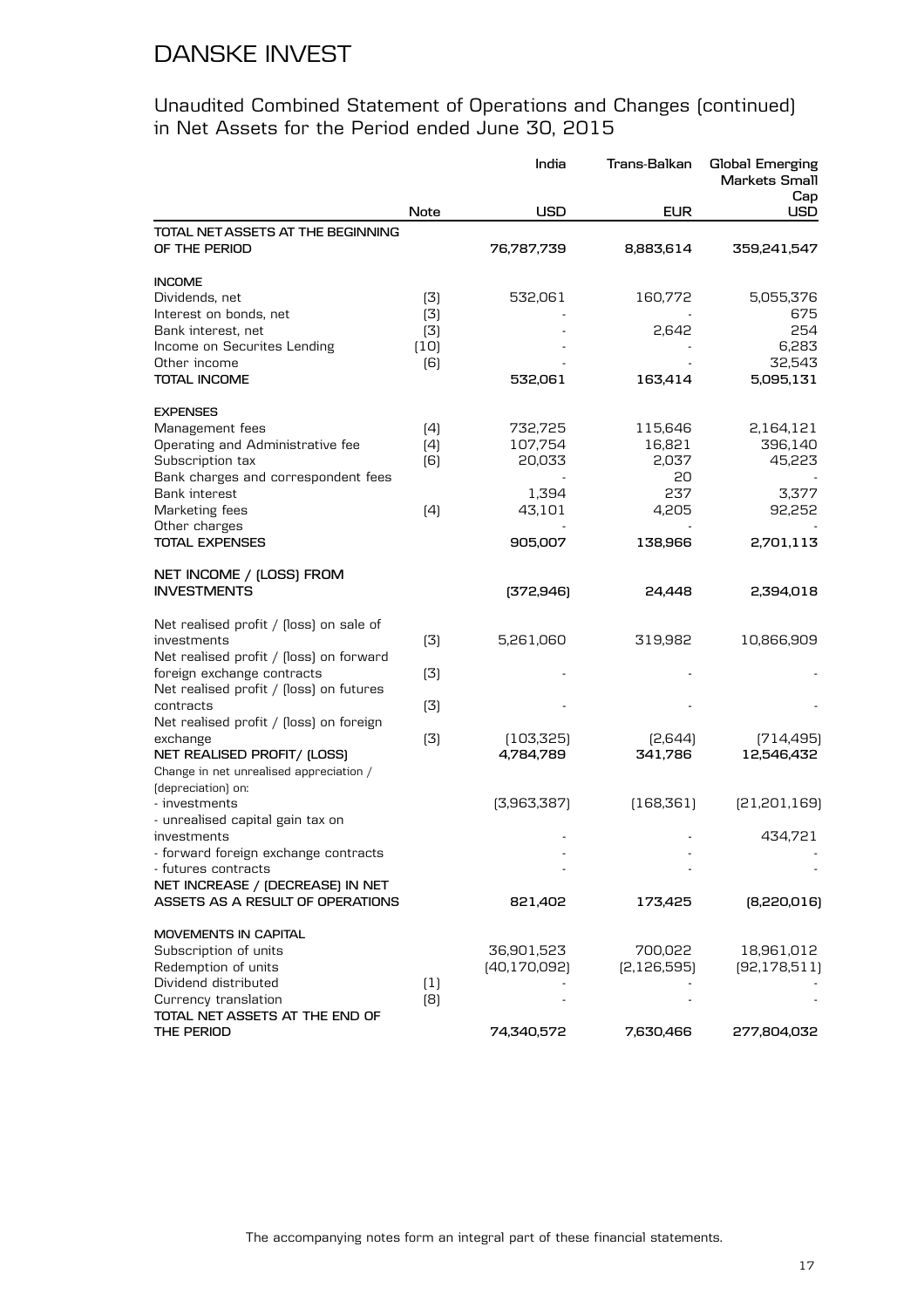| Russia                                                       | Combined                                                                                |
|--------------------------------------------------------------|-----------------------------------------------------------------------------------------|
| USD                                                          | EUR                                                                                     |
| 8,674,927                                                    | 2,775,792,267                                                                           |
| 122,834<br>8<br>122,842                                      | 35,203,376<br>8,970,350<br>15,542<br>1,333,403<br>893,642<br>46,416,313                 |
| 90,289<br>18,185<br>1,977<br>59<br>3,834<br>1,089<br>115,433 | 17,738,437<br>2,440,474<br>538,492<br>1,683<br>52,501<br>1,055,122<br>975<br>21,827,684 |
| 7,409                                                        | 24,588,629                                                                              |
| (1,246,308)                                                  | 129,708,300                                                                             |
|                                                              | (1,879,701)                                                                             |
|                                                              | 620,991                                                                                 |
| [24, 978]<br>(1,263,877)                                     | (1,021,989)<br>152,016,230                                                              |
| 3,000,752                                                    | (18,079,077)                                                                            |
|                                                              | 688,066<br>4,728,570<br>[830, 602]                                                      |
| 1,736,875                                                    | 138,523,187                                                                             |
| 5,836,384<br>[6,620,027]                                     | 452,692,451<br>(735, 148, 142)<br>(139, 312)<br>106,321,208                             |
| 9,628,159                                                    | 2,738,041,659                                                                           |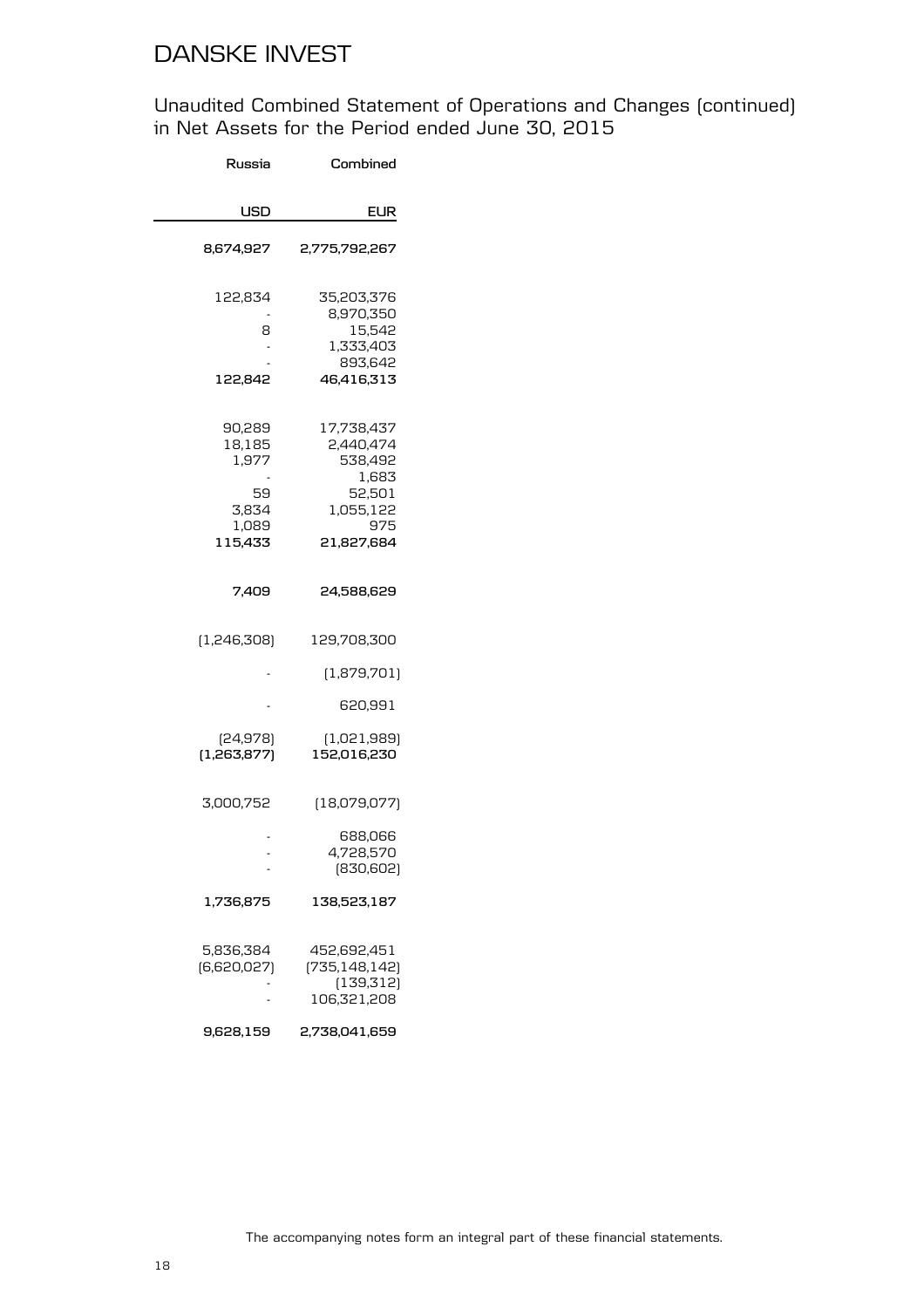### Danish Bond

### Statement of Investments as at June 30, 2015

(expressed in DKK)

| Description | Quantity / Face $C$ urrency | Cost | Evaluation | % net  |
|-------------|-----------------------------|------|------------|--------|
|             | Value                       |      |            | assets |
|             |                             |      |            |        |

**Transferable securities admitted to an official stock exchange listing**

#### **Bonds**

| Denmark                              |            |            |            |            |      |
|--------------------------------------|------------|------------|------------|------------|------|
| Brf 2.5% 14-01.10.37                 | 10,000,000 | <b>DKK</b> | 9,722,500  | 9,799,100  | 3.66 |
| Brfkred Tv 05-01.10.38 154b/Rbt      | 315,727    | <b>DKK</b> | 308,465    | 318,144    | 0.12 |
| Brfkred. 4% 05-38 N411-B- 0a         | 132,811    | <b>DKK</b> | 113,553    | 139,086    | 0.05 |
| Brfkredit 4% 03-01.10.25/Rbt         | 151,869    | <b>DKK</b> | 155,939    | 153,635    | 0.06 |
| Brfkredit 4% 03-01.10.35             | 1,894,442  | <b>DKK</b> | 1,860,479  | 2,023,264  | 0.76 |
| Brfkredit 4% 03-01.10.35/Rbt         | 1,409,798  | <b>DKK</b> | 1,384,523  | 1,426,196  | 0.53 |
| Brfkredit 4% 05-38 N411-B-/Rbt       | 64,031     | <b>DKK</b> | 54,746     | 64,776     | 0.02 |
| Brfkredit 5% 97-01.10.19 S.111       | 1,360,851  | <b>DKK</b> | 1,388,850  | 1,381,264  | 0.52 |
| Brfkredit 5% 97-19 S.111/Rbt         | 204,460    | <b>DKK</b> | 208,666    | 207,359    | 0.08 |
| Brfkredit Frn 05-01.10.38 154b       | 7,886,330  | <b>DKK</b> | 7,704,945  | 8,241,215  | 3.08 |
| Brfkredit Frn 05-01.10.38 Oa         | 24,990,846 | <b>DKK</b> | 24,304,064 | 26,227,892 | 9.79 |
| Brfkredit Tv 05-01.10.38 Oa/Rbt      | 1,159,513  | <b>DKK</b> | 1,127,648  | 1,168,391  | 0.44 |
| Brkfkredit 4% 03-01.10.25            | 536,754    | <b>DKK</b> | 551,139    | 572,073    | 0.21 |
| Danmks Ski Frn 12-01.01.01           | 6,250,000  | <b>DKK</b> | 6,114,621  | 6,217,519  | 2.32 |
| Danske Kr.6% 93-01.10.26 A           | 314,703    | <b>DKK</b> | 324,366    | 363,481    | 0.14 |
| Danske Kr.6% 93-01.10.26 A/Rbt       | 30,766     | <b>DKK</b> | 31,711     | 31,281     | 0.01 |
| Denmark 3% 10-15.11.21               | 18,980,000 | <b>DKK</b> | 22,037,801 | 22,132,104 | 8.27 |
| Denmark 4% 08-15.11.19               | 5,000,000  | <b>DKK</b> | 5,398,756  | 5,867,000  | 2.19 |
| Denmark 7% 93-10.11.24               | 2,000,000  | <b>DKK</b> | 3,302,000  | 3,121,800  | 1.17 |
| Dlr Kredit 3% 10-01.10.31            | 2,762,899  | <b>DKK</b> | 2,531,745  | 2,859,600  | 1.07 |
| Dlr Kredit 3% 10-01.10.31/Rbt        | 864,444    | <b>DKK</b> | 792,121    | 872,296    | 0.33 |
| Dlr Kredit Frn 07-01.01.18           | 543,472    | <b>DKK</b> | 541,461    | 543,037    | 0.20 |
| Dlr Kredit Frn 07-01.01.18/Rbt       | 7,625      | <b>DKK</b> | 7,596      | 7,671      |      |
| Landsbk Realkredit 4% 05-35          | 424,693    | <b>DKK</b> | 402,742    | 441,681    | 0.16 |
| Landsbk Realkredit 4% 05-35/Rbt      | 107,715    | <b>DKK</b> | 102,148    | 108,968    | 0.04 |
| Nordea Kred 2% 14-01.10.37           | 5,837,134  | <b>DKK</b> | 5,778,763  | 5,570,319  | 2.08 |
| Nordea Kred 2% 14-01.10.37/Rbt       | 84,204     | <b>DKK</b> | 83,362     | 84,754     | 0.03 |
| Nordea Kred 2.5% 14-01.10.47         | 5,883      | <b>DKK</b> | 5,766      | 5,929      |      |
| Nordea Kred 2.5% 14-01.10.47         | 5,992,733  | <b>DKK</b> | 5,872,878  | 5,621,483  | 2.10 |
| Nordea Kred 3.5% 15-01.10.47         | 9,000,000  | <b>DKK</b> | 9,058,500  | 9,083,970  | 3.39 |
| Nordea Kred.Realk.5% 98-01.07.19     | 142,010    | <b>DKK</b> | 142,898    | 145,560    | 0.05 |
| Nordea Kred.Realk.5% 98-01.07.19/Rbt | 14,197     | <b>DKK</b> | 14,286     | 14,399     | 0.01 |
| Nordea Kredit 4% 03-01.10.25         | 2,539,162  | <b>DKK</b> | 2,617,876  | 2,710,555  | 1.01 |
| Nordea Kredit 4% 03-01.10.25/Rbt     | 419,166    | <b>DKK</b> | 432,160    | 424,042    | 0.16 |
| Nykred.Realkr.Frn 05-01.10.38        | 11,031,055 | <b>DKK</b> | 10,573,267 | 11,637,763 | 4.35 |
| Nykred.Realkr.Frn 05-01.10.38/Rbt    | 756,467    | <b>DKK</b> | 725,074    | 762,103    | 0.28 |
| Nykred.Realkr.Tv 04-38 33d/Rbt       | 1,261,535  | <b>DKK</b> | 1,229,148  | 1,278,070  | 0.48 |
| Nykred.Realt.Tv 05-38 33d Cf         | 11,258,311 | <b>DKK</b> | 11,156,612 | 11,815,598 | 4.41 |
| Nykredit 1.5% 15-01.10.37            | 10,000,000 | <b>DKK</b> | 9,185,000  | 9,222,500  | 3.44 |
| Nykredit 4% 03-01.10.20              | 246,533    | <b>DKK</b> | 250,662    | 254,545    | 0.10 |
| Nykredit 4% 03-01.10.20/Rbt          | 35,662     | <b>DKK</b> | 36,260     | 36,077     | 0.01 |
| Nykredit Frn 06-01.01.17 -47d-       | 19,890     | <b>DKK</b> | 20,198     | 20,040     | 0.01 |
| Nykredit Frn 06-01.01.17 -47d-/Rbt   | 13         | <b>DKK</b> | 13         | 13         |      |
| Nykredit Tv 04-01.10.38 S.33d        | 23,162,838 | <b>DKK</b> | 22,568,173 | 24,320,980 | 9.08 |
| Nykredit Tv 05-01.10.38 33d/Rbt      | 605,411    | <b>DKK</b> | 599,943    | 613,996    | 0.23 |
| Realkr.Danmark 4% 03-01.10.25        | 1,426,895  | <b>DKK</b> | 1,505,566  | 1,525,351  | 0.57 |
| Realkr.Danmark 4% 03-01.10.25/Rbt    | 555,573    | <b>DKK</b> | 586,205    | 562,035    | 0.21 |
| Realkr.Danmark 4% 05-38 S.2038       | 488,738    | <b>DKK</b> | 516,107    | 488,799    | 0.18 |

The accompanying notes form an integral part of these financial statements.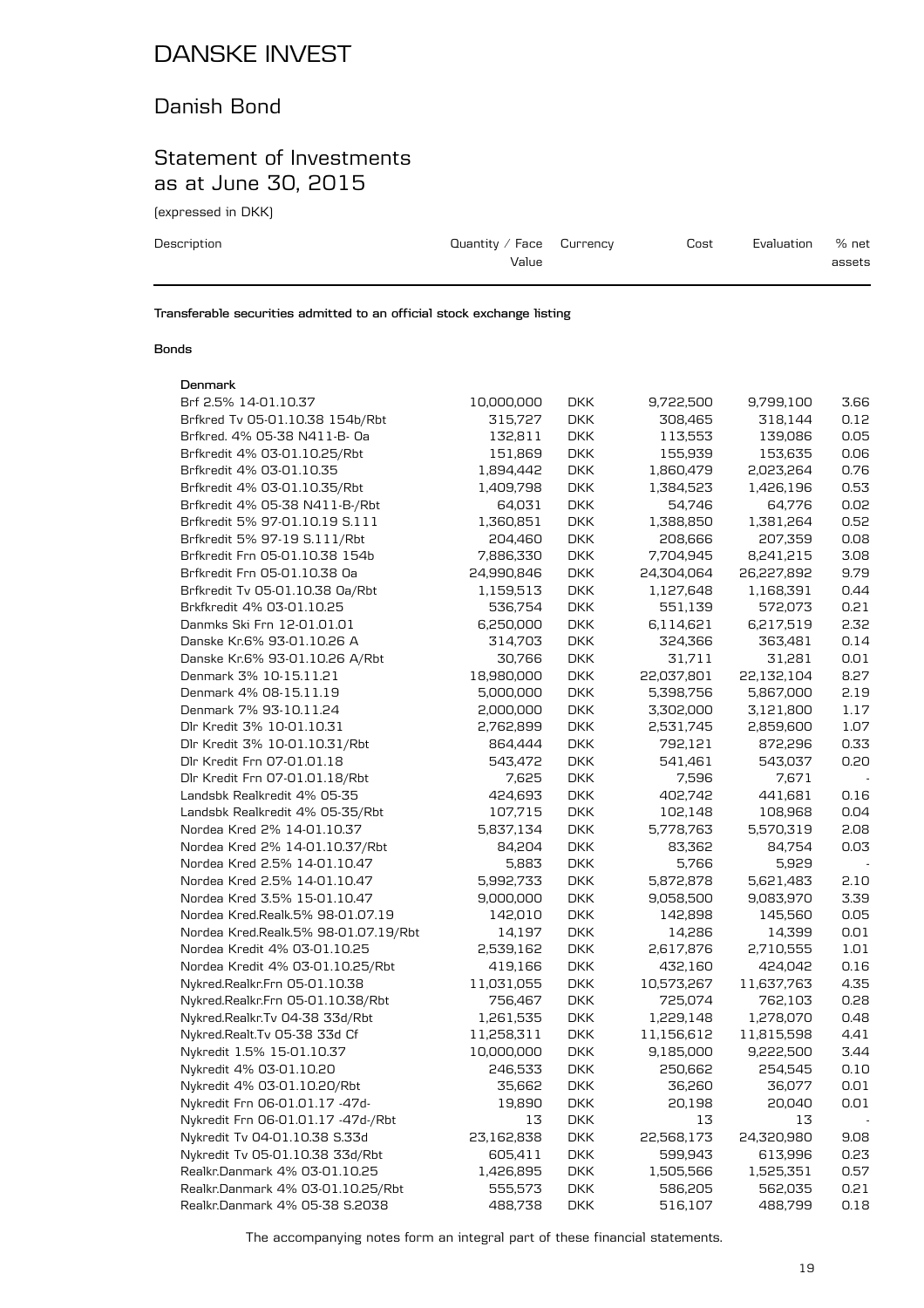### Danish Bond

# Statement of Investments (continued) as at June 30, 2015

(expressed in DKK)

| Description                                                                    | Quantity / Face<br>Value | Currency   | Cost        | Evaluation  | % net<br>assets |
|--------------------------------------------------------------------------------|--------------------------|------------|-------------|-------------|-----------------|
|                                                                                |                          |            |             |             |                 |
| Realkr.Danmark 4% 05-38 S.2038                                                 | 1,511,262                | <b>DKK</b> | 1,595,893   | 1,589,848   | 0.59            |
| Realkrdt 2% 14-01.10.37                                                        | 89,463                   | <b>DKK</b> | 91,118      | 89,469      | 0.03            |
| Realkrdt 2% 14-01.10.37                                                        | 5,910,537                | <b>DKK</b> | 6,019,882   | 5,640,957   | 2.11            |
| Realkrdt 2% 15-01.10.47                                                        | 90,497                   | <b>DKK</b> | 90,029      | 91,089      | 0.03            |
| Realkrdt 2% 15-01.10.47                                                        | 17,407,209               | <b>DKK</b> | 17,317,065  | 15,925,508  | 5.95            |
| Realkrdt 3% 11-01.10.34                                                        | 747,188                  | <b>DKK</b> | 775,767     | 747,260     | 0.28            |
| Realkrdt 3% 12-01.10.44                                                        | 3,723,674                | <b>DKK</b> | 3,772,826   | 3,658,137   | 1.37            |
| Realkrdt 3.5% 12-01.10.44                                                      | 2,833,915                | <b>DKK</b> | 2,847,832   | 2,868,772   | 1.07            |
| Realkredit 3.5% 12-01.10.44/Rbt                                                | 37,130                   | <b>DKK</b> | 37,312      | 37,515      | 0.01            |
| Realkredit 4% 03-01.10.35                                                      | 560,477                  | <b>DKK</b> | 583,457     | 599,991     | 0.22            |
| Realkredit 4% 03-01.10.35/Rbt                                                  | 211,363                  | <b>DKK</b> | 220,028     | 213,821     | 0.08            |
| Realkredit 4% 05-01.10.28                                                      | 43,548                   | <b>DKK</b> | 45,987      | 46,488      | 0.02            |
| Realkredit 4% 05-01.10.28/Rbt                                                  | 9,824                    | <b>DKK</b> | 10,374      | 9,938       |                 |
| Realkredit Dan.Frn 05-01.10.38                                                 | 1,496,748                | <b>DKK</b> | 1,541,651   | 1,569,340   | 0.59            |
| Realkredit Dan.Frn 05-01.10.38                                                 | 67,233                   | <b>DKK</b> | 69,250      | 67,566      | 0.03            |
| Realkredit Frn 05-01.10.38 Oa                                                  | 14,924,998               | <b>DKK</b> | 14,683,775  | 15,760,798  | 5.89            |
| Realkredit Tv 05-01.10.38 Oa/Rbt                                               | 623,977                  | <b>DKK</b> | 613,892     | 634,414     | 0.24            |
| Totalkredit 6% 93-01.04.24 S111                                                | 142,065                  | <b>DKK</b> | 141,068     | 157,553     | 0.06            |
| Totalkredit 6%-01.04.24 S111/Rbt                                               | 6,940                    | <b>DKK</b> | 6,892       | 7,056       |                 |
|                                                                                |                          |            | 223,895,400 | 230,203,234 | 85.97           |
| <b>United States of America</b>                                                |                          |            |             |             |                 |
| Citigp 2% 04-15.11.15                                                          | 4,800,000                | <b>DKK</b> | 4,848,000   | 4,819,920   | 1.80            |
|                                                                                |                          |            | 4,848,000   | 4,819,920   | 1.80            |
| <b>Total - Bonds</b>                                                           |                          |            | 228,743,400 | 235,023,154 | 87.77           |
| Total - Transferable securities admitted to an official stock exchange listing |                          |            | 228,743,400 | 235,023,154 | 87.77           |
| Transferable securities dealt in on another regulated market                   |                          |            |             |             |                 |
| <b>Bonds</b>                                                                   |                          |            |             |             |                 |

| <b>Denmark</b>                                                       |            |            |            |            |        |
|----------------------------------------------------------------------|------------|------------|------------|------------|--------|
| Brfkredit 2% 12-01.10.34                                             | 2,812,511  | <b>DKK</b> | 2,583,994  | 2,719,698  | 1.02   |
| Brfkredit 2% 12-01.10.34/Rbt                                         | 907,969    | DKK.       | 834,196    | 913,903    | 0.34   |
| Danmks Ski Frn 12-01.01.21                                           | 5,750,000  | <b>DKK</b> | 5,453,875  | 5,783,637  | 2.16   |
| Dlr Kredit 4% 11-01.10.04                                            | 933,309    | DKK.       | 928,253    | 960,375    | 0.36   |
| Dlr Kredit 4% 11-01.10.44                                            | 530,841    | DKK.       | 527,966    | 537,016    | 0.20   |
| Nordea 2.5% 12-01.10.34/Rbt                                          | 22,230     | DKK.       | 21,896     | 22,403     | 0.01   |
| Nordea Kredit 2.5% 12-01.10.34                                       | 13,843,689 | DKK.       | 13,635,662 | 13,885,220 | 5.19   |
| Nordea Kredit 6% 07-01.10.41                                         | 523,428    | DKK.       | 510,552    | 604,559    | 0.23   |
| Nordea Kredit 6% 07-01.10.41                                         | 47,824     | <b>DKK</b> | 45,576     | 53,180     | 0.02   |
| Nordea Kredit 6% 07-01.10.41/Rbt                                     | 119,540    | <b>DKK</b> | 116,600    | 121,540    | 0.04   |
| Nordea Kredit 6% 07-01.10.41/Rbt                                     | 10,784     | DKK.       | 10,277     | 10,965     | $\sim$ |
| Realkrdt 3% 12-01.10.44/Rbt                                          | 718,477    | <b>DKK</b> | 727,961    | 725,004    | 0.27   |
| Realkrdt 4% 07-01.10.31                                              | 1,264,590  | <b>DKK</b> | 1,317,703  | 1,342,994  | 0.50   |
| Realkrdt 4% 07-01.10.31/Rbt                                          | 462,383    | DKK.       | 481,803    | 467,761    | 0.17   |
|                                                                      |            |            | 27,196,314 | 28,148,255 | 10.51  |
| Tota1 - Bonds                                                        |            |            | 27,196,314 | 28,148,255 | 10.51  |
| Total - Transferable securities dealt in on another regulated market |            |            | 27,196,314 | 28,148,255 | 10.51  |

The accompanying notes form an integral part of these financial statements.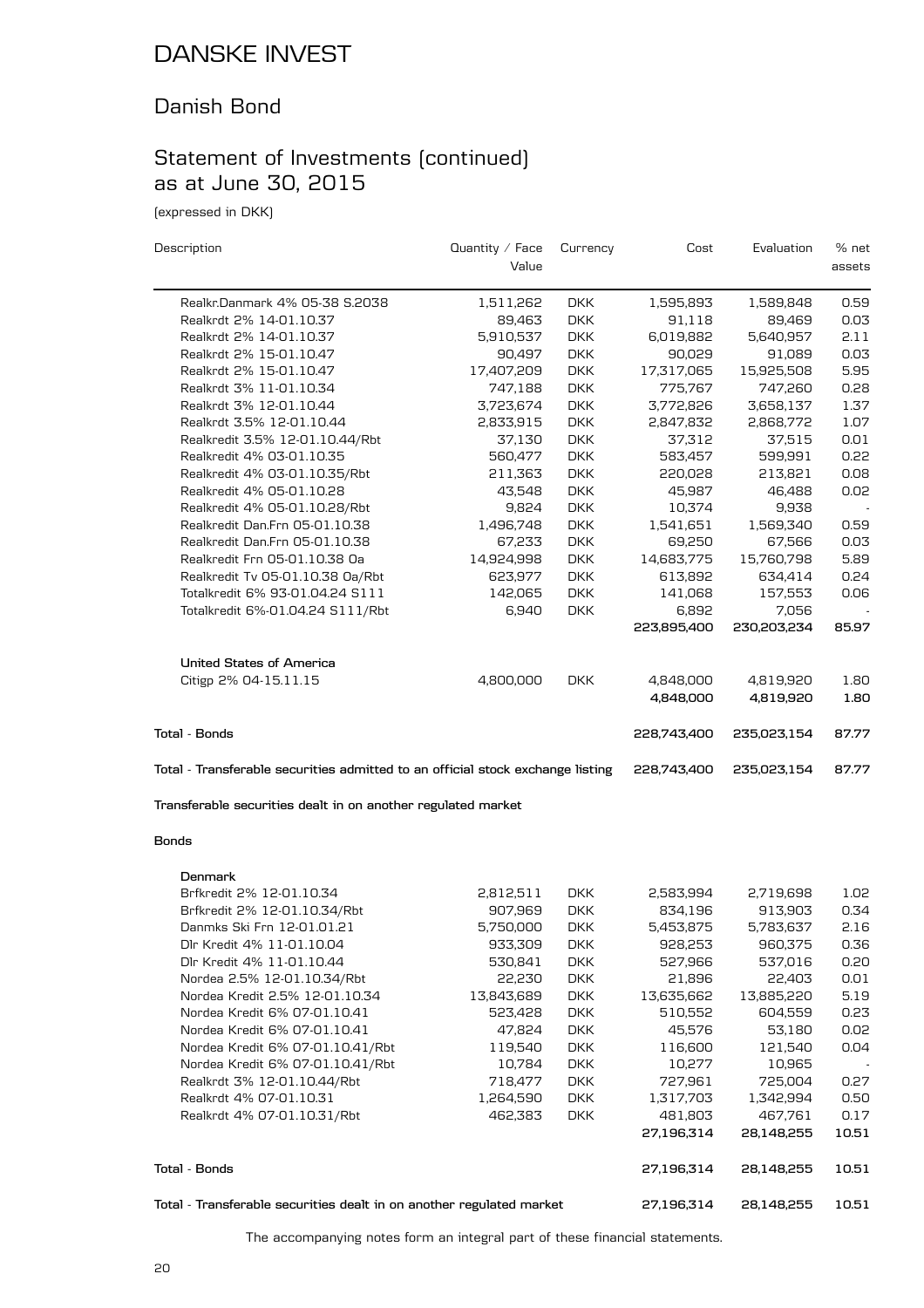### Danish Bond

# Statement of Investments (continued) as at June 30, 2015

(expressed in DKK)

| Description                               | Quantity $\angle$ Face<br>Value | Currency   | Cost                   | Evaluation             | % net<br>assets |
|-------------------------------------------|---------------------------------|------------|------------------------|------------------------|-----------------|
| Other Transferable securities             |                                 |            |                        |                        |                 |
| <b>Bonds</b>                              |                                 |            |                        |                        |                 |
| <b>Denmark</b><br>Realkrdt 3% 11-01.10.34 | 2,252,812                       | <b>DKK</b> | 2,338,983<br>2,338,983 | 2,289,736<br>2,289,736 | 0.86<br>0.86    |
| Total - Bonds                             |                                 |            | 2,338,983              | 2,289,736              | 0.86            |
| Total - Other Transferable securities     |                                 |            | 2,338,983              | 2,289,736              | 0.86            |
| TOTAL INVESTMENT PORTFOLIO                |                                 |            | 258,278,697            | 265,461,145            | 99.14           |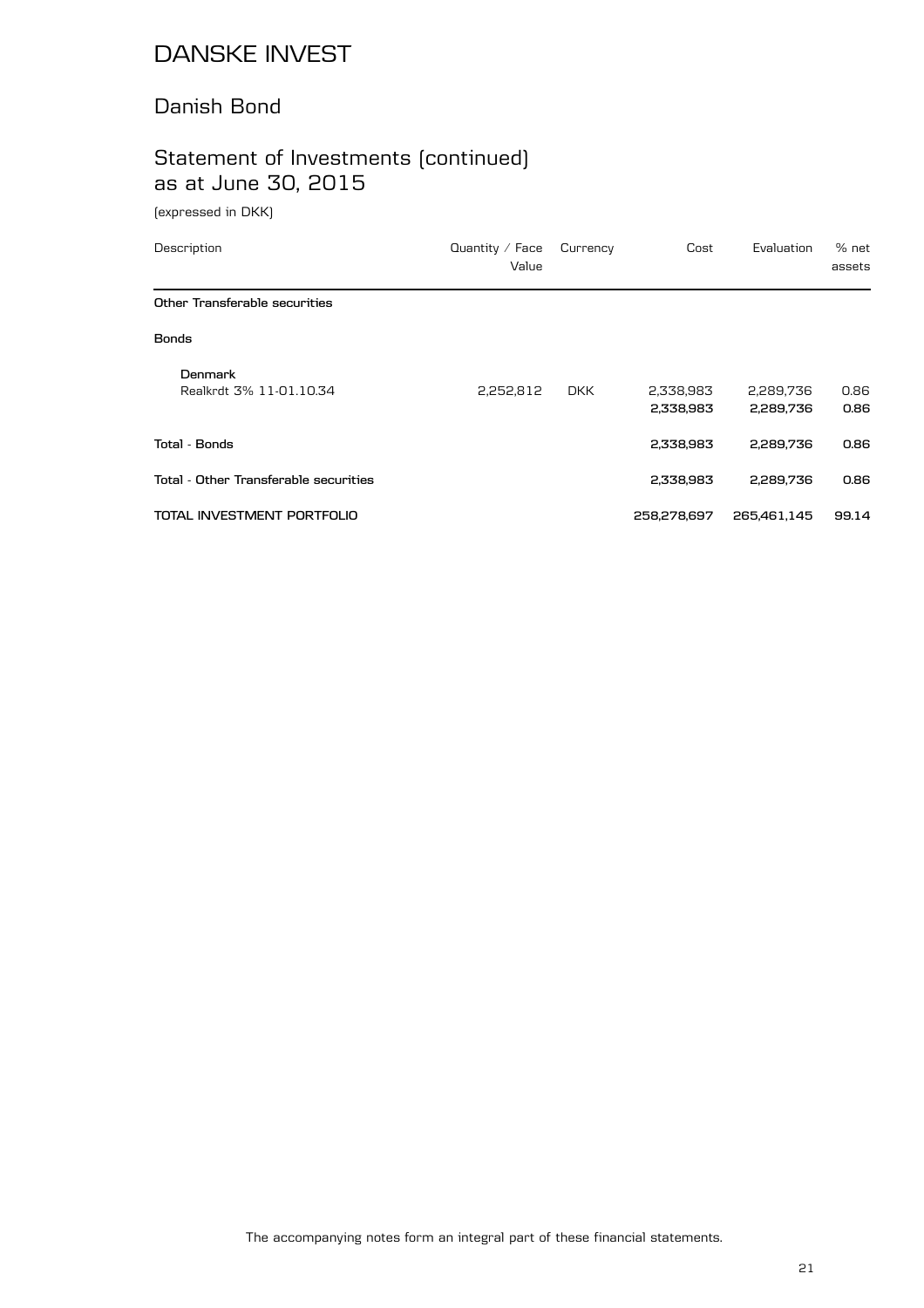#### Danish Bond

### Geographical and Economic Portfolio Breakdowns as at June 30, 2015

(expressed as a percentage of net assets)

| Geographical breakdown   |       |
|--------------------------|-------|
| Denmark                  | 97.34 |
| United States of America | 1 80  |
|                          | 9914  |

| Economic breakdown                   | ℆     |
|--------------------------------------|-------|
| Mortgage and Funding Institutions    | 85.71 |
| States, Provinces and Municipalities | 11.63 |
| Banks and Financial Institutions     | 1.80. |
|                                      | 99.14 |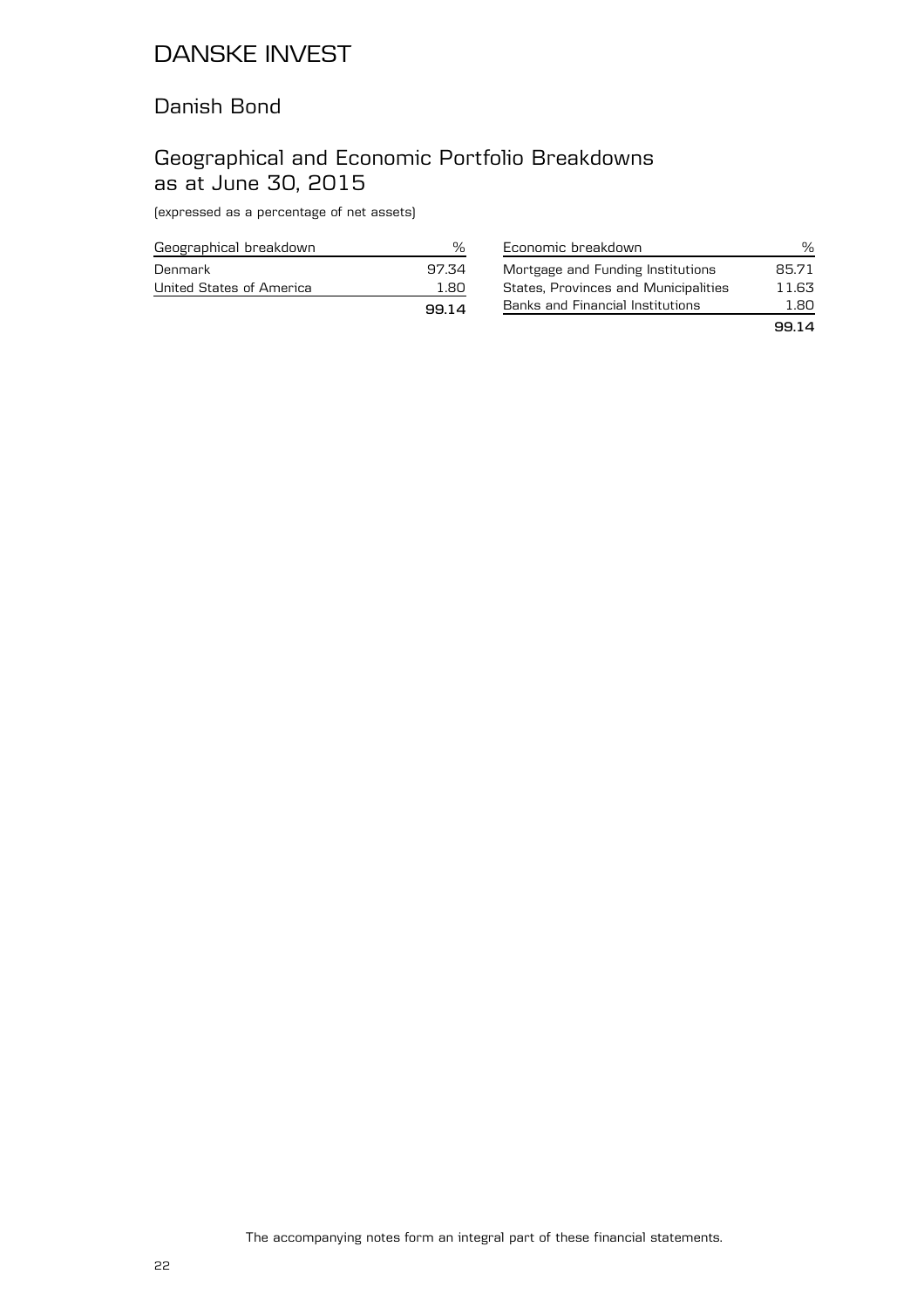### European Bond

### Statement of Investments as at June 30, 2015

(expressed in EUR)

| Description                                                            | Quantity / Face<br>Value | Currency   | Cost                 | Evaluation           | $%$ net<br>assets |
|------------------------------------------------------------------------|--------------------------|------------|----------------------|----------------------|-------------------|
| Transferable securities admitted to an official stock exchange listing |                          |            |                      |                      |                   |
| Bonds                                                                  |                          |            |                      |                      |                   |
| Belgium                                                                |                          |            |                      |                      |                   |
| Ag Insur 3.5% 15-30.06.47                                              | 100,000                  | <b>EUR</b> | 97,750<br>97,750     | 90,038<br>90,038     | 0.31<br>0.31      |
| Curaçao                                                                |                          |            |                      |                      |                   |
| Teva 2.875% 12-15.04.19                                                | 100,000                  | <b>EUR</b> | 99,648<br>99,648     | 107,429<br>107,429   | 0.37<br>0.37      |
| Denmark                                                                |                          |            |                      |                      |                   |
| Dsk Bk 1.625% 13-28.02.20                                              | 800,000                  | <b>EUR</b> | 818,320              | 844,980              | 2.93              |
| Dsk Bk 2.75% 14-19.05.26                                               | 350,000                  | <b>EUR</b> | 353,467              | 360,325              | 1.25              |
| Dsk Bk 3.875% 12-28.02.17                                              | 200,000                  | <b>EUR</b> | 215,300              | 211,951              | 0.74              |
| Nykredit Bk 1.75% 13-02.05.18                                          | 100,000                  | <b>EUR</b> | 99,782               | 103,607              | 0.36              |
| Nykredit Bk 3.25% 12-01.06.17                                          | 200,000                  | <b>EUR</b> | 199,736<br>1,686,605 | 210,993<br>1,731,856 | 0.73<br>6.01      |
| Estonia                                                                |                          |            |                      |                      |                   |
| Eesti Energia As 4.25% 02.10.18                                        | 150,000                  | <b>EUR</b> | 165,548<br>165,548   | 165,853<br>165,853   | 0.58<br>0.58      |
| Finland                                                                |                          |            |                      |                      |                   |
| Pohjola Bk 2% 14-03.03.21 [Regs]                                       | 100,000                  | <b>EUR</b> | 99,368               | 104,577              | 0.36              |
| Tvo Power Co 4.625% 12-04.02.19                                        | 100,000                  | <b>EUR</b> | 112,750<br>212,118   | 109,650<br>214,227   | 0.38<br>0.74      |
| France                                                                 |                          |            |                      |                      |                   |
| Bnpp 2.25% 14-13.01.21                                                 | 200,000                  | <b>EUR</b> | 206,970              | 210,702              | 0.73              |
| Casino Gp 3.248% 14-07.03.24                                           | 100,000                  | <b>EUR</b> | 100,000              | 106,073              | 0.37              |
| Crh 5% 08-08.04.19                                                     | 800,000                  | <b>EUR</b> | 963,328              | 943,520              | 3.27              |
| Edf 4.125% 14-Perp                                                     | 100,000                  | <b>EUR</b> | 103,256              | 102,759              | 0.35              |
| France 5.5% 98-2029 Oat                                                | 200,000                  | <b>EUR</b> | 280,766              | 296,580              | 1.03              |
| Gdf Suez 3% Frn 14- Perp                                               | 100,000                  | <b>EUR</b> | 104,450              | 101,174              | 0.35              |
| Orange 4% 14-Perp*                                                     | 100,000                  | <b>EUR</b> | 99,253               | 101,971              | 0.35              |
| Socgen 2.25% 13-23.01.20                                               | 100,000                  | <b>EUR</b> | 105,510              | 106,249              | 0.37              |
| St Gobain 3.625% 12-28.03.22                                           | 100,000                  | <b>EUR</b> | 99,031               | 114,375              | 0.40              |
| Total Sa 2.25% 15-Perp                                                 | 100,000                  | <b>EUR</b> | 100,000              | 97,007               | 0.34              |
|                                                                        |                          |            | 2,162,564            | 2,180,410            | 7.56              |
| Germany                                                                |                          |            |                      |                      |                   |
| Allianz Se 3.375% 14-Perp*                                             | 200,000                  | <b>EUR</b> | 199,700              | 193,748              | 0.67              |
| Sap Ag 1.75% 14-22.02.27                                               | 200,000                  | <b>EUR</b> | 198,568<br>398,268   | 196,432<br>390,180   | 0.68<br>1.35      |
| <b>Great Britain</b>                                                   |                          |            |                      |                      |                   |
| Brit Sky Br 1.5% 14-15.09.21                                           | 300,000                  | <b>EUR</b> | 298,755              | 299,610              | 1.04              |
| G4s 2.625% 12-06.12.18                                                 | 200,000                  | <b>EUR</b> | 208,533              | 212,501              | 0.73              |
| Hsbc Hldg 3.375% / Frn 13-10.01.24                                     | 200,000                  | <b>EUR</b> | 213,384              | 210,369              | 0.73              |
| Ngg Fin 4.25% [Frn] 13-18.06.76*                                       | 100,000                  | <b>EUR</b> | 99,973               | 105,820              | 0.37              |

The accompanying notes form an integral part of these financial statements. \* Securities subject to a collateralized securities lending agreement as described in note 10.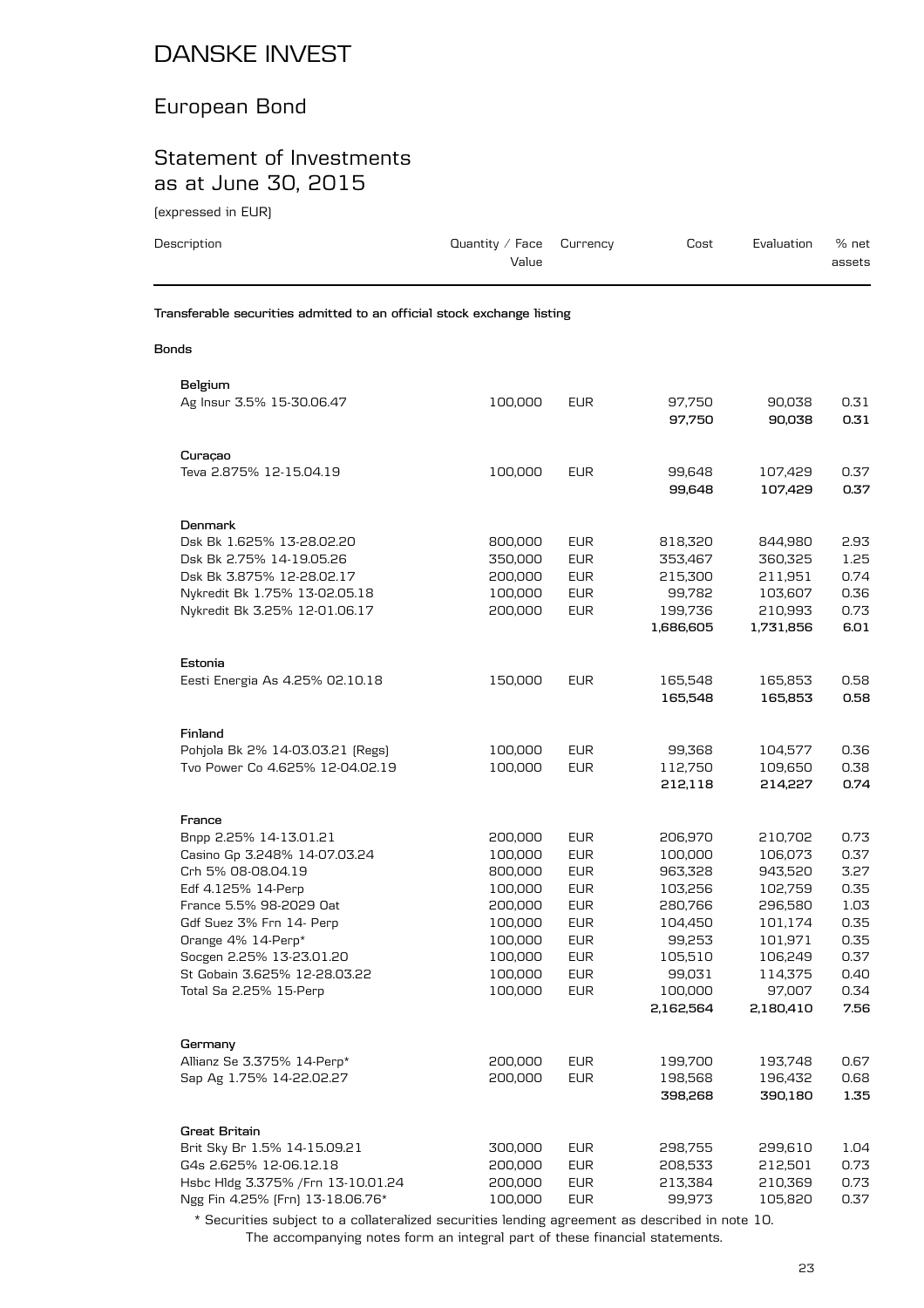### European Bond

# Statement of Investments (continued) as at June 30, 2015

(expressed in EUR)

| Description                        | Quantity / Face<br>Value | Currency   | Cost      | Evaluation | % net<br>assets |
|------------------------------------|--------------------------|------------|-----------|------------|-----------------|
| Scot & Sth En 5.025% 10-Perp       | 200,000                  | <b>EUR</b> | 204,000   | 201,587    | 0.70            |
| Std Chart 4% 13-21.10.25           | 100,000                  | <b>EUR</b> | 100,000   | 106,018    | 0.37            |
|                                    |                          |            | 1,124,645 | 1,135,905  | 3.94            |
| Guernsey                           |                          |            |           |            |                 |
| Cs Gg 1.75% 14-15.01.21            | 700,000                  | <b>EUR</b> | 747,369   | 743,015    | 2.58            |
|                                    |                          |            | 747,369   | 743,015    | 2.58            |
| Ireland                            |                          |            |           |            |                 |
| Aib Mtg Bk 2.625% 13-29.07.16      | 900,000                  | <b>EUR</b> | 923,868   | 922,954    | 3.20            |
| Bk Ireld Mtg 3.125% 12-20.11.15    | 300,000                  | <b>EUR</b> | 299,442   | 303,462    | 1.05            |
| Bogaeis 3.625% 12-04.12.17         | 200,000                  | <b>EUR</b> | 208,379   | 215,152    | 0.75            |
| Esb Fin 6.25% 12-11.09.01          | 52,000                   | <b>EUR</b> | 52,000    | 58,611     | 0.20            |
| Ge Cap Eur 2.25% 13-20.07.20       | 100,000                  | <b>EUR</b> | 99,636    | 106,534    | 0.37            |
| Ireland 4.5% 07-18.10.18 Tbo       | 800,000                  | <b>EUR</b> | 928,080   | 910,980    | 3.16            |
| Ryanair 1.875% 14-17.06.21         | 100,000                  | <b>EUR</b> | 99,520    | 101,827    | 0.35            |
| Ryanair Ltd 1.125% 15-10.03.23     | 50,000                   | <b>EUR</b> | 49,704    | 47,129     | 0.17            |
|                                    |                          |            | 2,660,629 | 2,666,649  | 9.25            |
| ltaly                              |                          |            |           |            |                 |
| Bpim 4.75% 11-31.03.16             | 193,000                  | <b>EUR</b> | 191,263   | 199,410    | 0.69            |
| Cred Emil 1.875% 14-27.02.19       | 800,000                  | <b>EUR</b> | 819,856   | 846,232    | 2.94            |
| En. Naz. En. El. 4.75% 03-12.06.18 | 200,000                  | <b>EUR</b> | 227,365   | 222,927    | 0.77            |
| Intesa San 1.125% 15-04.03.22      | 200,000                  | <b>EUR</b> | 199,278   | 187,934    | 0.65            |
| Intesa San 4.875% 12-10.07.15      | 100,000                  | <b>EUR</b> | 99,676    | 100,100    | 0.35            |
| Italy 2.5% 14-01.12.24 /Btp        | 700,000                  | <b>EUR</b> | 783,209   | 707,245    | 2.45            |
| Italy 3.75% 06-01.08.21 Btp        | 1,750,000                | <b>EUR</b> | 1,737,984 | 1,958,381  | 6.79            |
| Italy 5.5% 12-01.11.22 Btp         | 2,200,000                | <b>EUR</b> | 2,615,910 | 2,712,930  | 9.41            |
| Luxottica 2.625% 14-10.02.24       | 150,000                  | <b>EUR</b> | 148,922   | 162,316    | 0.56            |
| Snam 3.5% 12-13.02.20 Emtn         | 100,000                  | <b>EUR</b> | 105,695   | 110,416    | 0.38            |
| Telecom It Spa 8.25% 09-21.03.16   | 100,000                  | <b>EUR</b> | 99,740    | 105,355    | 0.37            |
| Unicredit 2.25% 13-16.12.16        | 100,000                  | <b>EUR</b> | 99,997    | 101,925    | 0.35            |
|                                    |                          |            | 7,128,895 | 7,415,171  | 25.71           |
| Luxembourg                         |                          |            |           |            |                 |
| Glencore Fi 1.25% 15-17.03.21      | 100,000                  | <b>EUR</b> | 99,696    | 96,628     | 0.33            |
| Glencore Fi 1.625% 14-18.01.22*    | 100,000                  | <b>EUR</b> | 99,238    | 97,881     | 0.34            |
| Glencore Fi 2.75% 14-01.04.21      | 100,000                  | <b>EUR</b> | 99,448    | 104,629    | 0.36            |
| Michln Fin 2.75% 20.06.19 Emtn     | 100,000                  | <b>EUR</b> | 99,912    | 108,264    | 0.38            |
|                                    |                          |            | 398,294   | 407,402    | 1.41            |
| Mexico                             |                          |            |           |            |                 |
| Amer Movil 3% 12-12.07.21          | 100,000                  | <b>EUR</b> | 99,977    | 109,313    | 0.38            |
|                                    |                          |            | 99,977    | 109,313    | 0.38            |
| Norway                             |                          |            |           |            |                 |
| Avinor 1% 15-29.04.25              | 250,000                  | <b>EUR</b> | 249,740   | 237,054    | 0.82            |
| Dnb Bank As 3% 13-26.09.23         | 100,000                  | <b>EUR</b> | 105,110   | 104,849    | 0.37            |
| Dnb Nor Bol 3.375% 10-20.01.17     | 500,000                  | <b>EUR</b> | 506,700   | 525,797    | 1.82            |
| Storebrand 6.875% 13-04.04.43      | 100,000                  | <b>EUR</b> | 100,000   | 112,855    | 0.39            |
|                                    |                          |            | 961,550   | 980,555    | 3.40            |

The accompanying notes form an integral part of these financial statements. \* Securities subject to a collateralized securities lending agreement as described in note 10.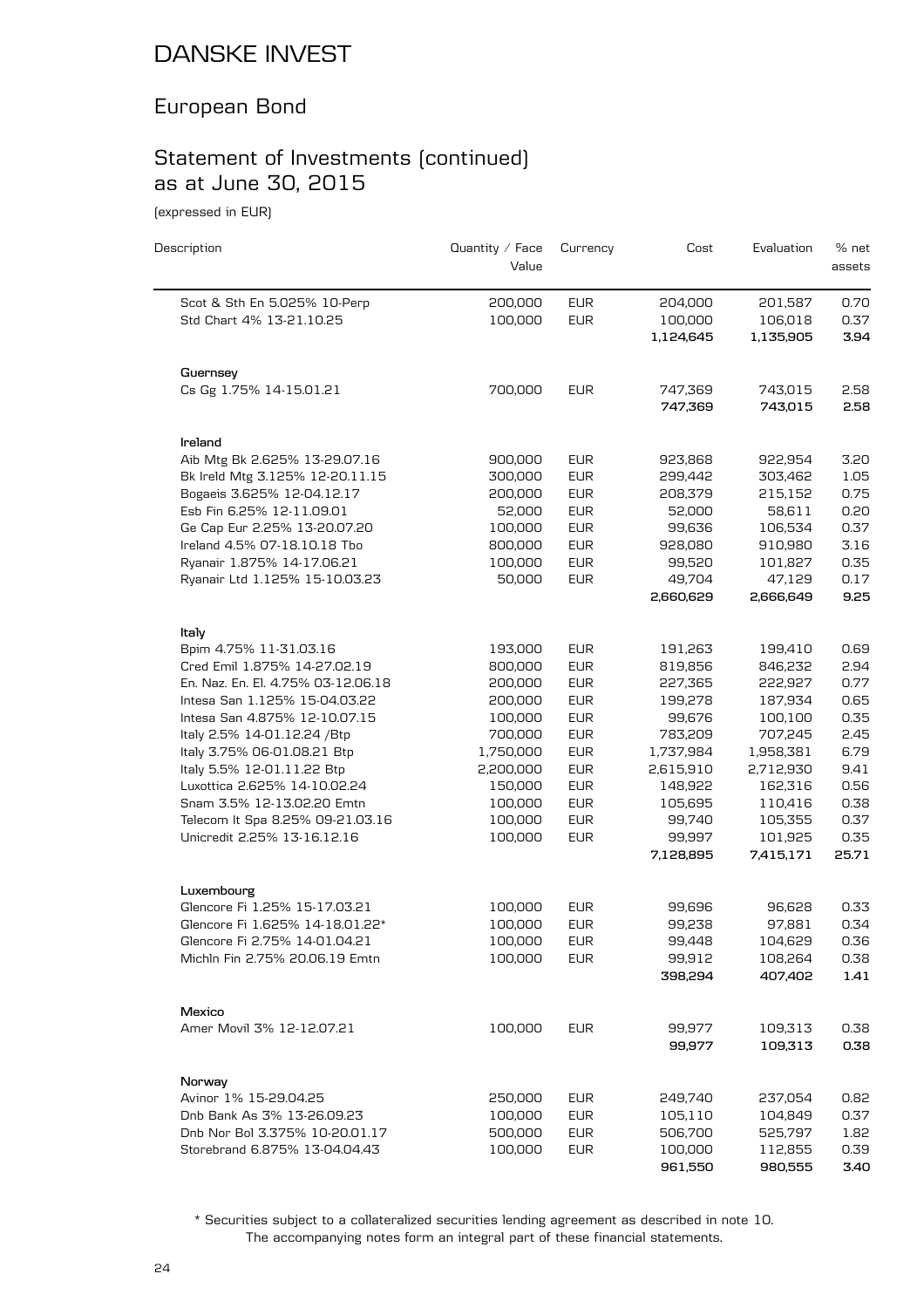### European Bond

# Statement of Investments (continued) as at June 30, 2015

(expressed in EUR)

| Description                                                     | Quantity $\angle$ Face<br>Value | Currency                 | Cost                 | Evaluation           | % net<br>assets |
|-----------------------------------------------------------------|---------------------------------|--------------------------|----------------------|----------------------|-----------------|
| Spain                                                           |                                 |                          |                      |                      |                 |
| Red Elec Fi 1.125% 15-24.04.25                                  | 100,000                         | <b>EUR</b>               | 99,521               | 90,628               | 0.32            |
| Spain 4.4% 13-31.10.23                                          | 700,000                         | <b>EUR</b>               | 721,966              | 816,935              | 2.83            |
| Spain 5.5% 02-30.07.17                                          | 800,000                         | <b>EUR</b>               | 836,600              | 883,120              | 3.06            |
| Spain 5.5% 11-30.04.21                                          | 1,400,000                       | <b>EUR</b>               | 1,711,126            | 1,703,380            | 5.91            |
| Telefonica 2.242% 14-27.05.22                                   | 100,000                         | <b>EUR</b>               | 100,000              | 103,493              | 0.36            |
| Telefonica 4.797% 12-21.02.18                                   | 100,000                         | <b>EUR</b>               | 106,587              | 110,563              | 0.38            |
|                                                                 |                                 |                          | 3,575,800            | 3,708,119            | 12.86           |
| Sweden                                                          |                                 |                          |                      |                      |                 |
| Alfa Laval 1.375% 14-12.09.22                                   | 100,000                         | <b>EUR</b>               | 99,101               | 99,933               | 0.35            |
| Molnlycke H 1.5% 14-28.02.22                                    | 150,000                         | <b>EUR</b>               | 149,696              | 150,353              | 0.52            |
| Nordea 2.25% 12-05.10.17                                        | 100,000                         | <b>EUR</b>               | 99,516               | 104,383              | 0.36            |
| Nordea 4.625% [Frn] 12-15.02.22                                 | 200,000                         | <b>EUR</b>               | 213,000              | 212,053              | 0.73            |
| Sbab Bk Ab 1.375% 13-02.05.18                                   | 150,000                         | <b>EUR</b>               | 149,884              | 153,970              | 0.53            |
| Seb 1.5% 13-25.02.20                                            | 400,000                         | <b>EUR</b>               | 422,828              | 420,450              | 1.46            |
|                                                                 |                                 |                          |                      |                      |                 |
| Volvo Tsy 5% 07-31.05.17                                        | 100,000                         | <b>EUR</b>               | 112,414<br>1,246,439 | 108,726<br>1,249,868 | 0.38<br>4.33    |
| Switzerland                                                     |                                 |                          |                      |                      |                 |
| Cs 5.75% [Frn] 13-18.09.25 Regs                                 | 100,000                         | <b>EUR</b>               | 99,321               | 111,314              | 0.39            |
|                                                                 |                                 |                          | 99,321               | 111,314              | 0.39            |
| <b>The Netherlands</b>                                          |                                 |                          |                      |                      |                 |
| Abn Bouw 2.125% 13-26.11.20                                     | 100,000                         | <b>EUR</b>               | 103,914              | 105,234              | 0.36            |
| Achmea Bv 4.25% 15-Perp                                         | 200,000                         | <b>EUR</b>               | 199,936              | 193,075              | 0.67            |
| Bmw Fin 1.25% 14-05.09.22                                       | 50,000                          | <b>EUR</b>               | 49,815               | 50,147               | 0.17            |
| Edp Fin Bv 2.625% 14-18.01.22                                   | 226,000                         | <b>EUR</b>               | 246,453              | 227,083              | 0.79            |
| Edp Fin Bv 4.75% 09-26.09.16                                    | 100,000                         | <b>EUR</b>               | 106,425              | 104,371              | 0.36            |
| Ing Nv 1.875% 13-27.02.18                                       | 100,000                         | <b>EUR</b>               | 99,608               | 103,680              | 0.36            |
| Petrobras 3.25% 12-01.04.19                                     | 100,000                         | <b>EUR</b>               | 99,398               | 94,862               | 0.33            |
| Rabobk 5.5% 15-Perp                                             | 200,000                         | <b>EUR</b>               | 200,000              | 201,789              | 0.70            |
| Repsm 3.625% 13-07.10.21                                        | 100,000                         | <b>EUR</b>               | 99,734               | 111,234              | 0.39            |
| Vw Intl Fin 4.625% 14-Perp                                      | 50,000                          | <b>EUR</b>               | 56,700               | 52,026               | 0.18            |
|                                                                 |                                 |                          | 1,261,983            | 1,243,501            | 4.31            |
| <b>United States of America</b>                                 |                                 |                          |                      |                      |                 |
| At&T Inc 2.4% 14-15.03.24                                       | 100,000                         | EUR                      | 99,928               | 102,763              | 0.36            |
| Boa 2.5% 13-27.07.20 Regs                                       | 250,000                         | <b>EUR</b>               | 260,822              | 265,765              | 0.92            |
| Citigroup   1.375% 14-27.10.21                                  | 100,000                         | <b>EUR</b>               | 101,200              | 99,414               | 0.34            |
| Citigroup I 2.375% 14-22.05.24                                  | 100,000                         | <b>EUR</b>               | 98,949               | 102,948              | 0.36            |
| Coca Cola 0.75% 15-09.03.23                                     | 300,000                         | <b>EUR</b>               | 299,328              | 285,778              | 0.99            |
| Gs 2.5% 14-18.10.21                                             | 200,000                         | <b>EUR</b>               | 202,594              | 211,800              | 0.73            |
| Mor St 2.25% 13-12.03.18                                        | 100,000                         | <b>EUR</b>               | 99,487               | 104,282              | 0.36            |
| Mor St 2.375% 14-31.03.21 V Gmtn                                | 250,000                         | <b>EUR</b>               | 252,858              | 262,835              | 0.91            |
| Ndaq 3.875% 13-09.07.21                                         | 100,000                         | <b>EUR</b>               | 99,831               | 111,815              | 0.39            |
|                                                                 |                                 |                          |                      |                      | 0.74            |
| Oracle 2.25% 13-10.01.21 Emtn<br>Verizon Com 2.375% 14-17.02.22 | 200,000<br>150,000              | <b>EUR</b><br><b>EUR</b> | 198,868              | 213,242              | 0.55            |
|                                                                 |                                 |                          | 149,244<br>1,863,109 | 158,447<br>1,919,089 | 6.65            |
| Tota1 - Bonds                                                   |                                 |                          | 25,990,512           | 26,569,894           | 92.13           |
|                                                                 |                                 |                          |                      |                      |                 |

**Total - Transferable securities admitted to an official stock exchange listing 25,990,512 26,569,894 92.13**

The accompanying notes form an integral part of these financial statements.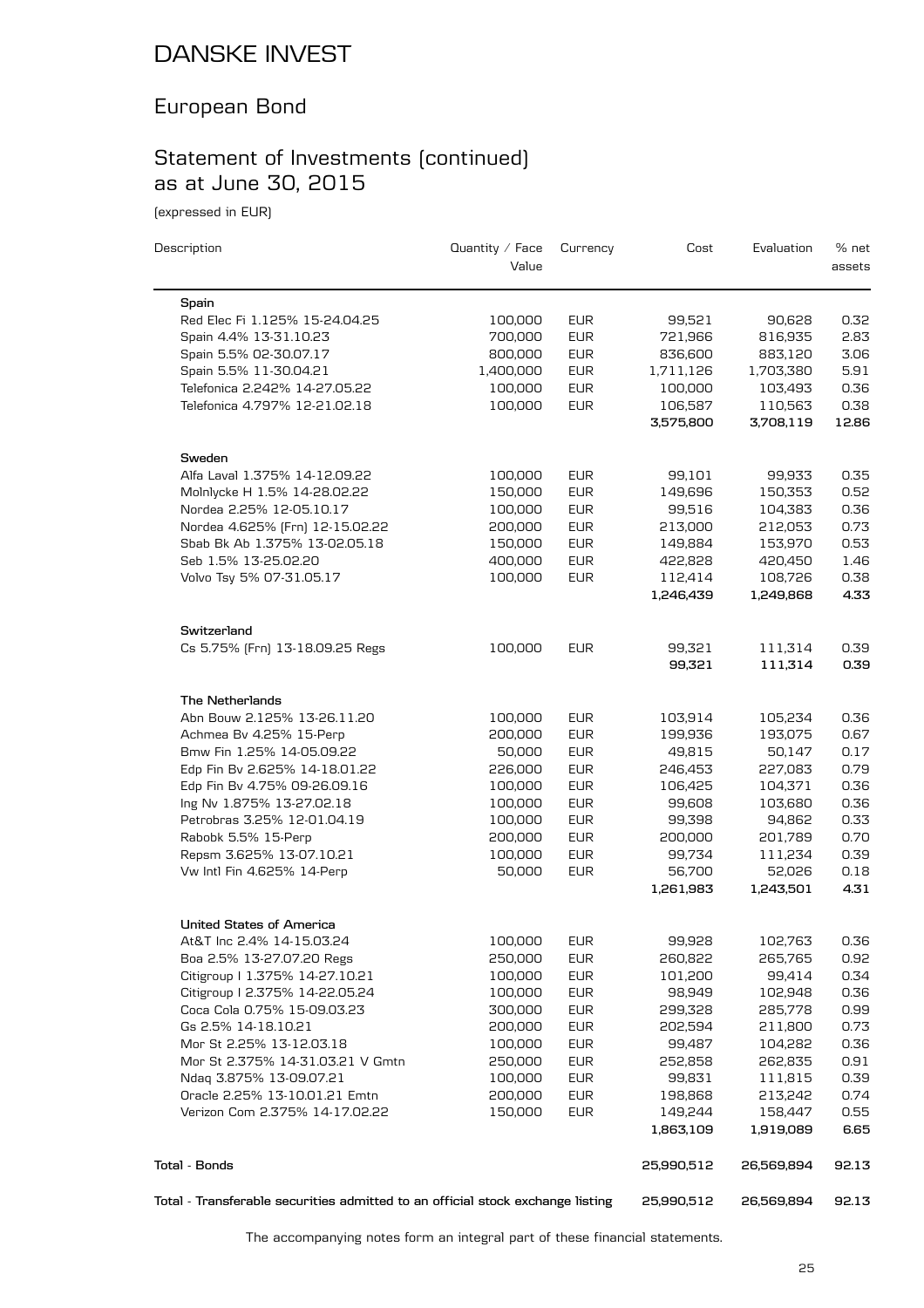### European Bond

# Statement of Investments (continued) as at June 30, 2015

(expressed in EUR)

| Description                                                                                   | Quantity $\angle$ Face<br>Value | Currency                 | Cost                         | Evaluation                   | % net<br>assets      |
|-----------------------------------------------------------------------------------------------|---------------------------------|--------------------------|------------------------------|------------------------------|----------------------|
| Transferable securities dealt in on another regulated market                                  |                                 |                          |                              |                              |                      |
| <b>Bonds</b>                                                                                  |                                 |                          |                              |                              |                      |
| Denmark<br>Dsk Bk 4.5% 09-01.07.16                                                            | 900,000                         | <b>EUR</b>               | 975,630<br>975,630           | 940,131<br>940,131           | 3.26<br>3.26         |
| Germany<br>Vw Fin 0.75% 15-14.10.21                                                           | 300,000                         | <b>EUR</b>               | 299,814<br>299,814           | 293,701<br>293,701           | 1.02<br>1.02         |
| Luxembourg<br>Glencore Fin 5.25% 10-22.03.17                                                  | 100,000                         | <b>EUR</b>               | 110,400<br>110,400           | 107,892<br>107,892           | 0.37<br>0.37         |
| Spain<br>Banesto 4.75% 12-24.01.01                                                            | 200,000                         | <b>EUR</b>               | 199,482<br>199,482           | 214,439<br>214,439           | 0.74<br>0.74         |
| <b>United States of America</b><br>At&T Inc 2.45% 15-15.03.35<br>Eli Lilly 1.625% 15-02.06.26 | 100,000<br>200,000              | <b>EUR</b><br><b>EUR</b> | 99,328<br>199,082<br>298,410 | 86,760<br>194,921<br>281,681 | 0.30<br>0.68<br>0.98 |
| Total - Bonds                                                                                 |                                 |                          | 1,883,736                    | 1,837,844                    | 6.37                 |
| Total - Transferable securities dealt in on another regulated market                          |                                 |                          | 1,883,736                    | 1,837,844                    | 6.37                 |
| Other Transferable securities                                                                 |                                 |                          |                              |                              |                      |
| <b>Bonds</b>                                                                                  |                                 |                          |                              |                              |                      |
| Guernsey<br>Mare Balt. Frn 05-15/Scandi III*                                                  | 89,795                          | <b>EUR</b>               | 195,563<br>195,563           | 29,254<br>29,254             | 0.10<br>0.10         |
| Total - Bonds                                                                                 |                                 |                          | 195,563                      | 29,254                       | 0.10                 |
| Total - Other Transferable securities                                                         |                                 |                          | 195,563                      | 29,254                       | 0.10                 |
| TOTAL INVESTMENT PORTFOLIO                                                                    |                                 |                          | 28,069,811                   | 28,436,992                   | 98.60                |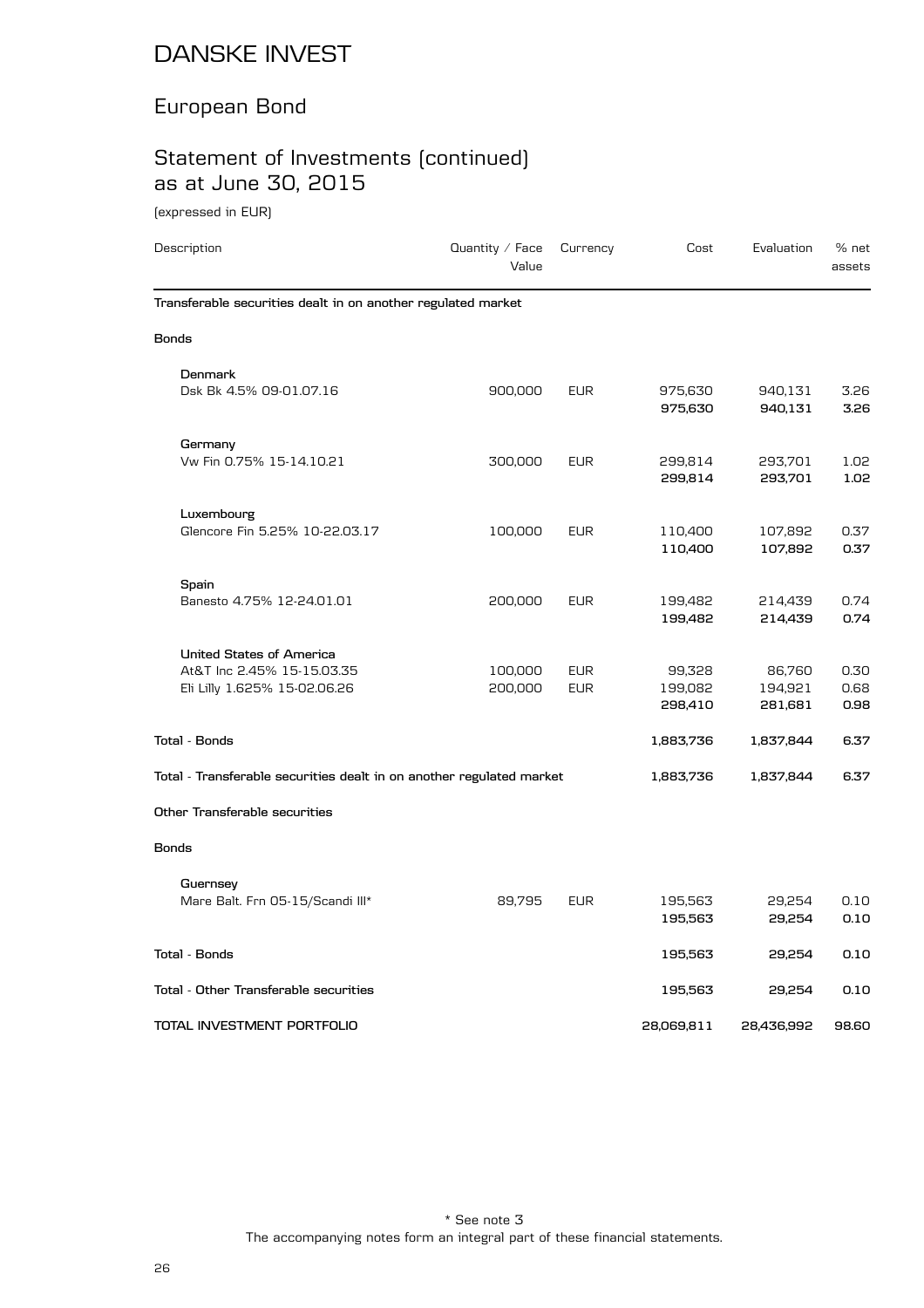### European Bond

### Geographical and Economic Portfolio Breakdowns as at June 30, 2015

(expressed as a percentage of net assets)

| Geographical breakdown   | %     |
|--------------------------|-------|
| Italy                    | 25.71 |
| Spain                    | 13.60 |
| Denmark                  | 9.27  |
| Ireland                  | 9.25  |
| United States of America | 7.63  |
| France                   | 7.56  |
| Sweden                   | 4.33  |
| The Netherlands          | 4.31  |
| Great Britain            | 3.94  |
| Norway                   | 3.40  |
| Guernsey                 | 2.68  |
| Germany                  | 2.37  |
| Luxembourg               | 1.78  |
| Finland                  | 0.74  |
| Estonia                  | 0.58  |
| Switzerland              | 0.39  |
| Mexico                   | 0.38  |
| Curaçao                  | 0.37  |
| Belgium                  | 0.31  |
|                          | oo oc |

| Economic breakdown                   | ℅     |
|--------------------------------------|-------|
| Banks and Financial Institutions     | 35.14 |
| States, Provinces and Municipalities | 34.64 |
| Holding and Finance Companies        | 8.76  |
| <b>Public Services</b>               | 4.26  |
| News Transmission                    | 4.09  |
| Mortgage and Funding Institutions    | 1.94  |
| <b>Pharmaceuticals and Cosmetics</b> | 1.57  |
| Internet Software                    | 1.42  |
| Insurance                            | 1.37  |
| Transportation                       | 1.34  |
| Food and Distilleries                | 0.99  |
| Other Services                       | 0.73  |
| Petrol                               | 0.67  |
| Photography and Optics               | 0.56  |
| Construction, Building Material      | 0.40  |
| Retail                               | 0.37  |
| Mechanics, Machinery                 | 0.35  |
|                                      | 98,60 |

**98.60**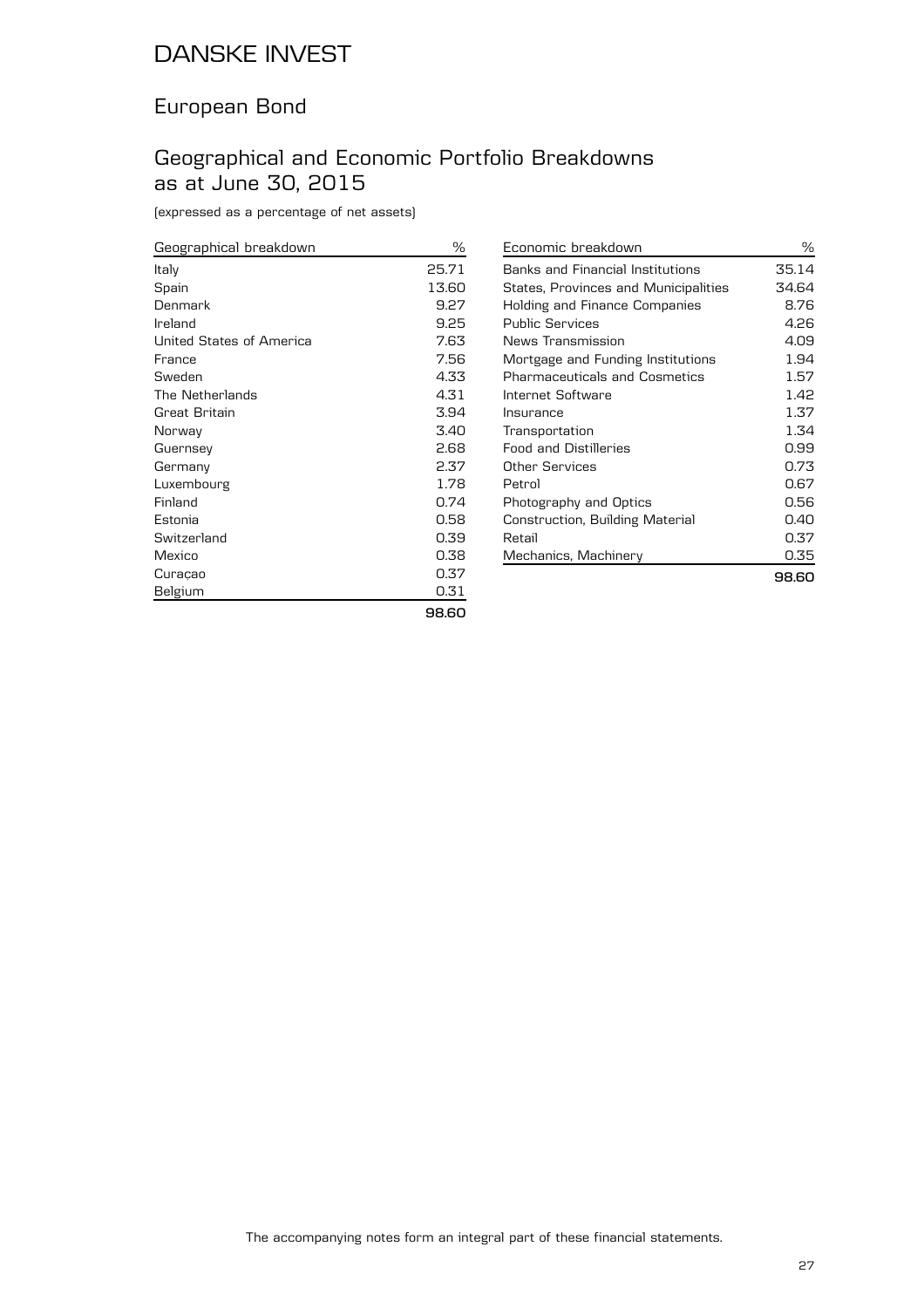#### Denmark Focus

#### Statement of Investments as at June 30, 2015

(expressed in DKK)

| Description | Quantity / Face $C$ urrency<br>Value | Cost | Evaluation | % net<br>assets |
|-------------|--------------------------------------|------|------------|-----------------|
|             |                                      |      |            |                 |

**Transferable securities admitted to an official stock exchange listing**

#### **Shares**

| Denmark                                                                        |         |            |             |             |       |
|--------------------------------------------------------------------------------|---------|------------|-------------|-------------|-------|
| A.P. Moeller-Maersk A/S B                                                      | 1,385   | <b>DKK</b> | 16,896,281  | 16,910,850  | 5.81  |
| Auriga Industries /-B-                                                         | 2,856   | <b>DKK</b> | 596,444     | 6,854       |       |
| Bavarian Nordic                                                                | 28,681  | <b>DKK</b> | 4,348,900   | 8,991,493   | 3.09  |
| Carlsberg A/S B                                                                | 21,174  | <b>DKK</b> | 12,264,838  | 12,926,727  | 4.44  |
| Christian Hansen Holding A/S                                                   | 17,228  | <b>DKK</b> | 3,701,140   | 5,540,525   | 1.91  |
| Coloplast -B-                                                                  | 29,934  | <b>DKK</b> | 12,356,691  | 13,305,663  | 4.57  |
| Danske Bank As                                                                 | 145,016 | <b>DKK</b> | 21,610,241  | 28,466,641  | 9.78  |
| Dfds A/S Copenhage                                                             | 9,975   | <b>DKK</b> | 4,602,913   | 9,087,225   | 3.12  |
| Dsv A/S                                                                        | 23,537  | <b>DKK</b> | 3,679,431   | 5,121,651   | 1.76  |
| Genmab A/S                                                                     | 20,809  | <b>DKK</b> | 6,018,087   | 11,965,175  | 4.11  |
| Gn Great Nordic Ltd*                                                           | 61,671  | <b>DKK</b> | 7,859,620   | 8,609,272   | 2.96  |
| Hoejgaar Holding A/S -B-                                                       | 5,758   | <b>DKK</b> | 1,144,541   | 1,819,528   | 0.63  |
| Hoejgaard Holding A/S                                                          | 8,586   | <b>DKK</b> | 1,049,450   | 2,627,316   | 0.90  |
| Iss A/S                                                                        | 52,821  | <b>DKK</b> | 9,479,085   | 11,636,466  | 4.00  |
| Jyske Bank A/S Silkeborg                                                       | 18,964  | <b>DKK</b> | 5,566,482   | 6,345,354   | 2.18  |
| Monberg & Thorsen -B-                                                          | 2,473   | <b>DKK</b> | 717,553     | 987,964     | 0.34  |
| Novo Nordisk A/S /-B-                                                          | 75,641  | <b>DKK</b> | 17,265,070  | 27,434,991  | 9.43  |
| Novozymes Shs -B-                                                              | 27,256  | <b>DKK</b> | 6,351,704   | 8,634,701   | 2.97  |
| Pandora A/S                                                                    | 35,387  | <b>DKK</b> | 14,252,295  | 25,248,624  | 8.68  |
| Per Aarsleff -B-                                                               | 5,174   | <b>DKK</b> | 5,295,901   | 11,615,630  | 3.99  |
| Royal Unibrew A/S                                                              | 33,152  | <b>DKK</b> | 5,839,240   | 7,658,112   | 2.63  |
| Schouw & Co                                                                    | 13,400  | <b>DKK</b> | 4,577,058   | 4,643,100   | 1.60  |
| Simcorp A/S                                                                    | 31,575  | <b>DKK</b> | 6,529,687   | 8,398,950   | 2.89  |
| Solar A/S -B-                                                                  | 9,849   | <b>DKK</b> | 3,478,159   | 3,565,338   | 1.23  |
| Sydbank A/S                                                                    | 11,566  | <b>DKK</b> | 2,998,539   | 2,923,885   | 1.01  |
| Tryg A/S                                                                       | 84,956  | <b>DKK</b> | 10,133,558  | 11,732,424  | 4.03  |
| Vestas Wind Systems As / Reg                                                   | 41,967  | <b>DKK</b> | 8,774,822   | 13,941,437  | 4.79  |
|                                                                                |         |            | 197,387,730 | 270,145,896 | 92.85 |
| Sweden                                                                         |         |            |             |             |       |
| Nordea Bank Ab                                                                 | 141,106 | <b>DKK</b> | 10,380,986  | 11,923,457  | 4.10  |
|                                                                                |         |            | 10,380,986  | 11,923,457  | 4.10  |
| <b>Total - Shares</b>                                                          |         |            | 207,768,716 | 282,069,353 | 96.95 |
| Total - Transferable securities admitted to an official stock exchange listing |         |            | 207,768,716 | 282,069,353 | 96.95 |

The accompanying notes form an integral part of these financial statements. \* Securities subject to a collateralized securities lending agreement as described in note 10.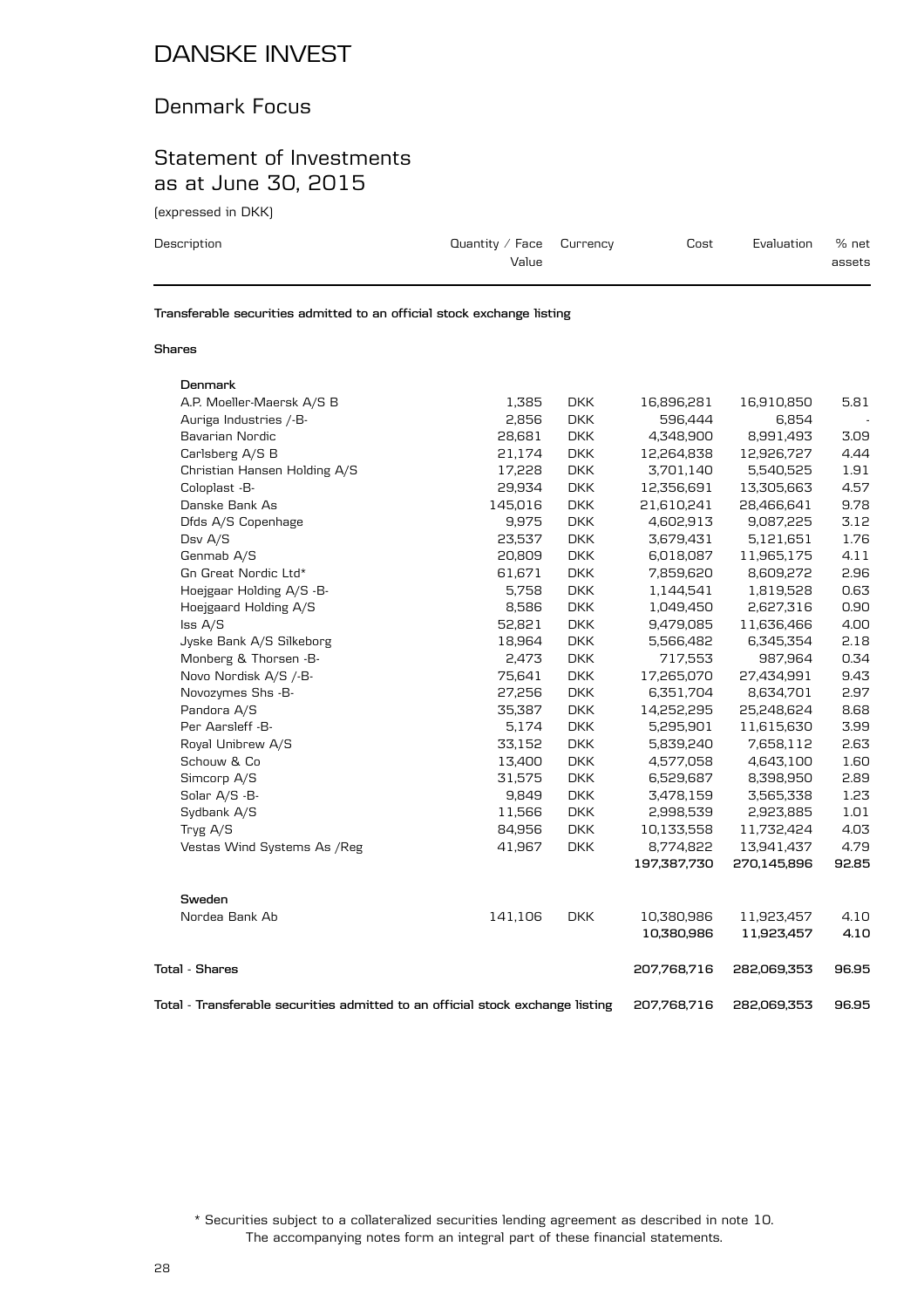### Denmark Focus

### Statement of Investments (continued) as at June 30, 2015

(expressed in DKK)

| Description                                                          | Quantity $\angle$ Face<br>Value | Currency   | Cost                   | Evaluation             | % net<br>assets |
|----------------------------------------------------------------------|---------------------------------|------------|------------------------|------------------------|-----------------|
| Transferable securities dealt in on another regulated market         |                                 |            |                        |                        |                 |
| Shares                                                               |                                 |            |                        |                        |                 |
| Iceland<br>Ossur Hf*                                                 | 224.762                         | <b>DKK</b> | 2,379,429<br>2,379,429 | 5,169,526<br>5,169,526 | 1.77<br>1.77    |
| Total - Shares                                                       |                                 |            | 2,379,429              | 5,169,526              | 1.77            |
| Total - Transferable securities dealt in on another regulated market |                                 |            | 2,379,429              | 5,169,526              | 1.77            |
| TOTAL INVESTMENT PORTFOLIO                                           |                                 |            | 210,148,145            | 287,238,879            | 98.72           |

The accompanying notes form an integral part of these financial statements. \* Securities subject to a collateralized securities lending agreement as described in note 10.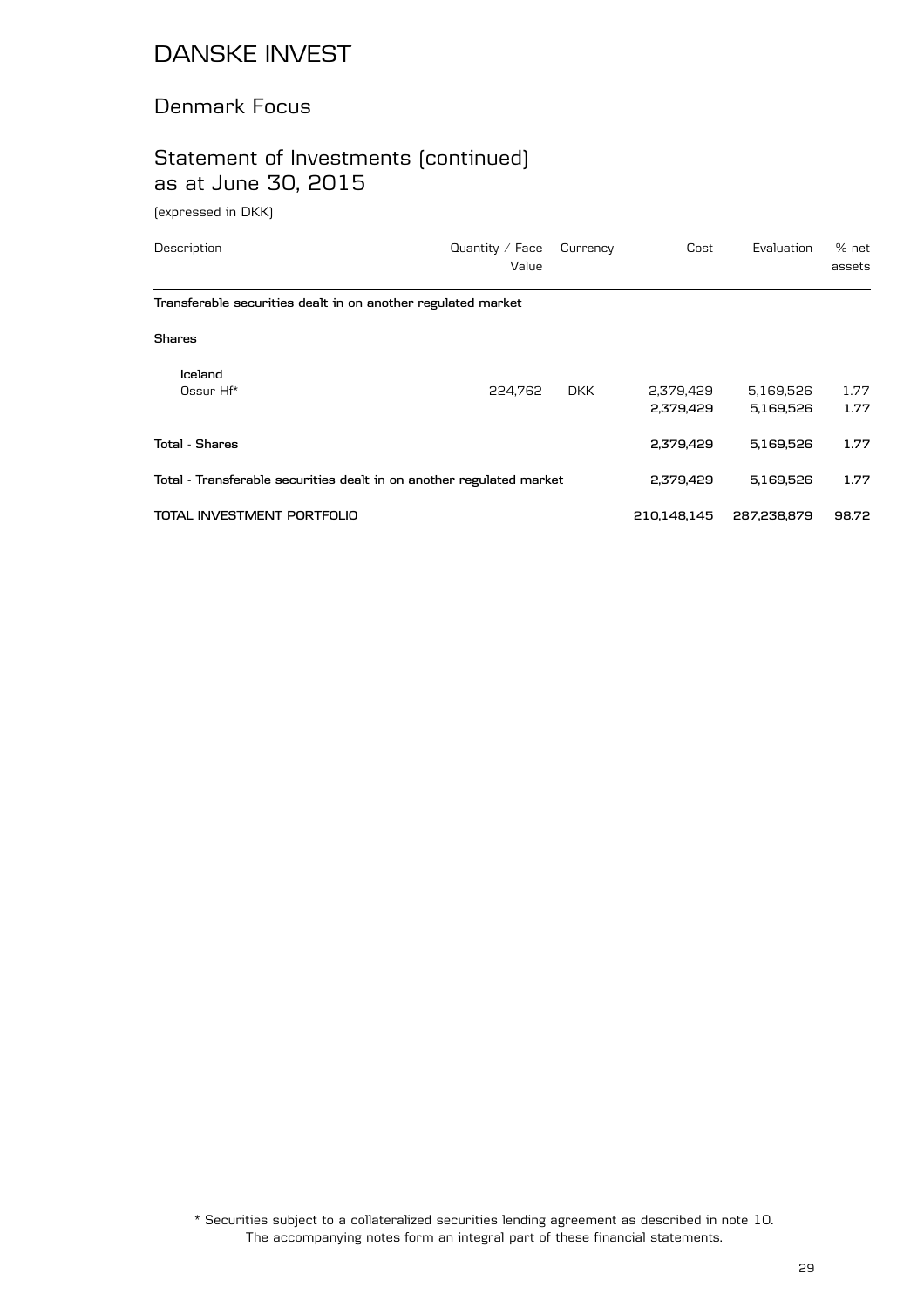#### Denmark Focus

### Geographical and Economic Portfolio Breakdowns as at June 30, 2015

(expressed as a percentage of net assets)

| Geographical breakdown | ℆     |
|------------------------|-------|
| Denmark                | 92.85 |
| Sweden                 | 4.10  |
| Iceland                | 1.77  |
|                        | 98.72 |

| Economic breakdown                      | ℅     |
|-----------------------------------------|-------|
| <b>Banks and Financial Institutions</b> | 17.07 |
| <b>Pharmaceuticals and Cosmetics</b>    | 15.77 |
| Transportation                          | 10.69 |
| Biotechnology                           | 9.11  |
| Consumer Goods                          | 8.68  |
| <b>Tobacco and Spirits</b>              | 7.07  |
| Construction, Building Material         | 5.86  |
| <b>Public Services</b>                  | 4.79  |
| Insurance                               | 4.03  |
| Other Services                          | 4.00  |
| Chemicals                               | 2.97  |
| News Transmission                       | 2.96  |
| Internet Software                       | 2.89  |
| Business Houses                         | 2.83  |
|                                         | 98.72 |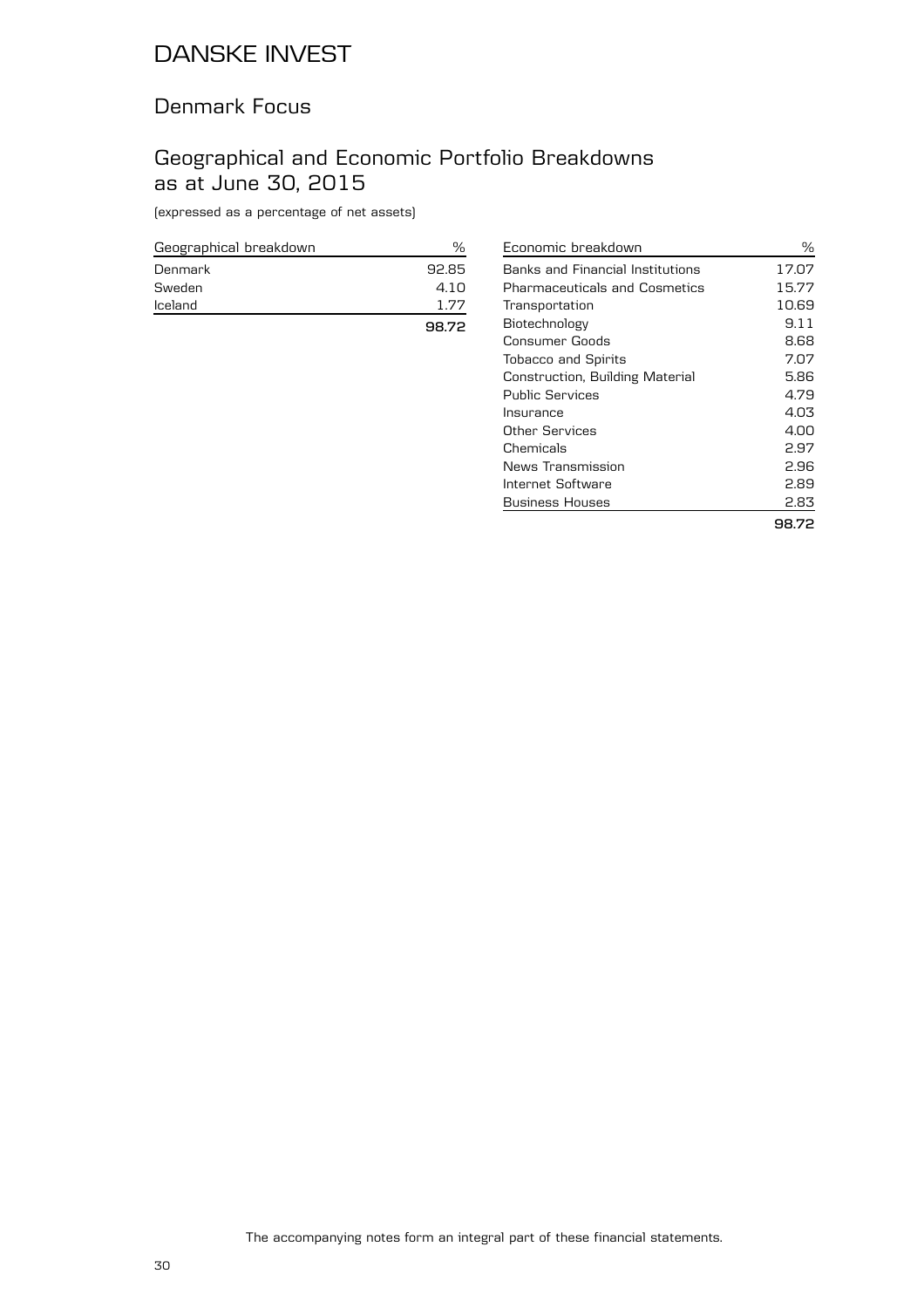### Nordic

### Statement of Investments as at June 30, 2015

(expressed in EUR)

| Description                                                            | Quantity / Face $C$ urrency<br>Value | Cost | Evaluation | $%$ net<br>assets |
|------------------------------------------------------------------------|--------------------------------------|------|------------|-------------------|
| Transferable securities admitted to an official stock exchange listing |                                      |      |            |                   |

#### **Shares**

| Denmark                      |                  |                          |                    |                      |              |
|------------------------------|------------------|--------------------------|--------------------|----------------------|--------------|
| A.P. Moeller-Maersk A/S B    | 143              | <b>DKK</b>               | 209,577            | 234,038              | 0.89         |
| Danske Bank As               | 46,357           | <b>DKK</b>               | 854,482            | 1,219,749            | 4.61         |
| Dsv A/S                      | 21,079           | <b>DKK</b>               | 446,419            | 614,814              | 2.33         |
| Genmab A/S                   | 3,605            | <b>DKK</b>               | 301,905            | 277,848              | 1.05         |
| Iss A/S                      | 13,641           | <b>DKK</b>               | 388,264            | 402,806              | 1.52         |
| Novo Nordisk A/S /-B-        | 52,546           | <b>DKK</b>               | 1,041,865          | 2,554,594            | 9.66         |
| Pandora A/S                  | 10,242           | <b>DKK</b>               | 431,180            | 979,520              | 3.71         |
| Tryg A/S                     | 26,081           | <b>DKK</b>               | 337,918            | 482,784              | 1.83         |
| Vestas Wind Systems As / Reg | 18,607           | <b>DKK</b>               | 545,342            | 828,535              | 3.13         |
|                              |                  |                          | 4,556,952          | 7,594,688            | 28.73        |
| Finland                      |                  |                          |                    |                      |              |
| Amer Sports Corporation A    | 28,839           | <b>EUR</b>               | 464,582            | 665,604              | 2.52         |
| Caverion Oyj                 | 33,185           | <b>EUR</b>               | 302,388            | 297,669              | 1.13         |
| Huhtamaki Oy                 | 22,711           | <b>EUR</b>               | 461,950            | 622,509              | 2.35         |
| Kesko Oyj /-B-               | 13,849           | <b>EUR</b>               | 455,547            | 437,074              | 1.65         |
| Kone Oyj -B-                 | 10,232           | <b>EUR</b>               | 131,516            | 377,868              | 1.43         |
| Nokia Oy                     | 106,577          | <b>EUR</b>               | 409,517            | 653,850              | 2.47         |
| Sampo Plc A                  | 10,676           | <b>EUR</b>               | 243,163            | 451,595              | 1.71         |
| Stora Enso Ab /-R-           | 75,039           | <b>EUR</b>               | 553,583            | 697,112              | 2.64         |
|                              |                  |                          | 3,022,246          | 4,203,281            | 15.90        |
| Great Britain                |                  |                          |                    |                      |              |
| Astrazeneca Plc              | 4,783            | GBP                      | 252,655            | 273,160              | 1.03         |
|                              |                  |                          | 252,655            | 273,160              | 1.03         |
|                              |                  |                          |                    |                      |              |
| Norway<br>Borregaard Asa     | 62,962           | <b>NOK</b>               | 423,771            | 402,411              | 1.52         |
| Entra Asa / Reit             | 29,869           | <b>NOK</b>               | 232,270            | 239,895              | 0.91         |
| Norsk Hydro As               | 144,704          | <b>NOK</b>               | 647,725            | 549,182              | 2.08         |
| Renonorden Asa               | 47,660           | <b>NOK</b>               | 279,268            | 223,202              | 0.84         |
| Statoilhydro Asa             | 16,904           | <b>NOK</b>               | 294,136            | 269,046              | 1.02         |
| Telenor As                   | 16,709           | <b>NOK</b>               | 283,962            | 324,158              | 1.23         |
| Tomra Systems As             | 45,906           | <b>NOK</b>               | 340,600            | 363,505              | 1.37         |
|                              |                  |                          | 2,501,732          | 2,371,399            | 8.97         |
|                              |                  |                          |                    |                      |              |
| Sweden                       |                  |                          |                    |                      |              |
| Alimak Group Ab              | 27,577           | <b>SEK</b>               | 278,385            | 288,664              | 1.09         |
| Atlas Copco Ab               | 35,706           | <b>SEK</b>               | 688,210            | 902,434              | 3.41         |
| Bilia Ab                     | 32,787           | <b>SEK</b>               | 317,593            | 510,355              | 1.93         |
| Cloetta -B-                  | 176,933          | <b>SEK</b>               | 401,451            | 481,727              | 1.82         |
| Coor                         | 81,982           | <b>SEK</b>               | 337,954            | 334,368              | 1.27         |
| Eltel Ab<br>Ericsson Tel. B  | 31,686           | <b>SEK</b>               | 243,575<br>613,096 | 325,660              | 1.23         |
| Hennes & Mauritz Ab          | 58,969<br>32,471 | <b>SEK</b><br><b>SEK</b> | 889,705            | 556,175<br>1,129,218 | 2.10<br>4.27 |
| Inwido Ab                    | 66,102           | SEK                      | 479,947            | 652,491              | 2.47         |
| Lundin Petroleum Ab*         | 27,730           | <b>SEK</b>               | 408,003            | 425,623              | 1.61         |
|                              |                  |                          |                    |                      |              |

The accompanying notes form an integral part of these financial statements. \* Securities subject to a collateralized securities lending agreement as described in note 10.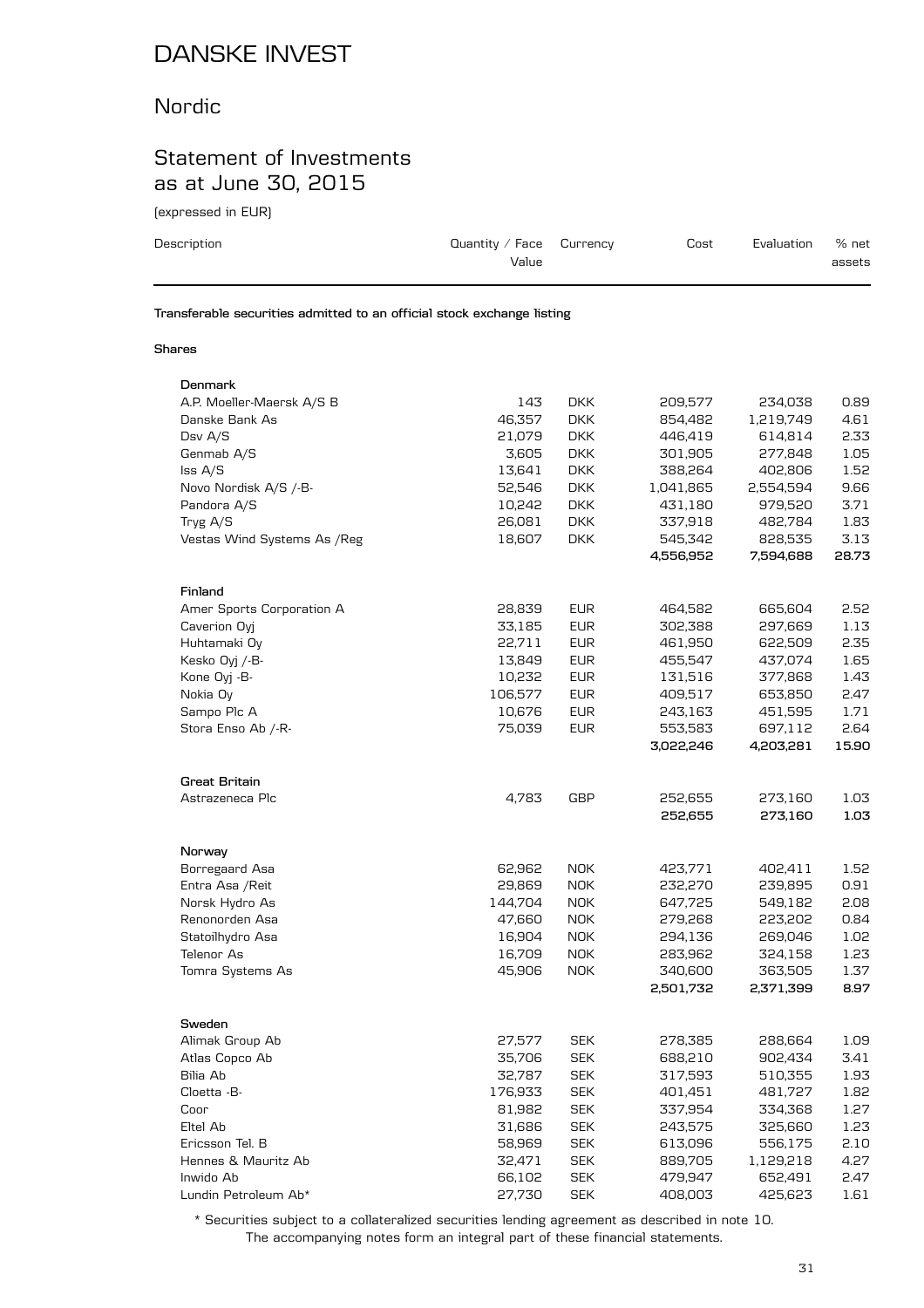#### Nordic

# Statement of Investments (continued) as at June 30, 2015

(expressed in EUR)

| Description                                                                    | Quantity $\angle$ Face<br>Value | Currency   | Cost       | Evaluation | % net<br>assets |
|--------------------------------------------------------------------------------|---------------------------------|------------|------------|------------|-----------------|
| Modern Times Group Ab B                                                        | 10,931                          | <b>SEK</b> | 274,133    | 261,686    | 0.99            |
| Nordea Bank Ab                                                                 | 114,916                         | <b>SEK</b> | 1,080,772  | 1,300,120  | 4.92            |
| Skandinav, Ensk, Banken A                                                      | 61,625                          | <b>SEK</b> | 479,915    | 709,236    | 2.68            |
| Swedbank Ab -A-                                                                | 26,971                          | <b>SEK</b> | 486,051    | 570,200    | 2.16            |
| Teliasonera Ab                                                                 | 47,094                          | <b>SEK</b> | 248,575    | 249,596    | 0.94            |
| Trelleborg B                                                                   | 40,180                          | <b>SEK</b> | 570,600    | 665,966    | 2.52            |
| Volvo B                                                                        | 111,094                         | <b>SEK</b> | 1,216,684  | 1,254,469  | 4.75            |
|                                                                                |                                 |            | 9,014,649  | 10,617,988 | 40.16           |
| Switzerland                                                                    |                                 |            |            |            |                 |
| Abb Ltd*                                                                       | 40,263                          | <b>SEK</b> | 683,644    | 760,804    | 2.88            |
|                                                                                |                                 |            | 683,644    | 760,804    | 2.88            |
| Total - Shares                                                                 |                                 |            | 20,031,878 | 25,821,320 | 97.67           |
| Total - Transferable securities admitted to an official stock exchange listing |                                 |            | 20,031,878 | 25,821,320 | 97.67           |
| TOTAL INVESTMENT PORTFOLIO                                                     |                                 |            | 20,031,878 | 25,821,320 | 97.67           |

The accompanying notes form an integral part of these financial statements. \* Securities subject to a collateralized securities lending agreement as described in note 10.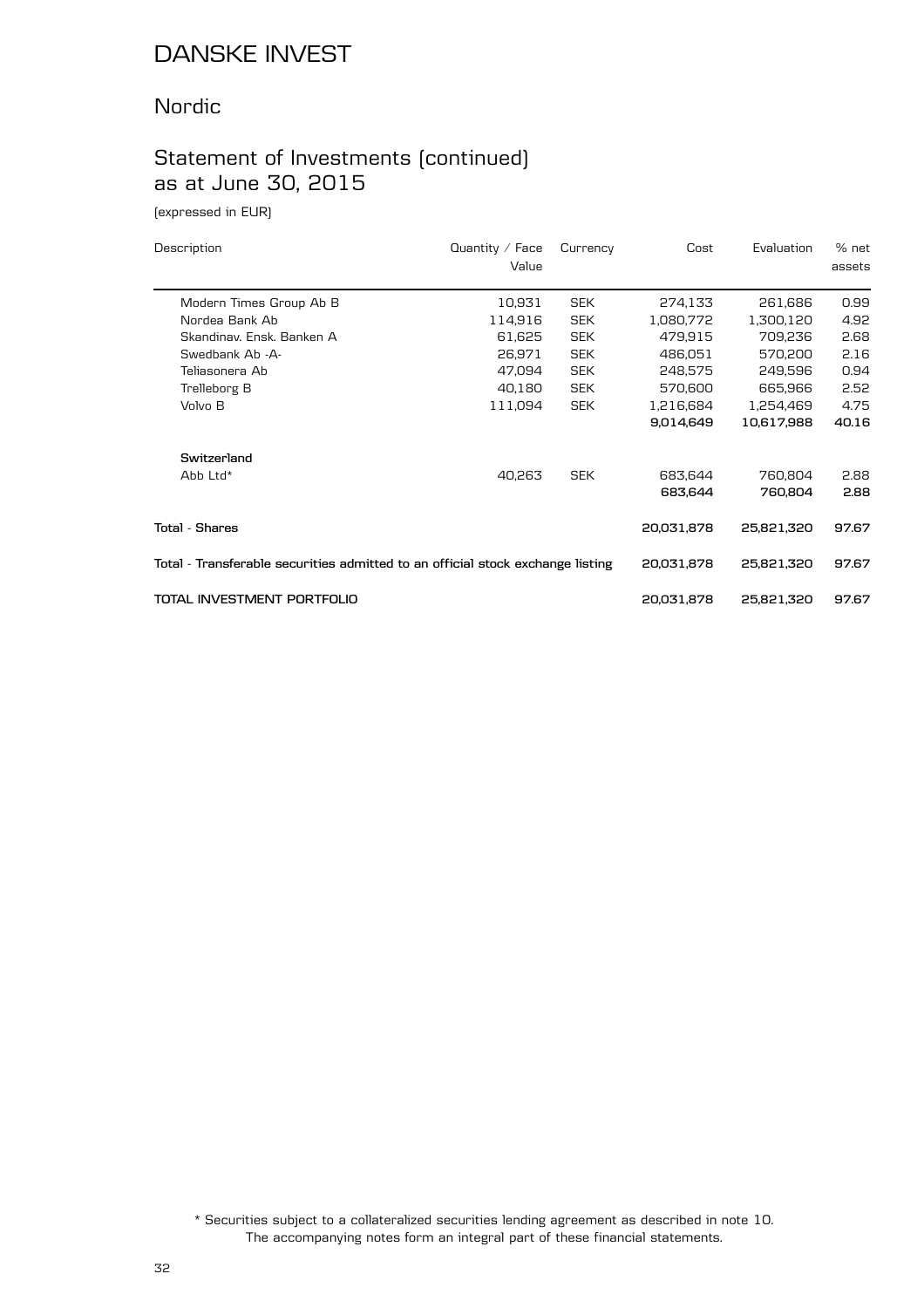#### Nordic

### Geographical and Economic Portfolio Breakdowns as at June 30, 2015

(expressed as a percentage of net assets)

| Geographical breakdown | ℅     |
|------------------------|-------|
| Sweden                 | 40.16 |
| Denmark                | 28.73 |
| Finland                | 15.90 |
| Norway                 | 8.97  |
| Switzerland            | 2.88  |
| Great Britain          | 1.03  |
|                        | 97.67 |

| Economic breakdown                      | ℅     |
|-----------------------------------------|-------|
| <b>Banks and Financial Institutions</b> | 14.37 |
| <b>Pharmaceuticals and Cosmetics</b>    | 10.69 |
| Consumer Goods                          | 8.58  |
| News Transmission                       | 7.73  |
| Mechanics, Machinery                    | 7.30  |
| Automobile Industry                     | 6.68  |
| Retail                                  | 5.92  |
| <b>Public Services</b>                  | 5.21  |
| Construction, Building Material         | 3.60  |
| Insurance                               | 3.54  |
| Transportation                          | 3.22  |
| Electronics and Electrical Equipment    | 2.88  |
| Forest Products and Paper Industry      | 2.64  |
| Petrol                                  | 2.63  |
| Tyres & Rubber                          | 2.52  |
| <b>Food and Distilleries</b>            | 1.82  |
| Chemicals                               | 1.52  |
| Other Services                          | 1.52  |
| Holding and Finance Companies           | 1.27  |
| Internet Software                       | 1.23  |
| Biotechnology                           | 1.05  |
| Real Estate Companies                   | 0.91  |
| Environmental Services & Recycling      | 0.84  |
|                                         | 97.67 |

The accompanying notes form an integral part of these financial statements.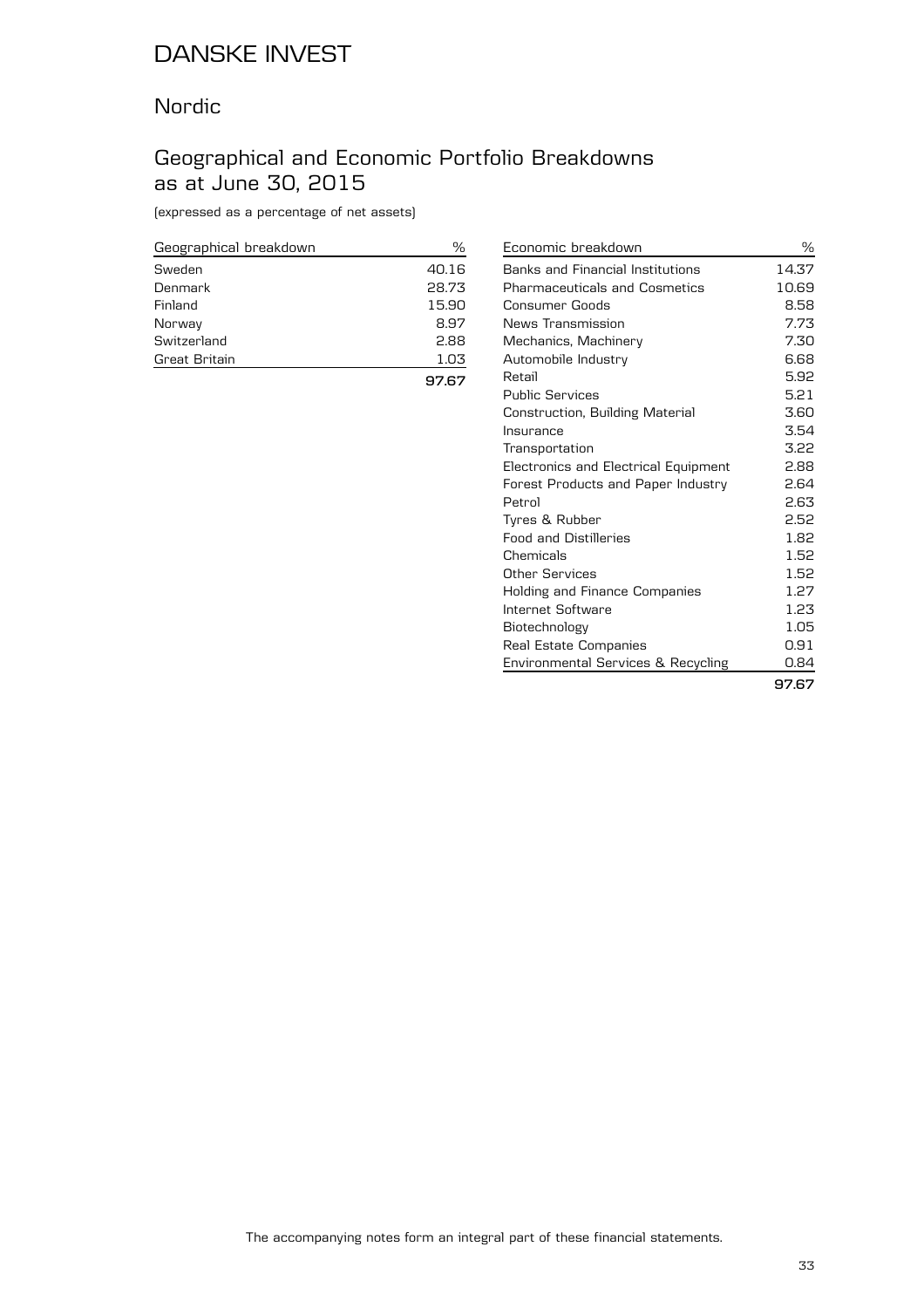#### Swedish Bond

### Statement of Investments as at June 30, 2015

(expressed in SEK)

| Description | Quantity / Face $C$ urrency<br>Value | Cost | Evaluation | $%$ net<br>assets |
|-------------|--------------------------------------|------|------------|-------------------|

#### **Bonds**

| Denmark<br>RelkdtFn 14-01.10.16                                                                                                                                                                                                                                                                                                                                                          | 100,000,000                                                                                                                                                                            | <b>SEK</b>                                                                                                                                                                         | 100,100,000<br>100,100,000                                                                                                                                                             | 99,993,000<br>99,993,000                                                                                                                                                                                              | 3.91<br>3.91                                                                                                    |
|------------------------------------------------------------------------------------------------------------------------------------------------------------------------------------------------------------------------------------------------------------------------------------------------------------------------------------------------------------------------------------------|----------------------------------------------------------------------------------------------------------------------------------------------------------------------------------------|------------------------------------------------------------------------------------------------------------------------------------------------------------------------------------|----------------------------------------------------------------------------------------------------------------------------------------------------------------------------------------|-----------------------------------------------------------------------------------------------------------------------------------------------------------------------------------------------------------------------|-----------------------------------------------------------------------------------------------------------------|
| Finland<br>Fortum Frn 10-14.09.15                                                                                                                                                                                                                                                                                                                                                        | 26,000,000                                                                                                                                                                             | <b>SEK</b>                                                                                                                                                                         | 26,260,780<br>26,260,780                                                                                                                                                               | 26,033,020<br>26,033,020                                                                                                                                                                                              | 1.02<br>1.02                                                                                                    |
| Norway<br>Dnb Bank As 3.07% 13-15.10.18                                                                                                                                                                                                                                                                                                                                                  | 20,000,000                                                                                                                                                                             | <b>SEK</b>                                                                                                                                                                         | 20,000,000<br>20,000,000                                                                                                                                                               | 21,416,800<br>21,416,800                                                                                                                                                                                              | 0.83<br>0.83                                                                                                    |
| Sweden<br>Akademiska 2.9% 10-15.10.15<br>Kommuniny 1% 14-20.06.18<br>Kommuniny 4% 10-12.08.17<br>Seb 3% 12-20.06.18<br>Stadyshypo 3% 12-19.12.18<br>Swedbk 3.75% 11-19.09.18<br>Sweden 1% 14-12.11.26<br>Sweden 2.5% 13-12.05.25<br>Sweden 3.5% 09-30.03.39<br>Sweden 4.25% 12-01.06.32<br>Sweden 5% 03-01.12.20 S.1047<br>Vasakronan Frn 12-05.10.15<br>Volvo Tsy 2.5% 13-12.01.16 Emtn | 20,000,000<br>33,000,000<br>29,500,000<br>517,000,000<br>538,000,000<br>182,000,000<br>25,000,000<br>76,000,000<br>52,000,000<br>13,000,000<br>100,000,000<br>45,000,000<br>50,000,000 | <b>SEK</b><br><b>SEK</b><br><b>SEK</b><br><b>SEK</b><br><b>SEK</b><br><b>SEK</b><br><b>SEK</b><br><b>SEK</b><br><b>SEK</b><br><b>SEK</b><br><b>SEK</b><br><b>SEK</b><br><b>SEK</b> | 19,963,400<br>33,649,440<br>32,020,194<br>557,804,931<br>577,832,117<br>199,643,940<br>25,162,000<br>87,905,344<br>64,361,820<br>12,439,820<br>124,997,000<br>45,533,250<br>49,913,500 | 20,163,400<br>33,681,450<br>31,988,472<br>555,252,830<br>581,147,600<br>200,437,510<br>24,652,375<br>86,945,520<br>69,111,380<br>14,300,130<br>124,846,000<br>45,082,125<br>50,633,250<br>1,831,226,756 1,838,242,042 | 0.79<br>1.32<br>1.25<br>21.71<br>22.72<br>7.84<br>0.97<br>3.40<br>2.70<br>0.56<br>4.88<br>1.76<br>1.98<br>71.88 |
| <b>Total - Bonds</b>                                                                                                                                                                                                                                                                                                                                                                     |                                                                                                                                                                                        |                                                                                                                                                                                    |                                                                                                                                                                                        | 1,977,587,536 1,985,684,862                                                                                                                                                                                           | 77.64                                                                                                           |
| Total - Transferable securities admitted to an official stock exchange listing 1,977,587,536 1,985,684,862                                                                                                                                                                                                                                                                               |                                                                                                                                                                                        |                                                                                                                                                                                    |                                                                                                                                                                                        |                                                                                                                                                                                                                       | 77.64                                                                                                           |
| Transferable securities dealt in on another regulated market                                                                                                                                                                                                                                                                                                                             |                                                                                                                                                                                        |                                                                                                                                                                                    |                                                                                                                                                                                        |                                                                                                                                                                                                                       |                                                                                                                 |
| <b>Bonds</b>                                                                                                                                                                                                                                                                                                                                                                             |                                                                                                                                                                                        |                                                                                                                                                                                    |                                                                                                                                                                                        |                                                                                                                                                                                                                       |                                                                                                                 |
| Sweden<br>Nordea Hyp 2% 12-20.06.18                                                                                                                                                                                                                                                                                                                                                      | 527,000,000                                                                                                                                                                            | <b>SEK</b>                                                                                                                                                                         | 544,707,000<br>544,707,000                                                                                                                                                             | 550,477,851<br>550,477,851                                                                                                                                                                                            | 21.53<br>21.53                                                                                                  |
| <b>Total - Bonds</b>                                                                                                                                                                                                                                                                                                                                                                     |                                                                                                                                                                                        |                                                                                                                                                                                    | 544,707,000                                                                                                                                                                            | 550,477,851                                                                                                                                                                                                           | 21.53                                                                                                           |
| Total - Transferable securities dealt in on another regulated market                                                                                                                                                                                                                                                                                                                     |                                                                                                                                                                                        |                                                                                                                                                                                    | 544,707,000                                                                                                                                                                            | 550,477,851                                                                                                                                                                                                           | 21.53                                                                                                           |

**TOTAL INVESTMENT PORTFOLIO 2,522,294,536 2,536,162,713 99.17**

The accompanying notes form an integral part of these financial statements.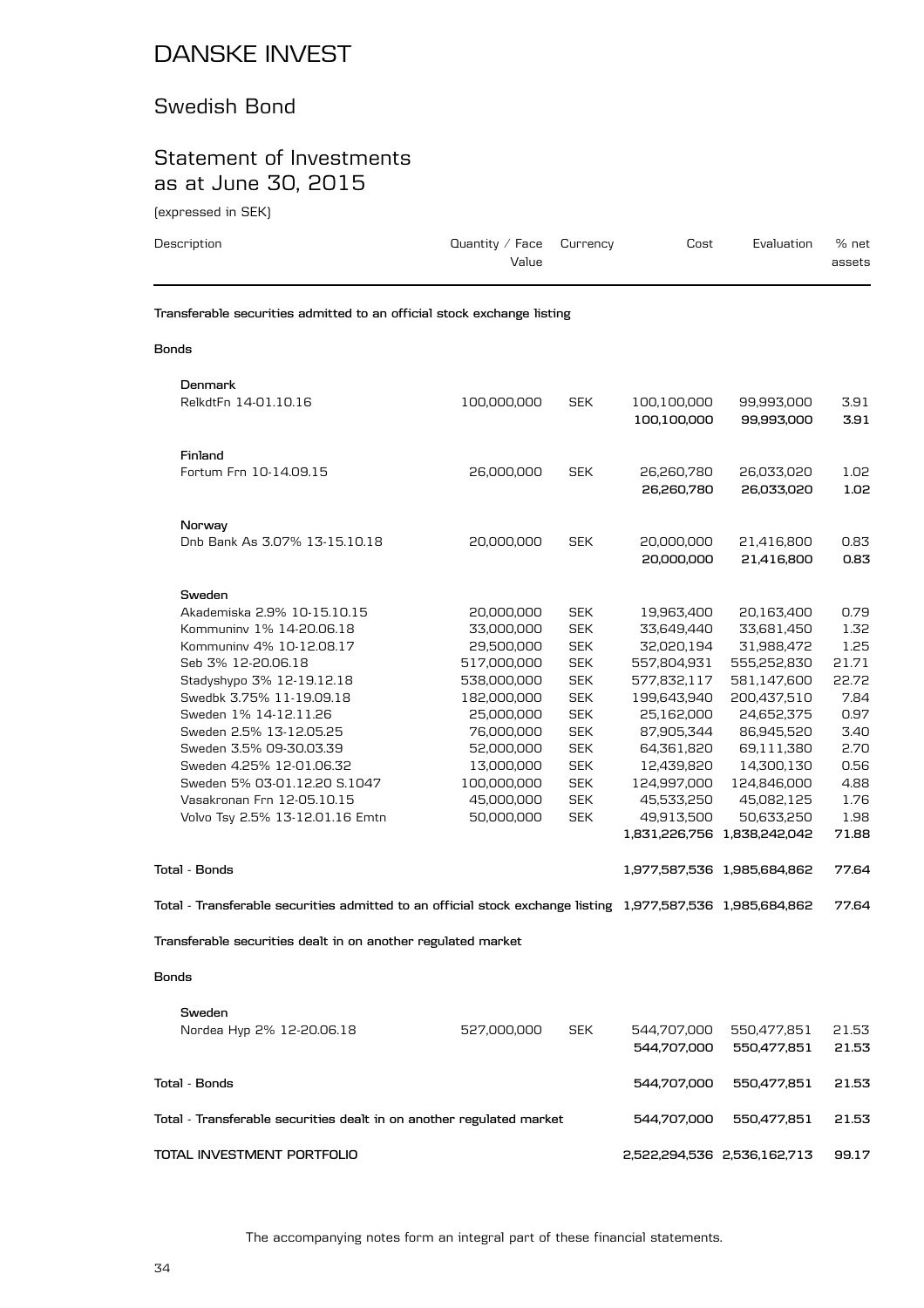### Swedish Bond

### Geographical and Economic Portfolio Breakdowns as at June 30, 2015

(expressed as a percentage of net assets)

| Geographical breakdown | %     |
|------------------------|-------|
| Sweden                 | 93.41 |
| Denmark                | 3.91  |
| Finland                | 1.02  |
| Norway                 | 0.83  |
|                        | 99.17 |

| Economic breakdown                      | %     |
|-----------------------------------------|-------|
| <b>Banks and Financial Institutions</b> | 69.36 |
| States, Provinces and Municipalities    | 13.30 |
| Mortgage and Funding Institutions       | 11.75 |
| Holding and Finance Companies           | 1.98  |
| Real Estate Companies                   | 1.76  |
| Petrol                                  | 1.02  |
|                                         | 9917  |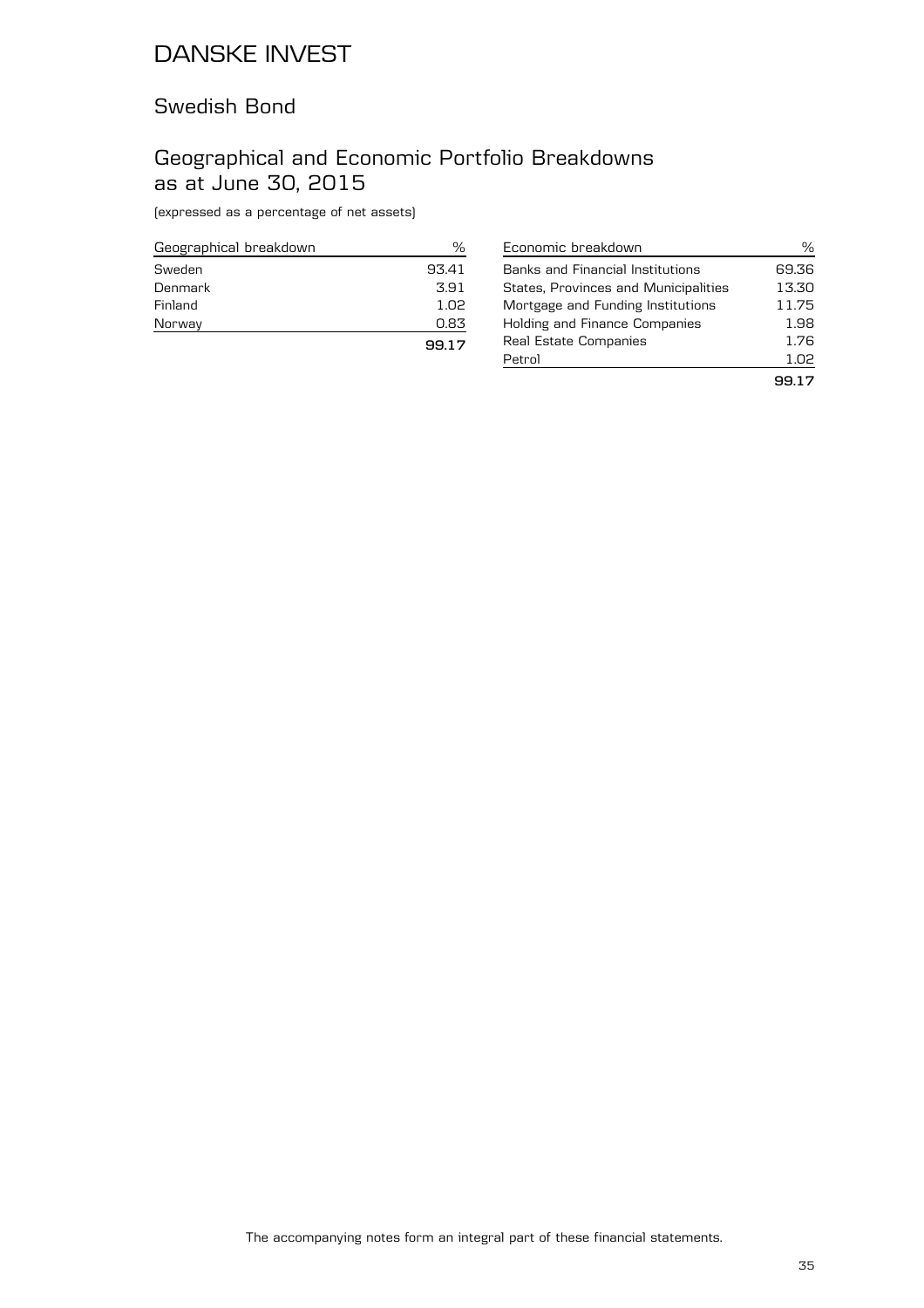#### Sweden

### Statement of Investments as at June 30, 2015

| (expressed in SEK)                                                     |                          |                          |                        |                        |                 |
|------------------------------------------------------------------------|--------------------------|--------------------------|------------------------|------------------------|-----------------|
| Description                                                            | Quantity / Face<br>Value | Currency                 | Cost                   | Evaluation             | % net<br>assets |
| Transferable securities admitted to an official stock exchange listing |                          |                          |                        |                        |                 |
| Shares                                                                 |                          |                          |                        |                        |                 |
| Canada                                                                 |                          |                          |                        |                        |                 |
| Lundin Min.Swedish Dep Rec.                                            | 130,000                  | <b>SEK</b>               | 4,001,012<br>4,001,012 | 4,517,500<br>4,517,500 | 5.55<br>2.22    |
| <b>Great Britain</b>                                                   |                          |                          |                        |                        |                 |
| Astrazeneca Plc                                                        | 9,000                    | <b>GBP</b>               | 4,644,618<br>4,644,618 | 4,738,500<br>4,738,500 | 2.33<br>2.33    |
| Jersey                                                                 |                          |                          |                        |                        |                 |
| Black Earth Farming Ltd /Sdr                                           | 195,000                  | <b>SEK</b>               | 2,635,041<br>2,635,041 | 655,200<br>655,200     | 0.32<br>0.32    |
| Luxembourg                                                             |                          |                          |                        |                        |                 |
| Millicom Intl Cell. / Swed. Dep.                                       | 10,000                   | <b>SEK</b>               | 6,059,602<br>6,059,602 | 6,150,000<br>6,150,000 | 3.02<br>3.02    |
| Sweden                                                                 |                          |                          |                        |                        |                 |
| Alimak Group Ab                                                        | 15,000                   | <b>SEK</b>               | 1,395,000              | 1,447,500              | 0.71            |
| Atlas Copco Ab                                                         | 29,000                   | <b>SEK</b>               | 4,475,994              | 6,000,100              | 2.95            |
| Bjorn Borg Ab                                                          | 50,000                   | <b>SEK</b>               | 2,326,916              | 1,475,000              | 0.72            |
| Castellum Ab Gothenburg                                                | 41,500                   | <b>SEK</b>               | 5,218,007              | 4,818,150              | 2.37            |
| Cloetta -B-                                                            | 99,000                   | <b>SEK</b>               | 1,874,401              | 2,484,900              | 1.22            |
| Coor                                                                   | 36,000                   | <b>SEK</b>               | 1,369,952              | 1,353,600              | 0.67            |
| D.Carnegie & Co Ab                                                     | 38,507                   | <b>SEK</b>               | 2,346,396              | 2,002,364              | 0.98            |
| Dustin Group Ab<br>East Capital Explorer Ab*                           | 26,000<br>32,925         | <b>SEK</b><br><b>SEK</b> | 1,560,453<br>2,120,708 | 1,410,500<br>1,745,025 | 0.69<br>0.86    |
| Electra Private Equity Plc                                             | 8,000                    | <b>SEK</b>               | 1,277,495              | 2,058,400              | 1.01            |
| Eniro Ab*                                                              | 567,200                  | <b>SEK</b>               | 3,860,661              | 647,175                | 0.32            |
| Ericsson Tel. B                                                        | 133,300                  | <b>SEK</b>               | 11,818,950             | 11,590,435             | 5.69            |
| Granges Ab                                                             | 25,000                   | <b>SEK</b>               | 1,658,734              | 1,487,500              | 0.73            |
| Hakon Invest Ab                                                        | 7,000                    | SEK                      | 951,933                | 2,051,700              | 1.01            |
| Hennes & Mauritz Ab                                                    | 39,700                   | <b>SEK</b>               | 11,289,503             | 12,727,820             | 6.25            |
| Hoist Finance                                                          | 23,000                   | <b>SEK</b>               | 1,410,417              | 1,391,500              | 0.68            |
| Inwido Ab                                                              | 27,500                   | <b>SEK</b>               | 1,951,273              | 2,502,500              | 1.23            |
| Kinnevik Investments Ab -B-                                            | 17,000                   | <b>SEK</b>               | 4,780,144              | 4,411,500              | 2.17            |
| Lindab International Ab                                                | 29,000                   | <b>SEK</b>               | 1,919,534              | 1,980,700              | 0.97            |
| Lundin Petroleum Ab*                                                   | 14,000                   | <b>SEK</b>               | 1,765,842              | 1,981,000              | 0.97            |
| Meda Ab -A-                                                            | 48,500                   | <b>SEK</b>               | 5,278,288              | 5,519,300              | 2.71            |
| Mq Holding Ab                                                          | 67,000                   | <b>SEK</b>               | 1,667,661              | 2,445,500              | 1.20            |
| Nobina Ab                                                              | 69,000                   | <b>SEK</b>               | 2,346,000              | 2,173,500              | 1.07            |
| Nordea Bank Ab                                                         | 159,000                  | <b>SEK</b>               | 13,051,813             | 16,583,700             | 8.14            |
| Nordnet Ab B                                                           | 50,000                   | <b>SEK</b>               | 1,250,926              | 1,635,000              | 0.80            |
| Orexo Ab                                                               | 21,000                   | <b>SEK</b>               | 2,622,747              | 1,433,250              | 0.70            |
| Peab Ab /B Fria                                                        | 24,000                   | <b>SEK</b>               | 1,039,662              | 1,428,000              | 0.70            |
| Platzer Fastigheter*                                                   | 60,000                   | <b>SEK</b>               | 1,987,654              | 2,034,000              | 1.00            |

The accompanying notes form an integral part of these financial statements. \* Securities subject to a collateralized securities lending agreement as described in note 10.

Ratos B 70,000 SEK 4,080,933 3,675,000 1.81 Sandvik Ab 87,000 SEK 8,097,920 7,986,600 3.92 Seamless Distribution Ab\* 46,100 SEK 983,558 366,495 0.18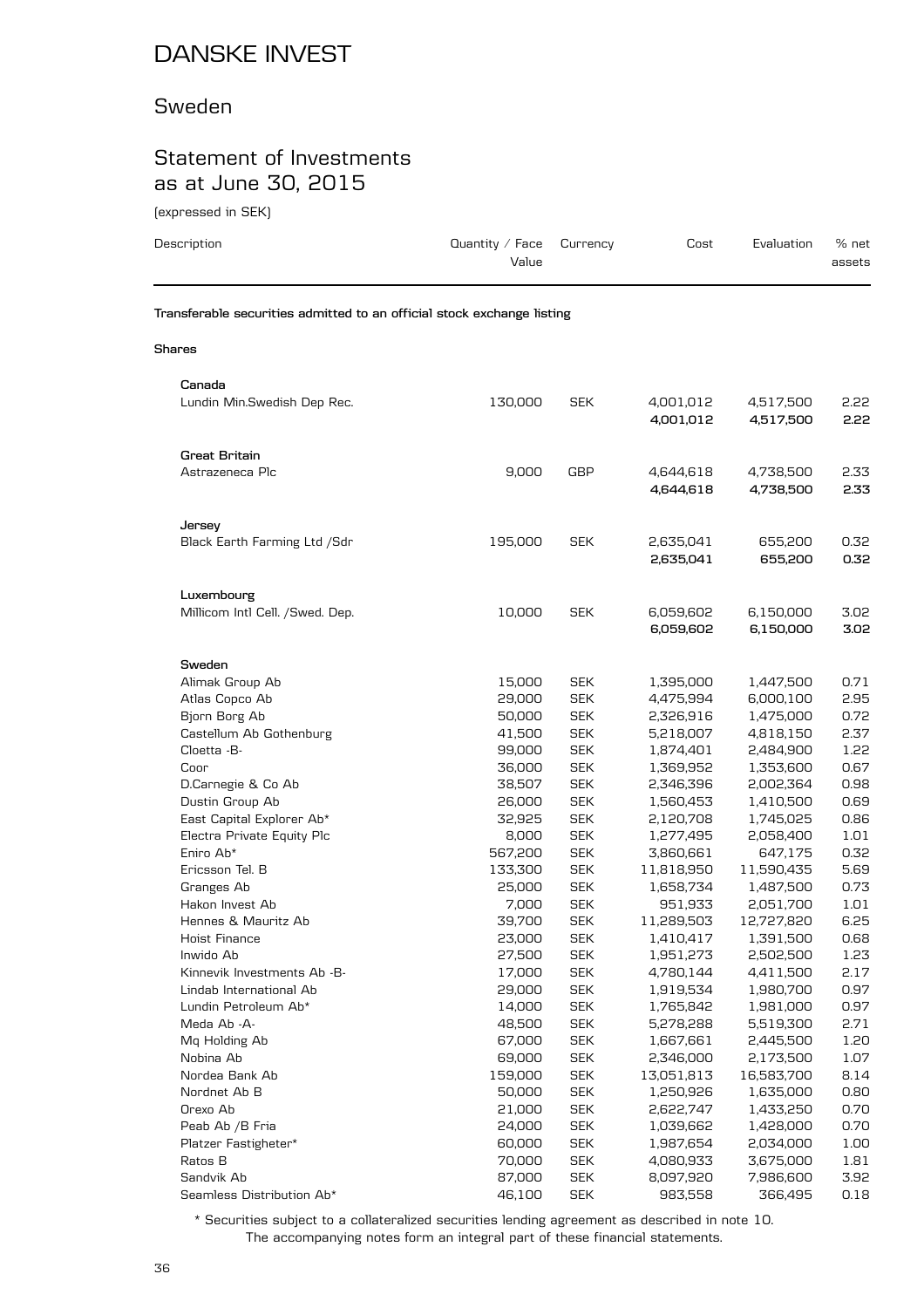#### Sweden

# Statement of Investments (continued) as at June 30, 2015

(expressed in SEK)

| Description                                                                    | Quantity / Face | Currency   | Cost        | Evaluation  | % net  |
|--------------------------------------------------------------------------------|-----------------|------------|-------------|-------------|--------|
|                                                                                | Value           |            |             |             | assets |
| Skandinav, Ensk, Banken A                                                      | 132,000         | <b>SEK</b> | 8,611,928   | 14,005,200  | 6.88   |
| Skanska B                                                                      | 28,000          | <b>SEK</b> | 4.920.716   | 4.701.200   | 2.31   |
| Skf Ab B                                                                       | 25,000          | <b>SEK</b> | 4,406,618   | 4,742,500   | 2.33   |
| Ssab Swedish Steel A*                                                          | 63,000          | <b>SEK</b> | 3,157,833   | 2,772,000   | 1.36   |
| Swedbank Ab -A-                                                                | 50,000          | <b>SEK</b> | 8,901,336   | 9,745,000   | 4.79   |
| Teliasonera Ab                                                                 | 131,000         | <b>SEK</b> | 6,453,747   | 6,400,660   | 3.14   |
| Trelleborg B                                                                   | 22,500          | <b>SEK</b> | 2,449,496   | 3,438,000   | 1.69   |
| Volvo B                                                                        | 140,500         | <b>SEK</b> | 12,976,579  | 14,626,050  | 7.18   |
|                                                                                |                 |            | 159,657,728 | 171,278,324 | 84.11  |
| Switzerland                                                                    |                 |            |             |             |        |
| Oriflame Holding Ltd                                                           | 35,500          | <b>SEK</b> | 5,614,362   | 4,650,500   | 2.28   |
|                                                                                |                 |            | 5,614,362   | 4,650,500   | 2.28   |
| United States of America                                                       |                 |            |             |             |        |
| Autoliv Inc / Swedish Dept. Recpt                                              | 9,500           | <b>SEK</b> | 4,637,292   | 9,205,500   | 4.52   |
|                                                                                |                 |            | 4,637,292   | 9,205,500   | 4.52   |
| Total - Shares                                                                 |                 |            | 187,249,655 | 201,195,524 | 98.80  |
| Total - Transferable securities admitted to an official stock exchange listing |                 |            | 187,249,655 | 201,195,524 | 98.80  |
| TOTAL INVESTMENT PORTFOLIO                                                     |                 |            | 187,249,655 | 201,195,524 | 98.80  |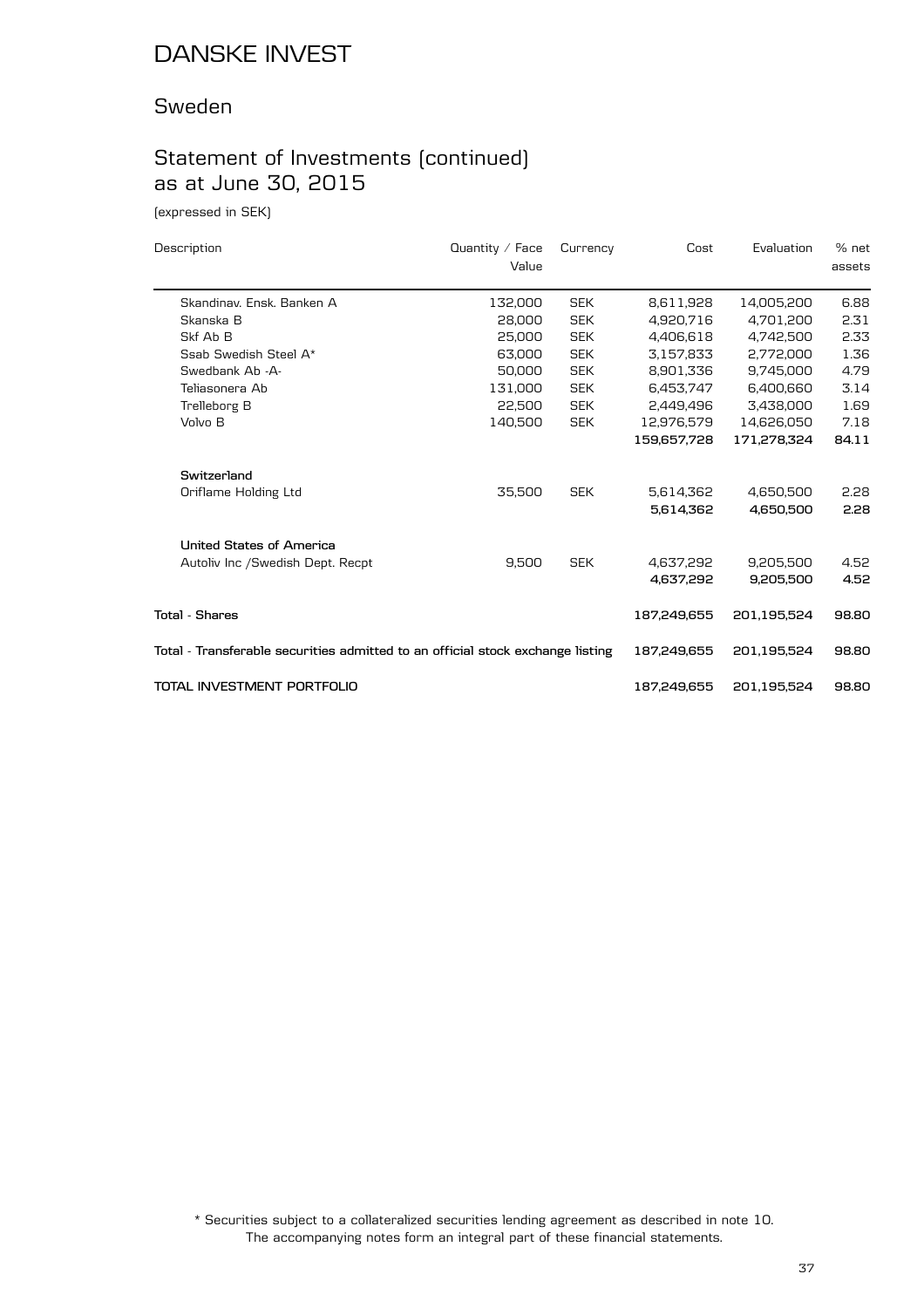### Sweden

### Geographical and Economic Portfolio Breakdowns as at June 30, 2015

| Geographical breakdown   | %     |
|--------------------------|-------|
| Sweden                   | 84.11 |
| United States of America | 4.52  |
| Luxembourg               | 3.02  |
| Great Britain            | 2.33  |
| Switzerland              | 2.28  |
| Canada                   | 2.22  |
| Jersev                   | 0.32  |
|                          |       |

| Economic breakdown                      | ℅     |
|-----------------------------------------|-------|
| <b>Banks and Financial Institutions</b> | 21.59 |
| Automobile Industry                     | 12.77 |
| News Transmission                       | 11.85 |
| Mechanics, Machinery                    | 11.34 |
| Retail                                  | 8.14  |
| <b>Pharmaceuticals and Cosmetics</b>    | 8.02  |
| <b>Holding and Finance Companies</b>    | 5.51  |
| Construction, Building Material         | 4.51  |
| Real Estate Companies                   | 3.37  |
| <b>Food and Distilleries</b>            | 2.23  |
| Precious Metals                         | 2.22  |
| Tyres & Rubber                          | 1.69  |
| Mines, Heavy Industries                 | 1.36  |
| Consumer Goods                          | 1.01  |
| Petrol                                  | 0.97  |
| Textile                                 | 0.72  |
| Other Services                          | 0.68  |
| Agriculture and Fishing                 | 0.32  |
| Graphic Art, Publishing                 | 0.32  |
| Office Equipment, Computers             | 0.18  |
|                                         | 98.80 |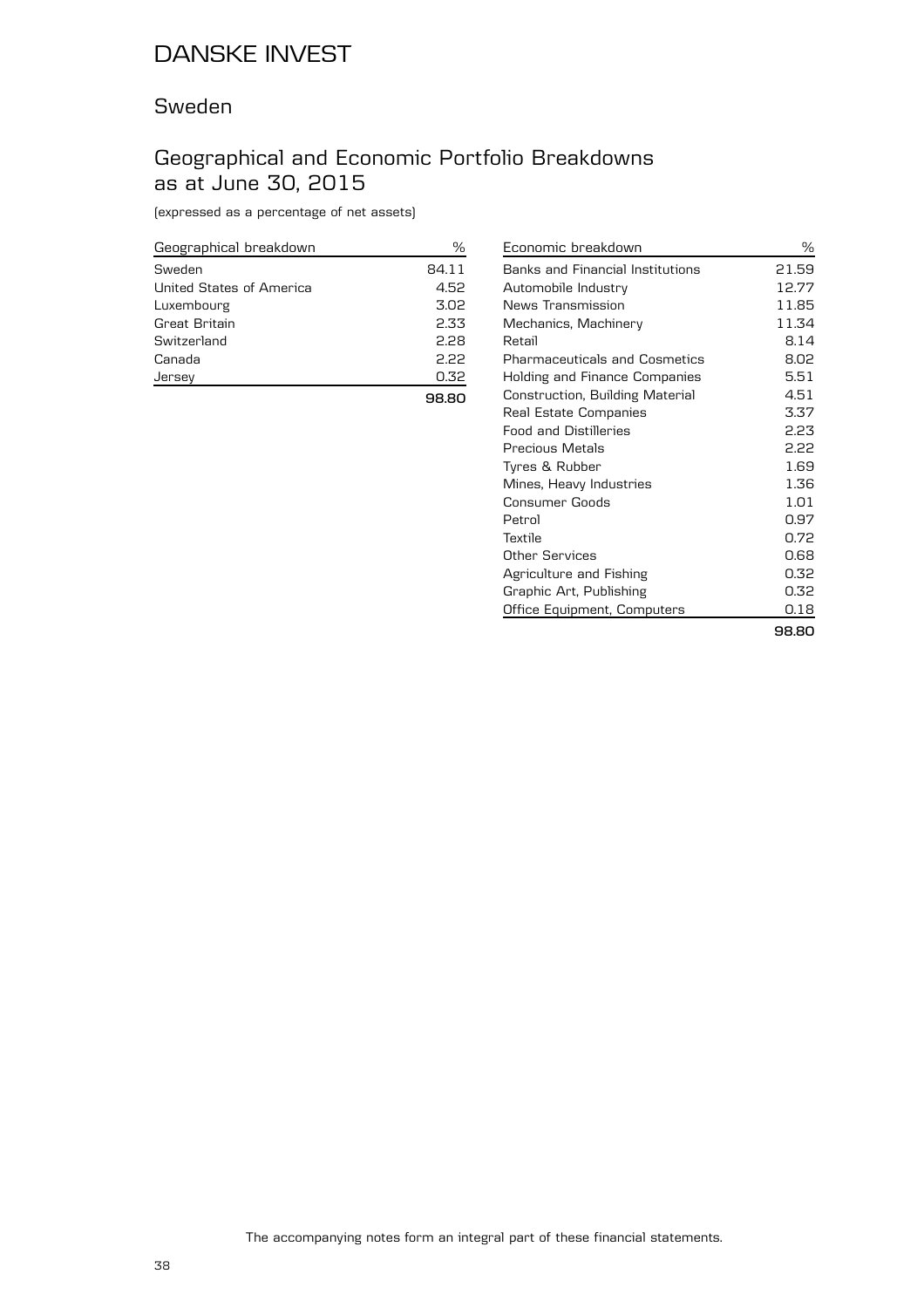# Danish Mortgage Bond

### Statement of Investments as at June 30, 2015

(expressed in DKK)

| Description | Quantity / Face $C$ urrency<br>Value | Cost | Evaluation | % net<br>assets |
|-------------|--------------------------------------|------|------------|-----------------|
|             |                                      |      |            |                 |

**Transferable securities admitted to an official stock exchange listing**

#### **Bonds**

| Denmark                                                                |            |            |            |            |      |
|------------------------------------------------------------------------|------------|------------|------------|------------|------|
| Brf 1% 15-01.10.32                                                     | 115,496    | <b>DKK</b> | 112,464    | 115,501    | 0.02 |
| Brf 1% 15-01.10.32                                                     | 29,884,504 | <b>DKK</b> | 29,100,036 | 27,578,915 | 4.95 |
| Brf 1.5% 15-01.10.47                                                   | 27,826     | <b>DKK</b> | 26,295     | 27,827     |      |
| Brf 1.5% 15-01.10.47                                                   | 19,972,174 | <b>DKK</b> | 18,873,705 | 17,358,615 | 3.12 |
| Brf 2% 15-01.10.47                                                     | 55,338     | <b>DKK</b> | 54,882     | 55,700     | 0.01 |
| Brf 2% 15-01.10.47                                                     | 19,943,995 | <b>DKK</b> | 19,779,457 | 18,176,957 | 3.26 |
| Brf 2.5% 14-01.10.47                                                   | 514,953    | <b>DKK</b> | 505,942    | 518,975    | 0.09 |
| Brf 2.5% 14-01.10.47                                                   | 2,471,878  | <b>DKK</b> | 2,428,620  | 2,341,412  | 0.42 |
| Brf 3% 12-01.10.44                                                     | 388,787    | <b>DKK</b> | 393,540    | 392,318    | 0.07 |
| Brf 3% 12-01.10.44                                                     | 1,911,893  | <b>DKK</b> | 1,935,269  | 1,878,435  | 0.34 |
| Brfkred Tv 05-01.10.38 154b/Rbt                                        | 419,429    | <b>DKK</b> | 416,865    | 422,640    | 0.08 |
| Brfkredit 9% 90-22 S.111                                               | 161,708    | <b>DKK</b> | 179,415    | 189,199    | 0.03 |
| Brfkredit 9% 90-22 S.111/Rbt                                           | 9,600      | <b>DKK</b> | 10,651     | 9,834      |      |
| Brfkredit Bygg. 5% 01.04.18 S.13                                       | 1,196,476  | <b>DKK</b> | 1,204,851  | 1,196,654  | 0.21 |
| Brfkredit Frn 05-01.10.38 154b                                         | 10,476,639 | <b>DKK</b> | 10,412,596 | 10,948,088 | 1.97 |
| Brfkredit Frn 05-01.10.38 Oa                                           | 36,081,091 | <b>DKK</b> | 35,590,882 | 37,867,105 | 6.80 |
| Brfkredit Tv 05-01.10.38 Oa/Rbt                                        | 1,674,073  | <b>DKK</b> | 1,651,328  | 1,686,890  | 0.30 |
| Byernes Hypotekf. 5%-01.01.18 S.6                                      | 197,024    | <b>DKK</b> | 199,631    | 207,367    | 0.04 |
| Byernes Hypotekf. 5%-01.01.18 S.6/Rbt                                  | 48,262     | <b>DKK</b> | 48,901     | 48,270     | 0.01 |
| Danmarks Ski Frn 07-01.01.20                                           | 500,000    | <b>DKK</b> | 495,750    | 490,000    | 0.09 |
| Dansk Ldb Realkr. 4% 03-01.10.35                                       | 1,036,145  | <b>DKK</b> | 1,083,031  | 1,093,133  | 0.20 |
| Dansk Ldb Realkr. 4% 03-35/Rbt                                         | 479,586    | <b>DKK</b> | 501,288    | 485,165    | 0.09 |
| Denmark 3% 10-15.11.21                                                 | 9,739,000  | <b>DKK</b> | 11,201,031 | 11,356,404 | 2.04 |
| Denmark 4% 03-15.11.15                                                 | 50,000     | <b>DKK</b> | 55,605     | 50,860     | 0.01 |
| Denmark 4% 05-10.11.17                                                 | 100,000    | <b>DKK</b> | 113,150    | 110,117    | 0.02 |
| Denmark 4% 08-15.11.19                                                 | 100,000    | <b>DKK</b> | 117,810    | 117,340    | 0.02 |
| Denmark 4.5% 07-15.11.39                                               | 23,700,000 | <b>DKK</b> | 34,758,207 | 37,416,730 | 6.72 |
| Denmark 7% 93-10.11.24                                                 | 17,000,000 | <b>DKK</b> | 28,035,000 | 26,535,300 | 4.76 |
| Dlr Kredit 4% 10-01.10.41                                              | 2,561,334  | <b>DKK</b> | 2,518,859  | 2,591,126  | 0.46 |
| Dlr Kredit 4% 10-01.10.41                                              | 7,140,157  | <b>DKK</b> | 7,021,749  | 7,500,735  | 1.35 |
| Kommunekr.3% 05-28 209s A2028                                          | 166,267    | <b>DKK</b> | 148,393    | 163,773    | 0.03 |
| Kommunekr.3% 05-28/Rbt                                                 | 2,141,625  | <b>DKK</b> | 1,911,400  | 2,141,826  | 0.38 |
| Kommunekr.3% 05-33 S210 A2033                                          | 167,128    | <b>DKK</b> | 152,672    | 173,814    | 0.03 |
| Kommunekr.3% 05-33 S210 A2033/Rbt                                      | 2,403,122  | <b>DKK</b> | 2,195,252  | 2,403,348  | 0.43 |
| Kred.Danm.10% 86-01.10.17 S.23                                         | 2,702      | <b>DKK</b> | 2,959      | 2,972      |      |
| Kred.Danm.10% 86-01.10.17 S.23/Rbt                                     | 1,338      | <b>DKK</b> | 1,465      | 1,374      |      |
| Kredf.Danmark 7% 74-01.01.19 S44                                       | 138,801    | <b>DKK</b> | 144,353    | 146,435    | 0.03 |
| Kredf.Danmark 7% 74-01.01.19 S44/Rbt                                   | 71,646     | <b>DKK</b> | 74,511     | 71,660     | 0.01 |
| Landsbk Realkredit 4% 05-35                                            | 2,327,169  | <b>DKK</b> | 2,289,343  | 2,420,256  | 0.43 |
| Landsbk Realkredit 4% 05-35/Rbt                                        | 590,242    | <b>DKK</b> | 580,648    | 597,107    | 0.11 |
| Landsbk Reallane 5% 98-01.10.19                                        | 40,405     | <b>DKK</b> | 41,576     | 44,667     | 0.01 |
| Landsbk Reallane 5% 98-01.10.19/Rbt                                    | 2,609      | <b>DKK</b> | 2,685      | 2,646      |      |
| Landsbk Reallane 5% 99-01.01.22                                        | 335,546    | <b>DKK</b> | 345,023    | 347,291    | 0.06 |
| Landsbk Reallane 5% 99-01.01.22/Rbt                                    |            |            | 11,589     |            |      |
|                                                                        | 11,271     | <b>DKK</b> |            | 11,430     |      |
| Landsbk.Reallane 6% 99-01.10.32<br>Landsbk.Reallane 6% 99-01.10.32/Rbt | 425,310    | <b>DKK</b> | 439,898    | 439,132    | 0.08 |
|                                                                        | 4,364      | <b>DKK</b> | 4,514      | 4,437      |      |
| Ldhyp.Danmark 5% 65-01.01.19 S5                                        | 69,531     | <b>DKK</b> | 70,727     | 73,007     | 0.01 |
| Ldhyp.Danmark 5%-01.01.19 S5/Rbt                                       | 87,478     | <b>DKK</b> | 88,983     | 87,491     | 0.02 |

The accompanying notes form an integral part of these financial statements.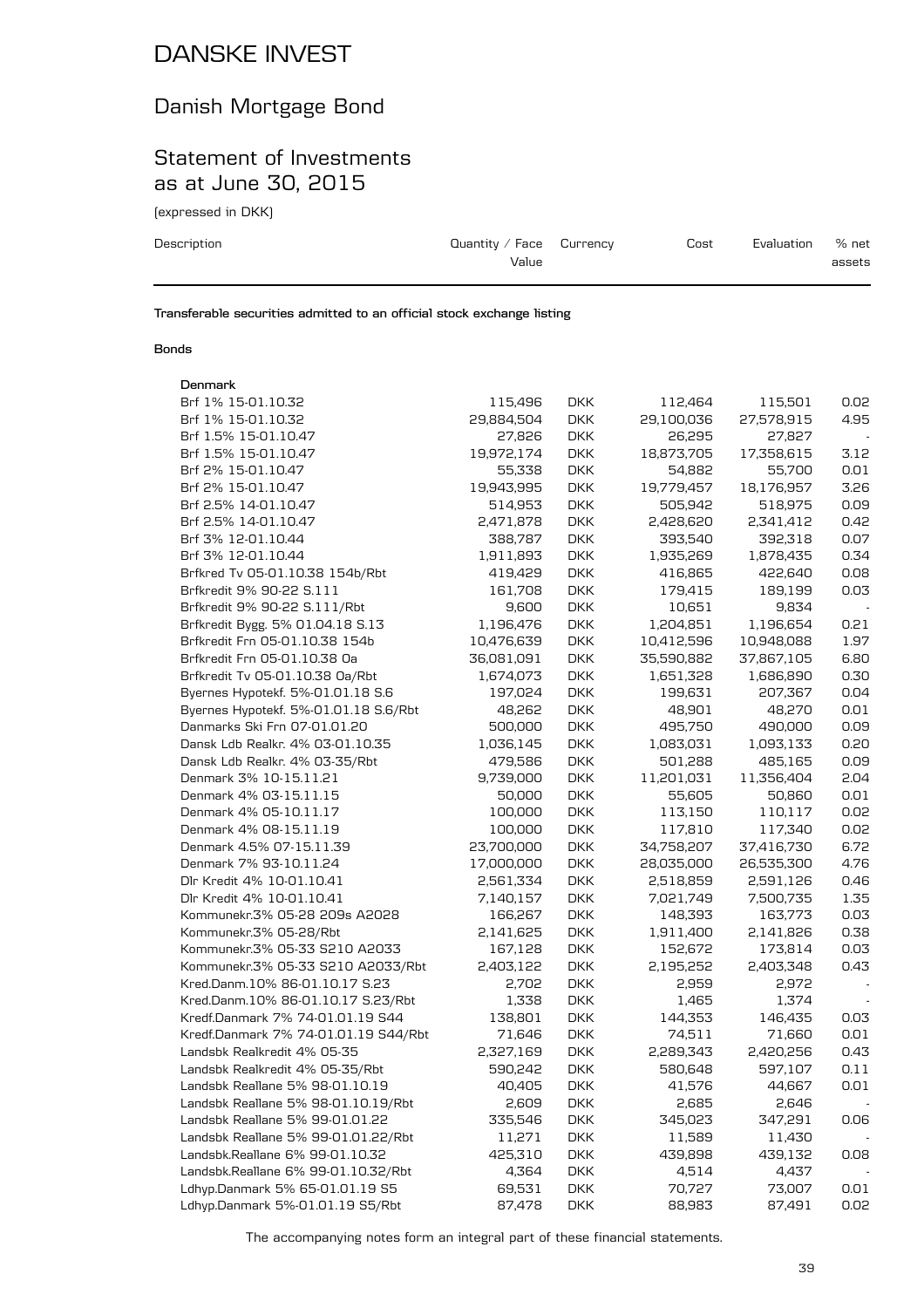### Danish Mortgage Bond

### Statement of Investments (continued) as at June 30, 2015

(expressed in DKK)

| Nordea Kred 4% 10-01.10.41<br>1,702,269<br><b>DKK</b><br>1,772,913<br>1,722,068<br>0.31<br>Nordea Kred 4% 10-01.10.41<br><b>DKK</b><br>7,016,895<br>7,308,096<br>7,285,642<br>1.31<br><b>DKK</b><br>1.11<br>Nordea Kred Frn 07-01.10.41<br>5,844,654<br>5,742,372<br>6,171,954<br>Nordea Kred Frn 07-01.10.41/Rbt<br>134,501<br><b>DKK</b><br>132,147<br>135,287<br>0.02<br><b>DKK</b><br>0.02<br>Nordea Kred.4% 03-01.10.35<br>102,556<br>106,965<br>107,222<br><b>DKK</b><br>0.01<br>Nordea Kred.4% 03-01.10.35/Rbt<br>36,527<br>38,097<br>36,952<br>0.06<br>Nordea Kred.Realk.5% 98-01.07.19<br>309,454<br><b>DKK</b><br>309,454<br>317,190<br>0.01<br>Nordea Kred.Realk.5% 98-01.07.19/Rbt<br>30,937<br><b>DKK</b><br>30,937<br>31,376<br>0.49<br>Nordea Kredit 4% 03-01.10.25<br>2,553,270<br><b>DKK</b><br>2,689,677<br>2,725,616<br>Nordea Kredit 4% 03-01.10.25/Rbt<br><b>DKK</b><br>444,014<br>426,398<br>0.08<br>421,495<br><b>DKK</b><br>17,559<br>17,970<br>Nordea Kredit 6% 99-01.10.17<br>17,114<br>3,795<br><b>DKK</b><br>Nordea Kredit 6% 99-01.10.17/Rbt<br>3,894<br>3,859<br>44,684,325<br>Nykred.Realkr.Frn 05-01.10.38<br>46,619,014<br><b>DKK</b><br>49,183,060<br>8.83<br>Nykred.Realkr.Frn 05-01.10.38/Rbt<br>3,196,952<br><b>DKK</b><br>3,064,279<br>3,220,768<br>0.58<br><b>DKK</b><br>4.25<br>Nykred.Realt.Tv 05-38 33d Cf<br>22,534,271<br>21,840,009<br>23,649,718<br>0.03<br>Nykredit 2% 14-01.10.37<br>155,796<br><b>DKK</b><br>154,861<br>156,814<br><b>DKK</b><br>1.24<br>Nykredit 2% 14-01.10.37<br>7,257,768<br>7,214,221<br>6,921,516<br><b>DKK</b><br>Nykredit 2.5% 14-01.10.47<br>195<br>197<br>194<br>Nykredit 2.5% 14-01.10.47<br>9,800<br><b>DKK</b><br>9,743<br>9,188<br>2,920,303<br>2,955,347<br>2,775,514<br>Nykredit 2.5% 14-01.10.47<br><b>DKK</b><br>0.50<br>79,697<br><b>DKK</b><br>0.01<br>Nykredit 2.5% 14-01.10.47/Rbt<br>80,653<br>80,320<br>Nykredit 7% 08-01.10.41 S.1e<br>735<br><b>DKK</b><br>729<br>878<br><b>DKK</b><br>Nykredit 9% 90-01.10.22 S.3a<br>130,476<br>148,090<br>160,812<br>0.03<br>7,720<br><b>DKK</b><br>Nykredit 9% 90-01.10.22 S.3a/Rbt<br>8,762<br>7,908<br>Nykredit 10% 90-01.10.22 S.3<br>350,431<br><b>DKK</b><br>399,492<br>428,402<br>0.08<br>Nykredit 10% 90-01.10.22 S.3/Rbt<br>9,888<br><b>DKK</b><br>11,272<br>10,154<br>Nykredit Realkr. 4% 03-01.10.25<br><b>DKK</b><br>261,252<br>248,511<br>0.04<br>245,653<br><b>DKK</b><br>0.05<br>Nykredit Realkr.4% 03-01.10.25<br>245,347<br>260,926<br>261,908<br><b>DKK</b><br>Nykredit Realkr.7% 08-41/Rbt<br>96<br>95<br>97<br><b>DKK</b><br>3,252,851<br>3,421,024<br>3,431,758<br>0.62<br>Nykredit Tv 04-38 43d Cf Oa<br>232,142<br>Nykredit Tv 04-38 43d Cf 0a/Rbt<br>220,730<br><b>DKK</b><br>224,423<br>0.04<br>Nykredit Tv 05-01.10.38 33d/Rbt<br><b>DKK</b><br>1,174,438<br>1,228,954<br>0.22<br>1,211,772<br>0.01<br>Realkr.Danm.4% 05-38 S.loh Oa<br>27,699<br><b>DKK</b><br>28,835<br>29,056<br>Realkrdt 1.5% 15-01.10.47<br><b>DKK</b><br>12,144<br>12,767<br>12,766<br><b>DKK</b><br>Realkrdt 1.5% 15-01.10.47<br>9,987,234<br>9,500,356<br>8,727,444<br>1.57<br>Realkrdt 2% 12-01.10.29<br>117,428<br><b>DKK</b><br>0.02<br>119,263<br>118,195<br>Realkrdt 2% 12-01.10.29<br>0.23<br>1,291,964<br><b>DKK</b><br>1,312,156<br>1,295,944<br>0.03<br>Realkrdt 2% 14-01.10.37<br>149,105<br><b>DKK</b><br>151,864<br>149,116<br>Realkrdt 2% 14-01.10.37<br>9,850,895<br>DKK.<br>10,033,136<br>9,401,595<br>1.69<br><b>DKK</b><br>Realkrdt Frn 07-01.01.41<br>6,653,969<br>6,527,544<br>6,970,033<br>1.25<br>Realkrdt Frn 07-01.01.41<br><b>DKK</b><br>8.57<br>45,591,709<br>44,825,899<br>47,757,315<br>Realkrdt Frn 07-01.01.41/Rbt<br><b>DKK</b><br>162,234<br>161,291<br>158,226<br>0.03<br>Realkrdt Frn 07-01.01.41/Rbt<br>828,008<br><b>DKK</b><br>814,100<br>832,850<br>0.15<br>Realkredit 3% 12-01.10.44<br>38,722<br><b>DKK</b><br>36,650<br>0.01<br>38,284<br>Realkredit 3% 12-01.10.44/Rbt<br><b>DKK</b><br>12,896<br>12,206<br>13,013<br>Realkredit 4% 03-01.10.35<br>39,000<br><b>DKK</b><br>39,409<br>41,749<br>$0.01\,$<br>Realkredit 4% 03-01.10.35/Rbt<br>14,707<br><b>DKK</b><br>14,878<br>14,862<br>Realkredit 5% 02-01.10.25<br>227,993<br><b>DKK</b><br>251,134<br>241,900<br>0.04<br>Realkredit 5% 02-01.10.25/Rbt<br>35,863<br><b>DKK</b><br>38,051<br>36,372<br>0.01<br>Realkredit Danmark 4% 05-38 S.loh Oa/Rbt<br>10,908<br><b>DKK</b><br>11,355<br>11,035<br>Realkredit Dk 5% 06-01.10.28<br>259,992<br><b>DKK</b><br>283,132<br>285,680<br>0.05<br>Realkredit Dk 5% 06-28/Rbt<br>58,905<br><b>DKK</b><br>64,148<br>59,740<br>0.01<br>6,943,475 | Description                   | Quantity / Face<br>Value | Currency   | Cost      | Evaluation | % net<br>assets |
|----------------------------------------------------------------------------------------------------------------------------------------------------------------------------------------------------------------------------------------------------------------------------------------------------------------------------------------------------------------------------------------------------------------------------------------------------------------------------------------------------------------------------------------------------------------------------------------------------------------------------------------------------------------------------------------------------------------------------------------------------------------------------------------------------------------------------------------------------------------------------------------------------------------------------------------------------------------------------------------------------------------------------------------------------------------------------------------------------------------------------------------------------------------------------------------------------------------------------------------------------------------------------------------------------------------------------------------------------------------------------------------------------------------------------------------------------------------------------------------------------------------------------------------------------------------------------------------------------------------------------------------------------------------------------------------------------------------------------------------------------------------------------------------------------------------------------------------------------------------------------------------------------------------------------------------------------------------------------------------------------------------------------------------------------------------------------------------------------------------------------------------------------------------------------------------------------------------------------------------------------------------------------------------------------------------------------------------------------------------------------------------------------------------------------------------------------------------------------------------------------------------------------------------------------------------------------------------------------------------------------------------------------------------------------------------------------------------------------------------------------------------------------------------------------------------------------------------------------------------------------------------------------------------------------------------------------------------------------------------------------------------------------------------------------------------------------------------------------------------------------------------------------------------------------------------------------------------------------------------------------------------------------------------------------------------------------------------------------------------------------------------------------------------------------------------------------------------------------------------------------------------------------------------------------------------------------------------------------------------------------------------------------------------------------------------------------------------------------------------------------------------------------------------------------------------------------------------------------------------------------------------------------------------------------------------------------------------------------------------------------------------------------------------------------------------------------------------------------------------------------------------------------------------------------------------------------------------------------------------------------------------------------------------------------------------------------------------------------------------------------------------------------------------------------------------------------------------------------------------------------------------------------------------------------------------------------------------------------------------------|-------------------------------|--------------------------|------------|-----------|------------|-----------------|
|                                                                                                                                                                                                                                                                                                                                                                                                                                                                                                                                                                                                                                                                                                                                                                                                                                                                                                                                                                                                                                                                                                                                                                                                                                                                                                                                                                                                                                                                                                                                                                                                                                                                                                                                                                                                                                                                                                                                                                                                                                                                                                                                                                                                                                                                                                                                                                                                                                                                                                                                                                                                                                                                                                                                                                                                                                                                                                                                                                                                                                                                                                                                                                                                                                                                                                                                                                                                                                                                                                                                                                                                                                                                                                                                                                                                                                                                                                                                                                                                                                                                                                                                                                                                                                                                                                                                                                                                                                                                                                                                                                                                                      |                               |                          |            |           |            |                 |
|                                                                                                                                                                                                                                                                                                                                                                                                                                                                                                                                                                                                                                                                                                                                                                                                                                                                                                                                                                                                                                                                                                                                                                                                                                                                                                                                                                                                                                                                                                                                                                                                                                                                                                                                                                                                                                                                                                                                                                                                                                                                                                                                                                                                                                                                                                                                                                                                                                                                                                                                                                                                                                                                                                                                                                                                                                                                                                                                                                                                                                                                                                                                                                                                                                                                                                                                                                                                                                                                                                                                                                                                                                                                                                                                                                                                                                                                                                                                                                                                                                                                                                                                                                                                                                                                                                                                                                                                                                                                                                                                                                                                                      |                               |                          |            |           |            |                 |
|                                                                                                                                                                                                                                                                                                                                                                                                                                                                                                                                                                                                                                                                                                                                                                                                                                                                                                                                                                                                                                                                                                                                                                                                                                                                                                                                                                                                                                                                                                                                                                                                                                                                                                                                                                                                                                                                                                                                                                                                                                                                                                                                                                                                                                                                                                                                                                                                                                                                                                                                                                                                                                                                                                                                                                                                                                                                                                                                                                                                                                                                                                                                                                                                                                                                                                                                                                                                                                                                                                                                                                                                                                                                                                                                                                                                                                                                                                                                                                                                                                                                                                                                                                                                                                                                                                                                                                                                                                                                                                                                                                                                                      |                               |                          |            |           |            |                 |
|                                                                                                                                                                                                                                                                                                                                                                                                                                                                                                                                                                                                                                                                                                                                                                                                                                                                                                                                                                                                                                                                                                                                                                                                                                                                                                                                                                                                                                                                                                                                                                                                                                                                                                                                                                                                                                                                                                                                                                                                                                                                                                                                                                                                                                                                                                                                                                                                                                                                                                                                                                                                                                                                                                                                                                                                                                                                                                                                                                                                                                                                                                                                                                                                                                                                                                                                                                                                                                                                                                                                                                                                                                                                                                                                                                                                                                                                                                                                                                                                                                                                                                                                                                                                                                                                                                                                                                                                                                                                                                                                                                                                                      |                               |                          |            |           |            |                 |
|                                                                                                                                                                                                                                                                                                                                                                                                                                                                                                                                                                                                                                                                                                                                                                                                                                                                                                                                                                                                                                                                                                                                                                                                                                                                                                                                                                                                                                                                                                                                                                                                                                                                                                                                                                                                                                                                                                                                                                                                                                                                                                                                                                                                                                                                                                                                                                                                                                                                                                                                                                                                                                                                                                                                                                                                                                                                                                                                                                                                                                                                                                                                                                                                                                                                                                                                                                                                                                                                                                                                                                                                                                                                                                                                                                                                                                                                                                                                                                                                                                                                                                                                                                                                                                                                                                                                                                                                                                                                                                                                                                                                                      |                               |                          |            |           |            |                 |
|                                                                                                                                                                                                                                                                                                                                                                                                                                                                                                                                                                                                                                                                                                                                                                                                                                                                                                                                                                                                                                                                                                                                                                                                                                                                                                                                                                                                                                                                                                                                                                                                                                                                                                                                                                                                                                                                                                                                                                                                                                                                                                                                                                                                                                                                                                                                                                                                                                                                                                                                                                                                                                                                                                                                                                                                                                                                                                                                                                                                                                                                                                                                                                                                                                                                                                                                                                                                                                                                                                                                                                                                                                                                                                                                                                                                                                                                                                                                                                                                                                                                                                                                                                                                                                                                                                                                                                                                                                                                                                                                                                                                                      |                               |                          |            |           |            |                 |
|                                                                                                                                                                                                                                                                                                                                                                                                                                                                                                                                                                                                                                                                                                                                                                                                                                                                                                                                                                                                                                                                                                                                                                                                                                                                                                                                                                                                                                                                                                                                                                                                                                                                                                                                                                                                                                                                                                                                                                                                                                                                                                                                                                                                                                                                                                                                                                                                                                                                                                                                                                                                                                                                                                                                                                                                                                                                                                                                                                                                                                                                                                                                                                                                                                                                                                                                                                                                                                                                                                                                                                                                                                                                                                                                                                                                                                                                                                                                                                                                                                                                                                                                                                                                                                                                                                                                                                                                                                                                                                                                                                                                                      |                               |                          |            |           |            |                 |
|                                                                                                                                                                                                                                                                                                                                                                                                                                                                                                                                                                                                                                                                                                                                                                                                                                                                                                                                                                                                                                                                                                                                                                                                                                                                                                                                                                                                                                                                                                                                                                                                                                                                                                                                                                                                                                                                                                                                                                                                                                                                                                                                                                                                                                                                                                                                                                                                                                                                                                                                                                                                                                                                                                                                                                                                                                                                                                                                                                                                                                                                                                                                                                                                                                                                                                                                                                                                                                                                                                                                                                                                                                                                                                                                                                                                                                                                                                                                                                                                                                                                                                                                                                                                                                                                                                                                                                                                                                                                                                                                                                                                                      |                               |                          |            |           |            |                 |
|                                                                                                                                                                                                                                                                                                                                                                                                                                                                                                                                                                                                                                                                                                                                                                                                                                                                                                                                                                                                                                                                                                                                                                                                                                                                                                                                                                                                                                                                                                                                                                                                                                                                                                                                                                                                                                                                                                                                                                                                                                                                                                                                                                                                                                                                                                                                                                                                                                                                                                                                                                                                                                                                                                                                                                                                                                                                                                                                                                                                                                                                                                                                                                                                                                                                                                                                                                                                                                                                                                                                                                                                                                                                                                                                                                                                                                                                                                                                                                                                                                                                                                                                                                                                                                                                                                                                                                                                                                                                                                                                                                                                                      |                               |                          |            |           |            |                 |
|                                                                                                                                                                                                                                                                                                                                                                                                                                                                                                                                                                                                                                                                                                                                                                                                                                                                                                                                                                                                                                                                                                                                                                                                                                                                                                                                                                                                                                                                                                                                                                                                                                                                                                                                                                                                                                                                                                                                                                                                                                                                                                                                                                                                                                                                                                                                                                                                                                                                                                                                                                                                                                                                                                                                                                                                                                                                                                                                                                                                                                                                                                                                                                                                                                                                                                                                                                                                                                                                                                                                                                                                                                                                                                                                                                                                                                                                                                                                                                                                                                                                                                                                                                                                                                                                                                                                                                                                                                                                                                                                                                                                                      |                               |                          |            |           |            |                 |
|                                                                                                                                                                                                                                                                                                                                                                                                                                                                                                                                                                                                                                                                                                                                                                                                                                                                                                                                                                                                                                                                                                                                                                                                                                                                                                                                                                                                                                                                                                                                                                                                                                                                                                                                                                                                                                                                                                                                                                                                                                                                                                                                                                                                                                                                                                                                                                                                                                                                                                                                                                                                                                                                                                                                                                                                                                                                                                                                                                                                                                                                                                                                                                                                                                                                                                                                                                                                                                                                                                                                                                                                                                                                                                                                                                                                                                                                                                                                                                                                                                                                                                                                                                                                                                                                                                                                                                                                                                                                                                                                                                                                                      |                               |                          |            |           |            |                 |
|                                                                                                                                                                                                                                                                                                                                                                                                                                                                                                                                                                                                                                                                                                                                                                                                                                                                                                                                                                                                                                                                                                                                                                                                                                                                                                                                                                                                                                                                                                                                                                                                                                                                                                                                                                                                                                                                                                                                                                                                                                                                                                                                                                                                                                                                                                                                                                                                                                                                                                                                                                                                                                                                                                                                                                                                                                                                                                                                                                                                                                                                                                                                                                                                                                                                                                                                                                                                                                                                                                                                                                                                                                                                                                                                                                                                                                                                                                                                                                                                                                                                                                                                                                                                                                                                                                                                                                                                                                                                                                                                                                                                                      |                               |                          |            |           |            |                 |
|                                                                                                                                                                                                                                                                                                                                                                                                                                                                                                                                                                                                                                                                                                                                                                                                                                                                                                                                                                                                                                                                                                                                                                                                                                                                                                                                                                                                                                                                                                                                                                                                                                                                                                                                                                                                                                                                                                                                                                                                                                                                                                                                                                                                                                                                                                                                                                                                                                                                                                                                                                                                                                                                                                                                                                                                                                                                                                                                                                                                                                                                                                                                                                                                                                                                                                                                                                                                                                                                                                                                                                                                                                                                                                                                                                                                                                                                                                                                                                                                                                                                                                                                                                                                                                                                                                                                                                                                                                                                                                                                                                                                                      |                               |                          |            |           |            |                 |
|                                                                                                                                                                                                                                                                                                                                                                                                                                                                                                                                                                                                                                                                                                                                                                                                                                                                                                                                                                                                                                                                                                                                                                                                                                                                                                                                                                                                                                                                                                                                                                                                                                                                                                                                                                                                                                                                                                                                                                                                                                                                                                                                                                                                                                                                                                                                                                                                                                                                                                                                                                                                                                                                                                                                                                                                                                                                                                                                                                                                                                                                                                                                                                                                                                                                                                                                                                                                                                                                                                                                                                                                                                                                                                                                                                                                                                                                                                                                                                                                                                                                                                                                                                                                                                                                                                                                                                                                                                                                                                                                                                                                                      |                               |                          |            |           |            |                 |
|                                                                                                                                                                                                                                                                                                                                                                                                                                                                                                                                                                                                                                                                                                                                                                                                                                                                                                                                                                                                                                                                                                                                                                                                                                                                                                                                                                                                                                                                                                                                                                                                                                                                                                                                                                                                                                                                                                                                                                                                                                                                                                                                                                                                                                                                                                                                                                                                                                                                                                                                                                                                                                                                                                                                                                                                                                                                                                                                                                                                                                                                                                                                                                                                                                                                                                                                                                                                                                                                                                                                                                                                                                                                                                                                                                                                                                                                                                                                                                                                                                                                                                                                                                                                                                                                                                                                                                                                                                                                                                                                                                                                                      |                               |                          |            |           |            |                 |
|                                                                                                                                                                                                                                                                                                                                                                                                                                                                                                                                                                                                                                                                                                                                                                                                                                                                                                                                                                                                                                                                                                                                                                                                                                                                                                                                                                                                                                                                                                                                                                                                                                                                                                                                                                                                                                                                                                                                                                                                                                                                                                                                                                                                                                                                                                                                                                                                                                                                                                                                                                                                                                                                                                                                                                                                                                                                                                                                                                                                                                                                                                                                                                                                                                                                                                                                                                                                                                                                                                                                                                                                                                                                                                                                                                                                                                                                                                                                                                                                                                                                                                                                                                                                                                                                                                                                                                                                                                                                                                                                                                                                                      |                               |                          |            |           |            |                 |
|                                                                                                                                                                                                                                                                                                                                                                                                                                                                                                                                                                                                                                                                                                                                                                                                                                                                                                                                                                                                                                                                                                                                                                                                                                                                                                                                                                                                                                                                                                                                                                                                                                                                                                                                                                                                                                                                                                                                                                                                                                                                                                                                                                                                                                                                                                                                                                                                                                                                                                                                                                                                                                                                                                                                                                                                                                                                                                                                                                                                                                                                                                                                                                                                                                                                                                                                                                                                                                                                                                                                                                                                                                                                                                                                                                                                                                                                                                                                                                                                                                                                                                                                                                                                                                                                                                                                                                                                                                                                                                                                                                                                                      |                               |                          |            |           |            |                 |
|                                                                                                                                                                                                                                                                                                                                                                                                                                                                                                                                                                                                                                                                                                                                                                                                                                                                                                                                                                                                                                                                                                                                                                                                                                                                                                                                                                                                                                                                                                                                                                                                                                                                                                                                                                                                                                                                                                                                                                                                                                                                                                                                                                                                                                                                                                                                                                                                                                                                                                                                                                                                                                                                                                                                                                                                                                                                                                                                                                                                                                                                                                                                                                                                                                                                                                                                                                                                                                                                                                                                                                                                                                                                                                                                                                                                                                                                                                                                                                                                                                                                                                                                                                                                                                                                                                                                                                                                                                                                                                                                                                                                                      |                               |                          |            |           |            |                 |
|                                                                                                                                                                                                                                                                                                                                                                                                                                                                                                                                                                                                                                                                                                                                                                                                                                                                                                                                                                                                                                                                                                                                                                                                                                                                                                                                                                                                                                                                                                                                                                                                                                                                                                                                                                                                                                                                                                                                                                                                                                                                                                                                                                                                                                                                                                                                                                                                                                                                                                                                                                                                                                                                                                                                                                                                                                                                                                                                                                                                                                                                                                                                                                                                                                                                                                                                                                                                                                                                                                                                                                                                                                                                                                                                                                                                                                                                                                                                                                                                                                                                                                                                                                                                                                                                                                                                                                                                                                                                                                                                                                                                                      |                               |                          |            |           |            |                 |
|                                                                                                                                                                                                                                                                                                                                                                                                                                                                                                                                                                                                                                                                                                                                                                                                                                                                                                                                                                                                                                                                                                                                                                                                                                                                                                                                                                                                                                                                                                                                                                                                                                                                                                                                                                                                                                                                                                                                                                                                                                                                                                                                                                                                                                                                                                                                                                                                                                                                                                                                                                                                                                                                                                                                                                                                                                                                                                                                                                                                                                                                                                                                                                                                                                                                                                                                                                                                                                                                                                                                                                                                                                                                                                                                                                                                                                                                                                                                                                                                                                                                                                                                                                                                                                                                                                                                                                                                                                                                                                                                                                                                                      |                               |                          |            |           |            |                 |
|                                                                                                                                                                                                                                                                                                                                                                                                                                                                                                                                                                                                                                                                                                                                                                                                                                                                                                                                                                                                                                                                                                                                                                                                                                                                                                                                                                                                                                                                                                                                                                                                                                                                                                                                                                                                                                                                                                                                                                                                                                                                                                                                                                                                                                                                                                                                                                                                                                                                                                                                                                                                                                                                                                                                                                                                                                                                                                                                                                                                                                                                                                                                                                                                                                                                                                                                                                                                                                                                                                                                                                                                                                                                                                                                                                                                                                                                                                                                                                                                                                                                                                                                                                                                                                                                                                                                                                                                                                                                                                                                                                                                                      |                               |                          |            |           |            |                 |
|                                                                                                                                                                                                                                                                                                                                                                                                                                                                                                                                                                                                                                                                                                                                                                                                                                                                                                                                                                                                                                                                                                                                                                                                                                                                                                                                                                                                                                                                                                                                                                                                                                                                                                                                                                                                                                                                                                                                                                                                                                                                                                                                                                                                                                                                                                                                                                                                                                                                                                                                                                                                                                                                                                                                                                                                                                                                                                                                                                                                                                                                                                                                                                                                                                                                                                                                                                                                                                                                                                                                                                                                                                                                                                                                                                                                                                                                                                                                                                                                                                                                                                                                                                                                                                                                                                                                                                                                                                                                                                                                                                                                                      |                               |                          |            |           |            |                 |
|                                                                                                                                                                                                                                                                                                                                                                                                                                                                                                                                                                                                                                                                                                                                                                                                                                                                                                                                                                                                                                                                                                                                                                                                                                                                                                                                                                                                                                                                                                                                                                                                                                                                                                                                                                                                                                                                                                                                                                                                                                                                                                                                                                                                                                                                                                                                                                                                                                                                                                                                                                                                                                                                                                                                                                                                                                                                                                                                                                                                                                                                                                                                                                                                                                                                                                                                                                                                                                                                                                                                                                                                                                                                                                                                                                                                                                                                                                                                                                                                                                                                                                                                                                                                                                                                                                                                                                                                                                                                                                                                                                                                                      |                               |                          |            |           |            |                 |
|                                                                                                                                                                                                                                                                                                                                                                                                                                                                                                                                                                                                                                                                                                                                                                                                                                                                                                                                                                                                                                                                                                                                                                                                                                                                                                                                                                                                                                                                                                                                                                                                                                                                                                                                                                                                                                                                                                                                                                                                                                                                                                                                                                                                                                                                                                                                                                                                                                                                                                                                                                                                                                                                                                                                                                                                                                                                                                                                                                                                                                                                                                                                                                                                                                                                                                                                                                                                                                                                                                                                                                                                                                                                                                                                                                                                                                                                                                                                                                                                                                                                                                                                                                                                                                                                                                                                                                                                                                                                                                                                                                                                                      |                               |                          |            |           |            |                 |
|                                                                                                                                                                                                                                                                                                                                                                                                                                                                                                                                                                                                                                                                                                                                                                                                                                                                                                                                                                                                                                                                                                                                                                                                                                                                                                                                                                                                                                                                                                                                                                                                                                                                                                                                                                                                                                                                                                                                                                                                                                                                                                                                                                                                                                                                                                                                                                                                                                                                                                                                                                                                                                                                                                                                                                                                                                                                                                                                                                                                                                                                                                                                                                                                                                                                                                                                                                                                                                                                                                                                                                                                                                                                                                                                                                                                                                                                                                                                                                                                                                                                                                                                                                                                                                                                                                                                                                                                                                                                                                                                                                                                                      |                               |                          |            |           |            |                 |
|                                                                                                                                                                                                                                                                                                                                                                                                                                                                                                                                                                                                                                                                                                                                                                                                                                                                                                                                                                                                                                                                                                                                                                                                                                                                                                                                                                                                                                                                                                                                                                                                                                                                                                                                                                                                                                                                                                                                                                                                                                                                                                                                                                                                                                                                                                                                                                                                                                                                                                                                                                                                                                                                                                                                                                                                                                                                                                                                                                                                                                                                                                                                                                                                                                                                                                                                                                                                                                                                                                                                                                                                                                                                                                                                                                                                                                                                                                                                                                                                                                                                                                                                                                                                                                                                                                                                                                                                                                                                                                                                                                                                                      |                               |                          |            |           |            |                 |
|                                                                                                                                                                                                                                                                                                                                                                                                                                                                                                                                                                                                                                                                                                                                                                                                                                                                                                                                                                                                                                                                                                                                                                                                                                                                                                                                                                                                                                                                                                                                                                                                                                                                                                                                                                                                                                                                                                                                                                                                                                                                                                                                                                                                                                                                                                                                                                                                                                                                                                                                                                                                                                                                                                                                                                                                                                                                                                                                                                                                                                                                                                                                                                                                                                                                                                                                                                                                                                                                                                                                                                                                                                                                                                                                                                                                                                                                                                                                                                                                                                                                                                                                                                                                                                                                                                                                                                                                                                                                                                                                                                                                                      |                               |                          |            |           |            |                 |
|                                                                                                                                                                                                                                                                                                                                                                                                                                                                                                                                                                                                                                                                                                                                                                                                                                                                                                                                                                                                                                                                                                                                                                                                                                                                                                                                                                                                                                                                                                                                                                                                                                                                                                                                                                                                                                                                                                                                                                                                                                                                                                                                                                                                                                                                                                                                                                                                                                                                                                                                                                                                                                                                                                                                                                                                                                                                                                                                                                                                                                                                                                                                                                                                                                                                                                                                                                                                                                                                                                                                                                                                                                                                                                                                                                                                                                                                                                                                                                                                                                                                                                                                                                                                                                                                                                                                                                                                                                                                                                                                                                                                                      |                               |                          |            |           |            |                 |
|                                                                                                                                                                                                                                                                                                                                                                                                                                                                                                                                                                                                                                                                                                                                                                                                                                                                                                                                                                                                                                                                                                                                                                                                                                                                                                                                                                                                                                                                                                                                                                                                                                                                                                                                                                                                                                                                                                                                                                                                                                                                                                                                                                                                                                                                                                                                                                                                                                                                                                                                                                                                                                                                                                                                                                                                                                                                                                                                                                                                                                                                                                                                                                                                                                                                                                                                                                                                                                                                                                                                                                                                                                                                                                                                                                                                                                                                                                                                                                                                                                                                                                                                                                                                                                                                                                                                                                                                                                                                                                                                                                                                                      |                               |                          |            |           |            |                 |
|                                                                                                                                                                                                                                                                                                                                                                                                                                                                                                                                                                                                                                                                                                                                                                                                                                                                                                                                                                                                                                                                                                                                                                                                                                                                                                                                                                                                                                                                                                                                                                                                                                                                                                                                                                                                                                                                                                                                                                                                                                                                                                                                                                                                                                                                                                                                                                                                                                                                                                                                                                                                                                                                                                                                                                                                                                                                                                                                                                                                                                                                                                                                                                                                                                                                                                                                                                                                                                                                                                                                                                                                                                                                                                                                                                                                                                                                                                                                                                                                                                                                                                                                                                                                                                                                                                                                                                                                                                                                                                                                                                                                                      |                               |                          |            |           |            |                 |
|                                                                                                                                                                                                                                                                                                                                                                                                                                                                                                                                                                                                                                                                                                                                                                                                                                                                                                                                                                                                                                                                                                                                                                                                                                                                                                                                                                                                                                                                                                                                                                                                                                                                                                                                                                                                                                                                                                                                                                                                                                                                                                                                                                                                                                                                                                                                                                                                                                                                                                                                                                                                                                                                                                                                                                                                                                                                                                                                                                                                                                                                                                                                                                                                                                                                                                                                                                                                                                                                                                                                                                                                                                                                                                                                                                                                                                                                                                                                                                                                                                                                                                                                                                                                                                                                                                                                                                                                                                                                                                                                                                                                                      |                               |                          |            |           |            |                 |
|                                                                                                                                                                                                                                                                                                                                                                                                                                                                                                                                                                                                                                                                                                                                                                                                                                                                                                                                                                                                                                                                                                                                                                                                                                                                                                                                                                                                                                                                                                                                                                                                                                                                                                                                                                                                                                                                                                                                                                                                                                                                                                                                                                                                                                                                                                                                                                                                                                                                                                                                                                                                                                                                                                                                                                                                                                                                                                                                                                                                                                                                                                                                                                                                                                                                                                                                                                                                                                                                                                                                                                                                                                                                                                                                                                                                                                                                                                                                                                                                                                                                                                                                                                                                                                                                                                                                                                                                                                                                                                                                                                                                                      |                               |                          |            |           |            |                 |
|                                                                                                                                                                                                                                                                                                                                                                                                                                                                                                                                                                                                                                                                                                                                                                                                                                                                                                                                                                                                                                                                                                                                                                                                                                                                                                                                                                                                                                                                                                                                                                                                                                                                                                                                                                                                                                                                                                                                                                                                                                                                                                                                                                                                                                                                                                                                                                                                                                                                                                                                                                                                                                                                                                                                                                                                                                                                                                                                                                                                                                                                                                                                                                                                                                                                                                                                                                                                                                                                                                                                                                                                                                                                                                                                                                                                                                                                                                                                                                                                                                                                                                                                                                                                                                                                                                                                                                                                                                                                                                                                                                                                                      |                               |                          |            |           |            |                 |
|                                                                                                                                                                                                                                                                                                                                                                                                                                                                                                                                                                                                                                                                                                                                                                                                                                                                                                                                                                                                                                                                                                                                                                                                                                                                                                                                                                                                                                                                                                                                                                                                                                                                                                                                                                                                                                                                                                                                                                                                                                                                                                                                                                                                                                                                                                                                                                                                                                                                                                                                                                                                                                                                                                                                                                                                                                                                                                                                                                                                                                                                                                                                                                                                                                                                                                                                                                                                                                                                                                                                                                                                                                                                                                                                                                                                                                                                                                                                                                                                                                                                                                                                                                                                                                                                                                                                                                                                                                                                                                                                                                                                                      |                               |                          |            |           |            |                 |
|                                                                                                                                                                                                                                                                                                                                                                                                                                                                                                                                                                                                                                                                                                                                                                                                                                                                                                                                                                                                                                                                                                                                                                                                                                                                                                                                                                                                                                                                                                                                                                                                                                                                                                                                                                                                                                                                                                                                                                                                                                                                                                                                                                                                                                                                                                                                                                                                                                                                                                                                                                                                                                                                                                                                                                                                                                                                                                                                                                                                                                                                                                                                                                                                                                                                                                                                                                                                                                                                                                                                                                                                                                                                                                                                                                                                                                                                                                                                                                                                                                                                                                                                                                                                                                                                                                                                                                                                                                                                                                                                                                                                                      |                               |                          |            |           |            |                 |
|                                                                                                                                                                                                                                                                                                                                                                                                                                                                                                                                                                                                                                                                                                                                                                                                                                                                                                                                                                                                                                                                                                                                                                                                                                                                                                                                                                                                                                                                                                                                                                                                                                                                                                                                                                                                                                                                                                                                                                                                                                                                                                                                                                                                                                                                                                                                                                                                                                                                                                                                                                                                                                                                                                                                                                                                                                                                                                                                                                                                                                                                                                                                                                                                                                                                                                                                                                                                                                                                                                                                                                                                                                                                                                                                                                                                                                                                                                                                                                                                                                                                                                                                                                                                                                                                                                                                                                                                                                                                                                                                                                                                                      |                               |                          |            |           |            |                 |
|                                                                                                                                                                                                                                                                                                                                                                                                                                                                                                                                                                                                                                                                                                                                                                                                                                                                                                                                                                                                                                                                                                                                                                                                                                                                                                                                                                                                                                                                                                                                                                                                                                                                                                                                                                                                                                                                                                                                                                                                                                                                                                                                                                                                                                                                                                                                                                                                                                                                                                                                                                                                                                                                                                                                                                                                                                                                                                                                                                                                                                                                                                                                                                                                                                                                                                                                                                                                                                                                                                                                                                                                                                                                                                                                                                                                                                                                                                                                                                                                                                                                                                                                                                                                                                                                                                                                                                                                                                                                                                                                                                                                                      |                               |                          |            |           |            |                 |
|                                                                                                                                                                                                                                                                                                                                                                                                                                                                                                                                                                                                                                                                                                                                                                                                                                                                                                                                                                                                                                                                                                                                                                                                                                                                                                                                                                                                                                                                                                                                                                                                                                                                                                                                                                                                                                                                                                                                                                                                                                                                                                                                                                                                                                                                                                                                                                                                                                                                                                                                                                                                                                                                                                                                                                                                                                                                                                                                                                                                                                                                                                                                                                                                                                                                                                                                                                                                                                                                                                                                                                                                                                                                                                                                                                                                                                                                                                                                                                                                                                                                                                                                                                                                                                                                                                                                                                                                                                                                                                                                                                                                                      |                               |                          |            |           |            |                 |
|                                                                                                                                                                                                                                                                                                                                                                                                                                                                                                                                                                                                                                                                                                                                                                                                                                                                                                                                                                                                                                                                                                                                                                                                                                                                                                                                                                                                                                                                                                                                                                                                                                                                                                                                                                                                                                                                                                                                                                                                                                                                                                                                                                                                                                                                                                                                                                                                                                                                                                                                                                                                                                                                                                                                                                                                                                                                                                                                                                                                                                                                                                                                                                                                                                                                                                                                                                                                                                                                                                                                                                                                                                                                                                                                                                                                                                                                                                                                                                                                                                                                                                                                                                                                                                                                                                                                                                                                                                                                                                                                                                                                                      |                               |                          |            |           |            |                 |
|                                                                                                                                                                                                                                                                                                                                                                                                                                                                                                                                                                                                                                                                                                                                                                                                                                                                                                                                                                                                                                                                                                                                                                                                                                                                                                                                                                                                                                                                                                                                                                                                                                                                                                                                                                                                                                                                                                                                                                                                                                                                                                                                                                                                                                                                                                                                                                                                                                                                                                                                                                                                                                                                                                                                                                                                                                                                                                                                                                                                                                                                                                                                                                                                                                                                                                                                                                                                                                                                                                                                                                                                                                                                                                                                                                                                                                                                                                                                                                                                                                                                                                                                                                                                                                                                                                                                                                                                                                                                                                                                                                                                                      |                               |                          |            |           |            |                 |
|                                                                                                                                                                                                                                                                                                                                                                                                                                                                                                                                                                                                                                                                                                                                                                                                                                                                                                                                                                                                                                                                                                                                                                                                                                                                                                                                                                                                                                                                                                                                                                                                                                                                                                                                                                                                                                                                                                                                                                                                                                                                                                                                                                                                                                                                                                                                                                                                                                                                                                                                                                                                                                                                                                                                                                                                                                                                                                                                                                                                                                                                                                                                                                                                                                                                                                                                                                                                                                                                                                                                                                                                                                                                                                                                                                                                                                                                                                                                                                                                                                                                                                                                                                                                                                                                                                                                                                                                                                                                                                                                                                                                                      |                               |                          |            |           |            |                 |
|                                                                                                                                                                                                                                                                                                                                                                                                                                                                                                                                                                                                                                                                                                                                                                                                                                                                                                                                                                                                                                                                                                                                                                                                                                                                                                                                                                                                                                                                                                                                                                                                                                                                                                                                                                                                                                                                                                                                                                                                                                                                                                                                                                                                                                                                                                                                                                                                                                                                                                                                                                                                                                                                                                                                                                                                                                                                                                                                                                                                                                                                                                                                                                                                                                                                                                                                                                                                                                                                                                                                                                                                                                                                                                                                                                                                                                                                                                                                                                                                                                                                                                                                                                                                                                                                                                                                                                                                                                                                                                                                                                                                                      |                               |                          |            |           |            |                 |
|                                                                                                                                                                                                                                                                                                                                                                                                                                                                                                                                                                                                                                                                                                                                                                                                                                                                                                                                                                                                                                                                                                                                                                                                                                                                                                                                                                                                                                                                                                                                                                                                                                                                                                                                                                                                                                                                                                                                                                                                                                                                                                                                                                                                                                                                                                                                                                                                                                                                                                                                                                                                                                                                                                                                                                                                                                                                                                                                                                                                                                                                                                                                                                                                                                                                                                                                                                                                                                                                                                                                                                                                                                                                                                                                                                                                                                                                                                                                                                                                                                                                                                                                                                                                                                                                                                                                                                                                                                                                                                                                                                                                                      |                               |                          |            |           |            |                 |
|                                                                                                                                                                                                                                                                                                                                                                                                                                                                                                                                                                                                                                                                                                                                                                                                                                                                                                                                                                                                                                                                                                                                                                                                                                                                                                                                                                                                                                                                                                                                                                                                                                                                                                                                                                                                                                                                                                                                                                                                                                                                                                                                                                                                                                                                                                                                                                                                                                                                                                                                                                                                                                                                                                                                                                                                                                                                                                                                                                                                                                                                                                                                                                                                                                                                                                                                                                                                                                                                                                                                                                                                                                                                                                                                                                                                                                                                                                                                                                                                                                                                                                                                                                                                                                                                                                                                                                                                                                                                                                                                                                                                                      |                               |                          |            |           |            |                 |
|                                                                                                                                                                                                                                                                                                                                                                                                                                                                                                                                                                                                                                                                                                                                                                                                                                                                                                                                                                                                                                                                                                                                                                                                                                                                                                                                                                                                                                                                                                                                                                                                                                                                                                                                                                                                                                                                                                                                                                                                                                                                                                                                                                                                                                                                                                                                                                                                                                                                                                                                                                                                                                                                                                                                                                                                                                                                                                                                                                                                                                                                                                                                                                                                                                                                                                                                                                                                                                                                                                                                                                                                                                                                                                                                                                                                                                                                                                                                                                                                                                                                                                                                                                                                                                                                                                                                                                                                                                                                                                                                                                                                                      |                               |                          |            |           |            |                 |
|                                                                                                                                                                                                                                                                                                                                                                                                                                                                                                                                                                                                                                                                                                                                                                                                                                                                                                                                                                                                                                                                                                                                                                                                                                                                                                                                                                                                                                                                                                                                                                                                                                                                                                                                                                                                                                                                                                                                                                                                                                                                                                                                                                                                                                                                                                                                                                                                                                                                                                                                                                                                                                                                                                                                                                                                                                                                                                                                                                                                                                                                                                                                                                                                                                                                                                                                                                                                                                                                                                                                                                                                                                                                                                                                                                                                                                                                                                                                                                                                                                                                                                                                                                                                                                                                                                                                                                                                                                                                                                                                                                                                                      |                               |                          |            |           |            |                 |
|                                                                                                                                                                                                                                                                                                                                                                                                                                                                                                                                                                                                                                                                                                                                                                                                                                                                                                                                                                                                                                                                                                                                                                                                                                                                                                                                                                                                                                                                                                                                                                                                                                                                                                                                                                                                                                                                                                                                                                                                                                                                                                                                                                                                                                                                                                                                                                                                                                                                                                                                                                                                                                                                                                                                                                                                                                                                                                                                                                                                                                                                                                                                                                                                                                                                                                                                                                                                                                                                                                                                                                                                                                                                                                                                                                                                                                                                                                                                                                                                                                                                                                                                                                                                                                                                                                                                                                                                                                                                                                                                                                                                                      |                               |                          |            |           |            |                 |
|                                                                                                                                                                                                                                                                                                                                                                                                                                                                                                                                                                                                                                                                                                                                                                                                                                                                                                                                                                                                                                                                                                                                                                                                                                                                                                                                                                                                                                                                                                                                                                                                                                                                                                                                                                                                                                                                                                                                                                                                                                                                                                                                                                                                                                                                                                                                                                                                                                                                                                                                                                                                                                                                                                                                                                                                                                                                                                                                                                                                                                                                                                                                                                                                                                                                                                                                                                                                                                                                                                                                                                                                                                                                                                                                                                                                                                                                                                                                                                                                                                                                                                                                                                                                                                                                                                                                                                                                                                                                                                                                                                                                                      |                               |                          |            |           |            |                 |
|                                                                                                                                                                                                                                                                                                                                                                                                                                                                                                                                                                                                                                                                                                                                                                                                                                                                                                                                                                                                                                                                                                                                                                                                                                                                                                                                                                                                                                                                                                                                                                                                                                                                                                                                                                                                                                                                                                                                                                                                                                                                                                                                                                                                                                                                                                                                                                                                                                                                                                                                                                                                                                                                                                                                                                                                                                                                                                                                                                                                                                                                                                                                                                                                                                                                                                                                                                                                                                                                                                                                                                                                                                                                                                                                                                                                                                                                                                                                                                                                                                                                                                                                                                                                                                                                                                                                                                                                                                                                                                                                                                                                                      |                               |                          |            |           |            |                 |
|                                                                                                                                                                                                                                                                                                                                                                                                                                                                                                                                                                                                                                                                                                                                                                                                                                                                                                                                                                                                                                                                                                                                                                                                                                                                                                                                                                                                                                                                                                                                                                                                                                                                                                                                                                                                                                                                                                                                                                                                                                                                                                                                                                                                                                                                                                                                                                                                                                                                                                                                                                                                                                                                                                                                                                                                                                                                                                                                                                                                                                                                                                                                                                                                                                                                                                                                                                                                                                                                                                                                                                                                                                                                                                                                                                                                                                                                                                                                                                                                                                                                                                                                                                                                                                                                                                                                                                                                                                                                                                                                                                                                                      |                               |                          |            |           |            |                 |
|                                                                                                                                                                                                                                                                                                                                                                                                                                                                                                                                                                                                                                                                                                                                                                                                                                                                                                                                                                                                                                                                                                                                                                                                                                                                                                                                                                                                                                                                                                                                                                                                                                                                                                                                                                                                                                                                                                                                                                                                                                                                                                                                                                                                                                                                                                                                                                                                                                                                                                                                                                                                                                                                                                                                                                                                                                                                                                                                                                                                                                                                                                                                                                                                                                                                                                                                                                                                                                                                                                                                                                                                                                                                                                                                                                                                                                                                                                                                                                                                                                                                                                                                                                                                                                                                                                                                                                                                                                                                                                                                                                                                                      |                               |                          |            |           |            |                 |
|                                                                                                                                                                                                                                                                                                                                                                                                                                                                                                                                                                                                                                                                                                                                                                                                                                                                                                                                                                                                                                                                                                                                                                                                                                                                                                                                                                                                                                                                                                                                                                                                                                                                                                                                                                                                                                                                                                                                                                                                                                                                                                                                                                                                                                                                                                                                                                                                                                                                                                                                                                                                                                                                                                                                                                                                                                                                                                                                                                                                                                                                                                                                                                                                                                                                                                                                                                                                                                                                                                                                                                                                                                                                                                                                                                                                                                                                                                                                                                                                                                                                                                                                                                                                                                                                                                                                                                                                                                                                                                                                                                                                                      |                               |                          |            |           |            |                 |
|                                                                                                                                                                                                                                                                                                                                                                                                                                                                                                                                                                                                                                                                                                                                                                                                                                                                                                                                                                                                                                                                                                                                                                                                                                                                                                                                                                                                                                                                                                                                                                                                                                                                                                                                                                                                                                                                                                                                                                                                                                                                                                                                                                                                                                                                                                                                                                                                                                                                                                                                                                                                                                                                                                                                                                                                                                                                                                                                                                                                                                                                                                                                                                                                                                                                                                                                                                                                                                                                                                                                                                                                                                                                                                                                                                                                                                                                                                                                                                                                                                                                                                                                                                                                                                                                                                                                                                                                                                                                                                                                                                                                                      |                               |                          |            |           |            |                 |
|                                                                                                                                                                                                                                                                                                                                                                                                                                                                                                                                                                                                                                                                                                                                                                                                                                                                                                                                                                                                                                                                                                                                                                                                                                                                                                                                                                                                                                                                                                                                                                                                                                                                                                                                                                                                                                                                                                                                                                                                                                                                                                                                                                                                                                                                                                                                                                                                                                                                                                                                                                                                                                                                                                                                                                                                                                                                                                                                                                                                                                                                                                                                                                                                                                                                                                                                                                                                                                                                                                                                                                                                                                                                                                                                                                                                                                                                                                                                                                                                                                                                                                                                                                                                                                                                                                                                                                                                                                                                                                                                                                                                                      | Realkredit Frn 05-01.10.38 Oa |                          | <b>DKK</b> | 6,815,021 | 7,332,310  | 1.32            |

The accompanying notes form an integral part of these financial statements.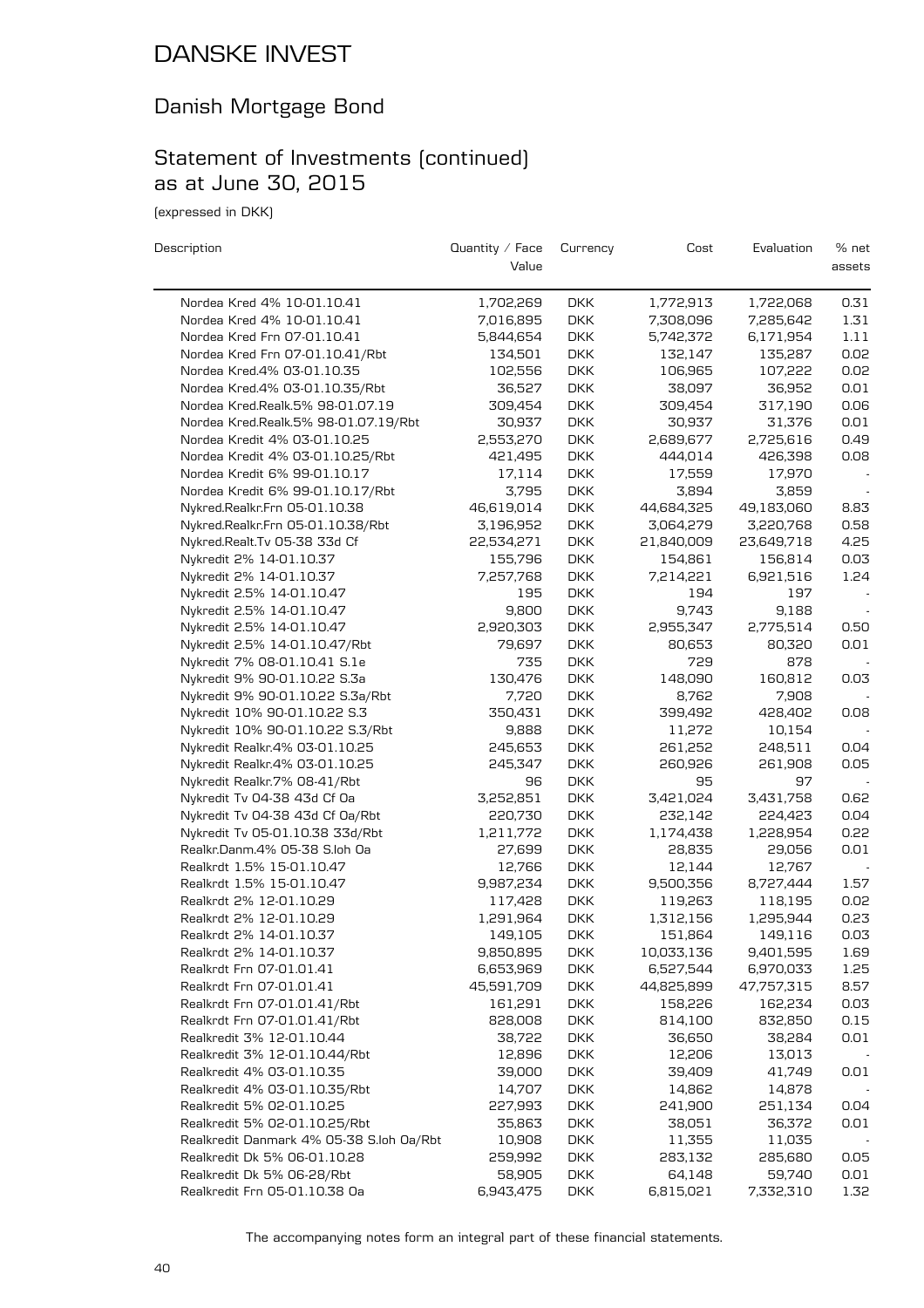### Danish Mortgage Bond

# Statement of Investments (continued) as at June 30, 2015

(expressed in DKK)

| Description                                                                    | Quantity $\angle$ Face<br>Value | Currency   | Cost                   | Evaluation             | % net<br>assets |
|--------------------------------------------------------------------------------|---------------------------------|------------|------------------------|------------------------|-----------------|
| Realkredit Tv 05-01.10.38 Oa/Rbt                                               | 290.289                         | <b>DKK</b> | 284.919<br>403.175.956 | 295.145<br>412.718.601 | 0.05<br>74.10   |
| Total - Bonds                                                                  |                                 |            | 403.175.956            | 412.718.601            | 74.10           |
| Total - Transferable securities admitted to an official stock exchange listing |                                 |            | 403.175.956            | 412.718.601            | 74.10           |
| Transferable securities dealt in on another regulated market                   |                                 |            |                        |                        |                 |

#### **Bonds**

| Denmark                                                              |            |            |             |             |                          |
|----------------------------------------------------------------------|------------|------------|-------------|-------------|--------------------------|
| Brf 4% 05-01.10.23                                                   | 298,215    | <b>DKK</b> | 312,231     | 301,684     | 0.06                     |
| Brf 4% 05-01.10.23                                                   | 1,792,629  | <b>DKK</b> | 1,876,882   | 1,846,408   | 0.33                     |
| Danmks Ski Frn 12-01.01.21                                           | 13,000,000 | <b>DKK</b> | 12,330,500  | 13,076,050  | 2.35                     |
| Dlr Kredit 2.5% 12-01.10.34                                          | 388,672    | <b>DKK</b> | 385.562     | 391,707     | 0.07                     |
| Dlr Kredit 2.5% 12-01.10.34                                          | 4,150,000  | <b>DKK</b> | 4,116,800   | 4,133,399   | 0.74                     |
| Dlr Kredit 4% 11-01.10.04                                            | 3,421,520  | <b>DKK</b> | 3,354,890   | 3,520,744   | 0.63                     |
| Dlr Kredit 4% 11-01.10.44                                            | 7,388,498  | <b>DKK</b> | 7,188,427   | 7,647,095   | 1.37                     |
| Dlr Kredit 4% 11-01.10.44                                            | 1,946,069  | <b>DKK</b> | 1,908,172   | 1,968,705   | 0.35                     |
| Dlr Kredit 4% 11-01.10.44/Rbt                                        | 4,342,668  | <b>DKK</b> | 4,225,074   | 4,393,180   | 0.79                     |
| Ldbk Reall 4% 11-01.10.44                                            | 4,390,242  | <b>DKK</b> | 4,270,453   | 4,575,203   | 0.82                     |
| Ldbk Reall 4% 11-01.10.44/Rbt                                        | 404,604    | <b>DKK</b> | 393,565     | 409,310     | 0.07                     |
| Nordea 2.5% 12-01.10.34/Rbt                                          | 72,758     | <b>DKK</b> | 72,007      | 73,327      | 0.01                     |
| Nordea Kred 4% 11-01.10.44                                           | 2,483      | <b>DKK</b> | 2,457       | 2,512       |                          |
| Nordea Kred 4% 11-01.10.44                                           | 4,852      | <b>DKK</b> | 4,799       | 4,997       | $\overline{\phantom{a}}$ |
| Nordea Kredit 2.5% 12-01.10.34                                       | 63,770,586 | <b>DKK</b> | 63,112,374  | 63,961,898  | 11.49                    |
| Nykredit 4% 09-01.10.26                                              | 1,825,980  | <b>DKK</b> | 1,932,343   | 1,889,889   | 0.34                     |
| Nykredit 4% 09-01.10.26/Rbt                                          | 411,813    | <b>DKK</b> | 435,802     | 416,603     | 0.08                     |
| Nykredit 4% 11-01.10.44                                              | 184,354    | <b>DKK</b> | 182,786     | 186,498     | 0.03                     |
| Nykredit 4% 11-01.10.44                                              | 385,406    | <b>DKK</b> | 382,130     | 398,675     | 0.07                     |
| Realkrdt 3.375% 12-01.04.17                                          | 24,000,000 | <b>DKK</b> | 25,288,800  | 25,253,616  | 4.54                     |
| Realkrdt 4% 11-01.10.44                                              | 8,908      | <b>DKK</b> | 8,866       | 9,135       |                          |
| Realkrdt 4% 11-01.10.44/Rbt                                          | 3,920      | <b>DKK</b> | 3,901       | 3,965       |                          |
| Totalkredit 4% 03-01.10.20 N.111                                     | 916,687    | <b>DKK</b> | 958,855     | 971,688     | 0.18                     |
| Totalkredit 4% 03-01.10.20 N.111/Rbt                                 | 165,879    | <b>DKK</b> | 173,510     | 167,809     | 0.03                     |
|                                                                      |            |            | 132,921,186 | 135,604,097 | 24.35                    |
| <b>Total - Bonds</b>                                                 |            |            | 132,921,186 | 135,604,097 | 24.35                    |
| Total - Transferable securities dealt in on another regulated market |            |            | 132,921,186 | 135,604,097 | 24.35                    |
| TOTAL INVESTMENT PORTFOLIO                                           |            |            | 536,097,142 | 548,322,698 | 98.45                    |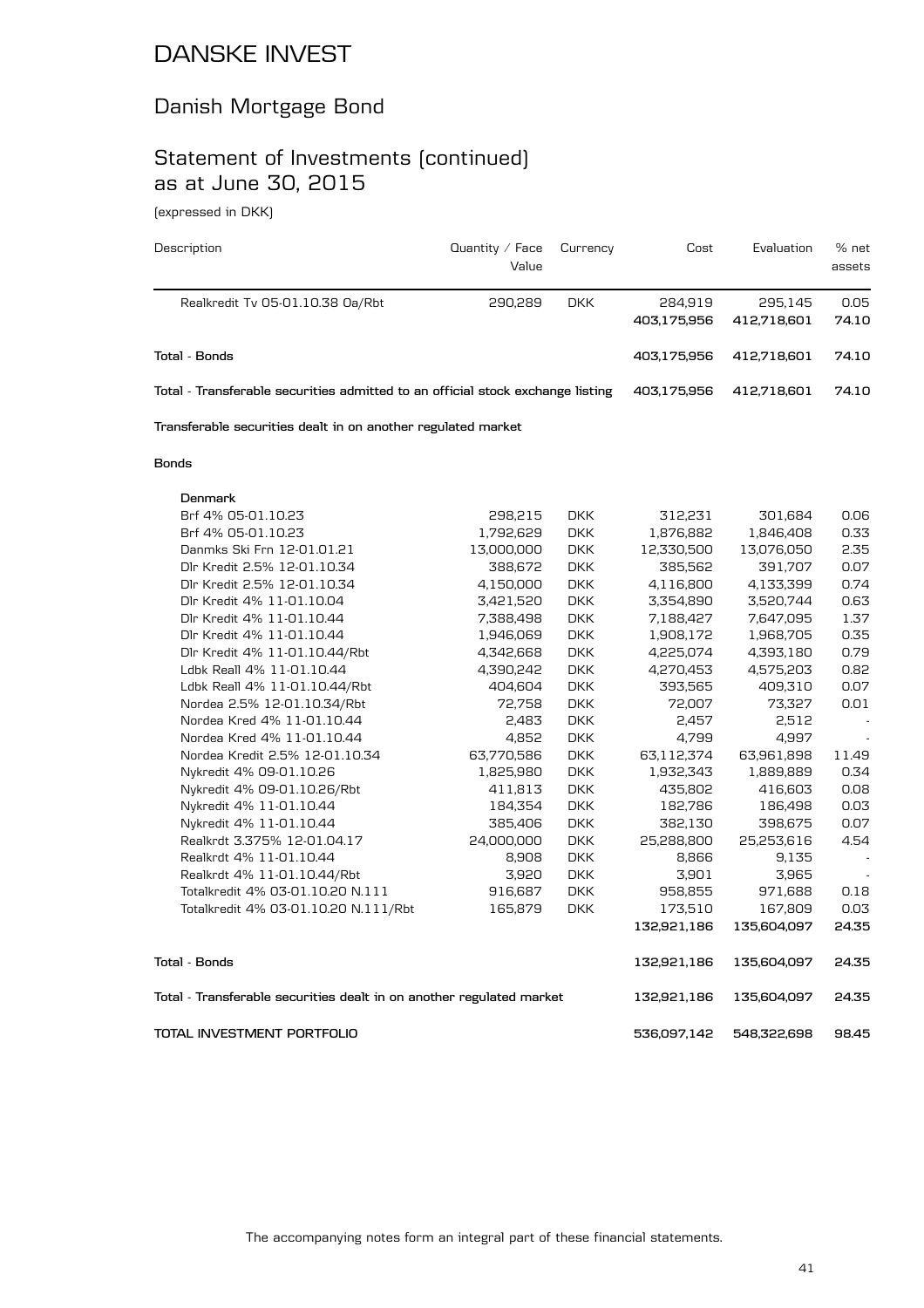# Danish Mortgage Bond

### Geographical and Economic Portfolio Breakdowns as at June 30, 2015

| Geographical breakdown |       |
|------------------------|-------|
| Denmark                | 98.45 |
|                        | 98.45 |

| Economic breakdown                   | %     |
|--------------------------------------|-------|
| Mortgage and Funding Institutions    | 84.01 |
| States, Provinces and Municipalities | 14.44 |
|                                      | 9845  |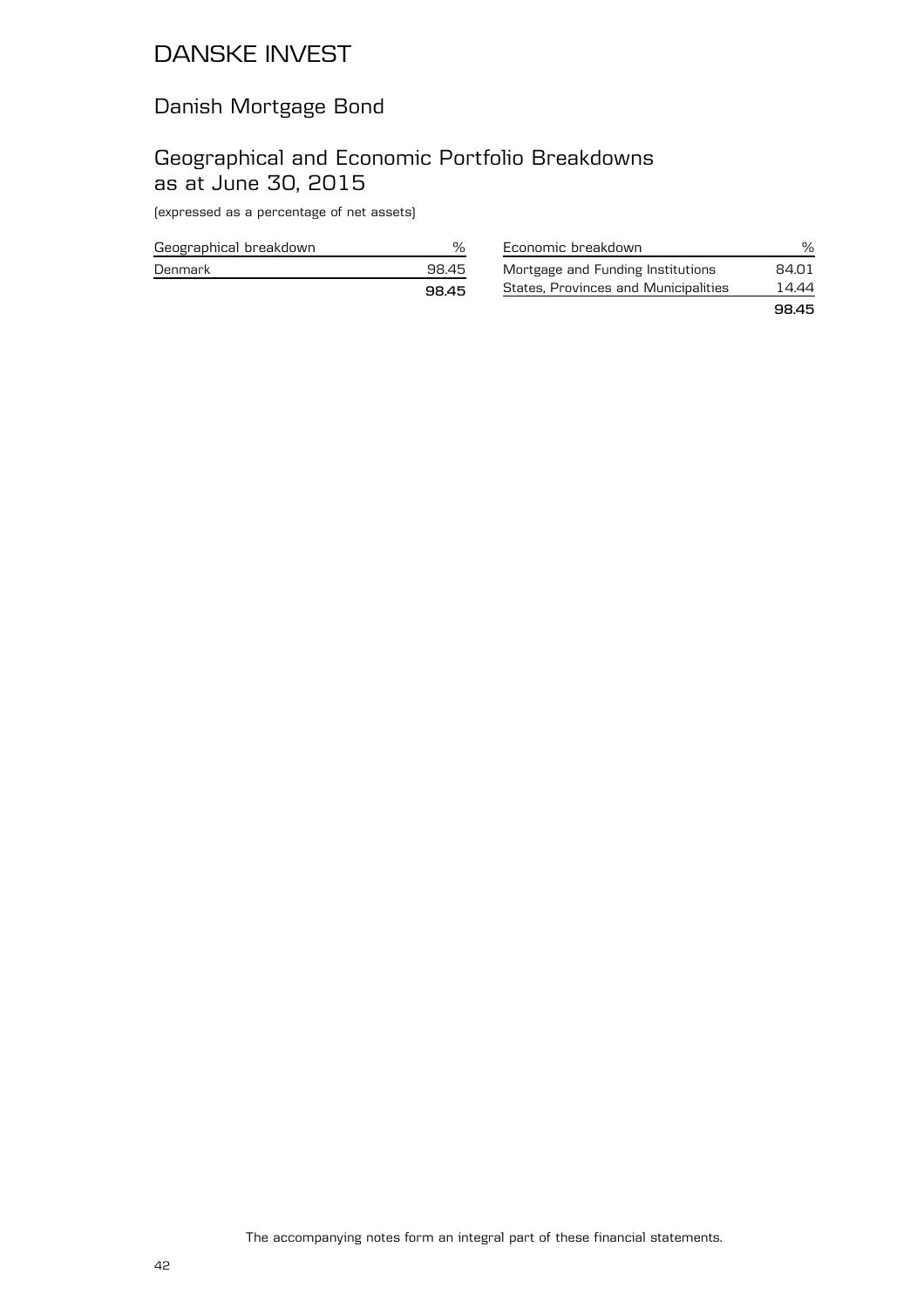### Global Emerging Markets

#### Statement of Investments as at June 30, 2015

(expressed in USD)

| Description                                                            | Quantity / Face<br>Value | Currency   | Cost               | Evaluation         | % net<br>assets |
|------------------------------------------------------------------------|--------------------------|------------|--------------------|--------------------|-----------------|
| Transferable securities admitted to an official stock exchange listing |                          |            |                    |                    |                 |
| Shares                                                                 |                          |            |                    |                    |                 |
| Australia                                                              |                          |            |                    |                    |                 |
| South 32 Ltd                                                           | 148,739                  | ZAR        | 334,795<br>334,795 | 202,556<br>202,556 | 0.03<br>0.03    |
| Brazil                                                                 |                          |            |                    |                    |                 |
| Banco Bradesco / Sadr                                                  | 2,272,426                | <b>USD</b> | 27,858,923         | 20,610,904         | 2.58            |
| Banco Bradesco Sa                                                      | 81,600                   | BRL        | 918,969            | 724,777            | 0.09            |
| $Brf - Shs$                                                            | 203,040                  | BRL        | 4,422,827          | 4,271,247          | 0.53            |
| Lojas Renner Sa                                                        | 272,211                  | <b>BRL</b> | 5,835,017          | 9,920,465          | 1.24            |
| Multiplan Empreendimentos                                              | 519,694                  | <b>BRL</b> | 9,838,851          | 7,952,295          | 1.00            |
| Souza Cruz                                                             | 1,111,040                | <b>BRL</b> | 10,098,250         | 8,680,151          | 1.09            |
| Ultrapar Participacoes Sa                                              | 876,019                  | <b>BRL</b> | 9,685,196          | 18,473,238         | 2.31            |
| Vale /-A-/Sadr                                                         | 762,783                  | <b>USD</b> | 13,591,484         | 3,981,727          | 0.50            |
| Vale /Sadr*                                                            | 1,450,009                | <b>USD</b> | 26,391,880         | 8,874,055          | 1.11            |
|                                                                        |                          |            | 108,641,397        | 83,488,859         | 10.45           |
|                                                                        |                          |            |                    |                    |                 |
| Chile                                                                  |                          |            |                    |                    |                 |
| Banco Santander / Sadr.                                                | 492,206                  | <b>USD</b> | 12,647,242         | 9,853,964          | 1.23            |
|                                                                        |                          |            | 12,647,242         | 9,853,964          | 1.23            |
|                                                                        |                          |            |                    |                    |                 |
| China                                                                  |                          |            |                    |                    |                 |
| Petrochina Co Ltd /-H-                                                 | 12,408,000               | HKD        | 14,973,086         | 13,924,959         | 1.74            |
|                                                                        |                          |            | 14,973,086         | 13,924,959         | 1.74            |
| Great Britain                                                          |                          |            |                    |                    |                 |
| Bhp Billiton Plc                                                       | 378,000                  | GBP        | 11,120,157         | 7,655,545          | 0.96            |
| Sabmiller Plc                                                          | 305,934                  | ZAR        | 12,310,073         | 15,909,145         | 1.99            |
| <b>Standard Chartered Plc</b>                                          | 1,076,519                | GBP        | 24,113,318         | 17,366,529         | 2.17            |
|                                                                        |                          |            | 47,543,548         | 40,931,219         | 5.12            |
|                                                                        |                          |            |                    |                    |                 |
| Hong Kong                                                              |                          |            |                    |                    |                 |
| Aia Group                                                              | 4,117,000                | <b>HKD</b> | 14,203,226         | 27,005,032         | 3.38            |
| China Mobile Ltd                                                       | 1,956,500                | <b>HKD</b> | 19,807,390         | 25,225,253         | 3.15            |
| Hang Lung Group Ltd                                                    | 3,443,000                | HKD        | 17,755,168         | 15,189,239         | 1.90            |
| Hang Lung Properties Ltd                                               | 1,853,000                | <b>HKD</b> | 6,443,488          | 5,509,589          | 0.69            |
| Swire Pacific Ltd A                                                    | 445,000                  | HKD        | 4,804,645          | 5,585,290          | 0.70            |
| Swire Pacific Ltd -B-                                                  | 3,967,500                | HKD        | 6,553,549          | 9,273,592          | 1.16            |
| <b>Swire Properties Ltd</b>                                            | 1,566,450                | <b>HKD</b> | 4,097,786          | 5,011,193          | 0.63            |
|                                                                        |                          |            | 73,665,252         | 92,799,188         | 11.61           |
| Hungary                                                                |                          |            |                    |                    |                 |
| Richter Gedeon                                                         | 508,166                  | <b>HUF</b> | 8,863,743          | 7,528,653          | 0.94            |
|                                                                        |                          |            | 8,863,743          | 7,528,653          | 0.94            |
|                                                                        |                          |            |                    |                    |                 |
| India<br>Grasim Indust. /Dematerialised                                | 133,599                  | <b>INR</b> | 5,451,841          | 7,113,488          | 0.89            |
| Hero Honda Motors /Demat.                                              | 248,559                  | <b>INR</b> | 9,331,424          | 9,780,654          | 1.22            |
|                                                                        |                          |            |                    |                    |                 |

The accompanying notes form an integral part of these financial statements. \* Securities subject to a collateralized securities lending agreement as described in note 10.

Hindustan Unilever Ltd 514,980 INR 4,159,032 7,377,345 0.92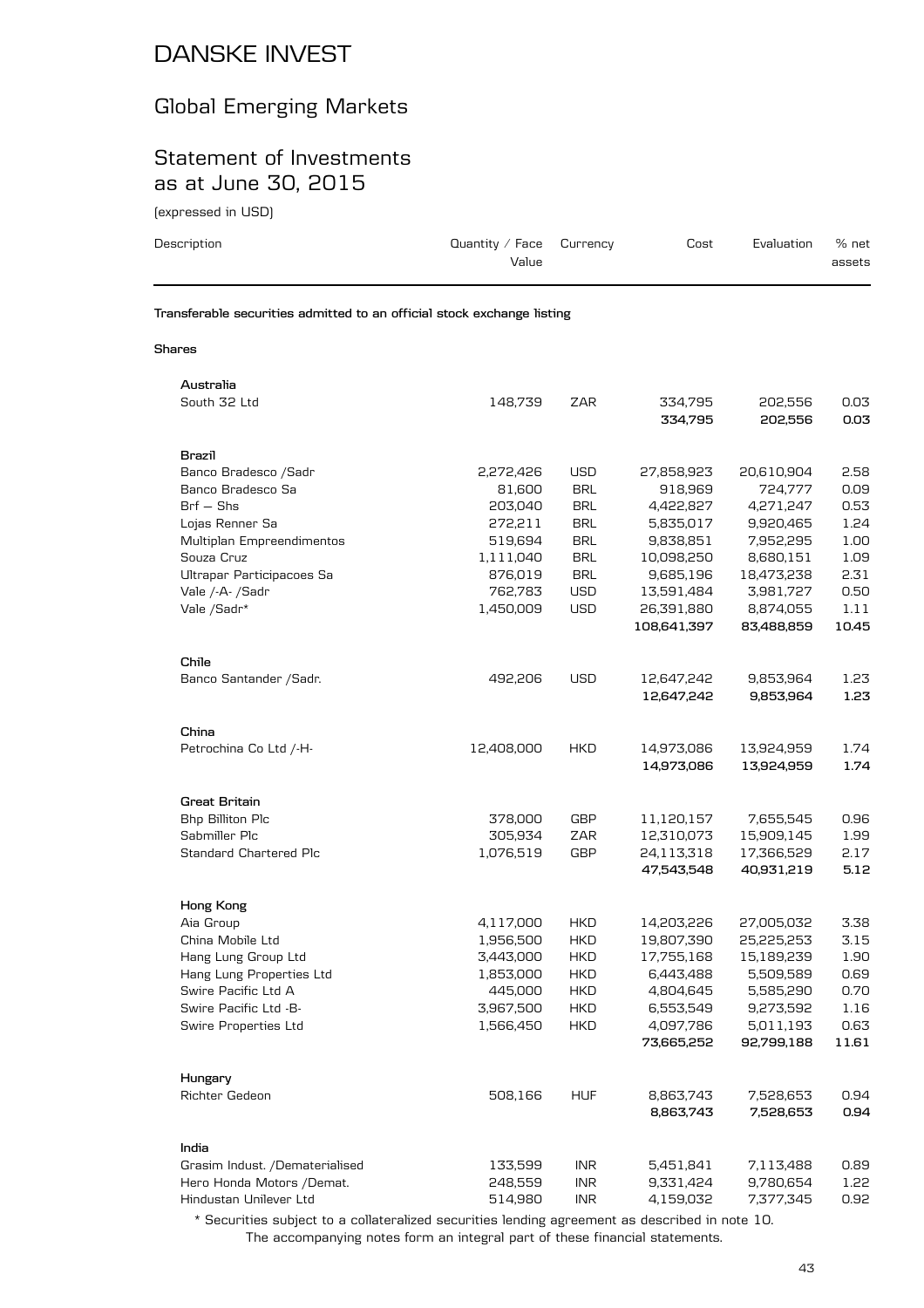### Global Emerging Markets

### Statement of Investments (continued) as at June 30, 2015

(expressed in USD)

| Description                        | Quantity / Face<br>Value | Currency   | Cost       | Evaluation | % net<br>assets |
|------------------------------------|--------------------------|------------|------------|------------|-----------------|
| Housing Devt Fin Corp              | 849,862                  | <b>INR</b> | 11,025,379 | 17,099,105 | 2.14            |
| Icici Bank Ltd / Dubai             | 1,730,730                | <b>INR</b> | 6,643,106  | 8,334,212  | 1.04            |
| Infosys Tech Ltd /Demat            | 780,000                  | <b>INR</b> | 9,997,376  | 12,067,163 | 1.51            |
| Itc Ltd /Demat                     | 2,600,000                | <b>INR</b> | 14,100,497 | 12,738,342 | 1.60            |
| Ultra Tech Cement Ltd              | 151,000                  | <b>INR</b> | 4,909,456  | 6,992,957  | 0.88            |
|                                    |                          |            | 65,618,111 | 81,503,266 | 10.20           |
| Indonesia                          |                          |            |            |            |                 |
| Pt Astra International Tbk         | 46,301,100               | <b>IDR</b> | 28,769,387 | 24,314,560 | 3.04            |
| Pt Indocement Tunggal /Demat.      | 5,137,200                | <b>IDR</b> | 8,503,710  | 8,054,708  | 1.01            |
|                                    |                          |            | 37,273,097 | 32,369,268 | 4.05            |
| Luxembourg                         |                          |            |            |            |                 |
| Tenaris / Adr                      | 420,200                  | <b>USD</b> | 15,047,253 | 11,429,440 | 1.43            |
|                                    |                          |            | 15,047,253 | 11,429,440 | 1.43            |
| Malaysia                           |                          |            |            |            |                 |
| <b>Bumiputra-Commerce Holdings</b> | 5,363,634                | <b>MYR</b> | 11,419,174 | 7,772,756  | 0.97            |
| Public Bank - Shs                  | 2,248,000                | <b>MYR</b> | 8,623,221  | 11,104,744 | 1.39            |
|                                    |                          |            | 20,042,395 | 18,877,500 | 2.36            |
| Mexico                             |                          |            |            |            |                 |
| Fomento Economico Mexicano/Adr     | 289,000                  | <b>USD</b> | 15,631,053 | 25,767,240 | 3.22            |
| Grupo Aeroport. Del Sures /Sadr    | 74,279                   | <b>USD</b> | 3,448,121  | 10,350,036 | 1.30            |
| Grupo Fin. Banorte Sab De Cv O     | 3,919,434                | <b>MXN</b> | 16,870,359 | 20,978,033 | 2.62            |
| Organizac. Soriana Sab De Cv B     | 1,901,000                | <b>MXN</b> | 4,747,503  | 4,221,308  | 0.53            |
|                                    |                          |            | 40,697,036 | 61,316,617 | 7.67            |
| Philippines                        |                          |            |            |            |                 |
| Ayala Copr                         | 382,000                  | PHP        | 5,090,850  | 6,686,841  | 0.84            |
| Ayala Land Inc.                    | 16,616,100               | PHP        | 5,521,207  | 13,733,097 | 1.72            |
| Bk of the Philippines Islands      | 5,928,260                | PHP        | 7,482,100  | 12,413,368 | 1.55            |
|                                    |                          |            | 18,094,157 | 32,833,306 | 4.11            |
| Poland                             |                          |            |            |            |                 |
| Bk Polska Kasa Opieki Pekao        | 283,886                  | <b>PLN</b> | 14,385,300 | 13,306,375 | 1.67            |
|                                    |                          |            | 14,385,300 | 13,306,375 | 1.67            |
| Portugal                           |                          |            |            |            |                 |
| Jeronimo Martins Sgps Sa           | 662,150                  | <b>EUR</b> | 10,963,946 | 8,537,525  | 1.07            |
|                                    |                          |            | 10,963,946 | 8,537,525  | 1.07            |
| Russia                             |                          |            |            |            |                 |
| Lukoil /Sadr Rep. 1 Shs.           | 421,630                  | USD        | 23,293,284 | 18,231,281 | 2.28            |
|                                    |                          |            | 23,293,284 | 18,231,281 | 2.28            |
| South Africa                       |                          |            |            |            |                 |
| Massmart Holdings*                 | 791,953                  | ZAR        | 12,735,745 | 9,643,175  | 1.21            |
| Mtn Group Ltd                      | 527,658                  | ZAR        | 9,890,513  | 9,748,944  | 1.22            |
| Truworths Intl Ltd*                | 2,106,777                | ZAR        | 16,692,123 | 14,721,477 | 1.84            |
|                                    |                          |            | 39,318,381 | 34,113,596 | 4.27            |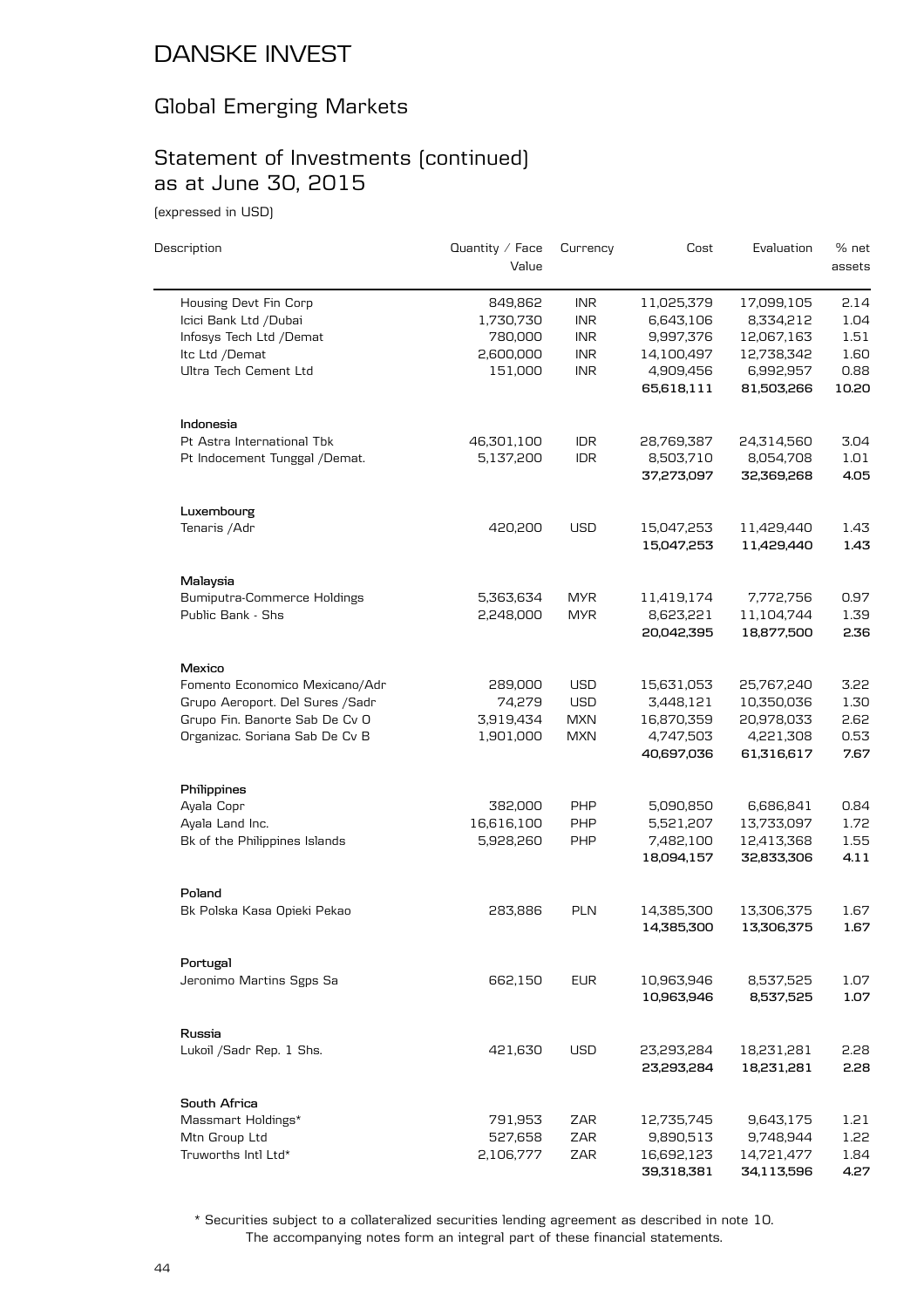# Global Emerging Markets

# Statement of Investments (continued) as at June 30, 2015

(expressed in USD)

| Description                                                                    | Quantity / Face<br>Value | Currency   | Cost        | Evaluation  | % net<br>assets |
|--------------------------------------------------------------------------------|--------------------------|------------|-------------|-------------|-----------------|
| South Korea                                                                    |                          |            |             |             |                 |
| E-Mart Co Ltd                                                                  | 46,650                   | <b>KRW</b> | 9,720,902   | 9,655,430   | 1.21            |
| Samsung Electr. / Pfd N-Vot.                                                   | 41,000                   | <b>KRW</b> | 25,198,779  | 36,478,848  | 4.56            |
|                                                                                |                          |            | 34,919,681  | 46,134,278  | 5.77            |
| Taiwan                                                                         |                          |            |             |             |                 |
| Taiwan Mobile Corp.                                                            | 2,566,949                | TWD        | 5,998,671   | 8,563,514   | 1.07            |
| Taiwan Semiconductor Manufact.                                                 | 5,985,242                | <b>TWD</b> | 14,788,004  | 27,236,768  | 3.41            |
|                                                                                |                          |            | 20,786,675  | 35,800,282  | 4.48            |
| Thailand                                                                       |                          |            |             |             |                 |
| Siam Cement Public Co/Foreign                                                  | 1,128,900                | <b>THB</b> | 10,718,361  | 17,110,439  | 2.14            |
| Siam Commerc. Bk Publ. /For. Reg.                                              | 3,754,300                | THB        | 15,594,122  | 17,393,182  | 2.18            |
|                                                                                |                          |            | 26,312,483  | 34,503,621  | 4.32            |
| Turkey                                                                         |                          |            |             |             |                 |
| Akbank                                                                         | 5,108,761                | <b>TRY</b> | 21,816,829  | 14,867,357  | 1.86            |
| Bim Birlesik Magazalar As                                                      | 651,166                  | <b>TRY</b> | 7,614,956   | 11,505,375  | 1.44            |
| Turkiye Garanti Bankasi / Nom.                                                 | 4,568,000                | <b>TRY</b> | 18,589,709  | 14,327,979  | 1.79            |
|                                                                                |                          |            | 48,021,494  | 40,700,711  | 5.09            |
| <b>United States of America</b>                                                |                          |            |             |             |                 |
| Yum Brands                                                                     | 151,000                  | <b>USD</b> | 10,547,104  | 13,531,110  | 1.69            |
|                                                                                |                          |            | 10,547,104  | 13,531,110  | 1.69            |
| <b>Total - Shares</b>                                                          |                          |            | 691,989,460 | 731,917,574 | 91.58           |
| Total - Transferable securities admitted to an official stock exchange listing |                          |            | 691,989,460 | 731,917,574 | 91.58           |
| Transferable securities dealt in on another regulated market                   |                          |            |             |             |                 |
| <b>Shares</b>                                                                  |                          |            |             |             |                 |
| Russia                                                                         |                          |            |             |             |                 |
| Magnit Jsc                                                                     | 71,538                   | <b>USD</b> | 13,783,628  | 14,399,391  | 1.80            |
|                                                                                |                          |            | 13,783,628  | 14,399,391  | 1.80            |
| <b>Total - Shares</b>                                                          |                          |            | 13,783,628  | 14,399,391  | 1.80            |
| Total - Transferable securities dealt in on another regulated market           |                          |            | 13,783,628  | 14,399,391  | 1.80            |
| Investment Funds (UCITS)                                                       |                          |            |             |             |                 |
| Luxembourg                                                                     |                          |            |             |             |                 |
| Aberdeen India Equity -Z2-/Cap                                                 | 2,739,165                | <b>USD</b> | 28,211,295  | 45,487,938  | 5.69            |
|                                                                                |                          |            | 28,211,295  | 45,487,938  | 5.69            |
| Total - Investment Funds (UCITS)                                               |                          |            | 28,211,295  | 45,487,938  | 5.69            |
| TOTAL INVESTMENT PORTFOLIO                                                     |                          |            | 733,984,383 | 791,804,903 | 99.07           |

The accompanying notes form an integral part of these financial statements.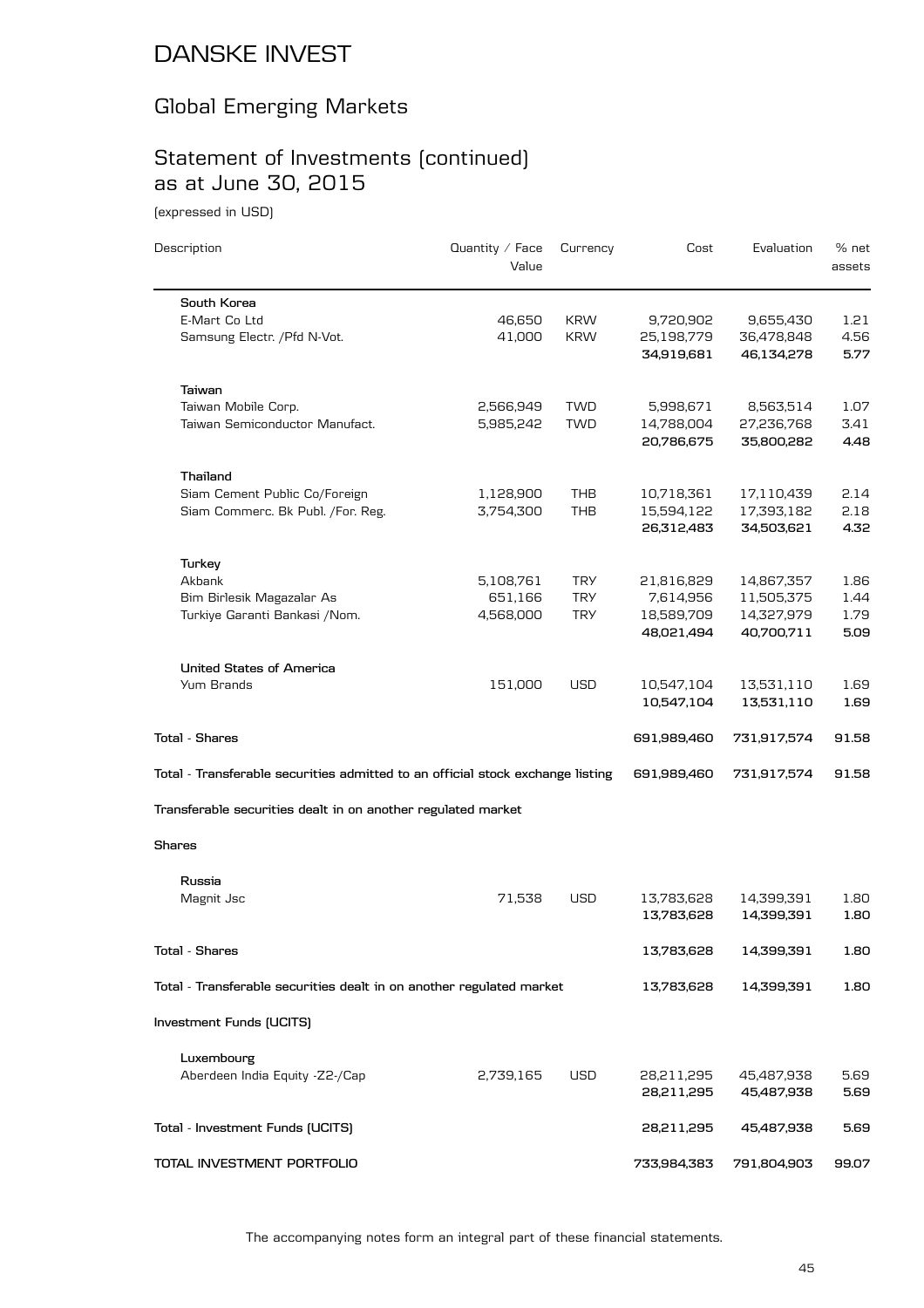### Global Emerging Markets

#### Geographical and Economic Portfolio Breakdowns as at June 30, 2015

(expressed as a percentage of net assets)

| Geographical breakdown   | %     |
|--------------------------|-------|
| Hong Kong                | 11.61 |
| Brazil                   | 10.45 |
| India                    | 10.20 |
| Mexico                   | 7.67  |
| Luxembourg               | 7.12  |
| South Korea              | 5.77  |
| Great Britain            | 5.12  |
| Turkey                   | 5.09  |
| Taiwan                   | 4.48  |
| Thailand                 | 4.32  |
| South Africa             | 4.27  |
| Philippines              | 4.11  |
| Russia                   | 4.08  |
| Indonesia                | 4.05  |
| Malaysia                 | 2.36  |
| China                    | 1.74  |
| United States of America | 1.69  |
| Poland                   | 1.67  |
| Chile                    | 1.23  |
| Portugal                 | 1.07  |
| Hungary                  | 0.94  |
| Australia                | 0.03  |
|                          | 00.QQ |

| Economic breakdown                      | ℅     |
|-----------------------------------------|-------|
| <b>Banks and Financial Institutions</b> | 22.31 |
| Flectronic Semiconductor                | 7.97  |
| <b>Tobacco and Spirits</b>              | 7.90  |
| Retail                                  | 7.10  |
| Real Estate Companies                   | 5.94  |
| Investment Funds                        | 5.69  |
| News Transmission                       | 5.44  |
| <b>Holding and Finance Companies</b>    | 4.56  |
| Automobile Industry                     | 4.26  |
| Petrol                                  | 4.02  |
| Insurance                               | 3.38  |
| Food and Distilleries                   | 3.24  |
| Chemicals                               | 3.19  |
| Construction, Building Material         | 3.15  |
| Mines, Heavy Industries                 | 3.07  |
| Pharmaceuticals and Cosmetics           | 1.86  |
| Leisure                                 | 1.69  |
| Internet Software                       | 1.51  |
| Transportation                          | 1.30  |
| Precious Metals                         | 0.96  |
| Agriculture and Fishing                 | 0.53  |
|                                         | 99.07 |

**99.07**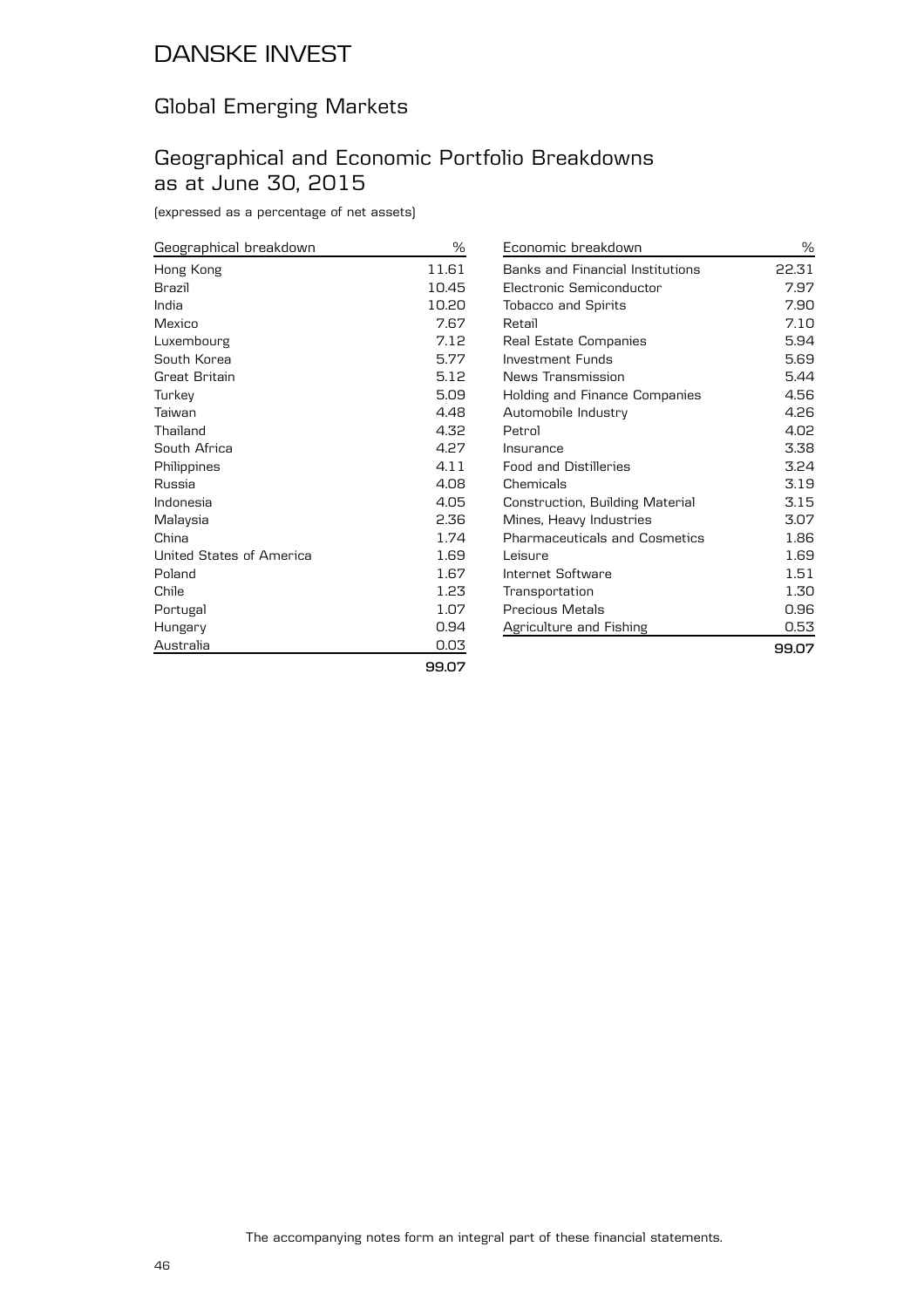# Europe Focus

### Statement of Investments as at June 30, 2015

(expressed in EUR)

| Description                                                            | Quantity / Face<br>Value | Currency                 | Cost                    | Evaluation              | % net<br>assets |
|------------------------------------------------------------------------|--------------------------|--------------------------|-------------------------|-------------------------|-----------------|
| Transferable securities admitted to an official stock exchange listing |                          |                          |                         |                         |                 |
| <b>Shares</b>                                                          |                          |                          |                         |                         |                 |
| Belgium                                                                |                          |                          |                         |                         |                 |
| Fagron Act                                                             | 69,770                   | <b>EUR</b>               | 2,804,117<br>2,804,117  | 2,516,255<br>2,516,255  | 1.89<br>1.89    |
| Bermuda Islands                                                        |                          |                          |                         |                         |                 |
| Hiscox Ltd                                                             | 153,470                  | <b>GBP</b>               | 1,788,460<br>1,788,460  | 1,783,271<br>1,783,271  | 1.34<br>1.34    |
| <b>Denmark</b>                                                         |                          |                          |                         |                         |                 |
| Dsv A/S                                                                | 165,712                  | <b>DKK</b>               | 2,832,843               | 4,833,343               | 3.64            |
| Novo Nordisk A/S /-B-                                                  | 107,872                  | <b>DKK</b>               | 2,853,734<br>5,686,577  | 5,244,342<br>10,077,685 | 3.95<br>7.59    |
| France                                                                 |                          |                          |                         |                         |                 |
| Bic                                                                    | 18,467                   | <b>EUR</b>               | 1,872,648               | 2,662,018               | 2.01            |
| lliad                                                                  | 18,501                   | <b>EUR</b>               | 3,304,241               | 3,650,247               | 2.75            |
| Spie Sa                                                                | 22,866                   | <b>EUR</b>               | 377,289<br>5,554,178    | 411,588<br>6,723,853    | 0.31<br>5.07    |
| Germany                                                                |                          |                          |                         |                         |                 |
| Adidas - Namen-Akt                                                     | 20,962                   | <b>EUR</b>               | 1,248,178               | 1,440,509               | 1.09            |
| Bayer                                                                  | 44,721                   | <b>EUR</b>               | 2,936,721               | 5,659,443               | 4.26            |
| <b>Brenntag</b>                                                        | 49,915                   | <b>EUR</b>               | 2,172,133               | 2,596,578               | 1.96            |
| Continental Ag                                                         | 23,386                   | <b>EUR</b>               | 4,043,485               | 4,916,906               | 3.71            |
| Fielmann Ag                                                            | 46,345                   | <b>EUR</b>               | 890,658                 | 2,830,289               | 2.13            |
| Gea Group Ag                                                           | 98,201                   | <b>EUR</b>               | 2,302,776               | 3,949,644               | 2.98            |
| Henkel /Vorzug                                                         | 51,924                   | <b>EUR</b>               | 4,585,544               | 5,218,362               | 3.93            |
| Hugo Boss<br>Linde Ag                                                  | 36,821<br>18,944         | <b>EUR</b><br><b>EUR</b> | 3,439,585               | 3,707,875<br>3,224,269  | 2.79<br>2.43    |
| United Intern.&Co/Namensakt                                            | 97,097                   | <b>EUR</b>               | 2,372,349<br>3,790,742  | 3,887,764               | 2.93            |
|                                                                        |                          |                          | 27,782,171              | 37,431,639              | 28.21           |
| <b>Great Britain</b>                                                   |                          |                          |                         |                         |                 |
| Croda Intl Plc                                                         | 143,117                  | <b>GBP</b>               | 3,659,761               | 5,555,315               | 4.19            |
| Lloyds Banking Group Plc                                               | 5,468,234                | GBP                      | 5,363,912               | 6,556,865               | 4.94            |
| Rotork Plc                                                             | 742,721                  | GBP                      | 2,692,338<br>11,716,011 | 2,388,047<br>14,500,227 | 1.80<br>10.93   |
| Italy                                                                  |                          |                          |                         |                         |                 |
| Pirelli & Co                                                           | 412,834                  | <b>EUR</b>               | 3,605,307<br>3,605,307  | 6,262,692<br>6,262,692  | 4.72<br>4.72    |
|                                                                        |                          |                          |                         |                         |                 |
| Jersey                                                                 |                          |                          |                         |                         |                 |
| Shire Plc                                                              | 86,274                   | <b>GBP</b>               | 5,690,901<br>5,690,901  | 6,185,875<br>6,185,875  | 4.66<br>4.66    |
| Norway                                                                 |                          |                          |                         |                         |                 |
| <b>Aker Solutions Shs</b>                                              | 426,133                  | <b>NOK</b>               | 3,498,440<br>3,498,440  | 2,099,790<br>2,099,790  | 1.58<br>1.58    |

The accompanying notes form an integral part of these financial statements.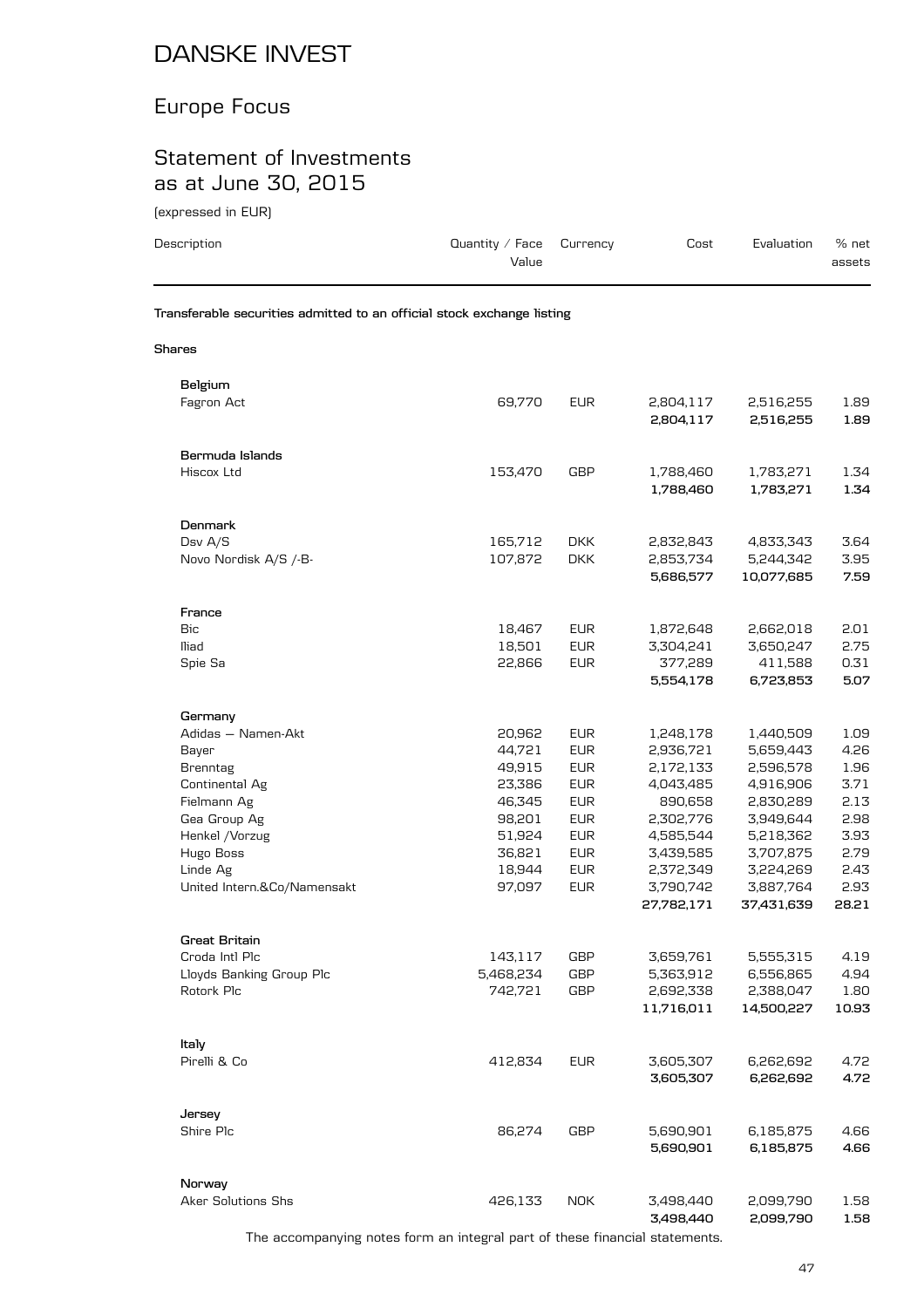### Europe Focus

# Statement of Investments (continued) as at June 30, 2015

(expressed in EUR)

| Description                                                                    | Quantity / Face | Currency   | Cost       | Evaluation  | % net  |
|--------------------------------------------------------------------------------|-----------------|------------|------------|-------------|--------|
|                                                                                | Value           |            |            |             | assets |
| Spain                                                                          |                 |            |            |             |        |
| Dia                                                                            | 606,633         | <b>EUR</b> | 2,583,922  | 4,153,009   | 3.13   |
| Grifols -B-                                                                    | 18,553          | <b>EUR</b> | 8,987      | 508,816     | 0.38   |
| Grifols Sa -A-                                                                 | 68,905          | <b>EUR</b> | 1,387,290  | 2,464,732   | 1.86   |
| Inditex                                                                        | 134,952         | <b>EUR</b> | 2,138,407  | 3,923,055   | 2.96   |
|                                                                                |                 |            | 6,118,606  | 11,049,612  | 8.33   |
| Sweden                                                                         |                 |            |            |             |        |
| Atlas Copco Ab                                                                 | 123,546         | <b>SEK</b> | 2,014,927  | 2,772,731   | 2.09   |
| Lundin Petroleum Ab*                                                           | 196,390         | <b>SEK</b> | 3,337,867  | 3,014,354   | 2.27   |
| Nordea Bank Ab                                                                 | 504,322         | <b>SEK</b> | 4,954,794  | 5,705,723   | 4.30   |
|                                                                                |                 |            | 10,307,588 | 11,492,808  | 8.66   |
| Switzerland                                                                    |                 |            |            |             |        |
| Dksh Holding Ltd Shs                                                           | 6,961           | <b>CHF</b> | 408,380    | 455,094     | 0.34   |
| Kuehne + Nagel International                                                   | 20              | <b>CHF</b> | 1,773      | 2,394       |        |
| Sulzer Ag /Namensaktien                                                        | 20,401          | <b>CHF</b> | 2,082,406  | 1,876,683   | 1.42   |
| Zurich Insurance Group / Nam                                                   | 13,984          | <b>CHF</b> | 3,300,982  | 3,831,613   | 2.89   |
|                                                                                |                 |            | 5,793,541  | 6,165,784   | 4.65   |
| <b>The Netherlands</b>                                                         |                 |            |            |             |        |
| Aalberts Industries Nv                                                         | 129,957         | <b>EUR</b> | 2,890,449  | 3,463,354   | 2.61   |
| Heineken Nv                                                                    | 69,101          | <b>EUR</b> | 4,130,115  | 4,695,413   | 3.54   |
|                                                                                |                 |            | 7,020,564  | 8,158,767   | 6.15   |
| <b>Total - Shares</b>                                                          |                 |            | 97,366,461 | 124,448,258 | 93.78  |
| Total - Transferable securities admitted to an official stock exchange listing |                 |            | 97,366,461 | 124,448,258 | 93.78  |
| TOTAL INVESTMENT PORTFOLIO                                                     |                 |            | 97,366,461 | 124,448,258 | 93.78  |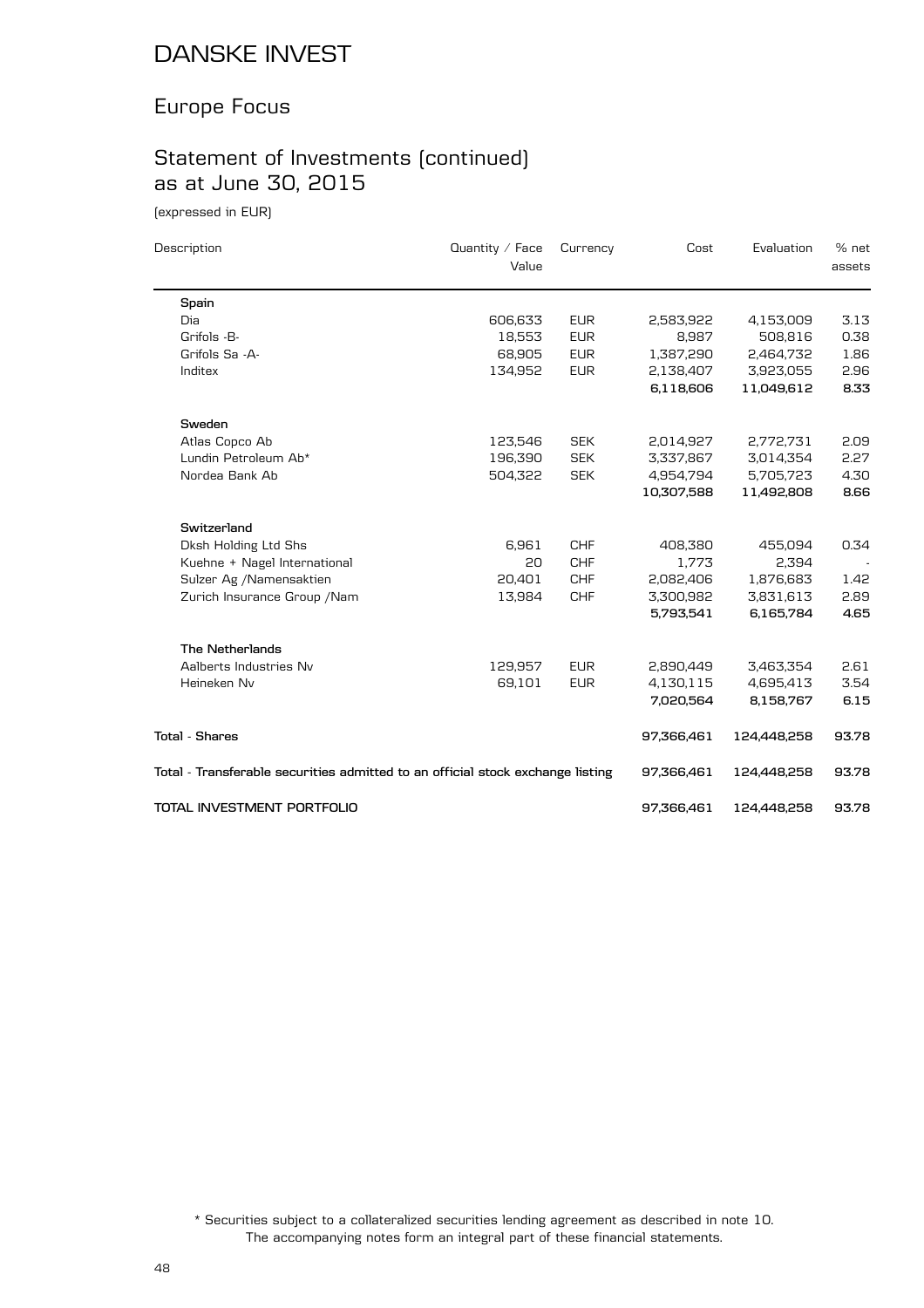### Europe Focus

### Geographical and Economic Portfolio Breakdowns as at June 30, 2015

| Geographical breakdown | ℅     |
|------------------------|-------|
| Germany                | 28.21 |
| Great Britain          | 10.93 |
| Sweden                 | 8.66  |
| Spain                  | 8.33  |
| Denmark                | 7.59  |
| The Netherlands        | 6.15  |
| France                 | 5.07  |
| Italy                  | 4.72  |
| Jersey                 | 4.66  |
| Switzerland            | 4.65  |
| Belgium                | 1.89  |
| Norway                 | 1.58  |
| Bermuda Islands        | 1.34  |
|                        | 93.78 |

| Economic breakdown                      | ℅            |
|-----------------------------------------|--------------|
| Chemicals                               | 17.56        |
| <b>Banks and Financial Institutions</b> | 9.24         |
| Mechanics, Machinery                    | $9.1 \Omega$ |
| Retail                                  | 8.22         |
| Biotechnology                           | 6.90         |
| Consumer Goods                          | 5.94         |
| Internet Software                       | 5.68         |
| <b>Pharmaceuticals and Cosmetics</b>    | 3.95         |
| Textile                                 | 3.88         |
| Tyres & Rubber                          | 3.71         |
| Transportation                          | 3.64         |
| <b>Tobacco and Spirits</b>              | 3.54         |
| Insurance                               | 2.89         |
| Petrol                                  | 2.27         |
| Healthcare Education & Social Services  | 1.89         |
| Electronic Semiconductor                | 1.80         |
| <b>Public Services</b>                  | 1.58         |
| Holding and Finance Companies           | 1.34         |
| Other Services                          | 0.34         |
| Miscellaneous                           | 0.31         |
|                                         | 93.78        |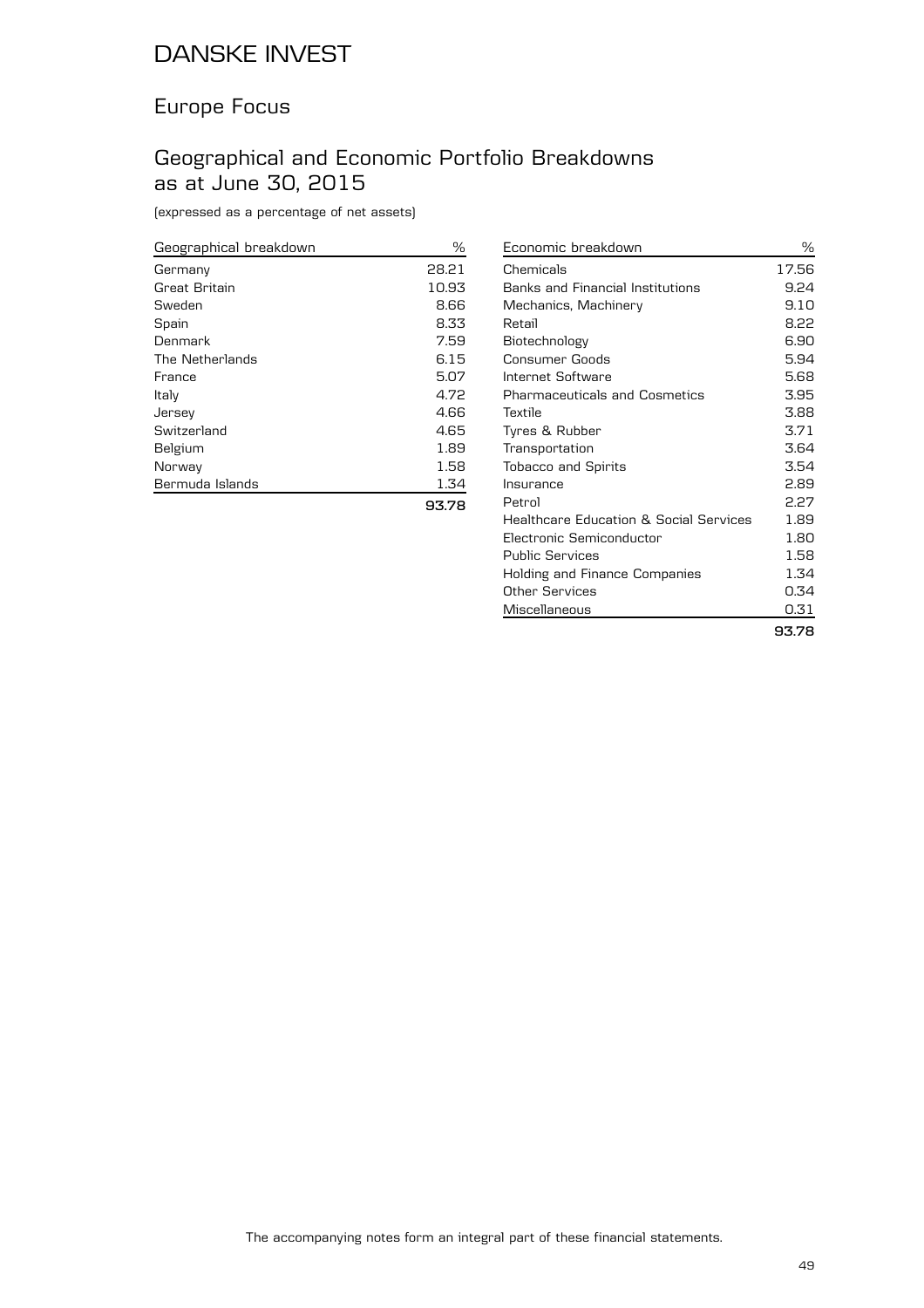### Global StockPicking

### Statement of Investments as at June 30, 2015

| (expressed in EUR)                                                     |                          |                          |                         |                         |                 |
|------------------------------------------------------------------------|--------------------------|--------------------------|-------------------------|-------------------------|-----------------|
| Description                                                            | Quantity / Face<br>Value | Currency                 | Cost                    | Evaluation              | % net<br>assets |
| Transferable securities admitted to an official stock exchange listing |                          |                          |                         |                         |                 |
| Shares                                                                 |                          |                          |                         |                         |                 |
| Bermuda Islands                                                        |                          |                          |                         |                         |                 |
| Signet Jewelers Ltd*                                                   | 55,908                   | GBP                      | 2,236,861<br>2,236,861  | 6,390,915<br>6,390,915  | 2.68<br>2.68    |
|                                                                        |                          |                          |                         |                         |                 |
| Canada                                                                 |                          |                          |                         |                         |                 |
| <b>Toronto Dominion Bk</b>                                             | 184,311                  | CAD                      | 6,907,821               | 7,057,795               | 2.95            |
|                                                                        |                          |                          | 6,907,821               | 7,057,795               | 2.95            |
| <b>Denmark</b>                                                         |                          |                          |                         |                         |                 |
| Novo Nordisk A/S /-B-                                                  | 146,762                  | <b>DKK</b>               | 4,639,775               | 7,135,032               | 2.99            |
|                                                                        |                          |                          | 4,639,775               | 7,135,032               | 2.99            |
| France                                                                 |                          |                          |                         |                         |                 |
| Publicis Groupe Sa                                                     | 86,907                   | <b>EUR</b>               | 6,250,204               | 5,784,530               | 2.42            |
|                                                                        |                          |                          | 6,250,204               | 5,784,530               | 2.42            |
| Germany                                                                |                          |                          |                         |                         |                 |
| Bayer                                                                  | 59,448                   | <b>EUR</b>               | 5,505,542               | 7,523,145               | 3.15            |
| Linde Ag                                                               | 35,697                   | <b>EUR</b>               | 4,531,589               | 6,075,629               | 2.54            |
| Sap Ag                                                                 | 65,525                   | <b>EUR</b>               | 3,541,192<br>13,578,323 | 4,127,420<br>17,726,194 | 1.73<br>7.42    |
|                                                                        |                          |                          |                         |                         |                 |
| <b>Great Britain</b>                                                   |                          |                          |                         |                         |                 |
| British American Tobacco (25p)                                         | 117,521                  | GBP                      | 4,377,399               | 5,677,010               | 2.37            |
| Glaxosmithkline Plc<br>Pearson Plc                                     | 277,094                  | <b>GBP</b>               | 5,490,777               | 5,204,567<br>5,966,882  | 2.18            |
| Reckitt Benckiser Group Plc                                            | 350,182<br>89,690        | <b>GBP</b><br><b>GBP</b> | 5,323,979<br>4,659,629  | 6,949,051               | 2.50<br>2.91    |
|                                                                        |                          |                          | 19,851,784              | 23,797,510              | 9.96            |
|                                                                        |                          |                          |                         |                         |                 |
| Hong Kong<br>Aia Group                                                 | 1,069,520                | <b>HKD</b>               | 5,272,822               | 6,278,891               | 2.63            |
|                                                                        |                          |                          | 5,272,822               | 6,278,891               | 2.63            |
| Ireland                                                                |                          |                          |                         |                         |                 |
| Crh Plc                                                                | 193,286                  | <b>EUR</b>               | 3,654,101               | 4,861,405               | 2.03            |
| Tyco International Plc                                                 | 181,407                  | <b>USD</b>               | 5,431,704               | 6,223,333               | 2.61            |
|                                                                        |                          |                          | 9,085,805               | 11,084,738              | 4.64            |
| Italy                                                                  |                          |                          |                         |                         |                 |
| Pirelli & Co                                                           | 329,445                  | <b>EUR</b>               | 3,553,052               | 4,997,681               | 2.09            |
|                                                                        |                          |                          | 3,553,052               | 4,997,681               | 2.09            |
| Japan                                                                  |                          |                          |                         |                         |                 |
| East Japan Railway Co                                                  | 70,881                   | JPY                      | 4,242,725               | 5,708,318               | 2.39            |
| Omron Corp                                                             | 131,600                  | JPY                      | 3,813,495               | 5,121,044               | 2.14            |

The accompanying notes form an integral part of these financial statements. \* Securities subject to a collateralized securities lending agreement as described in note 10.

Tokio Marine Holdings Inc 202,271 JPY 5,061,418 7,536,740 3.16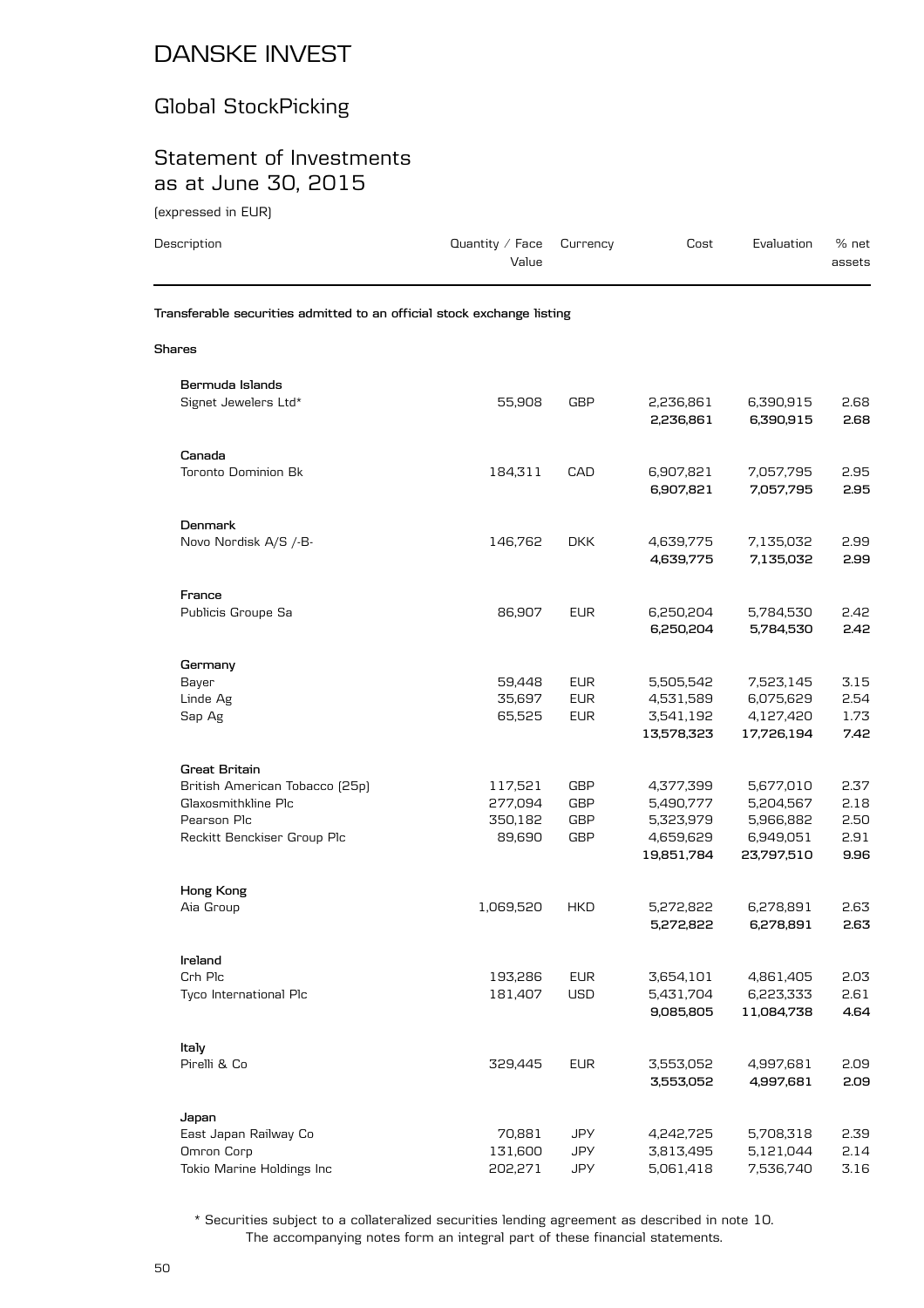# Global StockPicking

# Statement of Investments (continued) as at June 30, 2015

(expressed in EUR)

| Description                                                                    | Quantity / Face<br>Value | Currency   | Cost        | Evaluation  | % net<br>assets |
|--------------------------------------------------------------------------------|--------------------------|------------|-------------|-------------|-----------------|
| Toyota Motor Corp.                                                             | 117,201                  | <b>JPY</b> | 5,525,003   | 7,032,261   | 2.94            |
|                                                                                |                          |            | 18,642,641  | 25,398,363  | 10.63           |
| Jersey                                                                         |                          |            |             |             |                 |
| Shire Plc                                                                      | 75,785                   | <b>GBP</b> | 4,418,497   | 5,433,810   | 2.27            |
|                                                                                |                          |            | 4,418,497   | 5,433,810   | 2.27            |
| Spain                                                                          |                          |            |             |             |                 |
| Amadeus It Holding Sr. A                                                       | 89,595                   | <b>EUR</b> | 2,645,525   | 3,198,541   | 1.34            |
|                                                                                |                          |            | 2,645,525   | 3,198,541   | 1.34            |
| Switzerland                                                                    |                          |            |             |             |                 |
| Holcim Ltd /Nam.                                                               | 92,268                   | CHF        | 5,259,787   | 6,116,471   | 2.56            |
| Nestle Sa                                                                      | 98,416                   | <b>CHF</b> | 4,739,736   | 6,438,927   | 2.70            |
|                                                                                |                          |            | 9,999,523   | 12,555,398  | 5.26            |
| <b>The Netherlands</b>                                                         |                          |            |             |             |                 |
| Core Laboratories Nv                                                           | 47,331                   | <b>USD</b> | 4,746,382   | 4,846,630   | 2.03            |
|                                                                                |                          |            | 4,746,382   | 4,846,630   | 2.03            |
| <b>United States of America</b>                                                |                          |            |             |             |                 |
| Baker Hughes Inc                                                               | 65,513                   | <b>USD</b> | 2,724,508   | 3,583,191   | 1.50            |
| Becton Dickinson & Co.                                                         | 48,968                   | <b>USD</b> | 3,597,512   | 6,213,804   | 2.60            |
| Borg Warner Inc                                                                | 69,190                   | <b>USD</b> | 3,259,266   | 3,558,272   | 1.49            |
| Cisco Systems Inc.                                                             | 307,762                  | <b>USD</b> | 5,885,689   | 7,585,935   | 3.18            |
| Colgate-Palmolive Co.                                                          | 94,219                   | <b>USD</b> | 5,088,106   | 5,515,012   | 2.31            |
| Ebay Inc                                                                       | 54,088                   | <b>USD</b> | 1,772,163   | 2,874,075   | 1.20            |
| Jpmorgan Chase & Co                                                            | 159,727                  | <b>USD</b> | 6,253,788   | 9,606,779   | 4.02            |
| L Brands Inc                                                                   | 61,507                   | <b>USD</b> | 3,136,629   | 4,683,626   | 1.96            |
| Microsoft Corp                                                                 | 193,189                  | <b>USD</b> | 5,033,357   | 7,671,884   | 3.21            |
| Polo Ralph Lauren                                                              | 28,935                   | <b>USD</b> | 3,477,812   | 3,465,829   | 1.45            |
| Rockwell Automation                                                            | 63,516                   | <b>USD</b> | 6,160,220   | 6,987,158   | 2.92            |
| Unitedhealth Group Inc                                                         | 133,078                  | <b>USD</b> | 6,816,418   | 14,434,550  | 6.04            |
| Us Bancorp                                                                     | 159,973                  | <b>USD</b> | 4,936,346   | 6,215,366   | 2.60            |
| Varian Medical Systems Inc                                                     | 65,298                   | <b>USD</b> | 3,739,468   | 4,885,808   | 2.05            |
|                                                                                |                          |            | 61,881,282  | 87,281,289  | 36.53           |
| <b>Total - Shares</b>                                                          |                          |            | 173,710,297 | 228,967,317 | 95.84           |
| Total - Transferable securities admitted to an official stock exchange listing |                          |            | 173,710,297 | 228,967,317 | 95.84           |
| TOTAL INVESTMENT PORTFOLIO                                                     |                          |            | 173,710,297 | 228,967,317 | 95.84           |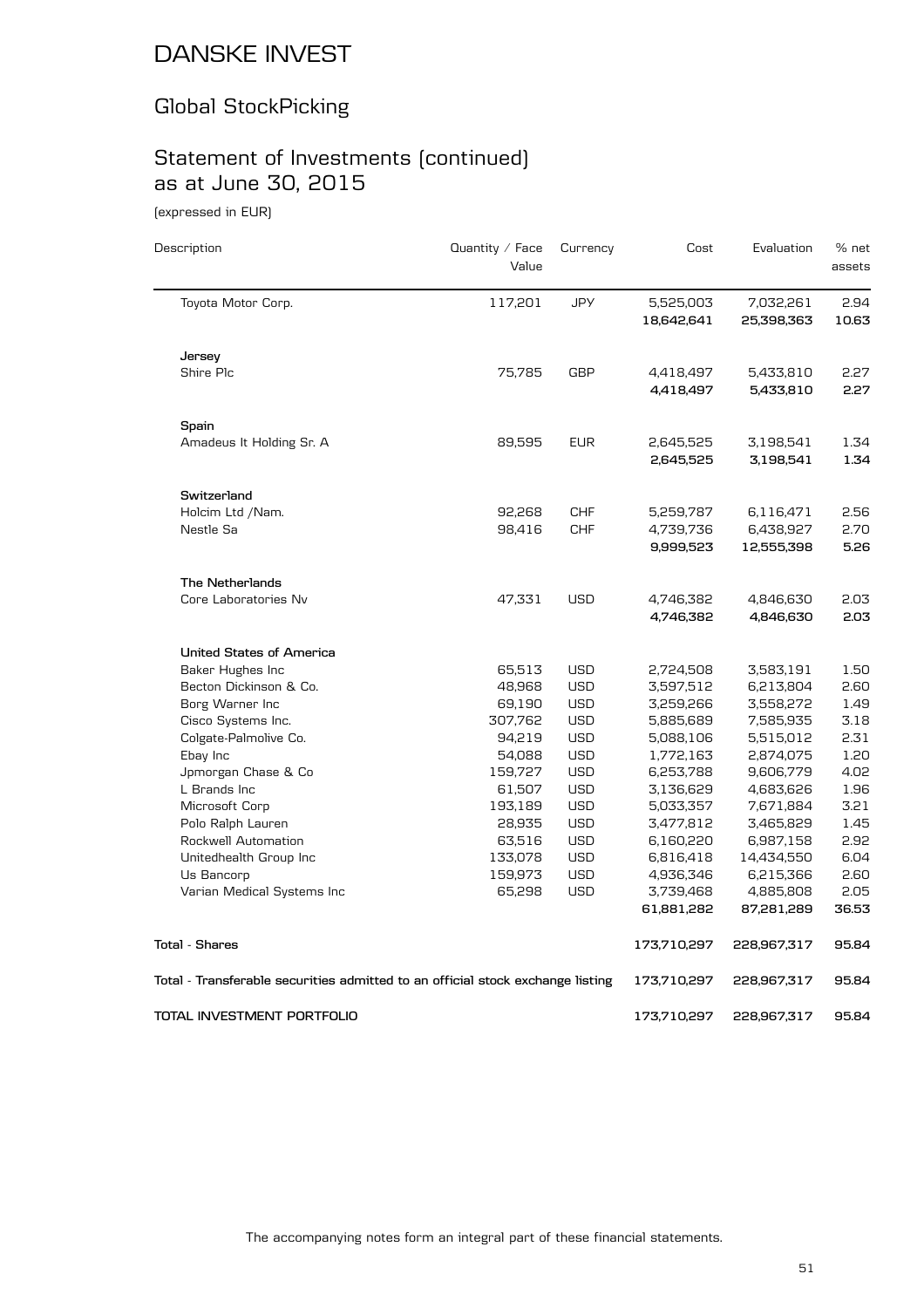### Global StockPicking

### Geographical and Economic Portfolio Breakdowns as at June 30, 2015

(expressed as a percentage of net assets)

| Geographical breakdown   | ℅     |
|--------------------------|-------|
| United States of America | 36.53 |
| Japan                    | 10.63 |
| Great Britain            | 9.96  |
| Germany                  | 7.42  |
| Switzerland              | 5.26  |
| Ireland                  | 4.64  |
| Denmark                  | 2.99  |
| Canada                   | 2.95  |
| Bermuda Islands          | 2.68  |
| Hong Kong                | 2.63  |
| France                   | 2.42  |
| Jersey                   | 2.27  |
| Italy                    | 2.09  |
| The Netherlands          | 2.03  |
| Spain                    | 1.34  |
|                          | 95.84 |

| Economic breakdown                     | %     |
|----------------------------------------|-------|
| <b>Pharmaceuticals and Cosmetics</b>   | 9.82  |
| Banks and Financial Institutions       | 9.57  |
| Chemicals                              | 7.78  |
| Internet Software                      | 6.28  |
| Healthcare Education & Social Services | 6.04  |
| Retail                                 | 5.84  |
| Consumer Goods                         | 5.22  |
| Graphic Art, Publishing                | 4.92  |
| Construction, Building Material        | 4.59  |
| Automobile Industry                    | 4.43  |
| Petrol                                 | 3.53  |
| Office Equipment, Computers            | 3.18  |
| <b>Holding and Finance Companies</b>   | 3.16  |
| Electronics and Electrical Equipment   | 2.92  |
| <b>Food and Distilleries</b>           | 2.70  |
| Insurance                              | 2.63  |
| Miscellaneous                          | 2.61  |
| Transportation                         | 2.39  |
| <b>Tobacco and Spirits</b>             | 2.37  |
| Biotechnology                          | 2.27  |
| Electronic Semiconductor               | 2.14  |
| Textile                                | 1.45  |
|                                        | 95.84 |

The accompanying notes form an integral part of these financial statements.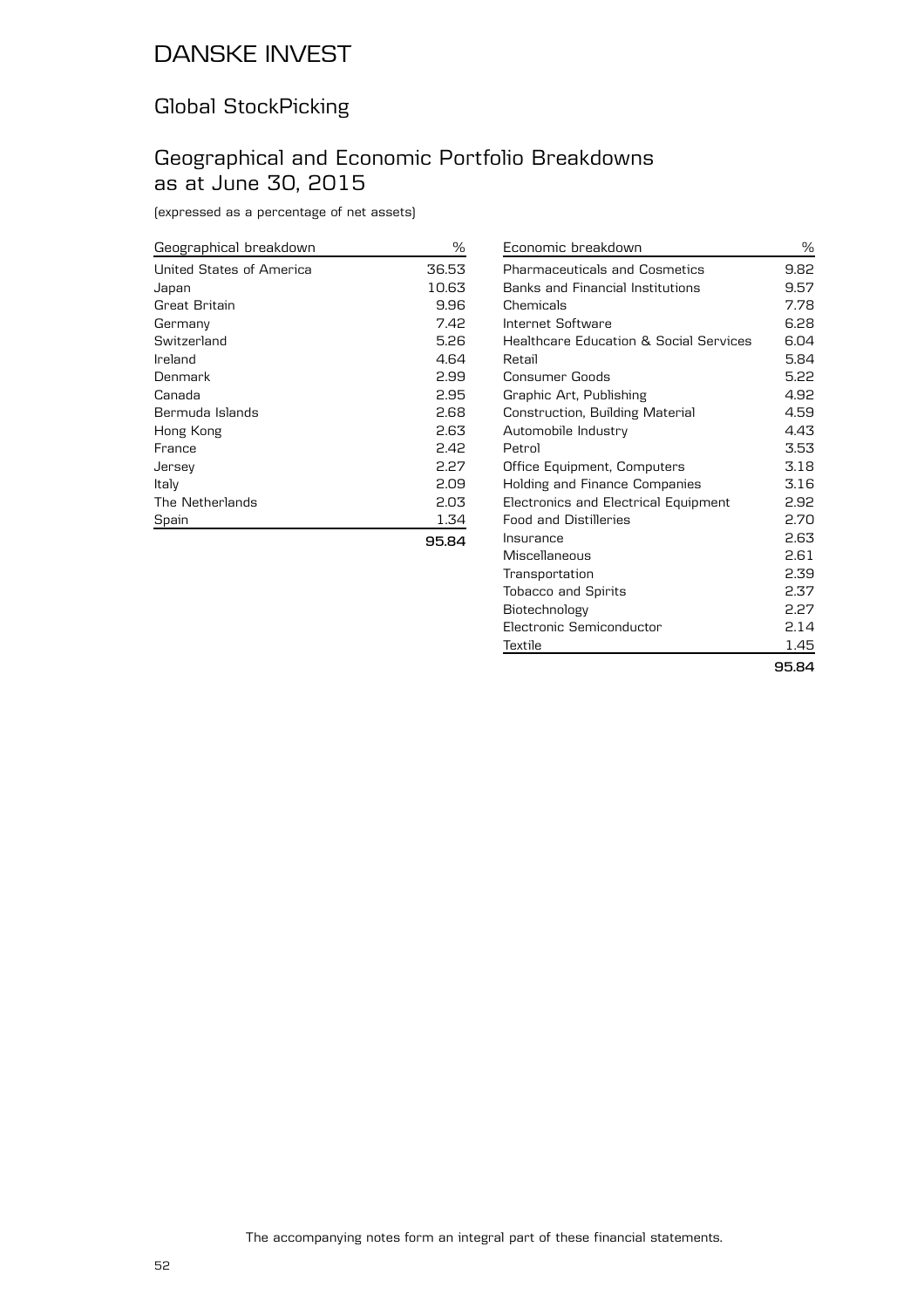### Europe Small Cap

### Statement of Investments as at June 30, 2015

(expressed in EUR)

| Description                                                            | Quantity / Face<br>Value | Currency   | Cost                    | Evaluation              | % net<br>assets |
|------------------------------------------------------------------------|--------------------------|------------|-------------------------|-------------------------|-----------------|
| Transferable securities admitted to an official stock exchange listing |                          |            |                         |                         |                 |
| Shares                                                                 |                          |            |                         |                         |                 |
| Austria                                                                |                          |            |                         |                         |                 |
| Schoeller-Bleckmann Oil*                                               | 53,163                   | <b>EUR</b> | 3,097,899<br>3,097,899  | 2,902,700<br>2,902,700  | 1.14<br>1.14    |
| Bermuda Islands                                                        |                          |            |                         |                         |                 |
| Signet Jewelers Ltd                                                    | 67,659                   | GBP        | 2,171,782<br>2,171,782  | 7,752,365<br>7,752,365  | 3.05<br>3.05    |
| Germany                                                                |                          |            |                         |                         |                 |
| Cts Eventim Ag. Bremen                                                 | 259,610                  | <b>EUR</b> | 6,129,556               | 8,387,999               | 3.30            |
| Elringklinger Ag /Nam.*                                                | 211,815                  | <b>EUR</b> | 5,222,904               | 5,182,054               | 2.04            |
| Fielmann Ag                                                            | 123,582                  | <b>EUR</b> | 4,193,961               | 7,547,153               | 2.97            |
| Kws Saat Ag*                                                           | 18,791                   | <b>EUR</b> | 3,329,284               | 5,599,718               | 2.20            |
| Norma Group                                                            | 155,968                  | <b>EUR</b> | 3,606,491               | 7,096,544               | 2.79            |
| Sartorius Ag / Vorzug.                                                 | 55,044                   | <b>EUR</b> | 5,306,219<br>27,788,415 | 9,112,534<br>42,926,002 | 3.58<br>16.88   |
| <b>Great Britain</b>                                                   |                          |            |                         |                         |                 |
| Croda Intl Plc                                                         | 247,742                  | GBP        | 5,428,890               | 9,616,501               | 3.78            |
| Cvs Group Plc                                                          | 456,674                  | GBP        | 4,183,032               | 4,186,055               | 1.65            |
| Diploma Plc                                                            | 619,783                  | <b>GBP</b> | 6,674,907               | 7,005,623               | 2.75            |
| Elementis Plc                                                          | 1,523,055                | <b>GBP</b> | 5,033,322               | 5,361,681               | 2.11            |
| Hellermanntyton 144A Reg-S                                             | 2,155,087                | <b>GBP</b> | 7,927,820               | 10,458,915              | 4.11            |
| Polypipe Group Plc                                                     | 1,975,302                | GBP        | 6,045,519               | 7,465,002               | 2.94            |
| Senior Plc                                                             | 1,301,775                | <b>GBP</b> | 5,228,029               | 5,270,835               | 2.07            |
| Sepura Plc                                                             | 2,449,127                | <b>GBP</b> | 4,731,479               | 5,483,297               | 2.16            |
| Stock Spirits Group Plc                                                | 1,649,914                | <b>GBP</b> | 4,706,268               | 4,424,629               | 1.74            |
| Tyman Plc                                                              | 1,550,411                | <b>GBP</b> | 5,770,014               | 7,024,102               | 2.76            |
| Victrex Plc                                                            | 335,451                  | <b>GBP</b> | 6,427,431               | 8,998,259               | 3.54            |
| Volution Group Plc*                                                    | 2,295,153                | GBP        | 4,277,594<br>66,434,305 | 4,727,160<br>80,022,059 | 1.86<br>31.47   |
| Ireland                                                                |                          |            |                         |                         |                 |
| Greencore Group Plc                                                    | 1,878,566                | GBP        | 8,500,521<br>8,500,521  | 8,168,784<br>8,168,784  | 3.22<br>3.22    |
| Italy                                                                  |                          |            |                         |                         |                 |
| Datalogic Spa*                                                         | 507,054                  | <b>EUR</b> | 4,535,796               | 6,566,349               | 2.58            |
| Diasorin Spa                                                           | 188,014                  | <b>EUR</b> | 4,882,219               | 7,642,769               | 3.01            |
| I.M.A. Spa                                                             | 91,886                   | <b>EUR</b> | 3,960,062               | 3,869,319               | 1.52            |
| Interpump Group Sa                                                     | 447,879                  | <b>EUR</b> | 4,525,875               | 6,462,894               | 2.54            |
| Pirelli & Co                                                           | 508,762                  | <b>EUR</b> | 4,045,161               | 7,717,920               | 3.04            |
|                                                                        |                          |            | 21,949,113              | 32,259,251              | 12.69           |
| Norway                                                                 |                          |            |                         |                         |                 |
| Aker Solutions Shs                                                     | 708,276                  | <b>NOK</b> | 5,630,593               | 3,490,063               | 1.37            |
| Xxl Asa                                                                | 382,181                  | <b>NOK</b> | 2,875,979<br>8,506,572  | 3,761,242<br>7,251,305  | 1.48<br>2.85    |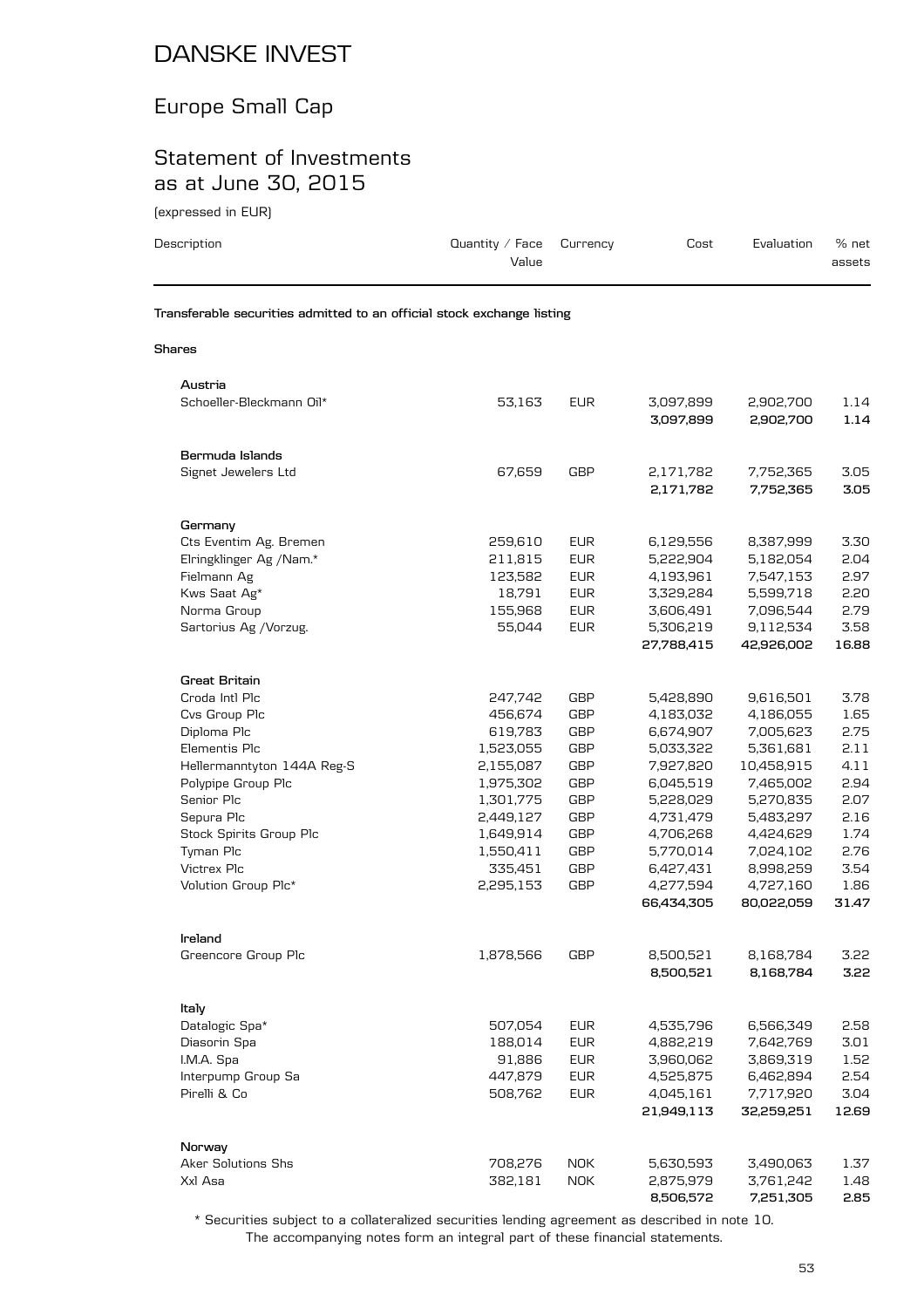### Europe Small Cap

# Statement of Investments (continued) as at June 30, 2015

(expressed in EUR)

| Description                                                                    | Quantity $/$ Face<br>Value | Currency   | Cost        | Evaluation  | % net<br>assets |
|--------------------------------------------------------------------------------|----------------------------|------------|-------------|-------------|-----------------|
| Spain                                                                          |                            |            |             |             |                 |
| Dia                                                                            | 1,248,663                  | <b>EUR</b> | 5,338,910   | 8,548,347   | 3.36            |
| Viscofan Envolturas Celulosi                                                   | 117,570                    | <b>EUR</b> | 3,543,144   | 6,332,320   | 2.49            |
|                                                                                |                            |            | 8,882,054   | 14,880,667  | 5.85            |
| Sweden                                                                         |                            |            |             |             |                 |
| Lifco Ab*                                                                      | 245,656                    | <b>SEK</b> | 3,260,500   | 4,532,629   | 1.78            |
|                                                                                |                            |            | 3,260,500   | 4,532,629   | 1.78            |
| Switzerland                                                                    |                            |            |             |             |                 |
| Dksh Holding Ltd Shs*                                                          | 60,948                     | <b>CHF</b> | 3,577,997   | 3,984,633   | 1.57            |
| Forbo Holding Ag /Nam.                                                         | 5,348                      | <b>CHF</b> | 4,926,816   | 5,615,808   | 2.21            |
| Kardex / Namen Akt.                                                            | 74,584                     | <b>CHF</b> | 2,887,603   | 3,991,182   | 1.57            |
| Sulzer Ag /Namensaktien*                                                       | 42,676                     | <b>CHF</b> | 4,339,050   | 3,925,755   | 1.54            |
|                                                                                |                            |            | 15,731,466  | 17,517,378  | 6.89            |
| <b>The Netherlands</b>                                                         |                            |            |             |             |                 |
| Aalberts Industries Nv*                                                        | 326,387                    | <b>EUR</b> | 6,420,599   | 8,698,213   | 3.42            |
| Beter Bed Holding Nv                                                           | 210,103                    | <b>EUR</b> | 3,066,544   | 4,670,590   | 1.84            |
| Imcd B.V.                                                                      | 268,427                    | <b>EUR</b> | 8,269,000   | 8,725,220   | 3.43            |
| Tkh Group Nv                                                                   | 271,011                    | <b>EUR</b> | 5,422,333   | 10,148,007  | 3.99            |
|                                                                                |                            |            | 23,178,476  | 32,242,030  | 12.68           |
| <b>Total - Shares</b>                                                          |                            |            | 189,501,103 | 250,455,170 | 98.50           |
| Total - Transferable securities admitted to an official stock exchange listing |                            |            | 189,501,103 | 250,455,170 | 98.50           |
| TOTAL INVESTMENT PORTFOLIO                                                     |                            |            | 189,501,103 | 250,455,170 | 98.50           |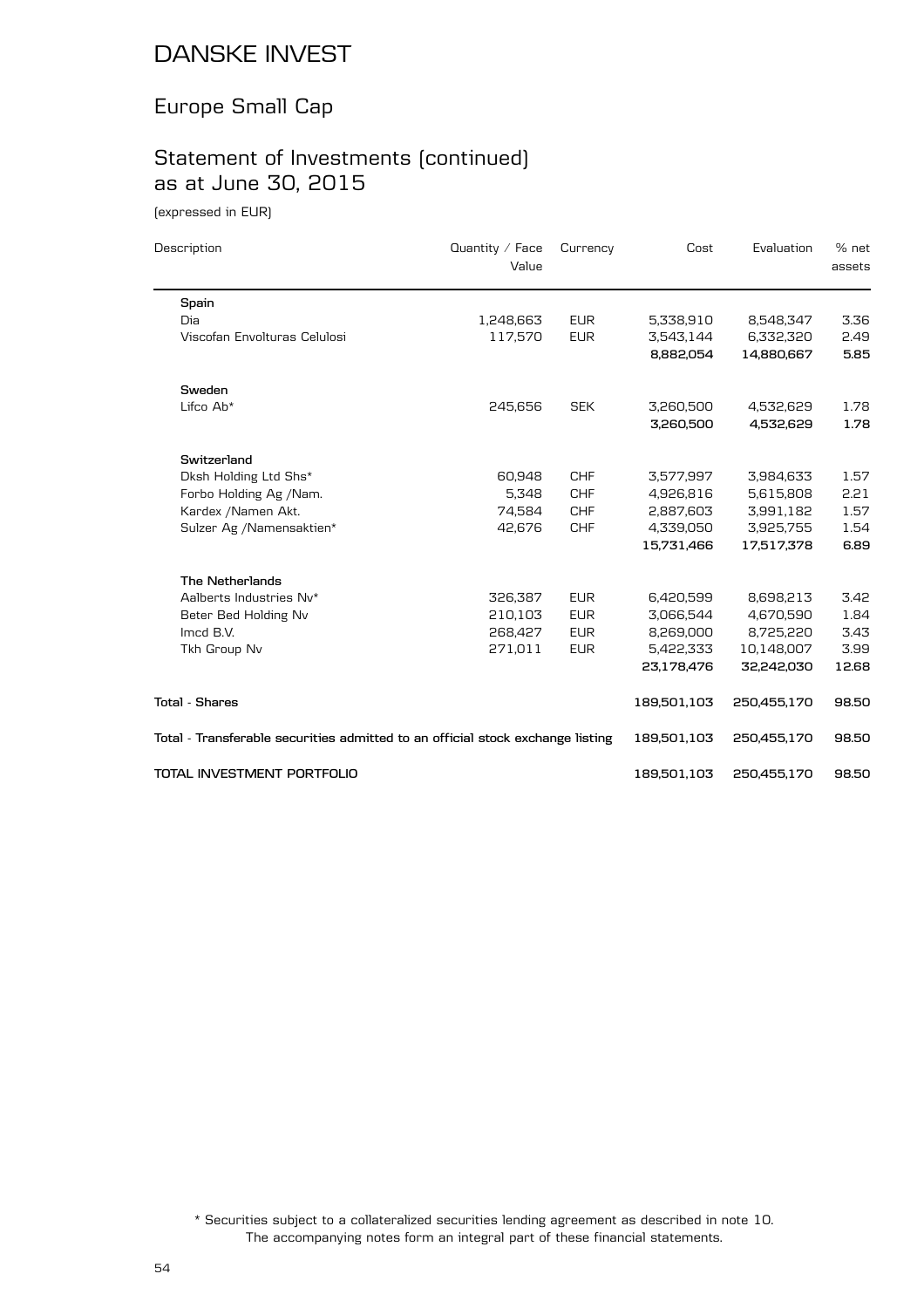### Europe Small Cap

### Geographical and Economic Portfolio Breakdowns as at June 30, 2015

| Geographical breakdown | ℅     |
|------------------------|-------|
| Great Britain          | 31.47 |
| Germany                | 16.88 |
| Italy                  | 12.69 |
| The Netherlands        | 12.68 |
| Switzerland            | 6.89  |
| Spain                  | 5.85  |
| Ireland                | 3.22  |
| Bermuda Islands        | 3.05  |
| Norway                 | 2.85  |
| Sweden                 | 1.78  |
| Austria                | 1.14  |
|                        | 98.50 |

| Economic breakdown                   | ℅     |
|--------------------------------------|-------|
| Mechanics, Machinery                 | 19.03 |
| Retail                               | 12.70 |
| Chemicals                            | 12.47 |
| Other Services                       | 6.86  |
| Holding and Finance Companies        | 6.20  |
| <b>Food and Distilleries</b>         | 5.71  |
| Construction, Building Material      | 5.70  |
| Miscellaneous                        | 5.17  |
| Non-Ferrous Metals                   | 4.11  |
| Graphic Art, Publishing              | 3.30  |
| Pharmaceuticals and Cosmetics        | 3.01  |
| Electronic Semiconductor             | 2.75  |
| Electronics and Electrical Equipment | 2.58  |
| Agriculture and Fishing              | 2.20  |
| News Transmission                    | 2.16  |
| Automobile Industry                  | 2.04  |
| <b>Public Services</b>               | 1.37  |
| Petrol                               | 1.14  |
|                                      | 98.50 |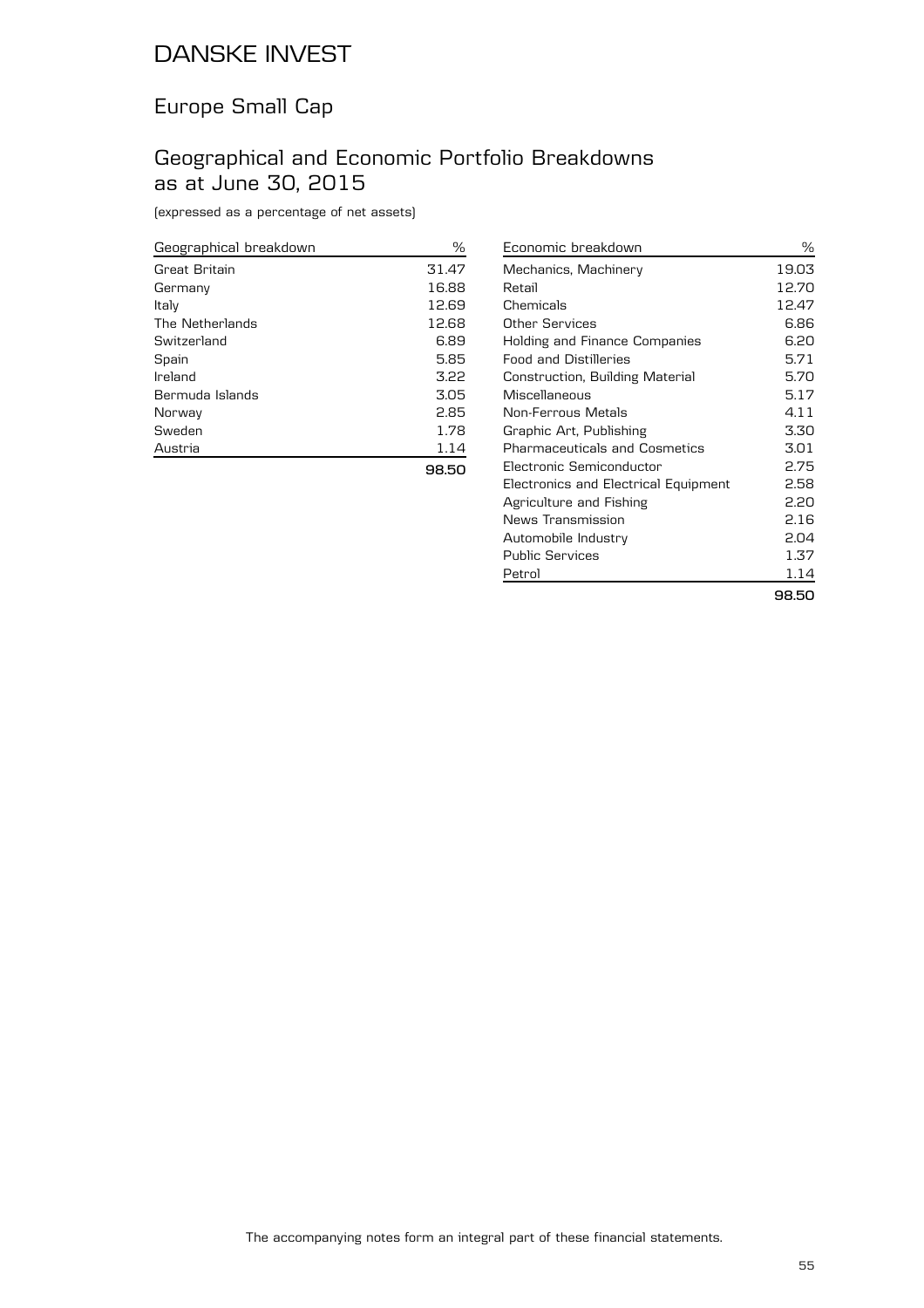# Europe High Dividend

### Statement of Investments as at June 30, 2015

| (expressed in EUR)                                                     |                          |                          |                                     |                                      |                      |
|------------------------------------------------------------------------|--------------------------|--------------------------|-------------------------------------|--------------------------------------|----------------------|
| Description                                                            | Quantity / Face<br>Value | Currency                 | Cost                                | Evaluation                           | % net<br>assets      |
| Transferable securities admitted to an official stock exchange listing |                          |                          |                                     |                                      |                      |
| Shares                                                                 |                          |                          |                                     |                                      |                      |
| Austria                                                                |                          |                          |                                     |                                      |                      |
| Voestalpine Ag                                                         | 123,046                  | <b>EUR</b>               | 2,600,893<br>2,600,893              | 4,660,367<br>4,660,367               | 2.01<br>2.01         |
| Belgium                                                                |                          |                          |                                     |                                      |                      |
| Belgacom Npv                                                           | 142,615                  | <b>EUR</b>               | 4,056,105<br>4,056,105              | 4,562,254<br>4,562,254               | 1.97<br>1.97         |
| Finland                                                                |                          |                          |                                     |                                      |                      |
| Metso Oyj*<br>Sampo Plc A                                              | 151,987<br>214,252       | <b>EUR</b><br><b>EUR</b> | 3,593,693<br>5,526,869<br>9,120,562 | 3,848,311<br>9,062,859<br>12,911,170 | 1.66<br>3.92<br>5.58 |
| France                                                                 |                          |                          |                                     |                                      |                      |
| Axa                                                                    | 361,316                  | <b>EUR</b>               | 5,841,200                           | 8,079,026                            | 3.49                 |
| Michelin B /Nom.                                                       | 75,729                   | <b>EUR</b>               | 5,121,725                           | 7,170,779                            | 3.10                 |
| Sanofi-Aventis                                                         | 54,347                   | <b>EUR</b><br><b>EUR</b> | 3,366,749                           | 4,837,426                            | 2.09<br>2.79         |
| Total Sa<br>Vivendi                                                    | 147,135<br>192,309       | <b>EUR</b>               | 6,313,232<br>3,418,509              | 6,460,698<br>4,355,799               | 1.88                 |
|                                                                        |                          |                          | 24,061,415                          | 30,903,728                           | 13.35                |
| Germany                                                                |                          |                          |                                     |                                      |                      |
| Allianz Se / Nam. Vinkuliert                                           | 56,018                   | <b>EUR</b>               | 7,374,247                           | 7,806,108                            | 3.37                 |
| Basf Namen-Akt.                                                        | 106,291                  | <b>EUR</b>               | 6,857,125                           | 8,395,926                            | 3.63                 |
| Siemens Ag /Nam.                                                       | 70,508                   | <b>EUR</b>               | 6,180,435<br>20,411,807             | 6,419,754<br>22,621,788              | 2.77<br>9.77         |
| Great Britain                                                          |                          |                          |                                     |                                      |                      |
| Astrazeneca Plc                                                        | 119,394                  | GBP                      | 6,678,383                           | 6,820,776                            | 2.95                 |
| British American Tobacco (25p)                                         | 206,277                  | <b>GBP</b>               | 7,441,712                           | 9,964,488                            | 4.30                 |
| Davis Service Group                                                    | 159,598                  | <b>GBP</b>               | 1,324,230                           | 2,254,990                            | 0.97                 |
| Direct Line Insurance Group                                            | 1,899,999                | <b>GBP</b>               | 6,469,667                           | 8,929,780                            | 3.86                 |
| Glaxosmithkline Plc                                                    | 352,301                  | GBP                      | 6,115,843                           | 6,617,156                            | 2.86                 |
| National Grid Plc                                                      | 776,221                  | GBP                      | 7,342,131                           | 9,033,621                            | 3.90                 |
| Reckitt Benckiser Group Plc                                            | 59,523                   | GBP                      | 3,479,555<br>6,501,026              | 4,611,755                            | 1.99                 |
| Royal Dutch Shell /-B-<br>Scottish & Southern Energy Plc               | 255,486<br>321,400       | GBP<br>GBP               | 5,401,688                           | 6,571,289<br>6,979,172               | 2.84<br>3.02         |
|                                                                        |                          |                          | 50,754,235                          | 61,783,027                           | 26.69                |
| Italy                                                                  |                          |                          |                                     |                                      |                      |
| Eni Spa Roma                                                           | 267,041                  | <b>EUR</b>               | 4,521,797                           | 4,261,974                            | 1.84                 |
| Snam Rete Gas Spa                                                      | 1,672,089                | <b>EUR</b>               | 6,664,844                           | 7,193,327                            | 3.11                 |
|                                                                        |                          |                          | 11,186,641                          | 11,455,301                           | 4.95                 |

| Norway      |         |     |           |           |      |
|-------------|---------|-----|-----------|-----------|------|
| Dnb Nor Asa | 154.846 | NOK | 1.589.285 | 2,277,122 | 0.98 |
|             |         |     | 1.589.285 | 2,277,122 | 0.98 |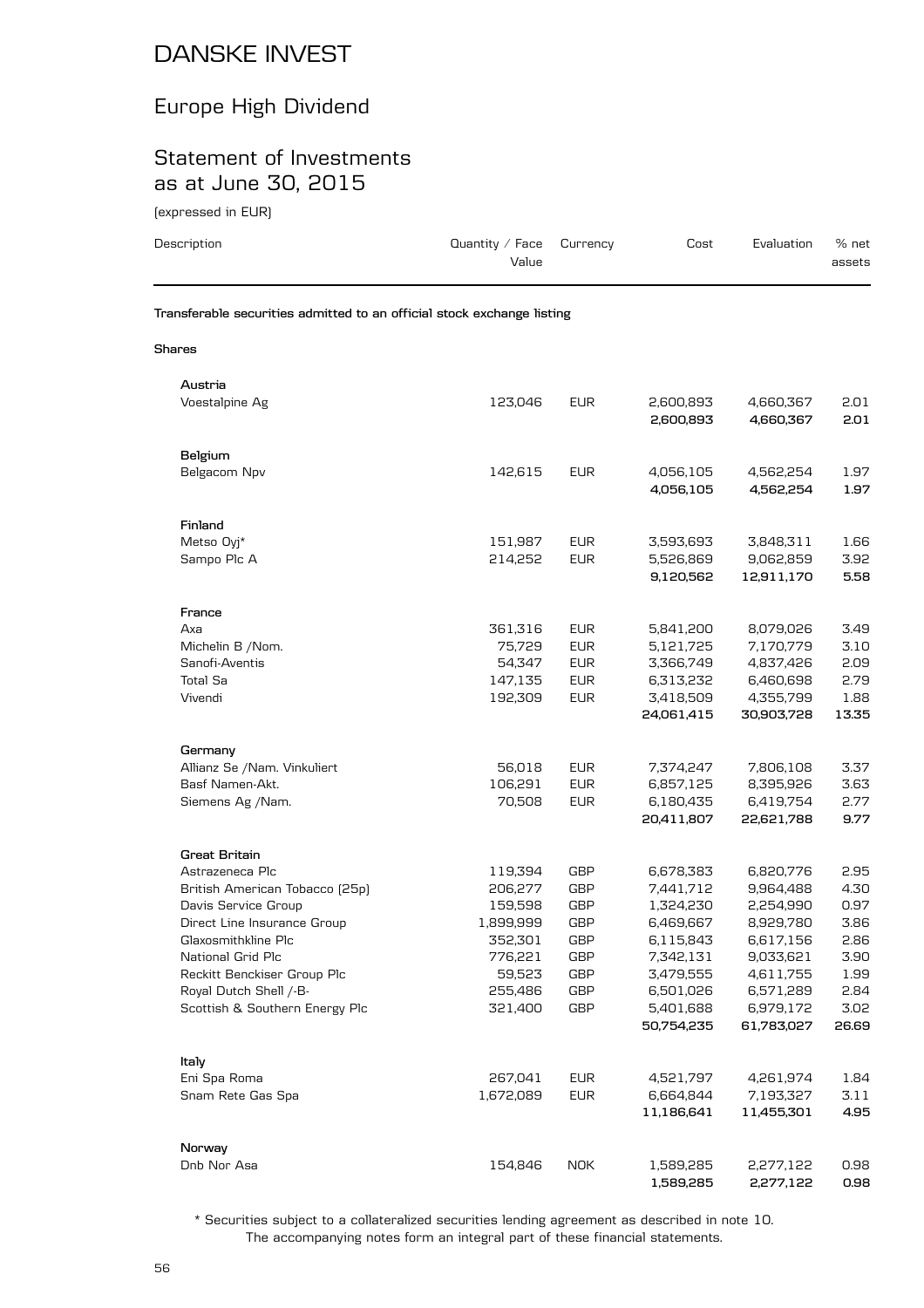# Europe High Dividend

# Statement of Investments (continued) as at June 30, 2015

(expressed in EUR)

| Description                                                                    | Quantity / Face<br>Value | Currency   | Cost        | Evaluation  | % net<br>assets |
|--------------------------------------------------------------------------------|--------------------------|------------|-------------|-------------|-----------------|
| Sweden                                                                         |                          |            |             |             |                 |
| Nordea Bank Ab                                                                 | 636,162                  | <b>SEK</b> | 6,179,421   | 7,197,315   | 3.11            |
| Skandinav, Ensk, Banken A                                                      | 708,433                  | <b>SEK</b> | 8,100,833   | 8,153,286   | 3.52            |
| Skf Ab B                                                                       | 222,230                  | <b>SEK</b> | 3,760,007   | 4,572,866   | 1.97            |
| Teliasonera Ab                                                                 | 1,401,148                | <b>SEK</b> | 7,813,891   | 7,426,017   | 3.21            |
|                                                                                |                          |            | 25,854,152  | 27.349.484  | 11.81           |
| Switzerland                                                                    |                          |            |             |             |                 |
| Baloise Holding / Namen                                                        | 74,127                   | <b>CHF</b> | 5,302,397   | 8,090,129   | 3.49            |
| Nestle Sa                                                                      | 149,133                  | <b>CHF</b> | 9,383,298   | 9,757,118   | 4.22            |
| Novartis Ag Basel / Nam.                                                       | 84,527                   | <b>CHF</b> | 4,443,759   | 7,414,245   | 3.20            |
| Swisscom /Nam.                                                                 | 12,935                   | <b>CHF</b> | 4,476,712   | 6,480,693   | 2.80            |
| Zurich Insurance Group / Nam                                                   | 32,207                   | <b>CHF</b> | 7,003,552   | 8,824,711   | 3.81            |
|                                                                                |                          |            | 30,609,718  | 40,566,896  | 17.52           |
| <b>The Netherlands</b>                                                         |                          |            |             |             |                 |
| Unilever Cert.of Shs                                                           | 266,737                  | <b>EUR</b> | 6,482,923   | 9,942,622   | 4.29            |
|                                                                                |                          |            | 6,482,923   | 9,942,622   | 4.29            |
| <b>Total - Shares</b>                                                          |                          |            | 186,727,736 | 229,033,759 | 98.92           |
| Total - Transferable securities admitted to an official stock exchange listing |                          |            | 186,727,736 | 229,033,759 | 98.92           |
| TOTAL INVESTMENT PORTFOLIO                                                     |                          |            | 186,727,736 | 229,033,759 | 98.92           |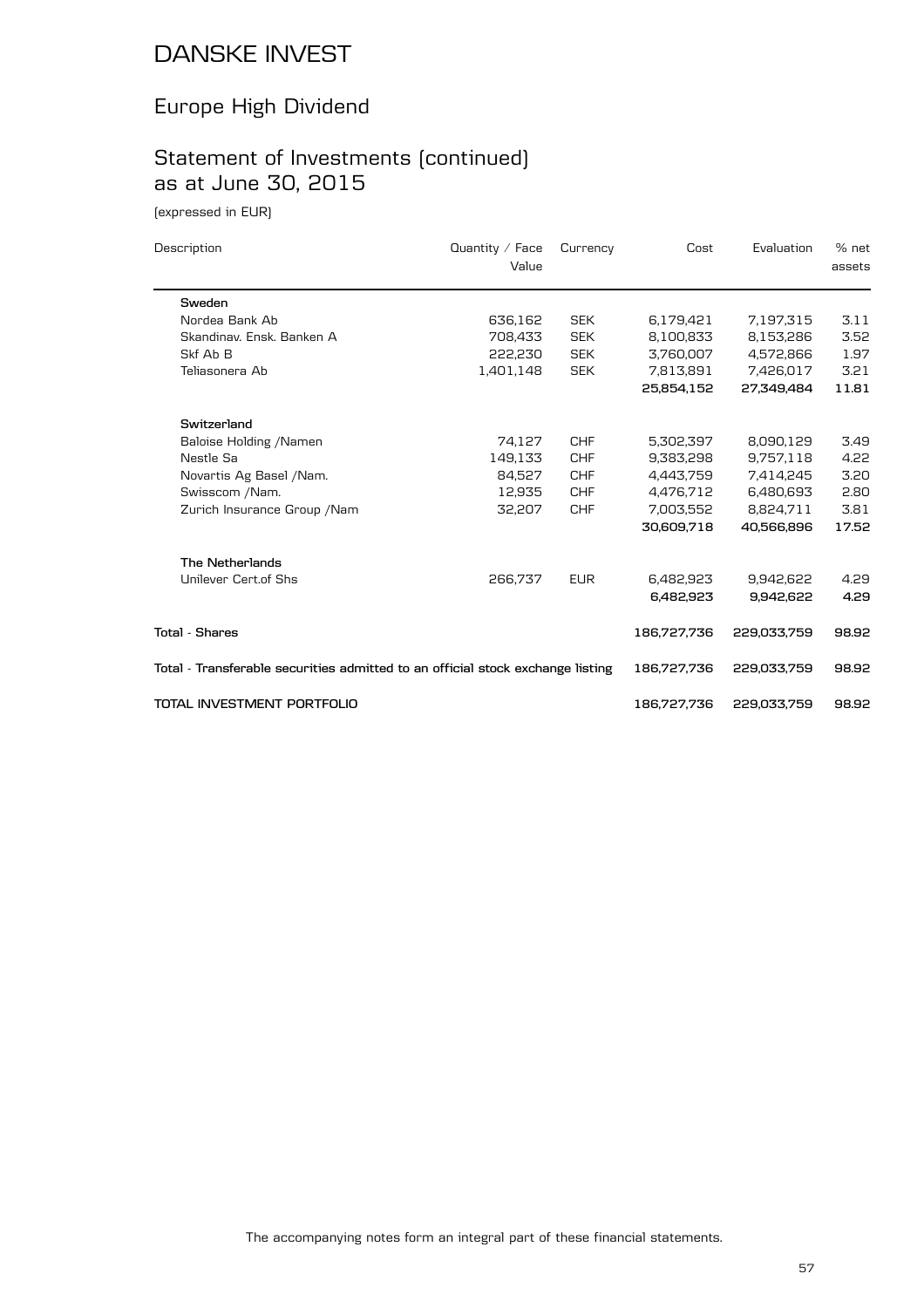### Europe High Dividend

### Geographical and Economic Portfolio Breakdowns as at June 30, 2015

| Geographical breakdown | %     |
|------------------------|-------|
| Great Britain          | 26.69 |
| Switzerland            | 17.52 |
| France                 | 13.35 |
| Sweden                 | 11.81 |
| Germany                | 9.77  |
| Finland                | 5.58  |
| Italy                  | 4.95  |
| The Netherlands        | 4.29  |
| Austria                | 2.01  |
| Belgium                | 1.97  |
| Norway                 | 0.98  |
|                        | 98.92 |

| Economic breakdown                   | ℅     |
|--------------------------------------|-------|
| Insurance                            | 21.94 |
| <b>Pharmaceuticals and Cosmetics</b> | 11.10 |
| Public Services                      | 10.03 |
| <b>Food and Distilleries</b>         | 8.51  |
| News Transmission                    | 7.98  |
| Banks and Financial Institutions     | 7.61  |
| Petrol                               | 4.68  |
| <b>Tobacco and Spirits</b>           | 4.30  |
| Chemicals                            | 3.63  |
| Mechanics, Machinery                 | 3.63  |
| Tyres & Rubber                       | 3.10  |
| Holding and Finance Companies        | 2.79  |
| Various Capital Goods                | 2.77  |
| Mines, Heavy Industries              | 2.01  |
| Consumer Goods                       | 1.99  |
| Graphic Art, Publishing              | 1.88  |
| Textile                              | 0.97  |
|                                      | 98.92 |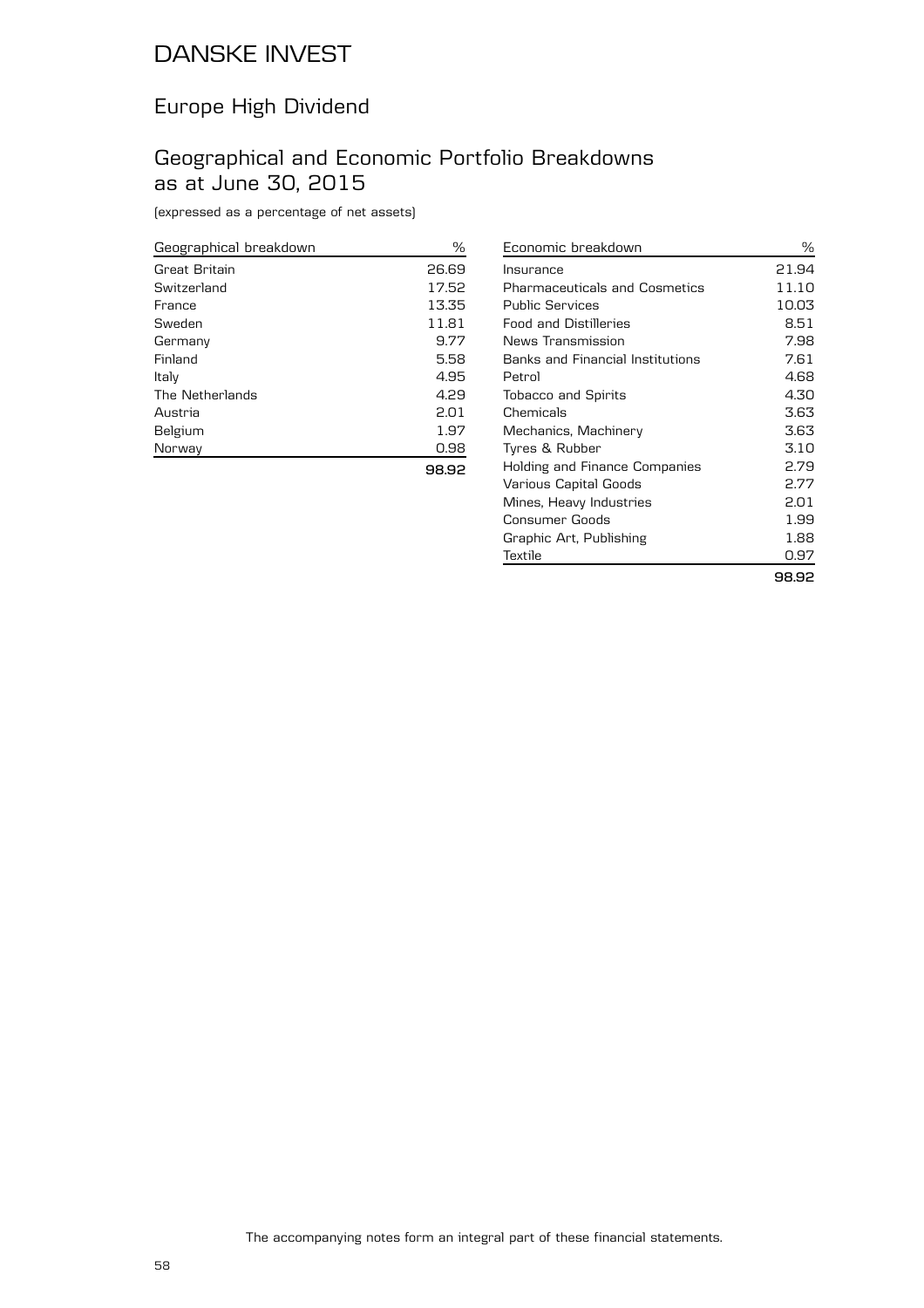### Global Corporate Bonds

### Statement of Investments as at June 30, 2015

(expressed in EUR)

| (expressed in EUR)                                                     |                          |            |           |            |                 |
|------------------------------------------------------------------------|--------------------------|------------|-----------|------------|-----------------|
| Description                                                            | Quantity / Face<br>Value | Currency   | Cost      | Evaluation | % net<br>assets |
| Transferable securities admitted to an official stock exchange listing |                          |            |           |            |                 |
| <b>Bonds</b>                                                           |                          |            |           |            |                 |
| Belgium                                                                |                          |            |           |            |                 |
| Ag Insur 3.5% 15-30.06.47                                              | 1,100,000                | <b>EUR</b> | 1,093,224 | 990,413    | 0.42            |
|                                                                        |                          |            | 1,093,224 | 990,413    | 0.42            |
| Curaçao                                                                |                          |            |           |            |                 |
| Teva 2.875% 12-15.04.19                                                | 1,700,000                | <b>EUR</b> | 1,766,750 | 1,826,293  | 0.78            |
|                                                                        |                          |            | 1,766,750 | 1,826,293  | 0.78            |
| Denmark                                                                |                          |            |           |            |                 |
| Dsk Bk 0.75% 15-04.05.20                                               | 1,400,000                | <b>EUR</b> | 1,397,046 | 1,387,596  | 0.59            |
| Dsk Bk 2.75% 14-19.05.26                                               | 800,000                  | <b>EUR</b> | 823,933   | 823,600    | 0.35            |
| Dsk Bk 3.875% / Frn 13-04.10.23*                                       | 950,000                  | <b>EUR</b> | 979,543   | 1,020,210  | 0.44            |
| Iss Global 2.125% 14-02.12.24                                          | 1,400,000                | <b>EUR</b> | 1,396,136 | 1,393,329  | 0.59            |
| Iss Global As 1.125% 09.01.20                                          | 550,000                  | <b>EUR</b> | 548,785   | 549,673    | 0.23            |
|                                                                        |                          |            | 5,145,443 | 5,174,408  | 2.20            |
|                                                                        |                          |            |           |            |                 |
| Estonia<br>Eesti Energia As 4.25% 02.10.18                             | 950,000                  | <b>EUR</b> | 1,049,255 | 1,050,401  | 0.45            |
|                                                                        |                          |            | 1,049,255 | 1,050,401  | 0.45            |
|                                                                        |                          |            |           |            |                 |
| Finland                                                                |                          |            |           |            |                 |
| Tvo Power Co 4.625% 12-04.02.19                                        | 2,600,000                | <b>EUR</b> | 2,930,960 | 2,850,900  | 1.21            |
|                                                                        |                          |            | 2,930,960 | 2,850,900  | 1.21            |
| France                                                                 |                          |            |           |            |                 |
| Arkema 1.5% 15-20.01.25                                                | 1,100,000                | <b>EUR</b> | 1,089,011 | 1,051,672  | 0.45            |
| Arkema 4% 10-25.10.17                                                  | 1,000,000                | <b>EUR</b> | 1,096,800 | 1,080,795  | 0.46            |
| Bfcm 2.625% 13-24.02.21                                                | 1,600,000                | <b>EUR</b> | 1,752,078 | 1,719,872  | 0.73            |
| Bfcm 3% 14-21.05.24                                                    | 700,000                  | <b>EUR</b> | 702,667   | 714,028    | 0.30            |
| Bnpp 2.25% 14-13.01.21                                                 | 1,000,000                | <b>EUR</b> | 1,038,008 | 1,053,510  | 0.45            |
| Bnpp 4.73% 06-Perp                                                     | 400,000                  | <b>EUR</b> | 413,125   | 407,176    | 0.17            |
| Bpce 4.625% 18.07.23                                                   | 1,000,000                | <b>EUR</b> | 1,022,465 | 1,134,085  | 0.48            |
| Carrefour 1.25% 15-03.06.25                                            | 1,200,000                | <b>EUR</b> | 1,193,616 | 1,131,960  | 0.48            |
| Casino Gp 2.798% 14-05.08.26                                           | 500,000                  | <b>EUR</b> | 500,000   | 500,850    | 0.21            |
| Casino Gp 3.248% 14-07.03.24                                           | 1,900,000                | <b>EUR</b> | 1,977,425 | 2,015,387  | 0.86            |
| Casino Gp 4.726 11-26.05.21                                            | 200,000                  | <b>EUR</b> | 242,714   | 234,548    | 0.10            |
| Cnp Ass. 4.75% (Tv) 06-Perp                                            | 1,300,000                | <b>EUR</b> | 1,079,413 | 1,334,177  | 0.57            |
| Cnp Assur 4% 14-Perp                                                   | 800,000                  | <b>EUR</b> | 798,041   | 781,176    | 0.33            |
| Cr Agr 2.625% 15-17.03.27                                              | 500,000                  | <b>EUR</b> | 499,845   | 457,803    | 0.20            |
| Credit Agri 2.375% 14-20.05.24                                         | 900,000                  | <b>EUR</b> | 927,588   | 930,020    | 0.40            |
| Credit Agricole 3.875% 12-13.02.19                                     | 1,900,000                | <b>EUR</b> | 1,953,392 | 2,113,740  | 0.90            |
| Edf 4.125% 14-Perp                                                     | 1,600,000                | <b>EUR</b> | 1,636,373 | 1,644,144  | 0.70            |
| Gdf Suez 3% Frn 14- Perp                                               | 2,300,000                | <b>EUR</b> | 2,404,517 | 2,326,990  | 0.99            |
| Groupama 6.298% [Tv] 07-Perp                                           | 2,400,000                | <b>EUR</b> | 2,364,750 | 2,469,960  | 1.05            |
| Legrand 3.375% 19.04.22 Emtn                                           | 1,100,000                | <b>EUR</b> | 1,106,569 | 1,262,470  | 0.54            |
| Orange 4% 14-Perp*                                                     | 2,350,000                | <b>EUR</b> | 2,376,731 | 2,396,330  | 1.02            |
| Orange 5.25% 14-Perp                                                   | 780,000                  | <b>EUR</b> | 791,980   | 831,948    | 0.36            |

The accompanying notes form an integral part of these financial statements. \* Securities subject to a collateralized securities lending agreement as described in note 10.

Socgen 2.25% 13-23.01.20 1,500,000 EUR 1,599,504 1,593,742 0.68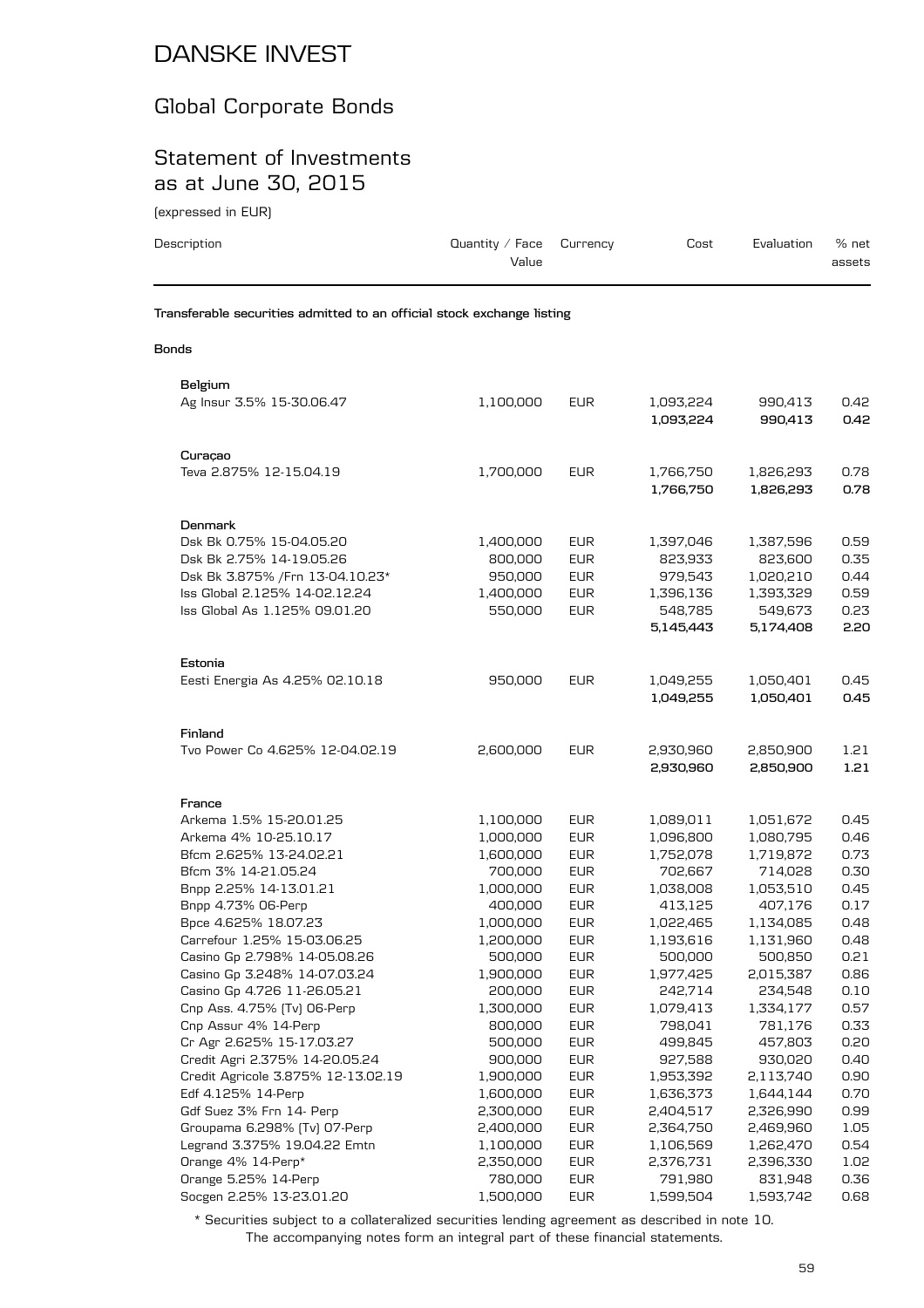### Global Corporate Bonds

### Statement of Investments (continued) as at June 30, 2015

(expressed in EUR)

| Description                        | Quantity $\angle$ Face<br>Value | Currency   | Cost                    | Evaluation              | % net<br>assets |
|------------------------------------|---------------------------------|------------|-------------------------|-------------------------|-----------------|
| Socgen 2.625% 15-27.02.25*         | 400,000                         | <b>EUR</b> | 394,148                 | 374,552                 | 0.16            |
| St Gobain 3.625% 12-28.03.22       | 600,000                         | <b>EUR</b> | 594,186                 | 686,250                 | 0.29            |
| Total Sa 2.25% 15-Perp             | 1,650,000                       | <b>EUR</b> | 1,650,600               | 1,600,607               | 0.68            |
|                                    |                                 |            | 31,205,546              | 31,847,792              | 13.56           |
| Germany                            |                                 |            |                         |                         |                 |
| Allianz Se 3.375% 14-Perp*         | 900,000                         | <b>EUR</b> | 898,650                 | 871,866                 | 0.37            |
| Allianz Se 4.75% 13-Perp           | 1,300,000                       | <b>EUR</b> | 1,369,020               | 1,402,693               | 0.60            |
| Bayer Ag 2.375% 15-02.04.75        | 1,500,000                       | <b>EUR</b> | 1,492,485               | 1,430,550               | 0.61            |
| Sap Ag 1.75% 14-22.02.27           | 1,200,000                       | <b>EUR</b> | 1,191,408               | 1,178,592               | 0.50            |
| Thyssenkp 4.375% 12-28.02.17       | 600,000                         | <b>EUR</b> | 640,326                 | 629,859                 | 0.27            |
|                                    |                                 |            | 5,591,889               | 5,513,560               | 2.35            |
| Great Britain                      |                                 |            |                         |                         |                 |
| Abbey Natl 0.875% 14-13.01.20      | 1,300,000                       | <b>EUR</b> | 1,296,484               | 1,287,312               | 0.55            |
| Abbey Natl 1.125% 15-10.03.25      | 800,000                         | <b>EUR</b> | 792,573                 | 735,060                 | 0.31            |
| Aviva 3.375% 15-04.12.45           | 1,600,000                       | <b>EUR</b> | 1,584,832               | 1,515,560               | 0.64            |
| Barclays 6.625% 11-30.03.22        | 450,000                         | <b>EUR</b> | 567,277                 | 559,827                 | 0.24            |
| Bat Intl 1.25% 15-13.03.27         | 700,000                         | <b>EUR</b> | 690,837                 | 637,336                 | 0.27            |
| Brit Sky Br 1.5% 14-15.09.21       | 2,000,000                       | <b>EUR</b> | 1,991,700               | 1,997,400               | 0.85            |
| Fce Bk 1.134% 15-10.02.22          | 800,000                         | <b>EUR</b> | 800,000                 | 766,972                 | 0.33            |
| Fce Bk 1.875% 14-18.04.19          | 1,100,000                       | <b>EUR</b> | 1,115,681               | 1,128,424               | 0.48            |
| G4s 2.625% 12-06.12.18             | 1,210,000                       | <b>EUR</b> | 1,235,638               | 1,285,631               | 0.55            |
| G4s 2.875% 12-05.02.17             | 800,000                         | <b>EUR</b> | 839,736                 | 834,728                 | 0.36            |
| Hbos Plc 5.125% 03-Perp            | 1,635,000                       | <b>EUR</b> | 1,629,438               | 1,647,377               | 0.70            |
| Hsbc Hldg 3.375% / Frn 13-10.01.24 | 800,000                         | <b>EUR</b> | 818,645                 | 841,476                 | 0.36            |
| Hsbc Hldg 6.25% 08-19.03.18        | 1,200,000                       | <b>EUR</b> | 1,386,868               | 1,363,098               | 0.58            |
| Lloyds 1% 14-19.11.21              | 900,000                         | <b>EUR</b> | 892,827                 | 881,820                 | 0.37            |
| Lloyds 1.25% 15-13.01.25           | 800,000                         | <b>EUR</b> | 795,824                 | 760,792                 | 0.32            |
| Lloyds 11.875% 11-16.12.21         | 1,754,000                       | <b>EUR</b> | 2,052,245               | 2,012,136               | 0.86            |
| Ngg Fin 4.25% [Frn] 13-18.06.76*   | 2,100,000                       | <b>EUR</b> | 2,191,723               | 2,222,230               | 0.95            |
| Old Mutual 5% (Tv) 05-Perp*        | 2,955,000                       | <b>EUR</b> | 2,954,639               | 2,965,062               | 1.26            |
| Roy. Bk Scotl. 4.625% 04-22.09.21  | 600,000                         | <b>EUR</b> | 570,000                 | 615,483                 | 0.26            |
| Scot & Sth En 5.025% 10-Perp       | 1,800,000                       | <b>EUR</b> | 1,837,486               | 1,814,283               | 0.77            |
| Std Chart 1.75% 12-29.10.17        | 1,500,000                       | <b>EUR</b> | 1,498,155               | 1,544,025               | 0.66            |
| Std Chart 4% 13-21.10.25           | 550,000                         | <b>EUR</b> | 562,980                 | 583,099                 | 0.25            |
| Std Chart Sec. 8.103% 01-Perp      | 700,000                         | <b>GBP</b> | 1,028,839<br>29,134,427 | 1,022,400<br>29,021,531 | 0.43<br>12.35   |
| Guernsey                           |                                 |            |                         |                         |                 |
| Csg Gg Frn 11-24.02.41             | 2,400,000                       | <b>USD</b> | 2,185,474               | 2,252,323               | 0.96            |
|                                    |                                 |            | 2,185,474               | 2,252,323               | 0.96            |
| Ireland                            |                                 |            |                         |                         |                 |
| Bk Ireland 2% 14-08.05.17          | 900,000                         | <b>EUR</b> | 898,110                 | 910,958                 | 0.39            |
| Bogaeis 3.625% 12-04.12.17         | 1,550,000                       | <b>EUR</b> | 1,623,460               | 1,667,428               | 0.71            |
| Esb Fin 2.125% 15-08.06.27         | 950,000                         | <b>EUR</b> | 945,022                 | 934,771                 | 0.40            |
| Esb Fin 6.25% 12-11.09.01          | 520,000                         | <b>EUR</b> | 520,000                 | 586,108                 | 0.25            |
| Ge Cap Eur 0.8% 15-21.01.22        | 1,000,000                       | <b>EUR</b> | 995,810                 | 975,350                 | 0.41            |
| Ryanair 1.875% 14-17.06.21         | 800,000                         | <b>EUR</b> | 797,976                 | 814,616                 | 0.35            |
| Ryanair Ltd 1.125% 15-10.03.23     | 1,550,000                       | <b>EUR</b> | 1,540,824               | 1,460,983               | 0.62            |
|                                    |                                 |            | 7,321,202               | 7,350,214               | 3.13            |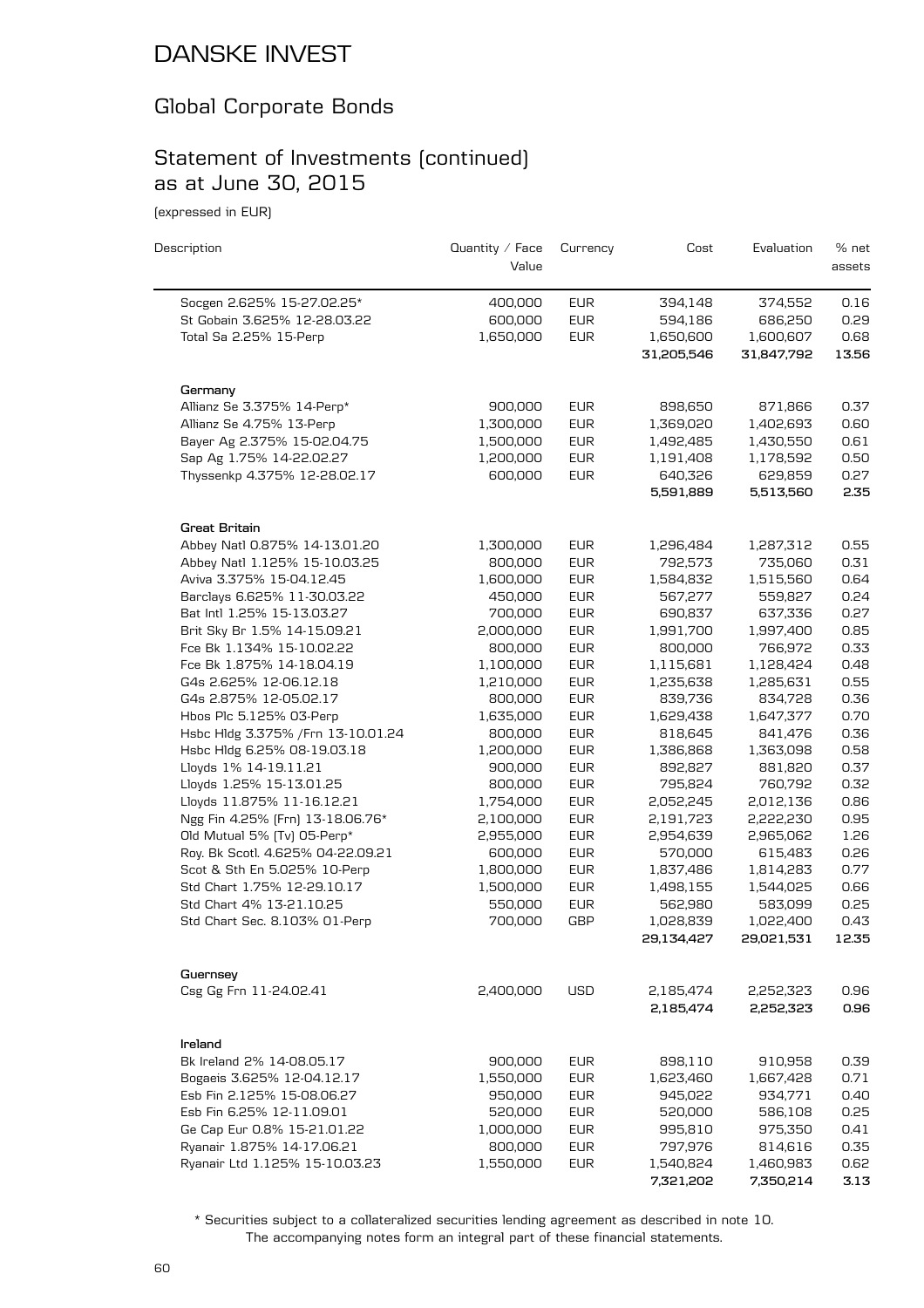### Global Corporate Bonds

### Statement of Investments (continued) as at June 30, 2015

(expressed in EUR)

| Description                         | Quantity $\angle$ Face<br>Value | Currency   | Cost                   | Evaluation             | % net<br>assets |
|-------------------------------------|---------------------------------|------------|------------------------|------------------------|-----------------|
| ltaly                               |                                 |            |                        |                        |                 |
| En. Naz. En. El. 4.75% 03-12.06.18  | 400,000                         | <b>EUR</b> | 455,184                | 445,854                | 0.19            |
| Enel 6.5% [Frn] 13-10.01.74         | 2,500,000                       | <b>EUR</b> | 2,772,716              | 2,728,275              | 1.16            |
| Intesa San 1.125% 15-04.03.22       | 1,500,000                       | <b>EUR</b> | 1,494,585              | 1,409,505              | 0.60            |
| Intesa San 2% 14-18.06.21           | 2,100,000                       | <b>EUR</b> | 2,140,100              | 2,105,859              | 0.90            |
| Intesa San 3% 13-28.01.19           | 700,000                         | <b>EUR</b> | 745,465                | 738,917                | 0.31            |
| Intesa San 4.375% 12-15.10.19       | 1,100,000                       | <b>EUR</b> | 1,143,569              | 1,225,625              | 0.52            |
| Luxottica 2.625% 14-10.02.24        | 600,000                         | <b>EUR</b> | 595,686                | 649,266                | 0.28            |
| Sanpaolo VI 4.75% Frn 14-Perp       | 1,100,000                       | <b>EUR</b> | 1,137,019              | 1,078,000              | 0.46            |
| Snam 3.375% 13-29.01.21 Emtn        | 200,000                         | <b>EUR</b> | 224,960                | 220,363                | 0.09            |
| Snam 3.5% 12-13.02.20 Emtn          | 1,305,000                       | <b>EUR</b> | 1,408,524              | 1,440,929              | 0.61            |
| Telecom It 5.125% 11-25.01.16       | 700,000                         | <b>EUR</b> | 697,802                | 717,283                | 0.31            |
| Telecom It Spa 8.25% 09-21.03.16    | 2,900,000                       | <b>EUR</b> | 3,339,102              | 3,055,309              | 1.30            |
| Unicredit 2.25% 13-16.12.16         | 1,400,000                       | <b>EUR</b> | 1,411,322              | 1,426,943              | 0.61            |
| Unicredit 3.25% 14-14.01.21         | 500,000                         | <b>EUR</b> | 536,823                | 531,163                | 0.23            |
| Unicredit 3.625% 13-24.01.19        | 700,000                         | <b>EUR</b> | 719,750                | 752,962                | 0.32            |
|                                     |                                 |            | 18,822,607             | 18,526,253             | 7.89            |
| Jersey                              |                                 |            |                        |                        |                 |
| Baa Fdg 4.125% 10-12.10.16          | 800,000                         | <b>EUR</b> | 844,768<br>844,768     | 838,076<br>838,076     | 0.36<br>0.36    |
|                                     |                                 |            |                        |                        |                 |
| Luxembourg                          |                                 |            |                        |                        |                 |
| Edel Cap.Sinek 7.7% 05-03.08.15     | 1,210,000                       | <b>USD</b> | 944,812                | 1,078,972              | 0.46            |
| Fiat Ft 6.625% 13-15.03.18          | 1,400,000                       | <b>EUR</b> | 1,557,650              | 1,535,079              | 0.65            |
| Glencore Fi 1.25% 15-17.03.21       | 1,400,000                       | <b>EUR</b> | 1,395,744              | 1,352,792              | 0.57            |
| Glencore Fi 1.625% 14-18.01.22*     | 1,050,000                       | <b>EUR</b> | 1,038,655              | 1,027,745              | 0.44            |
| Glencore Fi 2.75% 14-01.04.21       | 739,000                         | <b>EUR</b> | 751,495                | 773,212                | 0.33            |
| Michln Fin 2.75% 20.06.19 Emtn      | 520,000                         | <b>EUR</b> | 550,061                | 562,973                | 0.24            |
| Ses 4.75% 11-11.03.21               | 1,450,000                       | <b>EUR</b> | 1,554,168<br>7,792,585 | 1,730,778<br>8,061,551 | 0.74<br>3.43    |
|                                     |                                 |            |                        |                        |                 |
| Mexico<br>Amer Movil 3% 12-12.07.21 | 2,000,000                       | <b>EUR</b> | 2,067,126              | 2,186,260              | 0.93            |
|                                     |                                 |            | 2,067,126              | 2,186,260              | 0.93            |
|                                     |                                 |            |                        |                        |                 |
| Norway                              |                                 |            |                        |                        |                 |
| Avinor 1% 15-29.04.25               | 2,100,000                       | <b>EUR</b> | 2,097,816              | 1,991,251              | 0.85            |
| Dnb Bank As 3% 13-26.09.23          | 750,000                         | <b>EUR</b> | 789,796                | 786,368                | 0.33            |
| Kommun Land 4.25% 15-10.06.45       | 1,125,000                       | <b>EUR</b> | 1,114,335              | 1,103,169              | 0.47            |
| Storebrand 6.875% 13-04.04.43       | 610,000                         | <b>EUR</b> | 717,727                | 688,416                | 0.29            |
|                                     |                                 |            | 4,719,674              | 4,569,204              | 1.94            |
| Spain                               |                                 |            |                        |                        |                 |
| Bbvasm 3.5% 14-11.04.24             | 600,000                         | <b>EUR</b> | 604,408                | 622,830                | 0.27            |
| Bbvasm 3.75% 13-17.01.18            | 1,200,000                       | <b>EUR</b> | 1,277,333              | 1,290,750              | 0.55            |
| Dia 1.5% 14-22.07.19                | 1,200,000                       | <b>EUR</b> | 1,200,752              | 1,213,566              | 0.52            |
| Fer Emision 2.5% 14-15.07.24        | 200,000                         | <b>EUR</b> | 214,891                | 206,967                | 0.09            |
| Fer Emision 3.375% 13-07.06.21*     | 2,100,000                       | <b>EUR</b> | 2,377,285              | 2,325,687              | 0.99            |
| Fer Emision 3.375% 13-30.01.18      | 500,000                         | <b>EUR</b> | 498,460                | 533,380                | 0.23            |
| Gas Ncp 6% 12-27.01.20              | 4,400,000                       | <b>EUR</b> | 5,255,683              | 5,327,344              | 2.27            |
| Red Elec Fi 1.125% 15-24.04.25      | 1,500,000                       | <b>EUR</b> | 1,492,815              | 1,359,420              | 0.58            |
| Telefonica 2.242% 14-27.05.22       | 1,500,000                       | <b>EUR</b> | 1,542,424              | 1,552,387              | 0.66            |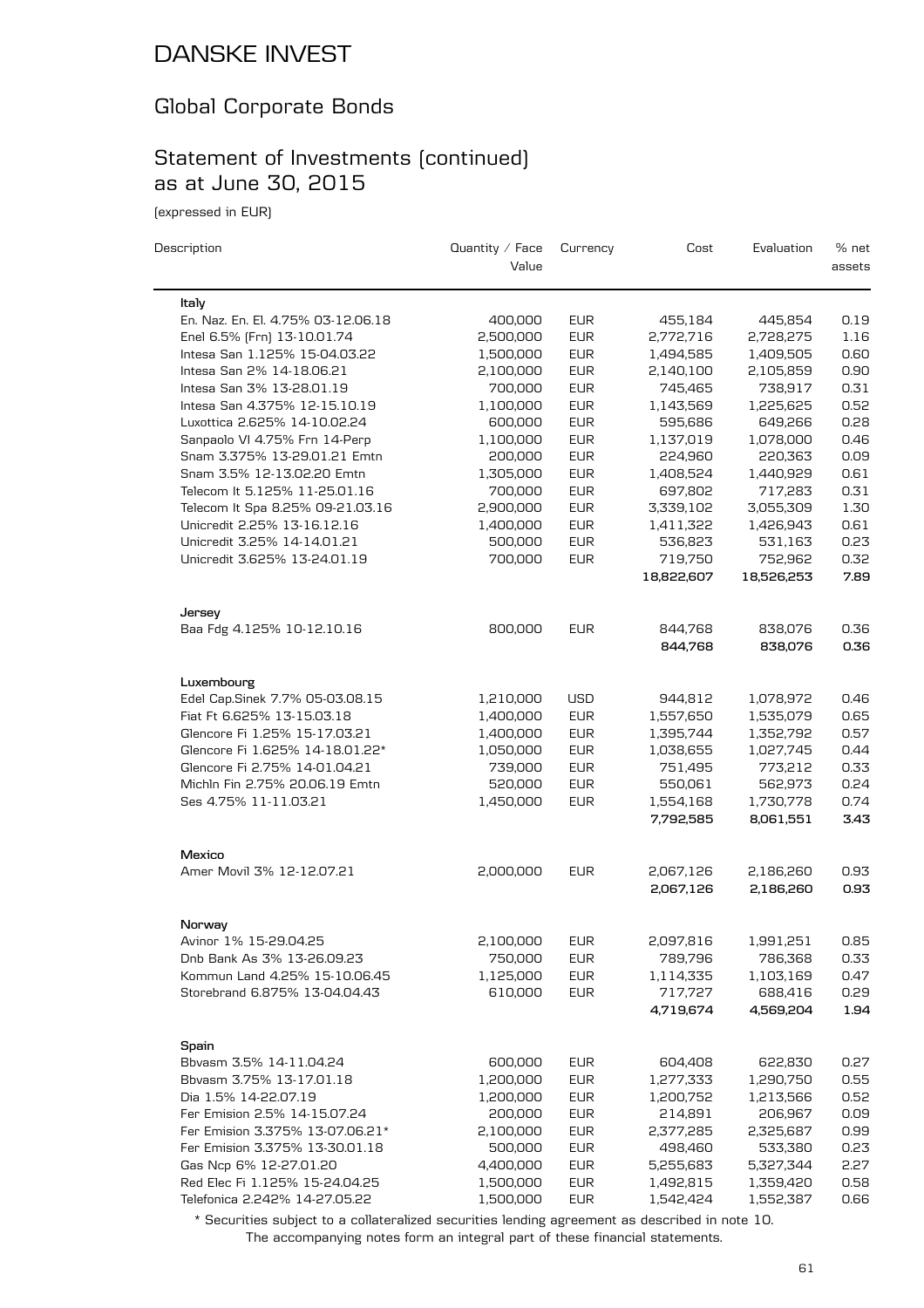### Global Corporate Bonds

### Statement of Investments (continued) as at June 30, 2015

(expressed in EUR)

| Description                                                   | Quantity $\angle$ Face<br>Value | Currency                 | Cost                 | Evaluation             | % net<br>assets |
|---------------------------------------------------------------|---------------------------------|--------------------------|----------------------|------------------------|-----------------|
|                                                               |                                 |                          |                      |                        |                 |
| Telefonica 3.661% 10-18.09.17                                 | 1,000,000                       | <b>EUR</b>               | 1,043,614            | 1,066,170              | 0.45            |
| Telefonica 3.987% 13-23.01.23                                 | 600,000                         | <b>EUR</b>               | 600,000              | 688,578                | 0.29            |
| Telefonica 4.71% 12-20.01.20                                  | 1,800,000                       | <b>EUR</b>               | 1,883,635            | 2,078,262              | 0.88            |
|                                                               |                                 |                          | 17,991,300           | 18,265,341             | 7.78            |
| Sweden                                                        |                                 |                          |                      |                        |                 |
| Alfa Laval 1.375% 14-12.09.22                                 | 950,000                         | <b>EUR</b>               | 946,445              | 949,359                | 0.40            |
| Investor 4.875% 09-18.11.21*                                  | 1,100,000                       | <b>EUR</b>               | 1,336,265            | 1,362,757              | 0.58            |
| Molnlycke H 1.5% 14-28.02.22                                  | 1,100,000                       | <b>EUR</b>               | 1,097,767            | 1,102,591              | 0.47            |
| Nordea 1.125% 15-12.02.25                                     | 700,000                         | <b>EUR</b>               | 699,279              | 661,598                | 0.28            |
| Seb 2.5% 14-28.05.26                                          | 600,000                         | <b>EUR</b>               | 626,031              | 612,447                | 0.26            |
| Seb 4% 12-12.09.22                                            | 1,200,000                       | <b>EUR</b>               | 1,219,200            | 1,278,840              | 0.55            |
| Shb 5.25% 15-Perp                                             | 700,000                         | <b>USD</b>               | 614,655              | 607,890                | 0.26            |
| Swedbank 1% 15-01.06.22                                       | 900,000                         | <b>EUR</b>               | 894,690              | 876,506                | 0.37            |
| Swedbank 3 [Frn] 05.12.22 Emtn                                | 1,700,000                       | <b>EUR</b>               | 1,737,265            | 1,781,353              | 0.76            |
|                                                               |                                 |                          | 9,171,597            | 9,233,341              | 3.93            |
| Switzerland                                                   |                                 |                          |                      |                        |                 |
| Cs 5.75% [Frn] 13-18.09.25 Regs                               | 1,700,000                       | <b>EUR</b>               | 1,758,402            | 1,892,330              | 0.80            |
| Swiss Life 5% Frn 05*                                         | 2,300,000                       | <b>EUR</b>               | 2,138,493            | 2,321,562              | 0.99            |
|                                                               |                                 |                          | 3,896,895            | 4,213,892              | 1.79            |
| <b>The Netherlands</b>                                        |                                 |                          |                      |                        |                 |
| Abn Amro 2.875% 15-30.06.25                                   | 700,000                         | <b>EUR</b>               | 699,195              | 704,400                | 0.30            |
| Abn Amro Frn 06-Perp.                                         | 1,750,000                       | <b>EUR</b>               | 1,681,750            | 1,765,829              | 0.75            |
| Achmea Bv 4.25% 15-Perp                                       | 1,500,000                       | <b>EUR</b>               | 1,499,520            | 1,448,062              | 0.62            |
| Achmea Hypo 2.75% 14-18.02.21                                 | 700,000                         | <b>EUR</b>               | 717,447              | 743,319                | 0.32            |
| Bmw Fin 1% 15-21.01.25                                        | 1,400,000                       | <b>EUR</b>               | 1,388,912            | 1,320,802              | 0.56            |
| Bmw Fin 1.25% 14-05.09.22                                     | 1,250,000                       | <b>EUR</b>               | 1,245,375            | 1,253,669              | 0.53            |
| Edp Fin Bv 2.625% 14-15.04.19                                 | 3,400,000                       | <b>EUR</b>               | 3,451,860            | 3,501,609              | 1.49            |
| Edp Fin Bv 2.625% 14-18.01.22                                 | 350,000                         | <b>EUR</b>               | 380,663              | 351,677                | 0.15            |
| Edp Fin Bv 4.75% 09-26.09.16                                  | 650,000                         | <b>EUR</b>               | 691,858              | 678,412                | 0.29            |
| Edp Fin Bv 5.75% 12-21.09.01                                  | 900,000                         | <b>EUR</b>               | 895,248              | 986,670                | 0.42            |
| Edp Fin Bv 5.875% 11-01.02.16                                 | 1,230,000                       | <b>EUR</b>               | 1,179,322            | 1,268,542              | 0.54            |
| Edp Finance 4.625% 06-13.06.16<br>Enel Fin 1.966% 15-27.01.25 | 650,000                         | <b>EUR</b>               | 682,310              | 672,305                | 0.29            |
|                                                               | 1,150,000                       | <b>EUR</b>               | 1,217,578            | 1,116,144              | 0.48            |
| Generali Fi 4.596% 14-Perp<br>Generali Fin 5.317% 06-Perp     | 1,100,000<br>700,000            | <b>EUR</b><br><b>EUR</b> | 1,100,000<br>725,280 | 1,047,337<br>708,697   | 0.45<br>0.30    |
| Ing Bank 6.125% (Tv) 08-29.05.23                              | 1,025,000                       | <b>EUR</b>               | 1,064,848            |                        | 0.49            |
| Ing Nv 0.7% 15-16.04.20                                       | 1,450,000                       | <b>EUR</b>               | 1,446,361            | 1,156,810<br>1,429,105 | 0.61            |
| Ing Nv 1.875% 13-27.02.18                                     | 1,300,000                       | <b>EUR</b>               | 1,309,760            | 1,347,840              | 0.57            |
| Ing Nv 3.5% 13-21.11.23                                       | 500,000                         | EUR                      | 479,459              | 528,958                | 0.23            |
| Nn Group 4.5% 14-Perp                                         | 1,350,000                       | <b>EUR</b>               | 1,364,205            | 1,347,172              | 0.57            |
| Petrobras 3.25% 12-01.04.19                                   | 1,150,000                       | <b>EUR</b>               | 1,165,082            | 1,090,919              | 0.46            |
| Rabobk 4.125% 12-14.09.22                                     | 1,000,000                       | EUR                      | 1,082,085            | 1,116,610              | 0.48            |
| Rabobk 5.5% 15-Perp                                           | 400,000                         | <b>EUR</b>               | 400,000              | 403,578                | 0.17            |
| Rbs 5.5% 09-20.04.19                                          | 550,000                         | <b>EUR</b>               | 618,475              | 635,176                | 0.27            |
| Repsm 3.625% 13-07.10.21                                      | 2,300,000                       | <b>EUR</b>               | 2,411,825            | 2,558,393              | 1.09            |
| Telefonica 4.2% 14-Perp*                                      | 1,500,000                       | <b>EUR</b>               | 1,513,402            | 1,526,715              | 0.65            |
| Vw Intl Fin 0.875% 15-16.01.23                                | 1,200,000                       | <b>EUR</b>               | 1,188,984            | 1,159,716              | 0.49            |
| Vw Intl Fin 4.625% 14-Perp                                    | 550,000                         | <b>EUR</b>               | 623,700              | 572,283                | 0.24            |
|                                                               |                                 |                          | 32,224,504           | 32,440,749             | 13.81           |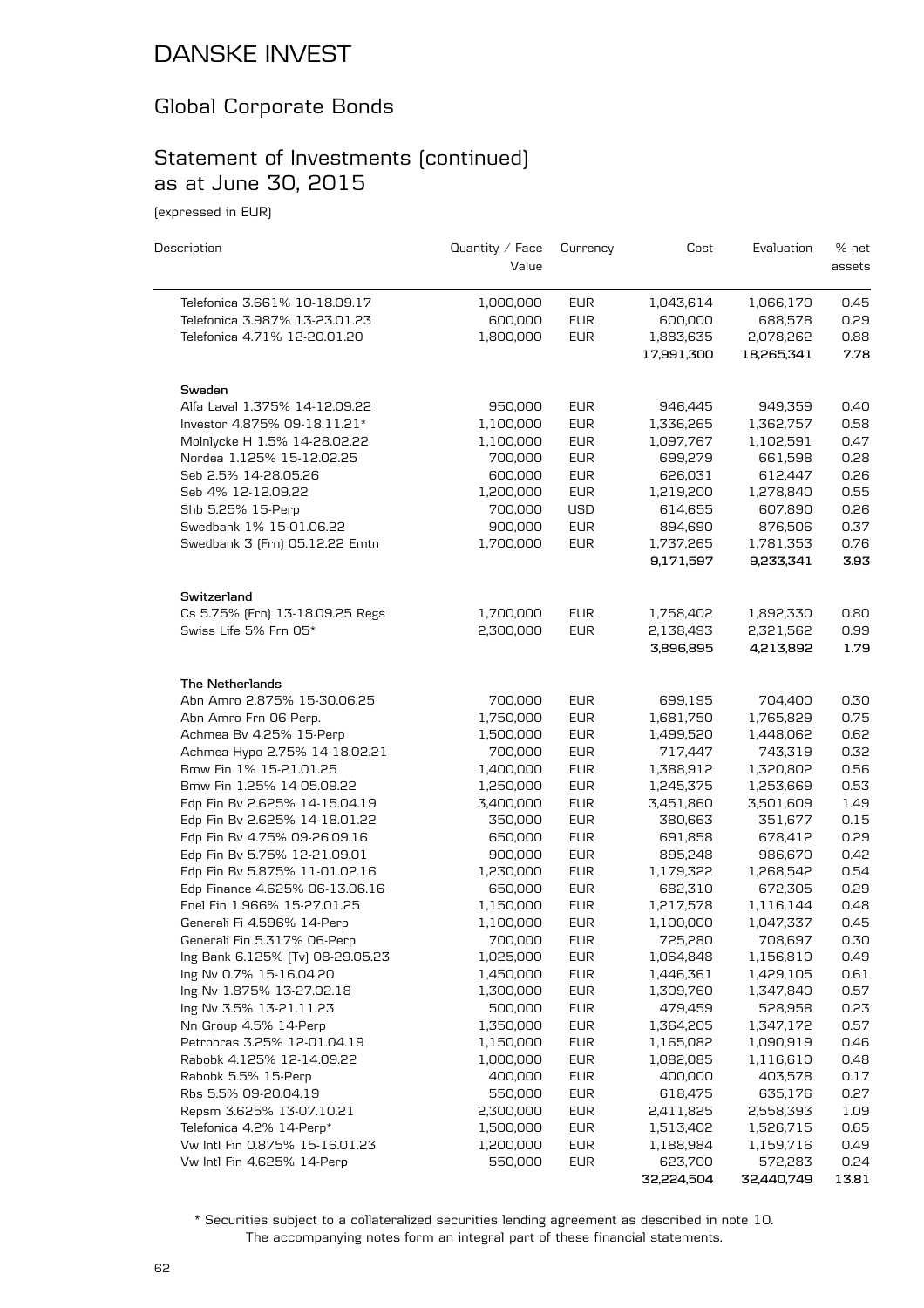### Global Corporate Bonds

### Statement of Investments (continued) as at June 30, 2015

(expressed in EUR)

| Description                                                                    | Quantity / Face<br>Value | Currency   | Cost                    | Evaluation              | % net<br>assets |
|--------------------------------------------------------------------------------|--------------------------|------------|-------------------------|-------------------------|-----------------|
| <b>United Arab Emirates</b>                                                    |                          |            |                         |                         |                 |
| Xstrata Fin 2.375% 12-19.11.18*                                                | 1,800,000                | <b>EUR</b> | 1,792,944<br>1,792,944  | 1,895,517<br>1,895,517  | 0.81<br>0.81    |
| <b>United States of America</b>                                                |                          |            |                         |                         |                 |
| At&T Inc 2.4% 14-15.03.24                                                      | 500,000                  | <b>EUR</b> | 504,318                 | 513,813                 | 0.22            |
| Att 1.45% 14-01.06.22                                                          | 650,000                  | <b>EUR</b> | 648,141                 | 641,423                 | 0.27            |
| Bafc 1.375% 14-10.09.21                                                        | 1,000,000                | <b>EUR</b> | 998,758                 | 996,870                 | 0.43            |
| Boa 2.5% 13-27.07.20 Regs                                                      | 1,100,000                | <b>EUR</b> | 1,166,786               | 1,169,366               | 0.50            |
| Citigroup   1.375% 14-27.10.21                                                 | 600,000                  | <b>EUR</b> | 610,284                 | 596,481                 | 0.25            |
| Citigroup   2.375% 14-22.05.24                                                 | 1,700,000                | <b>EUR</b> | 1,736,818               | 1,750,124               | 0.75            |
| Coca Cola 0.75% 15-09.03.23                                                    | 1,450,000                | <b>EUR</b> | 1,446,752               | 1,381,263               | 0.59            |
| Gen Elec 1.25% 15-26.05.23                                                     | 1,700,000                | <b>EUR</b> | 1,695,121               | 1,673,412               | 0.71            |
| Gs 2.5% 14-18.10.21                                                            | 2,300,000                | <b>EUR</b> | 2,362,992               | 2,435,700               | 1.04            |
| Jpm 1.875% 12-21.11.19                                                         | 1,000,000                | <b>EUR</b> | 1,052,377               | 1,048,415               | 0.45            |
| Jpm Chase Co 2.75% 12-24.08.22                                                 | 1,000,000                | <b>EUR</b> | 1,104,707               | 1,082,970               | 0.46            |
| Jpmorgan Ch 1.5% 15-27.01.25                                                   | 1,100,000                | <b>EUR</b> | 1,126,541               | 1,056,440               | 0.45            |
| Meril Lnch 4.625% 06-14.09.18                                                  | 800,000                  | <b>EUR</b> | 897,956                 | 889,084                 | 0.38            |
| Merrill Lynch Frn 06-14.09.18                                                  | 1,575,000                | <b>EUR</b> | 1,434,344               | 1,554,501               | 0.66            |
| Mor St 2.25% 13-12.03.18                                                       | 1,000,000                | <b>EUR</b> | 994,870                 | 1,042,820               | 0.44            |
| Mor St 2.375% 14-31.03.21 V Gmtn                                               | 1,300,000                | <b>EUR</b> | 1,336,089               | 1,366,742               | 0.58            |
| Ndaq 3.875% 13-09.07.21                                                        | 2,000,000                | <b>EUR</b> | 2,078,775               | 2,236,300               | 0.95            |
| Oracle 2.25% 13-10.01.21 Emtn                                                  | 1,550,000                | <b>EUR</b> | 1,589,588               | 1,652,626               | 0.70            |
|                                                                                |                          |            |                         |                         |                 |
| Toyota 1% 14-10.09.21                                                          | 900,000                  | <b>EUR</b> | 900,534                 | 898,538                 | 0.38            |
| Verizon Com 2.375% 14-17.02.22                                                 | 1,900,000                | <b>EUR</b> | 1,933,052               | 2,006,998               | 0.86            |
| Wells Fargo 2.125% 14-04.06.24                                                 | 800,000                  | <b>EUR</b> | 793,320                 | 824,804                 | 0.35            |
| Wells Fargo 2.25% 03.09.20 Regs                                                | 1,900,000                | <b>EUR</b> | 2,029,029<br>28,441,152 | 2,024,934<br>28,843,624 | 0.86<br>12.28   |
| <b>Total - Bonds</b>                                                           |                          |            | 215,189,322             | 216,951,643             | 92.36           |
| Total - Transferable securities admitted to an official stock exchange listing |                          |            | 215,189,322             | 216,951,643             | 92.36           |
|                                                                                |                          |            |                         |                         |                 |
| Transferable securities dealt in on another regulated market                   |                          |            |                         |                         |                 |
| <b>Bonds</b>                                                                   |                          |            |                         |                         |                 |
| Germany                                                                        |                          |            |                         |                         |                 |
| Vw Fin 0.75% 15-14.10.21                                                       | 3,000,000                | <b>EUR</b> | 2,998,140               | 2,937,015               | 1.25            |
|                                                                                |                          |            | 2,998,140               | 2,937,015               | 1.25            |
| Italy                                                                          |                          |            |                         |                         |                 |
| Bmps 3.5% 12-20.03.17                                                          | 2,300,000                | <b>EUR</b> | 2,404,800               | 2,402,787               | 1.02            |
|                                                                                |                          |            | 2,404,800               | 2,402,787               | 1.02            |
| Luxembourg                                                                     |                          |            |                         |                         |                 |
| Glencore Fin 5.25% 10-22.03.17                                                 | 1,100,000                | <b>EUR</b> | 1,129,977               | 1,186,807               | 0.51            |
|                                                                                |                          |            | 1,129,977               | 1,186,807               | 0.51            |
| Spain                                                                          |                          |            |                         |                         |                 |
| Prosegur 2.75% 13-02.04.18                                                     | 1,300,000                | <b>EUR</b> | 1,332,189               | 1,363,498               | 0.58            |
|                                                                                |                          |            | 1,332,189               | 1,363,498               | 0.58            |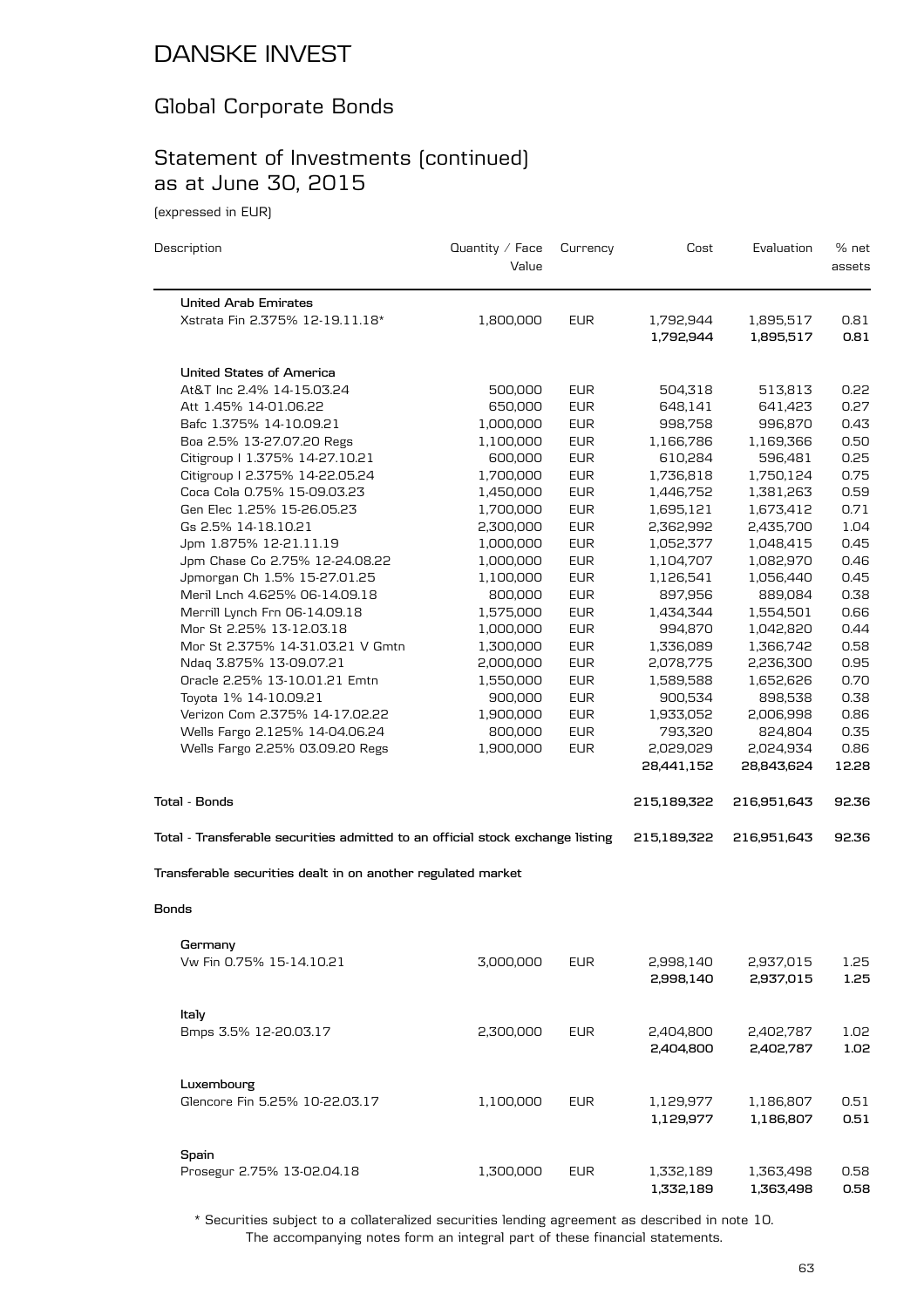### Global Corporate Bonds

### Statement of Investments (continued) as at June 30, 2015

(expressed in EUR)

| Description                                                          | Quantity $\angle$ Face<br>Value | Currency   | Cost        | Evaluation  | % net<br>assets |
|----------------------------------------------------------------------|---------------------------------|------------|-------------|-------------|-----------------|
| <b>United States of America</b>                                      |                                 |            |             |             |                 |
| At&T Inc 1.3% 15-05.09.23                                            | 3,000,000                       | <b>EUR</b> | 2,993,994   | 2,854,935   | 1.22            |
| At&T Inc 2.45% 15-15.03.35                                           | 400,000                         | <b>EUR</b> | 397,312     | 347.040     | 0.15            |
| Eli Lilly 1.625% 15-02.06.26                                         | 1,400,000                       | <b>EUR</b> | 1,393,574   | 1,364,447   | 0.58            |
|                                                                      |                                 |            | 4,784,880   | 4,566,422   | 1.95            |
| <b>Total - Bonds</b>                                                 |                                 |            | 12,649,986  | 12,456,529  | 5.31            |
| Total - Transferable securities dealt in on another regulated market |                                 |            | 12,649,986  | 12,456,529  | 5.31            |
| Other Transferable securities                                        |                                 |            |             |             |                 |
| <b>Bonds</b>                                                         |                                 |            |             |             |                 |
| Guernsey                                                             |                                 |            |             |             |                 |
| Mare Balt. Frn 05-15/Scandi III*                                     | 809.053                         | <b>EUR</b> | 1,201,569   | 263,577     | 0.11            |
|                                                                      |                                 |            | 1,201,569   | 263,577     | 0.11            |
| <b>Total - Bonds</b>                                                 |                                 |            | 1,201,569   | 263,577     | 0.11            |
| Total - Other Transferable securities                                |                                 |            | 1,201,569   | 263,577     | 0.11            |
| TOTAL INVESTMENT PORTFOLIO                                           |                                 |            | 229,040.877 | 229,671,749 | 97.78           |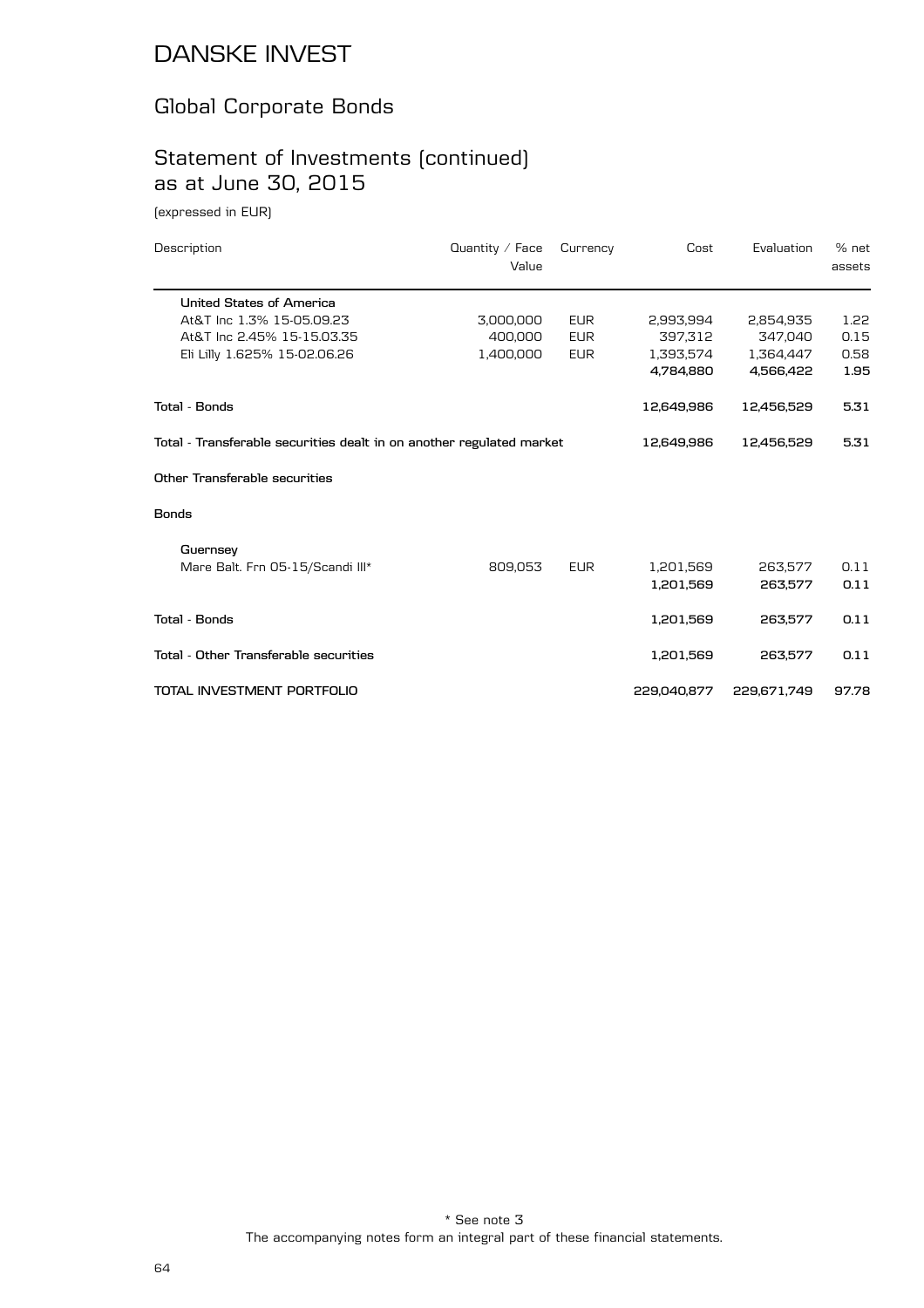### Global Corporate Bonds

### Geographical and Economic Portfolio Breakdowns as at June 30, 2015

| Geographical breakdown      | %     |
|-----------------------------|-------|
| United States of America    | 14.23 |
| The Netherlands             | 13.81 |
| France                      | 13.56 |
| Great Britain               | 12.35 |
| Italy                       | 8.91  |
| Spain                       | 8.36  |
| Luxembourg                  | 3.94  |
| Sweden                      | 3.93  |
| Germany                     | 3.60  |
| Ireland                     | 3.13  |
| Denmark                     | 2.20  |
| Norway                      | 1.94  |
| Switzerland                 | 1.79  |
| Finland                     | 1.21  |
| Guernsey                    | 1.07  |
| Mexico                      | 0.93  |
| <b>United Arab Emirates</b> | 0.81  |
| Curaçao                     | 0.78  |
| Estonia                     | 0.45  |
| Belgium                     | 0.42  |
| Jersey                      | 0.36  |
|                             | 97.78 |

| Economic breakdown                          | ℅     |
|---------------------------------------------|-------|
| <b>Banks and Financial Institutions</b>     | 31.83 |
| Holding and Finance Companies               | 23.15 |
| News Transmission                           | 11.16 |
| Insurance                                   | 7.55  |
| <b>Public Services</b>                      | 6.88  |
| Transportation                              | 3.13  |
| Retail                                      | 2.17  |
| Other Services                              | 1.95  |
| <b>Pharmaceuticals and Cosmetics</b>        | 1.83  |
| Chemicals                                   | 1.52  |
| Electronics and Electrical Equipment        | 1.25  |
| Internet Software                           | 1.20  |
| Petrol                                      | 1.14  |
| <b>Food and Distilleries</b>                | 0.59  |
| <b>States, Provinces and Municipalities</b> | 0.47  |
| Mechanics, Machinery                        | 0.40  |
| Aerospace Technology                        | 0.36  |
| Miscellaneous                               | 0.36  |
| Construction, Building Material             | 0.29  |
| Photography and Optics                      | 0.28  |
| Mines, Heavy Industries                     | 0.27  |
|                                             | 97.78 |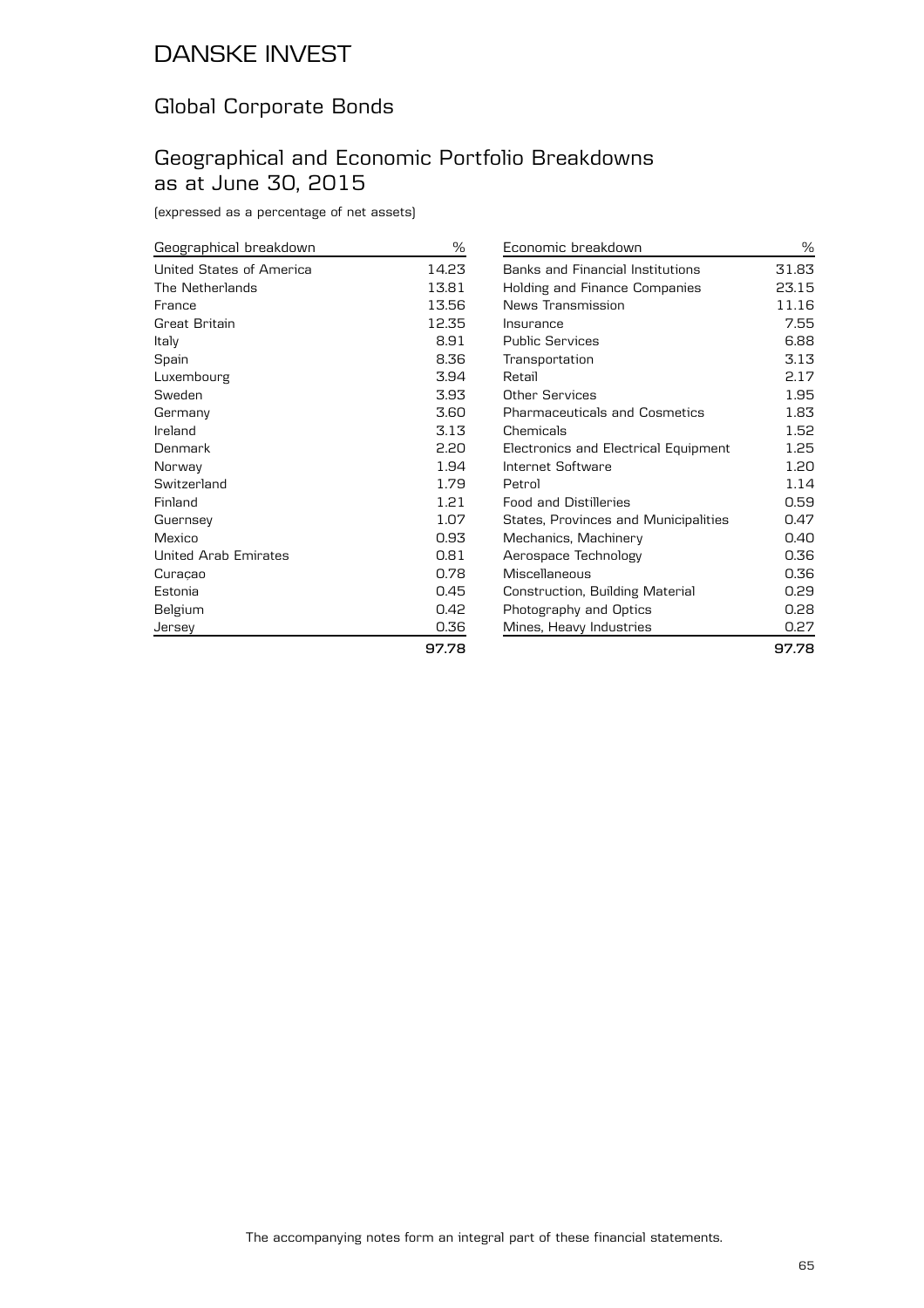### Eastern Europe Convergence

### Statement of Investments as at June 30, 2015

(expressed in EUR)

| Description                                                            | Quantity $\angle$ Face<br>Value | Currency                 | Cost               | Evaluation         | % net<br>assets |
|------------------------------------------------------------------------|---------------------------------|--------------------------|--------------------|--------------------|-----------------|
| Transferable securities admitted to an official stock exchange listing |                                 |                          |                    |                    |                 |
| Shares                                                                 |                                 |                          |                    |                    |                 |
| Austria                                                                |                                 |                          |                    |                    |                 |
| Do + Co Restaur. + Catering                                            | 4,354                           | <b>EUR</b>               | 208,992            | 364,865            | 1.51            |
| Erste Group Bank Ag                                                    | 18,383                          | <b>EUR</b>               | 352,854            | 463,252            | 1.92            |
|                                                                        |                                 |                          | 561,846            | 828,117            | 3.43            |
| Germany                                                                |                                 |                          |                    |                    |                 |
| Uniwheels Ag                                                           | 8,892                           | <b>PLN</b>               | 238,534            | 239,639            | 0.99            |
|                                                                        |                                 |                          | 238,534            | 239,639            | 0.99            |
| Hungary                                                                |                                 |                          |                    |                    |                 |
| Mol Magyar /-A-                                                        | 16,323                          | <b>HUF</b>               | 1,026,667          | 737,871            | 3.05            |
| Otp Bank Ltd                                                           | 48,360                          | <b>HUF</b>               | 1,020,069          | 845,285            | 3.50            |
| Richter Gedeon                                                         | 35,867                          | <b>HUF</b>               | 498,374            | 475,595            | 1.97            |
|                                                                        |                                 |                          | 2,545,110          | 2,058,751          | 8.52            |
| Poland                                                                 |                                 |                          |                    |                    |                 |
| Asseco Poland Sa                                                       | 52,066                          | <b>PLN</b>               | 712,534            | 711,523            | 2.94            |
| Bank Millennium Sa                                                     | 119,017                         | PLN                      | 228,140            | 187,057            | 0.77            |
| Bk Polska Kasa Opieki Pekao                                            | 31,188                          | PLN                      | 1,230,903          | 1,308,379          | 5.41            |
| Bre Bank Sa                                                            | 3,868                           | <b>PLN</b>               | 275,688            | 379,332            | 1.57            |
| <b>Budimex</b>                                                         | 16,919                          | PLN                      | 419,092            | 659,740            | 2.73            |
| Cyfrowy Polsat Sa                                                      | 49,999                          | <b>PLN</b>               | 197,718            | 280,704            | 1.16            |
| Globe Trade Centre                                                     | 83,453                          | <b>PLN</b>               | 255,903            | 118,424            | 0.49            |
| Grupa Kety Sa                                                          | 8,725                           | PLN                      | 320,463            | 626,239            | 2.59            |
| Impel Sa                                                               | 29,070                          | <b>PLN</b>               | 97,314             | 210,626            | 0.87            |
| Integer.PI Shs                                                         | 3,362                           | PLN                      | 195,644            | 91,167             | 0.38            |
| Kghm Polska Miedz Sa                                                   | 30,977                          | <b>PLN</b>               | 692,256            | 794,935            | 3.29            |
| Kruk Sa                                                                | 12,467<br>555                   | <b>PLN</b><br><b>PLN</b> | 348,488            | 460,716            | 1.91<br>1.42    |
| Lpp Sa                                                                 | 9,589                           | <b>PLN</b>               | 205,265<br>99,347  | 344,284<br>400,328 | 1.66            |
| Ng <sub>2</sub> Sa                                                     | 105,995                         | <b>PLN</b>               |                    |                    | 1.91            |
| Pge Polska Grupa Energetyczna<br>Polish Oil & Gas Co                   | 361,764                         | PLN                      | 555,567<br>362,217 | 460,842<br>555,637 | 2.30            |
| Polish Telecom Warszawa                                                | 146,144                         | PLN                      | 521,812            | 283,717            | 1.17            |
| Polski Koncern Naftowy Orlen                                           | 74,413                          | <b>PLN</b>               | 829,533            | 1,291,106          | 5.34            |
| Powszechna Kasa Oszczed. Polski                                        | 172,209                         | <b>PLN</b>               | 1,767,883          | 1,264,578          | 5.23            |
| Powszechny Zaklad Ubezpieczen                                          | 11,348                          | <b>PLN</b>               | 1,010,932          | 1,166,073          | 4.82            |
| Synthos Sa                                                             | 350,929                         | PLN                      | 382,042            | 391,693            | 1.62            |
| Tvn                                                                    | 74,311                          | <b>PLN</b>               | 283,957            | 340,279            | 1.41            |
| Warsaw Stock Exchange                                                  | 31,376                          | <b>PLN</b>               | 391,989            | 353,199            | 1.46            |
| Work Service Sa                                                        | 58,687                          | <b>PLN</b>               | 286,120            | 244,520            | 1.01            |
|                                                                        |                                 |                          | 11,670,807         | 12,925,098         | 53.46           |
| Slovenia                                                               |                                 |                          |                    |                    |                 |
| Krka D.D.                                                              | 5,287                           | <b>EUR</b>               | 366,295            | 341,065            | 1.41            |
|                                                                        |                                 |                          | 366,295            | 341,065            | 1.41            |
|                                                                        |                                 |                          |                    |                    |                 |
| Turkey                                                                 |                                 |                          |                    |                    |                 |

The accompanying notes form an integral part of these financial statements. Dogus Otomotiv Servis Ve Ticar 44,573 TRY 153,016 233,971 0.97

Akcansa Cimento Sanayi Ve Tic **70,482** TRY 306,910 368,800 1.53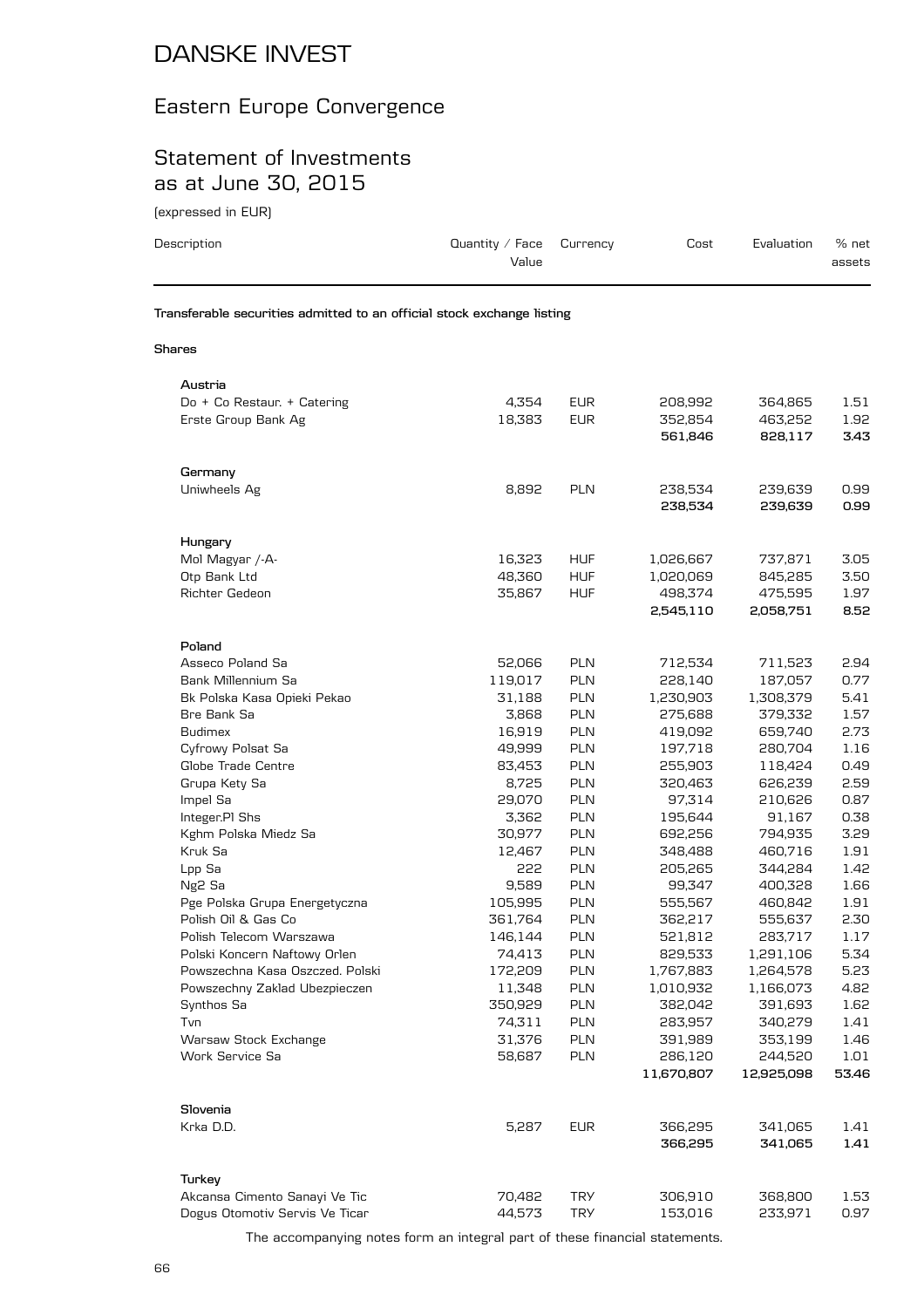### Eastern Europe Convergence

# Statement of Investments (continued) as at June 30, 2015

(expressed in EUR)

| Description                                                                    | Quantity $\angle$ Face | Currency   | Cost                 | Evaluation           | % net        |
|--------------------------------------------------------------------------------|------------------------|------------|----------------------|----------------------|--------------|
|                                                                                | Value                  |            |                      |                      | assets       |
| Emlak Konut Gayr. Reit /lpo                                                    | 440,021                | <b>TRY</b> | 436,803              | 404,935              | 1.67         |
| Migros Ticaret                                                                 | 30,915                 | <b>TRY</b> | 256,183              | 215,172              | 0.89         |
| Sabanci Holding                                                                | 131,723                | <b>TRY</b> | 457,741              | 438,492              | 1.81         |
| Tofas Turk Otomobil Fabrikasi                                                  | 52,102                 | <b>TRY</b> | 200,289              | 307,245              | 1.27         |
| Tupras Turkiye Petrol Rafinel                                                  | 9,286                  | <b>TRY</b> | 134,690              | 207,315              | 0.86         |
| Turkiye Halk Bankasi As                                                        | 53,358                 | <b>TRY</b> | 326,449              | 218,040              | 0.90         |
| Turkiye Is Bankasi As C                                                        | 145,230                | <b>TRY</b> | 295,336              | 277,915              | 1.15         |
| Turkiye Sinai Kalkinma Bankasi                                                 | 405,800                | <b>TRY</b> | 229,027              | 230,537              | 0.95         |
| Turkiye Vakiflar Bankasi Tao                                                   | 122,971                | <b>TRY</b> | 209,428              | 176,489              | 0.73         |
|                                                                                |                        |            | 3,005,872            | 3,078,911            | 12.73        |
| Total - Shares                                                                 |                        |            | 18,388,464           | 19,471,581           | 80.54        |
| Total - Transferable securities admitted to an official stock exchange listing |                        |            | 18,388,464           | 19,471,581           | 80.54        |
| Transferable securities dealt in on another regulated market<br>Shares         |                        |            |                      |                      |              |
|                                                                                |                        |            |                      |                      |              |
| Czech Republic                                                                 |                        |            |                      |                      |              |
| Cez.Ceske Energeticke Zavody                                                   | 35,426                 | <b>CZK</b> | 938,077              | 731,169              | 3.02         |
| Komercni Banka As                                                              | 4,059                  | CZK        | 611,463              | 776,136              | 3.21         |
|                                                                                |                        |            | 1,549,540            | 1,507,305            | 6.23         |
| Estonia                                                                        |                        |            |                      |                      |              |
| Merko Ehitus Aktsia                                                            | 26,439                 | <b>EUR</b> | 158,665              | 220,766              | 0.91         |
| <b>Tallinn Department Store</b>                                                | 31,157                 | <b>EUR</b> | 84,560               | 186,007              | 0.77         |
|                                                                                |                        |            | 243,225              | 406,773              | 1.68         |
| Lithuania                                                                      |                        |            |                      |                      |              |
| Apranga Ab                                                                     | 50,473                 | <b>EUR</b> | 46,896               | 136,782              | 0.57         |
|                                                                                |                        |            | 46,896               | 136,782              | 0.57         |
| Romania                                                                        |                        |            |                      |                      |              |
| Banca Romana Pentru Dezvoltare                                                 | 211,407                | <b>RON</b> | 454,443              | 493,832              | 2.04         |
| Banca Transilvania Sa                                                          | 667,787                | <b>RON</b> | 281,156              | 310,198              | 1.28         |
|                                                                                |                        |            |                      |                      |              |
| Sif 2 Moldova                                                                  | 914,134                | <b>RON</b> | 239,049              | 156,287              | 0.65         |
| Snp Petrom Sa                                                                  | 2,380,398              | RON        | 202,607<br>1,177,255 | 196,998<br>1,157,315 | 0.82<br>4.79 |
|                                                                                |                        |            |                      |                      |              |
| Serbia                                                                         |                        |            |                      |                      |              |
| Aerodrom Nikola Tesla Ad                                                       | 22,506                 | <b>RSD</b> | 111,767              | 236,176              | 0.98         |
| Komercijalna Banka Ad                                                          | 11,743                 | <b>RSD</b> | 167,237              | 194,887              | 0.80         |
|                                                                                |                        |            | 279,004              | 431,063              | 1.78         |
| <b>Total - Shares</b>                                                          |                        |            | 3,295,920            | 3,639,238            | 15.05        |
| Total - Transferable securities dealt in on another regulated market           |                        |            | 3,295,920            | 3,639,238            | 15.05        |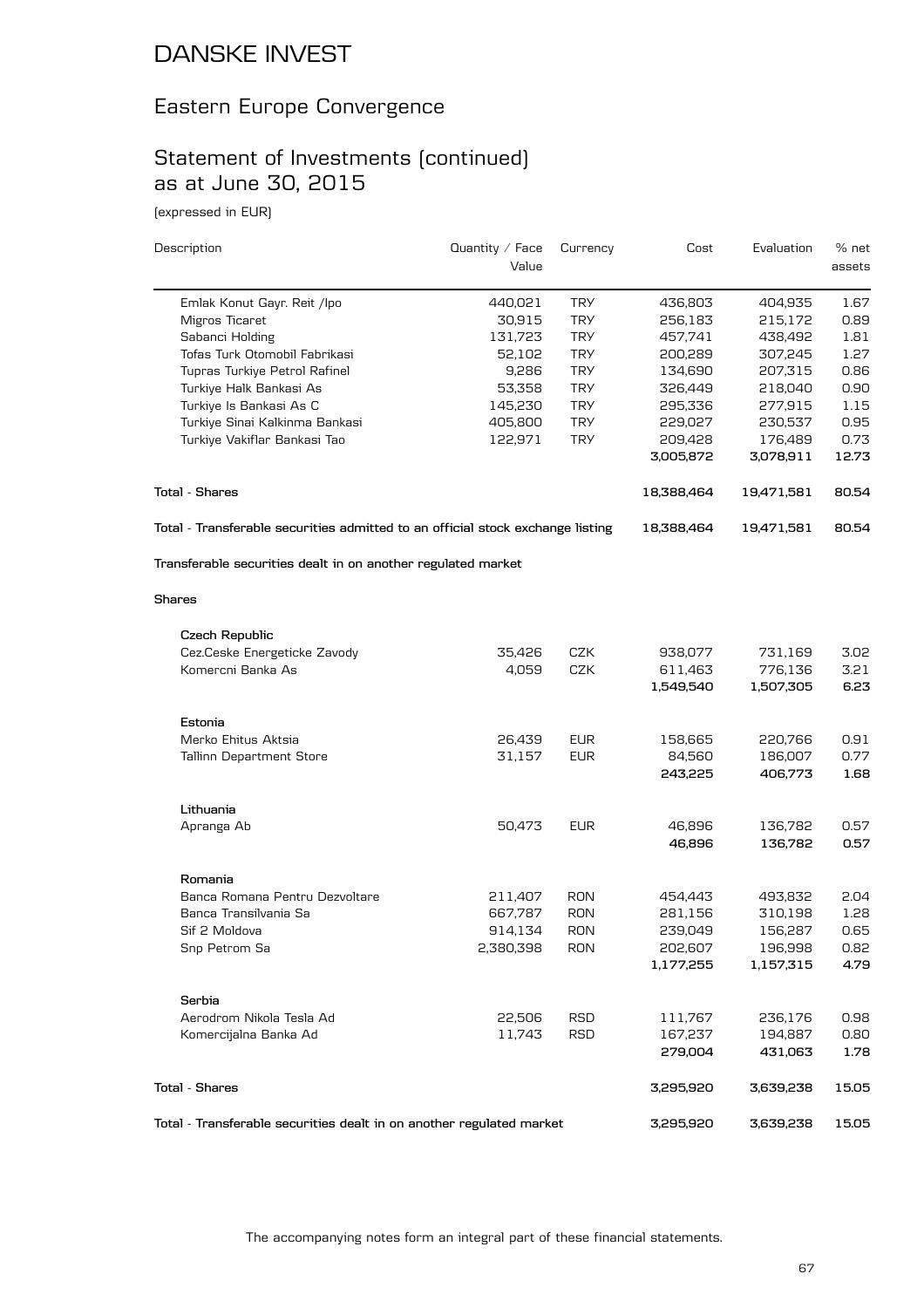### Eastern Europe Convergence

# Statement of Investments (continued) as at June 30, 2015

(expressed in EUR)

| Description                                     | Quantity / Face<br>Value | Currency   | Cost       | Evaluation | % net<br>assets |
|-------------------------------------------------|--------------------------|------------|------------|------------|-----------------|
| Other Transferable securities                   |                          |            |            |            |                 |
| <b>Shares</b>                                   |                          |            |            |            |                 |
| Denmark                                         |                          |            |            |            |                 |
| Baltic Property Trust*                          | 52,000                   | <b>DKK</b> | 756,321    | 588,135    | 2.43            |
|                                                 |                          |            | 756,321    | 588,135    | 2.43            |
| <b>Total - Shares</b>                           |                          |            | 756,321    | 588,135    | 2.43            |
| Total - Other Transferable securities           |                          |            | 756,321    | 588,135    | 2.43            |
| Closed - ended investment funds (UCITS)         |                          |            |            |            |                 |
| <b>Investment Funds</b>                         |                          |            |            |            |                 |
| <b>Bulgaria</b>                                 |                          |            |            |            |                 |
| Bulgarian Real Est. Inv. Fd                     | 428,612                  | <b>BGN</b> | 251,127    | 97,739     | 0.40            |
|                                                 |                          |            | 251,127    | 97,739     | 0.40            |
| Total - Investment Funds                        |                          |            | 251,127    | 97,739     | 0.40            |
| <b>Shares</b>                                   |                          |            |            |            |                 |
| Romania                                         |                          |            |            |            |                 |
| Fondul Proprietatea Sa /Dis                     | 1,247,438                | <b>RON</b> | 110,620    | 221,042    | 0.92            |
|                                                 |                          |            | 110,620    | 221,042    | 0.92            |
| <b>Total - Shares</b>                           |                          |            | 110,620    | 221,042    | 0.92            |
| Total - Closed - ended investment funds (UCITS) |                          |            | 361,747    | 318,781    | 1.32            |
| TOTAL INVESTMENT PORTFOLIO                      |                          |            | 22,802,452 | 24,017,735 | 99.34           |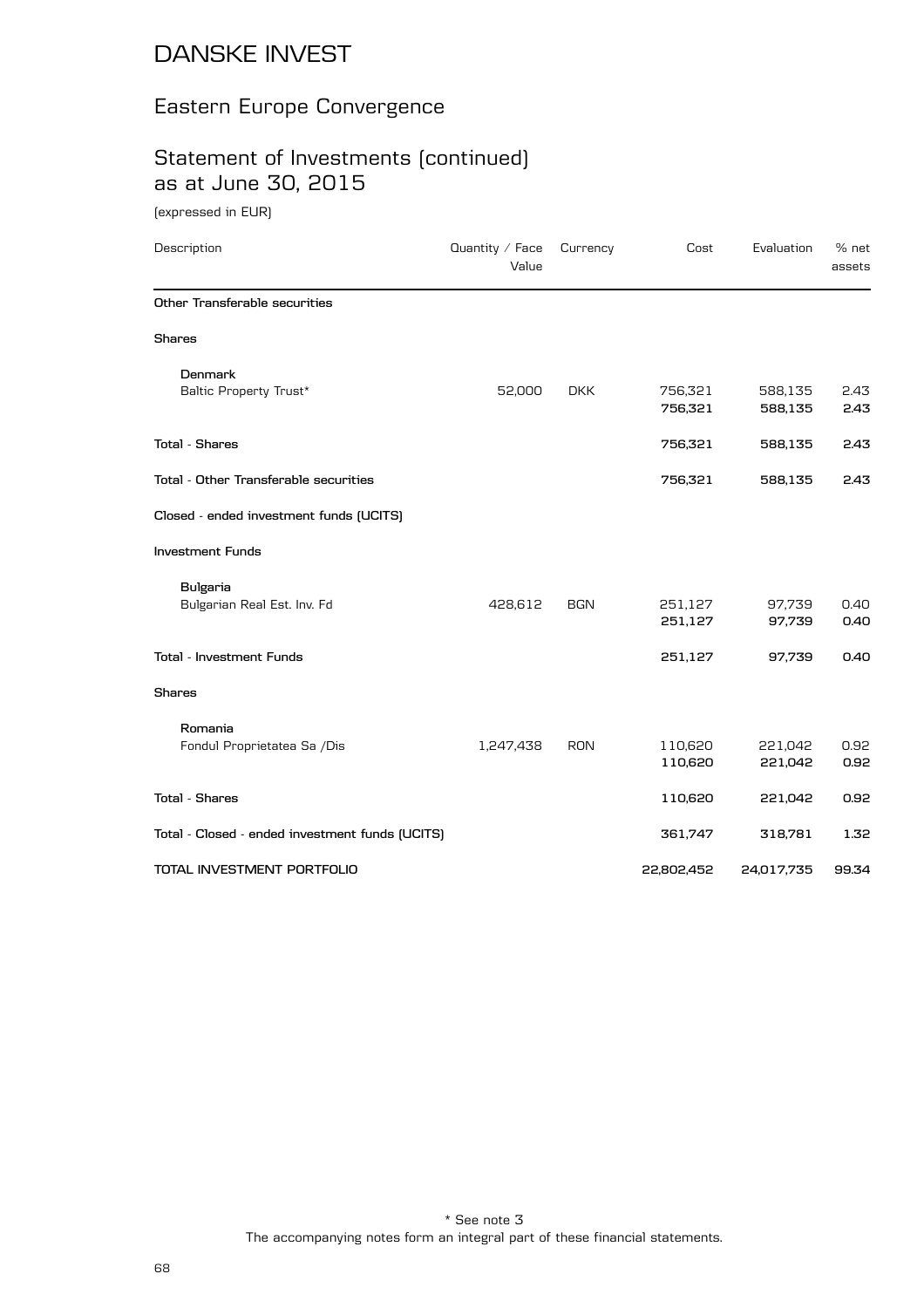### Eastern Europe Convergence

### Geographical and Economic Portfolio Breakdowns as at June 30, 2015

| Geographical breakdown | ℅     |
|------------------------|-------|
| Poland                 | 53.46 |
| Turkey                 | 12.73 |
| Hungary                | 8.52  |
| Czech Republic         | 6.23  |
| Romania                | 5.71  |
| Austria                | 3.43  |
| Denmark                | 2.43  |
| Serbia                 | 1.78  |
| Estonia                | 1.68  |
| Slovenia               | 1.41  |
| Germany                | 0.99  |
| Lithuania              | 0.57  |
| Bulgaria               | 0.40  |
|                        |       |

| Economic breakdown                   | ℅     |
|--------------------------------------|-------|
| Banks and Financial Institutions     | 29.46 |
| Petrol                               | 14.96 |
| Holding and Finance Companies        | 6.35  |
| Construction, Building Material      | 5.66  |
| <b>Public Services</b>               | 4.93  |
| Insurance                            | 4.82  |
| Other Services                       | 3.79  |
| <b>Pharmaceuticals and Cosmetics</b> | 3.38  |
| Non-Ferrous Metals                   | 3.29  |
| Automobile Industry                  | 3.23  |
| Textile                              | 3.08  |
| Internet Software                    | 2.94  |
| News Transmission                    | 2.33  |
| Real Estate Companies                | 2.07  |
| Graphic Art, Publishing              | 1.79  |
| Retail                               | 1.66  |
| Chemicals                            | 1.62  |
| Leisure                              | 1.51  |
| Transportation                       | 0.98  |
| Investment Funds                     | 0.92  |
| <b>Business Houses</b>               | 0.57  |
|                                      | 99.34 |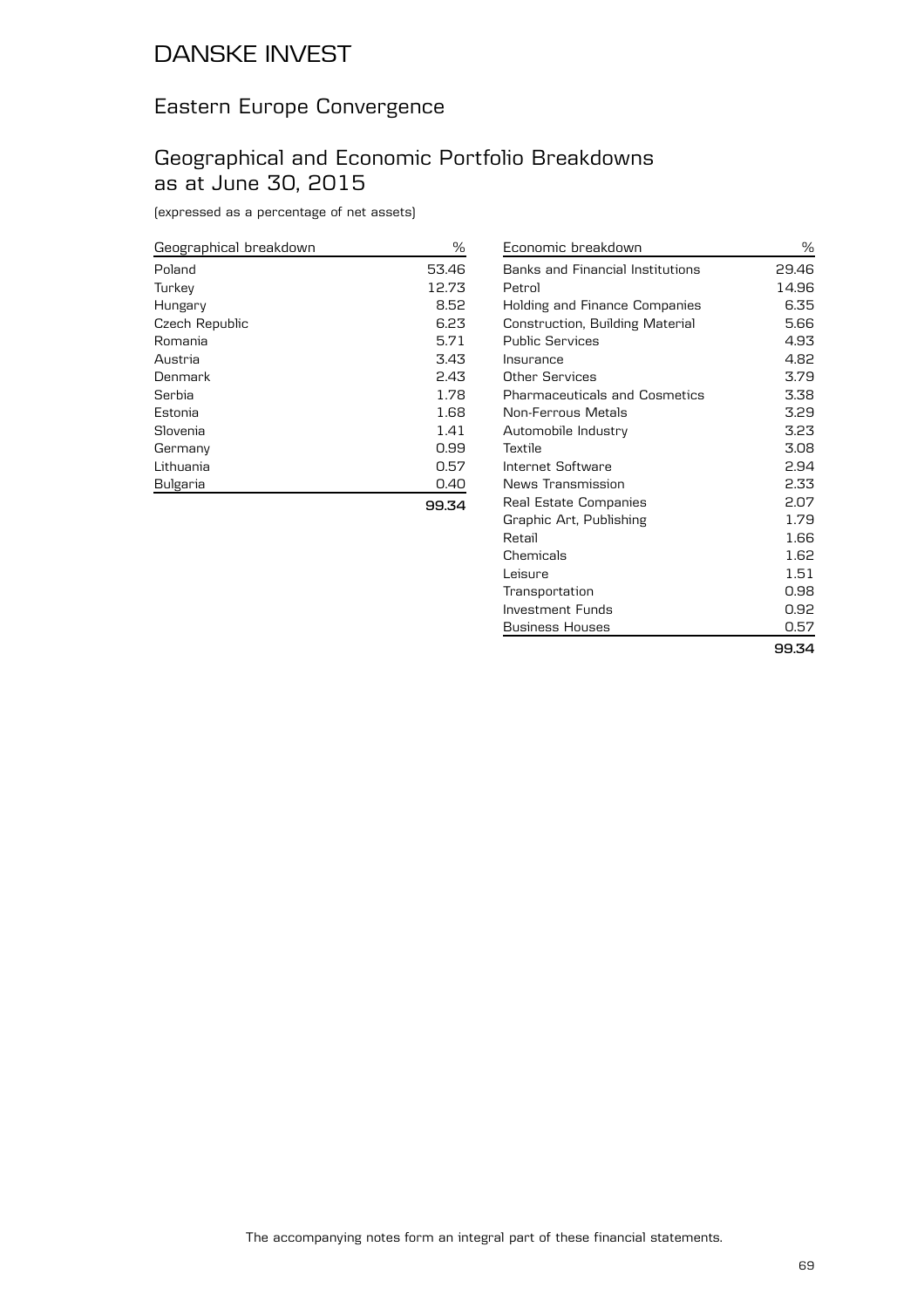### China

### Statement of Investments as at June 30, 2015

(expressed in USD)

| Description                                                            | Quantity / Face $C$ urrency<br>Value | Cost | Evaluation | % net<br>assets |
|------------------------------------------------------------------------|--------------------------------------|------|------------|-----------------|
| Transferable securities admitted to an official stock exchange listing |                                      |      |            |                 |

#### **Shares**

| Bermuda Islands                 |           |            |            |            |       |
|---------------------------------|-----------|------------|------------|------------|-------|
| Chen Hsong Holdings             | 608,000   | <b>HKD</b> | 236,516    | 175,681    | 0.43  |
| Chow Sang Sang Holdings Intl    | 105,000   | <b>HKD</b> | 223,687    | 210,210    | 0.51  |
| Gemdale Prop and Inv Corp Ltd   | 4,460,000 | <b>HKD</b> | 480,581    | 304,918    | 0.75  |
| Joy City Property Ltd           | 828,000   | <b>HKD</b> | 258,023    | 215,752    | 0.53  |
| Lung Kee (Bermuda) Hids Ltd     | 921,000   | <b>HKD</b> | 449.464    | 280,378    | 0.69  |
| Skyworth Digital Holding Ltd    | 514,000   | <b>HKD</b> | 321,940    | 448,211    | 1.10  |
| Trinity                         | 1,980,000 | <b>HKD</b> | 1,044,990  | 342,250    | 0.84  |
|                                 |           |            | 3,015,201  | 1,977,400  | 4.85  |
| Cayman Islands                  |           |            |            |            |       |
| Anta Sports Products Ltd        | 112,000   | <b>HKD</b> | 188,833    | 271,901    | 0.67  |
| Baidu Inc - A-/ Adr             | 965       | <b>USD</b> | 203,742    | 193,483    | 0.47  |
| Baoxin Auto Group Ltd*          | 770,500   | <b>HKD</b> | 616,100    | 486,020    | 1.19  |
| Belle International Holdi Ltd   | 873,000   | <b>HKD</b> | 1,199,051  | 1,001,126  | 2.46  |
| Biostime Intl Holdings*         | 74,000    | <b>HKD</b> | 324,029    | 220,027    | 0.54  |
| Cheung Kong Property Hids Ltd   | 44,000    | <b>HKD</b> | 398,519    | 366,655    | 0.90  |
| China Dongxiang (Group) Co Ltd  | 899,000   | <b>HKD</b> | 216,933    | 234,252    | 0.58  |
| China Medical System Holdings   | 140,000   | <b>HKD</b> | 125,477    | 195,041    | 0.48  |
| China Resources Land            | 342,000   | <b>HKD</b> | 770,789    | 1,102,907  | 2.71  |
| China Shineway Pharma Grp Ltd   | 208,000   | <b>HKD</b> | 340,012    | 310,166    | 0.76  |
| Cn City                         | 308,000   | <b>HKD</b> | 123,317    | 114,424    | 0.28  |
| E-House Holdings Sadr           | 22,500    | <b>USD</b> | 231,536    | 151,200    | 0.37  |
| Intime Retail                   | 289,000   | <b>HKD</b> | 328,852    | 390,690    | 0.96  |
| Longfor Ppt                     | 162,000   | <b>HKD</b> | 246,380    | 257,871    | 0.63  |
| Mindray Medical International   | 11,530    | <b>USD</b> | 365,450    | 325,953    | 0.80  |
| New Orientaleducat.Tech / Adr   | 17,910    | <b>USD</b> | 443,683    | 425,542    | 1.04  |
| Pacific Textiles Holdings Ltd   | 184,000   | <b>HKD</b> | 250,843    | 293,840    | 0.72  |
| Qihoo 360 Techn / Adr           | 7,210     | <b>USD</b> | 424,671    | 483,863    | 1.19  |
| Shenguan Holdings               | 520,000   | <b>HKD</b> | 166,046    | 133,484    | 0.33  |
| Soufun Holdings Ltd Adr*        | 42,300    | <b>USD</b> | 454,829    | 343,899    | 0.84  |
| Springld Int                    | 1,320,000 | <b>HKD</b> | 829,453    | 459,738    | 1.13  |
| <b>Tencent Holdings Ltd</b>     | 198,400   | <b>HKD</b> | 1,569,183  | 3,971,973  | 9.75  |
| Tenwow Intl                     | 737,000   | <b>HKD</b> | 319,189    | 307,074    | 0.75  |
| Tingyi Hld Corp. [Cayman Isl.]  | 34,000    | <b>HKD</b> | 87,116     | 69,384     | 0.17  |
| Vipshop Hldg Sp Adrrepr 1/5th   | 7,800     | <b>USD</b> | 195,736    | 168,012    | 0.41  |
| Xinyi Glass Holding Co Ltd      | 336,000   | <b>HKD</b> | 307,629    | 178,570    | 0.44  |
|                                 |           |            | 10,727,398 | 12,457,095 | 30.57 |
| China                           |           |            |            |            |       |
| Angang Steel Company Ltd -H-    | 270,000   | <b>HKD</b> | 224,492    | 184,592    | 0.45  |
| Bank of China Ltd -H-           | 910,000   | <b>HKD</b> | 489,440    | 592,796    | 1.46  |
| Cgn Power Co Ltd                | 1,202,000 | <b>HKD</b> | 545,450    | 634,163    | 1.56  |
| Changsha Zoomlion Heavy -H-     | 376,200   | <b>HKD</b> | 327,914    | 245,066    | 0.60  |
| China Construction Bank Corp    | 3,688,430 | <b>HKD</b> | 2,676,547  | 3,387,618  | 8.32  |
| China Life Insurance Co Ltd-H-  | 359,000   | <b>HKD</b> | 1,059,266  | 1,565,251  | 3.84  |
| China Machinery -Shs H -        | 157,000   | <b>HKD</b> | 114,174    | 167,486    | 0.41  |
| China Paci Insu (Group) Ltd -H- | 171,000   | <b>HKD</b> | 572,242    | 818,357    | 2.01  |
|                                 |           |            |            |            |       |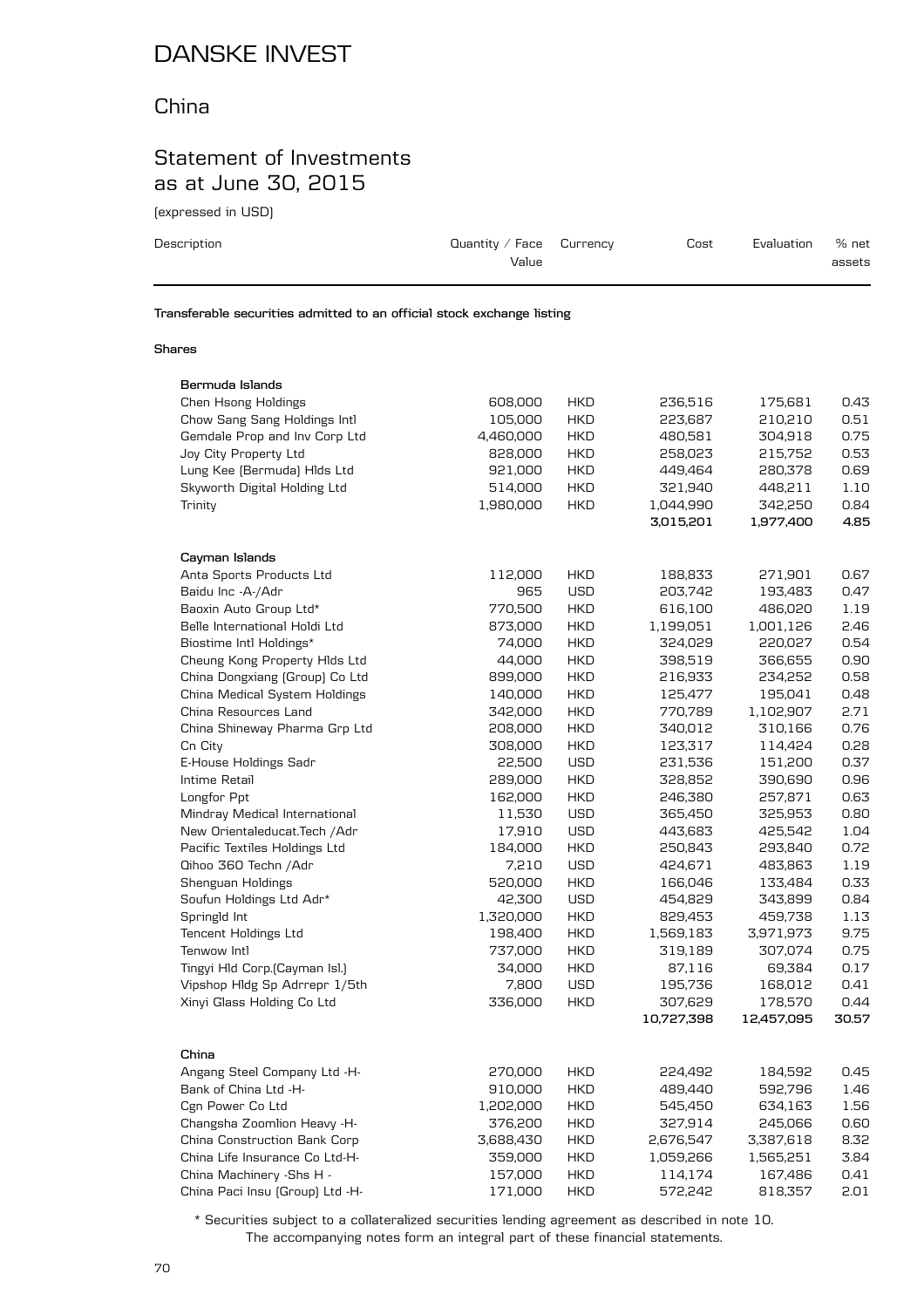### China

# Statement of Investments (continued) as at June 30, 2015

(expressed in USD)

| Description                                                                    | Quantity / Face<br>Value | Currency   | Cost       | Evaluation | % net<br>assets |
|--------------------------------------------------------------------------------|--------------------------|------------|------------|------------|-----------------|
| China Petroleum & Chem Corp H                                                  | 1,683,400                | <b>HKD</b> | 1,444,834  | 1,457,078  | 3.58            |
| China Telecom Corp Ltd -H-                                                     | 886,000                  | <b>HKD</b> | 539,807    | 525,732    | 1.29            |
| Cn Cinda Am /H                                                                 | 140,000                  | <b>HKD</b> | 77,480     | 78,197     | 0.19            |
| Csr Corporation Ltd /-H-                                                       | 37,000                   | <b>HKD</b> | 28,098     | 56,701     | 0.14            |
| Dongfang Electric Corp.Ltd-H-                                                  | 49,600                   | <b>HKD</b> | 99,933     | 92,389     | 0.23            |
| Harbin Electric Co Ltd H                                                       | 510,000                  | <b>HKD</b> | 449,452    | 402,619    | 0.99            |
| Ind & Com Boc -H-                                                              | 3,690,480                | <b>HKD</b> | 2,443,979  | 2,961,053  | 7.27            |
| Jiangxi Copper Co Ltd H                                                        | 130,000                  | <b>HKD</b> | 273,663    | 217,331    | 0.53            |
| Livzon Pharmaceutic /H                                                         | 21,300                   | <b>HKD</b> | 134,270    | 149,057    | 0.37            |
| Petrochina Co Ltd /-H-                                                         | 1,058,000                | <b>HKD</b> | 1,265,624  | 1,187,347  | 2.91            |
| Ping An Insur. (Grp) Co -H-                                                    | 47,500                   | <b>HKD</b> | 541,160    | 644,588    | 1.58            |
| Shangdong Weigao Med.Poly -H-                                                  | 580,000                  | <b>HKD</b> | 557,429    | 428,702    | 1.05            |
| Shanghai Electric Group Co -H-                                                 | 154,000                  | <b>HKD</b> | 77,728     | 126,939    | 0.31            |
| Shanghai Friendship Group -B-                                                  | 133,700                  | <b>USD</b> | 227,434    | 294,140    | 0.72            |
| Shanghai H                                                                     | 53,400                   | <b>HKD</b> | 403,834    | 341,317    | 0.84            |
| Sinopec Yizheng Che.Fibre -H-*                                                 | 74,000                   | <b>HKD</b> | 30,598     | 36,464     | 0.09            |
| Sinopharm Group Co -H-                                                         | 51,200                   | <b>HKD</b> | 190,871    | 225,215    | 0.55            |
| Xinjiang Goldwind -H-                                                          | 159,600                  | <b>HKD</b> | 150,714    | 322,402    | 0.79            |
| Zhaojin Mining Ind.-H-*                                                        | 761,000                  | <b>HKD</b> | 1,081,923  | 477,083    | 1.17            |
| Zhuzhou Csr Times Electric Ltd                                                 | 67,000                   | <b>HKD</b> | 205,733    | 496,953    | 1.22            |
|                                                                                |                          |            | 16,234,089 | 18,116,636 | 44.47           |
| Hong Kong                                                                      |                          |            |            |            |                 |
| Aia Group                                                                      | 42,400                   | <b>HKD</b> | 197,766    | 278,119    | 0.68            |
| China Everbright Intl Ltd                                                      | 172,000                  | <b>HKD</b> | 133,211    | 308,845    | 0.76            |
| China Mobile Ltd                                                               | 273,000                  | <b>HKD</b> | 2,806,274  | 3,519,803  | 8.64            |
| China Overseas Land+Investment                                                 | 74,000                   | <b>HKD</b> | 196,161    | 260,596    | 0.64            |
| China Unico (Hk)                                                               | 382,000                  | <b>HKD</b> | 645,231    | 603,139    | 1.48            |
| Cnooc Ltd                                                                      | 368,000                  | <b>HKD</b> | 523,244    | 521,222    | 1.28            |
| Cspc Pharmaceut - Shs                                                          | 376,000                  | <b>HKD</b> | 304,042    | 372,981    | 0.91            |
| Dah Sing Banking Group Ltd                                                     | 68,400                   | <b>HKD</b> | 116,167    | 150,348    | 0.37            |
| Galaxy Entertainment Group                                                     | 109,000                  | <b>HKD</b> | 526,099    | 430,953    | 1.06            |
| Goldpac Group Ltd                                                              | 126,000                  | <b>HKD</b> | 103,142    | 81,267     | 0.20            |
|                                                                                |                          |            | 5,551,337  | 6,527,273  | 16.02           |
| Singapore                                                                      |                          |            |            |            |                 |
| Sound Global Ltd                                                               | 468,000                  | <b>HKD</b> | 279,597    | 295,811    | 0.73            |
|                                                                                |                          |            | 279,597    | 295,811    | 0.73            |
| <b>United States of America</b>                                                |                          |            |            |            |                 |
| Sohu.Com Inc                                                                   | 1,960                    | <b>USD</b> | 126,691    | 115,542    | 0.28            |
|                                                                                |                          |            | 126,691    | 115,542    | 0.28            |
| <b>Total - Shares</b>                                                          | 35,934,313               | 39,489,757 | 96.92      |            |                 |
| Total - Transferable securities admitted to an official stock exchange listing | 35,934,313               | 39,489,757 | 96.92      |            |                 |
| TOTAL INVESTMENT PORTFOLIO                                                     |                          |            | 35,934,313 | 39,489,757 | 96.92           |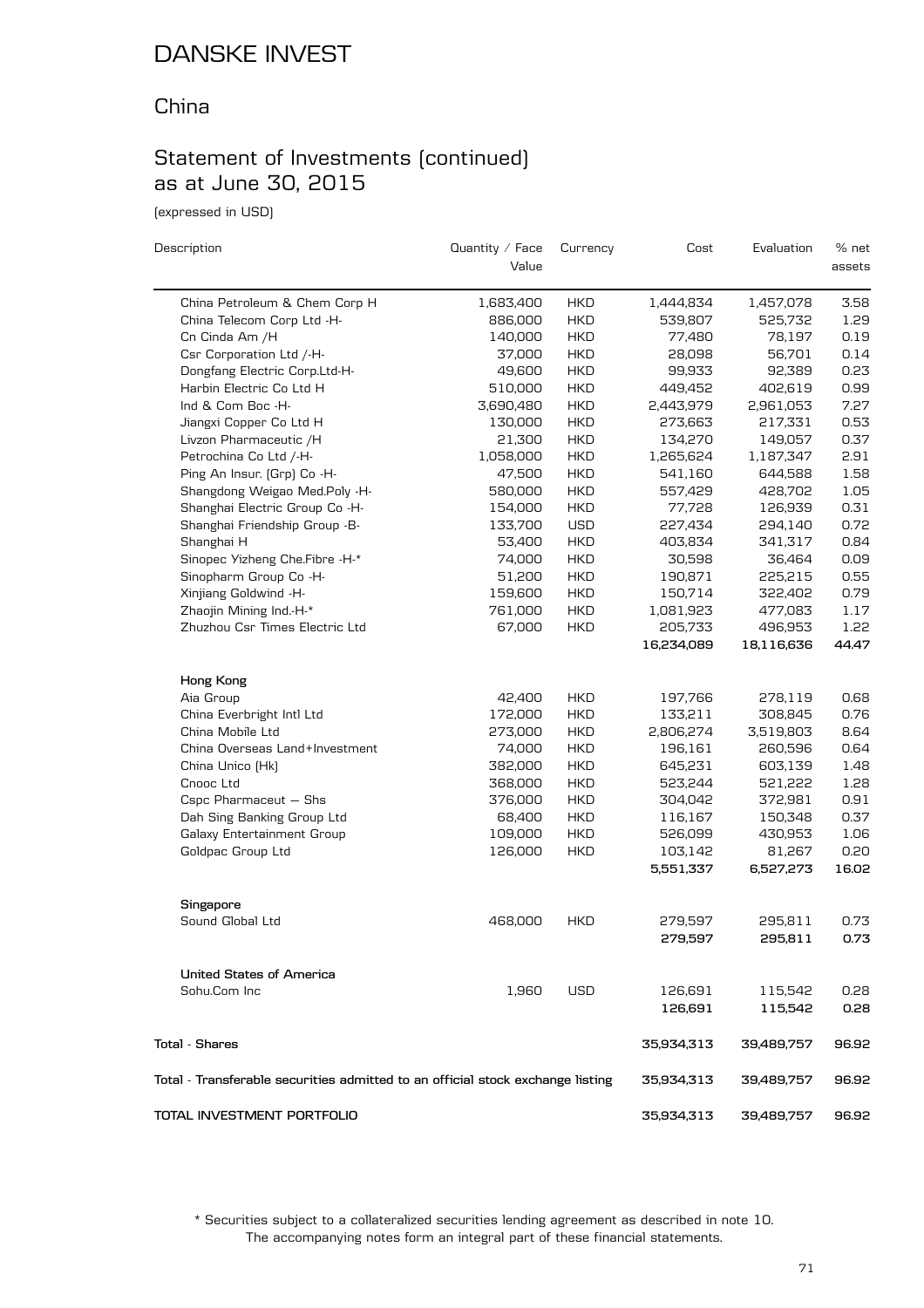### China

### Geographical and Economic Portfolio Breakdowns as at June 30, 2015

| Geographical breakdown   | %     |
|--------------------------|-------|
| China                    | 44.47 |
| Cayman Islands           | 30.57 |
| Hong Kong                | 16.02 |
| Bermuda Islands          | 4.85  |
| Singapore                | 0.73  |
| United States of America | 0.28  |
|                          | 96.92 |

| Economic breakdown                      | %     |
|-----------------------------------------|-------|
|                                         |       |
| <b>Banks and Financial Institutions</b> | 17.42 |
| Internet Software                       | 11.69 |
| News Transmission                       | 11.41 |
| Insurance                               | 8.11  |
| Petrol                                  | 7.77  |
| Real Estate Companies                   | 6.62  |
| Textile                                 | 5.99  |
| <b>Pharmaceuticals and Cosmetics</b>    | 4.44  |
| Mechanics, Machinery                    | 3.35  |
| Retail                                  | 3.01  |
| Electronics and Electrical Equipment    | 2.32  |
| <b>Public Services</b>                  | 2.29  |
| Mines, Heavy Industries                 | 1.62  |
| Electronic Semiconductor                | 1.54  |
| Automobile Industry                     | 1.33  |
| <b>Food and Distilleries</b>            | 1.25  |
| Leisure                                 | 1.06  |
| Healthcare Education & Social Services  | 1.04  |
| Biotechnology                           | 0.84  |
| Forest Products and Paper Industry      | 0.76  |
| <b>Construction, Building Material</b>  | 0.75  |
| Miscellaneous                           | 0.68  |
| Consumer Goods                          | 0.54  |
| Non-Ferrous Metals                      | 0.53  |
| Transportation                          | 0.28  |
| Holding and Finance Companies           | 0.19  |
| Chemicals                               | 0.09  |
|                                         | 96.92 |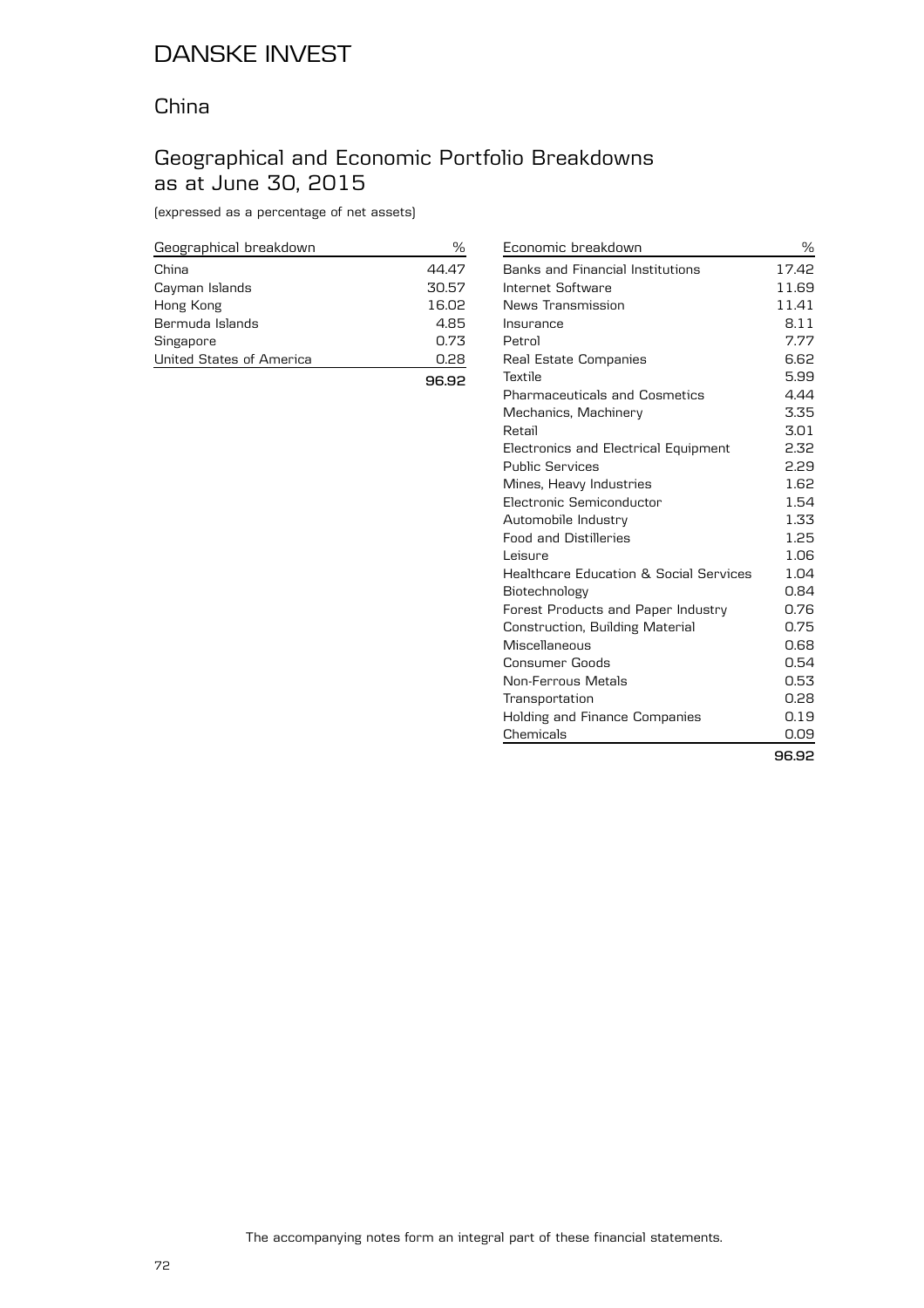## Japan

## Statement of Investments as at June 30, 2015

(expressed in JPY)

| Description | Quantity / Face $C$ urrency<br>Value | Cost | Evaluation | % net<br>assets |
|-------------|--------------------------------------|------|------------|-----------------|
|             |                                      |      |            |                 |

**Transferable securities admitted to an official stock exchange listing**

#### **Shares**

| Japan                          |         |            |             |             |      |
|--------------------------------|---------|------------|-------------|-------------|------|
| Acom Co Ltd                    | 80,500  | JPY        | 31,570,194  | 37,835,000  | 0.81 |
| Adeka Corp                     | 9,600   | <b>JPY</b> | 16,097,517  | 16,320,000  | 0.35 |
| Aica Kogyo Co Ltd              | 7,600   | JPY        | 20,047,948  | 21,614,400  | 0.46 |
| Ajinomoto Co.Inc               | 27,000  | JPY        | 65,352,318  | 71,590,500  | 1.54 |
| Alps Electric Co               | 25,000  | <b>JPY</b> | 62,164,190  | 94,375,000  | 2.03 |
| Amada Co.Ltd                   | 59,100  | <b>JPY</b> | 71,779,781  | 76,475,400  | 1.64 |
| Aoki Holdings Inc              | 26,600  | JPY        | 46,152,526  | 46,443,600  | 1.00 |
| Arcs Co Lt                     | 8,800   | <b>JPY</b> | 21,946,667  | 23,478,400  | 0.50 |
| Ashikaga Holdings Co.Ltd       | 50,200  | <b>JPY</b> | 25,005,358  | 26,505,600  | 0.57 |
| Askul Corp Tokyo               | 6,300   | JPY        | 18,244,978  | 24,286,500  | 0.52 |
| Casio Computer Co.Ltd          | 16,300  | <b>JPY</b> | 36,322,594  | 39,380,800  | 0.85 |
| Central Japan Railway Co       | 5,800   | <b>JPY</b> | 124,967,460 | 128,209,000 | 2.76 |
| Century Tokyo Leasing Corp     | 6,300   | JPY        | 22,004,436  | 24,948,000  | 0.54 |
| Chiba Bank                     | 68,000  | <b>JPY</b> | 62,661,686  | 63,444,000  | 1.36 |
| Chugai Pharmaceut. Co.Ltd      | 17,600  | JPY        | 64,729,196  | 74,360,000  | 1.60 |
| Chuo Mitsui Trust Holdings Inc | 133,000 | JPY        | 65,526,852  | 74,559,800  | 1.60 |
| Cosmo Oil Co Ltd               | 171,000 | <b>JPY</b> | 34,697,308  | 34,029,000  | 0.73 |
| Dai-Ichi Life Insurance Co Ltd | 64,300  | JPY        | 130,877,357 | 154,737,950 | 3.33 |
| Daicel Chemical Industries Co. | 32,600  | JPY        | 45,240,185  | 51,247,200  | 1.10 |
| Daiwa H. Industr.Co.Ltd        | 23,600  | <b>JPY</b> | 65,842,860  | 67,330,800  | 1.45 |
| East Japan Railway Co          | 10,200  | <b>JPY</b> | 100,037,624 | 112,302,000 | 2.41 |
| Electric Power Development Co  | 13,300  | JPY        | 55,344,967  | 57,522,500  | 1.24 |
| Fuji Heavy Industries Ltd      | 12,100  | <b>JPY</b> | 45,956,067  | 54,546,800  | 1.17 |
| Fuji Oil Co.Ltd                | 12,500  | JPY        | 22,824,266  | 26,825,000  | 0.58 |
| Hino Motors Ltd                | 22,300  | JPY        | 36,620,509  | 33,762,200  | 0.73 |
| Hitachi Ltd                    | 84,000  | <b>JPY</b> | 69,659,674  | 67,771,200  | 1.46 |
| Iwaicosmo Holdings Inc         | 13,600  | JPY        | 21,054,080  | 21,270,400  | 0.46 |
| Japan Air Lines Co. Jpy50      | 17,200  | JPY        | 63,347,199  | 73,444,000  | 1.58 |
| Jeol Ltd                       | 30,000  | <b>JPY</b> | 16,402,917  | 16,650,000  | 0.36 |
| Jfe Holdings Inc               | 26,200  | <b>JPY</b> | 69,423,503  | 71,172,300  | 1.53 |
| Jx Holdings                    | 63,400  | JPY        | 31,978,020  | 33,487,880  | 0.72 |
| K S Holdings Corp              | 8,500   | JPY        | 30,391,380  | 37,485,000  | 0.81 |
| Kissei Pharmaceutical Co Ltd   | 5,900   | JPY        | 20,150,508  | 18,349,000  | 0.39 |
| Konoike Transport Co.Ltd       | 11,400  | JPY        | 13,325,125  | 16,974,600  | 0.37 |
| Kubota Corp                    | 36,000  | <b>JPY</b> | 67,050,607  | 69,894,000  | 1.50 |
| Kyowa Hakko Kirin Co Ltd       | 26,000  | JPY        | 40,130,572  | 41,626,000  | 0.89 |
| Leopalace21 Corp               | 24,700  | JPY        | 17,775,547  | 18,549,700  | 0.40 |
| Makino Milling Machine Co Ltd  | 16,000  | <b>JPY</b> | 20,725,337  | 19,760,000  | 0.42 |
| Mazda Motor Corp               | 26,000  | JPY        | 67,739,579  | 62,348,000  | 1.34 |
| Mitsubishi Corp                | 27,100  | JPY        | 69,648,900  | 72,953,200  | 1.57 |
| Mitsubishi Electric Corp       | 58,000  | <b>JPY</b> | 80,509,942  | 91,756,000  | 1.97 |
| Mitsubishi Materials Corp      | 110,000 | JPY        | 48,838,064  | 51,700,000  | 1.11 |
| Mitsubishi Ufj Financial Group | 292,600 | JPY        | 216,565,439 | 257,429,480 | 5.53 |
| Mizuho Financial Group Inc     | 715,300 | <b>JPY</b> | 188,215,258 | 189,554,500 | 4.07 |
| Murata Manufacturing Co Ltd    | 6,600   | <b>JPY</b> | 103,871,294 | 140,976,000 | 3.03 |
| Namco Bandai Hldg              | 17,100  | JPY        | 42,154,047  | 40,492,800  | 0.87 |
| Nihon Unisys Ltd               | 32,800  | JPY        | 35,428,174  | 41,262,400  | 0.89 |
| Nintendo Co.Ltd                | 2,600   | JPY        | 53,650,773  | 53,222,000  | 1.14 |
|                                |         |            |             |             |      |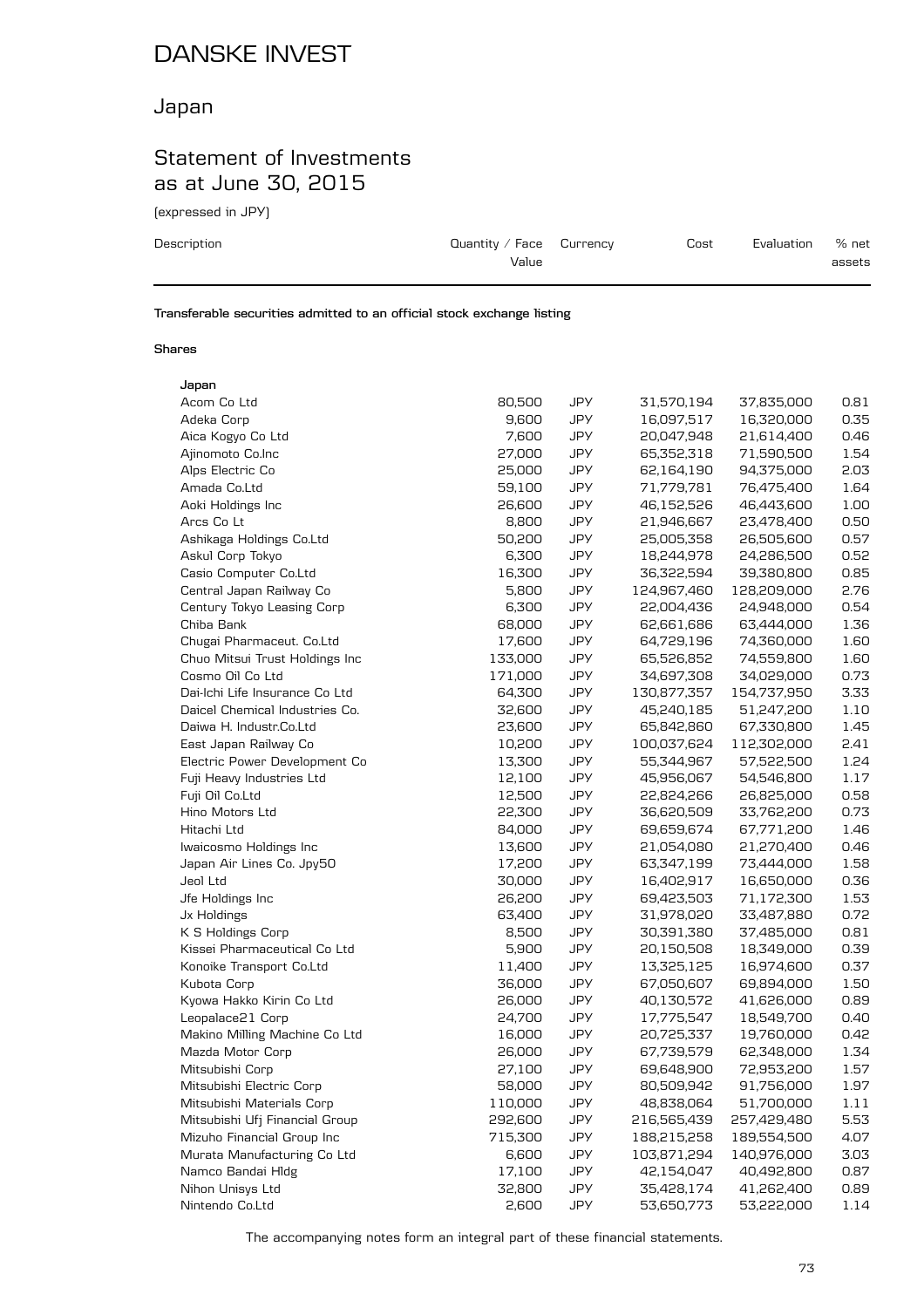## Japan

# Statement of Investments (continued) as at June 30, 2015

(expressed in JPY)

| Description                                                                                                | Quantity / Face | Currency   | Cost        | Evaluation                  | % net  |
|------------------------------------------------------------------------------------------------------------|-----------------|------------|-------------|-----------------------------|--------|
|                                                                                                            | Value           |            |             |                             | assets |
| Nippo Corp                                                                                                 | 24,000          | JPY        | 49,592,868  | 50,352,000                  | 1.08   |
| Nippon Tel&Tel                                                                                             | 42,600          | JPY        | 178,553,197 | 188,867,100                 | 4.06   |
| Nisshinbo Holdings Inc                                                                                     | 18,000          | JPY        | 21,284,157  | 24,642,000                  | 0.53   |
| Nitto Denko Corp                                                                                           | 2,800           | JPY        | 26,593,809  | 28,168,000                  | 0.61   |
| Nomura Research Institute Ltd                                                                              | 9,600           | <b>JPY</b> | 39,544,892  | 45,984,000                  | 0.99   |
| Ntt Docomo Inc                                                                                             | 37,200          | <b>JPY</b> | 78,836,462  | 87,196,800                  | 1.87   |
| Obayashi Road Corp.                                                                                        | 19,000          | JPY        | 12,967,073  | 12,502,000                  | 0.27   |
| Okumura Corp.                                                                                              | 19,000          | <b>JPY</b> | 11,995,197  | 11,875,000                  | 0.26   |
| Pacific Industrial Co Ltd                                                                                  | 10,500          | JPY        | 12,432,079  | 12,285,000                  | 0.26   |
| Ryohin Keikaku Co Ltd                                                                                      | 3,100           | JPY        | 49,709,677  | 73,594,000                  | 1.58   |
| S Foods Inc                                                                                                | 5,400           | JPY        | 13,036,900  | 13,381,200                  | 0.29   |
| San-In Godo Bank Ltd                                                                                       | 13,000          | <b>JPY</b> | 15,556,492  | 15,353,000                  | 0.33   |
| Seiko Epson Corp                                                                                           | 14,100          | JPY        | 31,238,372  | 30,611,100                  | 0.66   |
| Shimachu Co Ltd                                                                                            | 3,500           | <b>JPY</b> | 11,931,411  | 12,355,000                  | 0.27   |
| Shimizu Corp                                                                                               | 37,000          | <b>JPY</b> | 32,101,462  | 38,147,000                  | 0.82   |
| Sony Corp Jpy 50                                                                                           | 25,600          | JPY        | 87,319,823  | 88,614,400                  | 1.91   |
| Starts Corp Inc                                                                                            | 8,700           | JPY        | 16,811,403  | 16,608,300                  | 0.36   |
| Sumitomo Chemical Co.Ltd                                                                                   | 44,000          | <b>JPY</b> | 29,718,514  | 32,384,000                  | 0.70   |
| Sumitomo Corp.                                                                                             | 28,400          | JPY        | 40,206,923  | 40,441,600                  | 0.87   |
| Sumitomo Realty+Development                                                                                | 26,000          | <b>JPY</b> | 113,372,171 | 111,631,000                 | 2.40   |
| Tadano Ltd                                                                                                 | 8,000           | JPY        | 12,737,390  | 14,640,000                  | 0.31   |
| Taisei Corp.                                                                                               | 38,000          | JPY        | 25,457,715  | 26,714,000                  | 0.57   |
| Temp Holdings                                                                                              | 9,100           | <b>JPY</b> | 34,789,999  | 40,222,000                  | 0.86   |
| Toa Corp Hyogo                                                                                             | 7,700           | <b>JPY</b> | 9,222,436   | 9,917,600                   | 0.21   |
| Toa Road                                                                                                   | 15,000          | JPY        | 6,519,844   | 7,125,000                   | 0.15   |
| Toei Co Ltd                                                                                                | 32,000          | JPY        | 24,323,113  | 27,936,000                  | 0.60   |
| Toppan Forms Co Ltd .Tokyo                                                                                 | 19,400          | JPY        | 25,278,415  | 32,727,800                  | 0.70   |
| <b>Tosoh Corp</b>                                                                                          | 27,000          | JPY        | 18,278,473  | 20,547,000                  | 0.44   |
| Toyota Industries Corp                                                                                     | 15,600          | JPY        | 105,752,527 | 108,888,000                 | 2.34   |
| Toyota Motor Corp.                                                                                         | 43,300          | JPY        | 328,078,297 | 355,189,900                 | 7.64   |
| Trusco Nakayama Corp                                                                                       | 4,900           | <b>JPY</b> | 17,234,855  | 20,408,500                  | 0.44   |
| Yamaha Motor Co Ltd                                                                                        | 13,700          | <b>JPY</b> | 37,678,619  | 36,674,900                  | 0.79   |
|                                                                                                            |                 |            |             | 4,198,205,348 4,580,241,110 | 98.45  |
| <b>Total - Shares</b>                                                                                      |                 |            |             | 4,198,205,348 4,580,241,110 | 98.45  |
| Total - Transferable securities admitted to an official stock exchange listing 4,198,205,348 4,580,241,110 |                 |            |             |                             | 98.45  |
| TOTAL INVESTMENT PORTFOLIO                                                                                 |                 |            |             | 4,198,205,348 4,580,241,110 | 98.45  |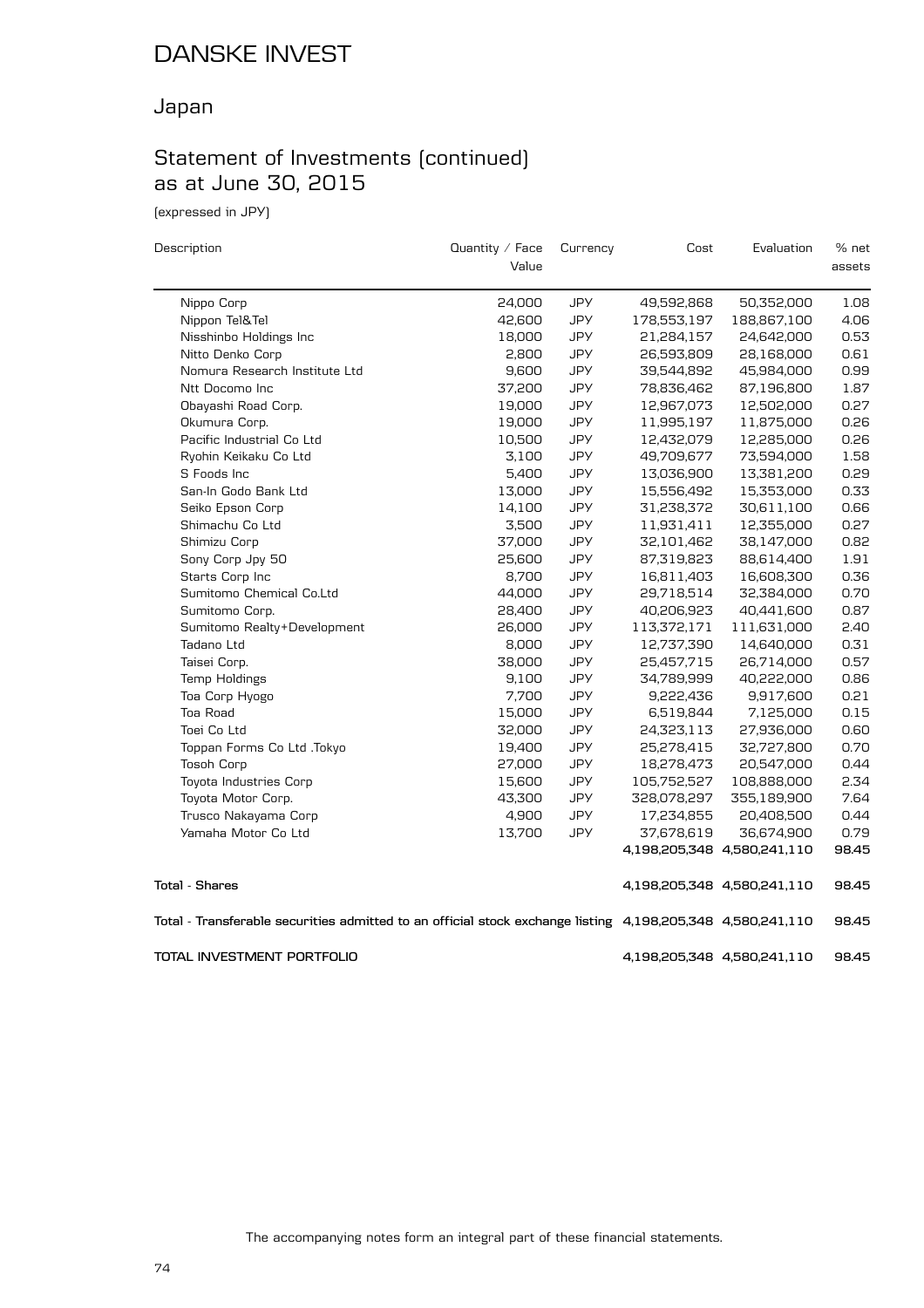## Japan

## Geographical and Economic Portfolio Breakdowns as at June 30, 2015

(expressed as a percentage of net assets)

| Geographical breakdown |       |
|------------------------|-------|
| Japan                  | 98.45 |
|                        | 98.45 |

| Economic breakdown                   | ℅     |
|--------------------------------------|-------|
| Holding and Finance Companies        | 18.84 |
| Automobile Industry                  | 14.27 |
| Flectronic Semiconductor             | 11.29 |
| Transportation                       | 7.12  |
| News Transmission                    | 5.93  |
| Construction, Building Material      | 5.06  |
| Mechanics, Machinery                 | 4.31  |
| Chemicals                            | 4.09  |
| Banks and Financial Institutions     | 3.61  |
| Insurance                            | 3.33  |
| Real Estate Companies                | 2.80  |
| <b>Business Houses</b>               | 2.44  |
| <b>Food and Distilleries</b>         | 2.41  |
| Retail                               | 2.37  |
| Electronics and Electrical Equipment | 2.33  |
| Pharmaceuticals and Cosmetics        | 1.99  |
| Internet Software                    | 1.88  |
| <b>Public Services</b>               | 1.24  |
| Non-Ferrous Metals                   | 1.11  |
| Petrol                               | 0.73  |
| Graphic Art, Publishing              | 0.70  |
| Leisure                              | 0.60  |
|                                      | 98.45 |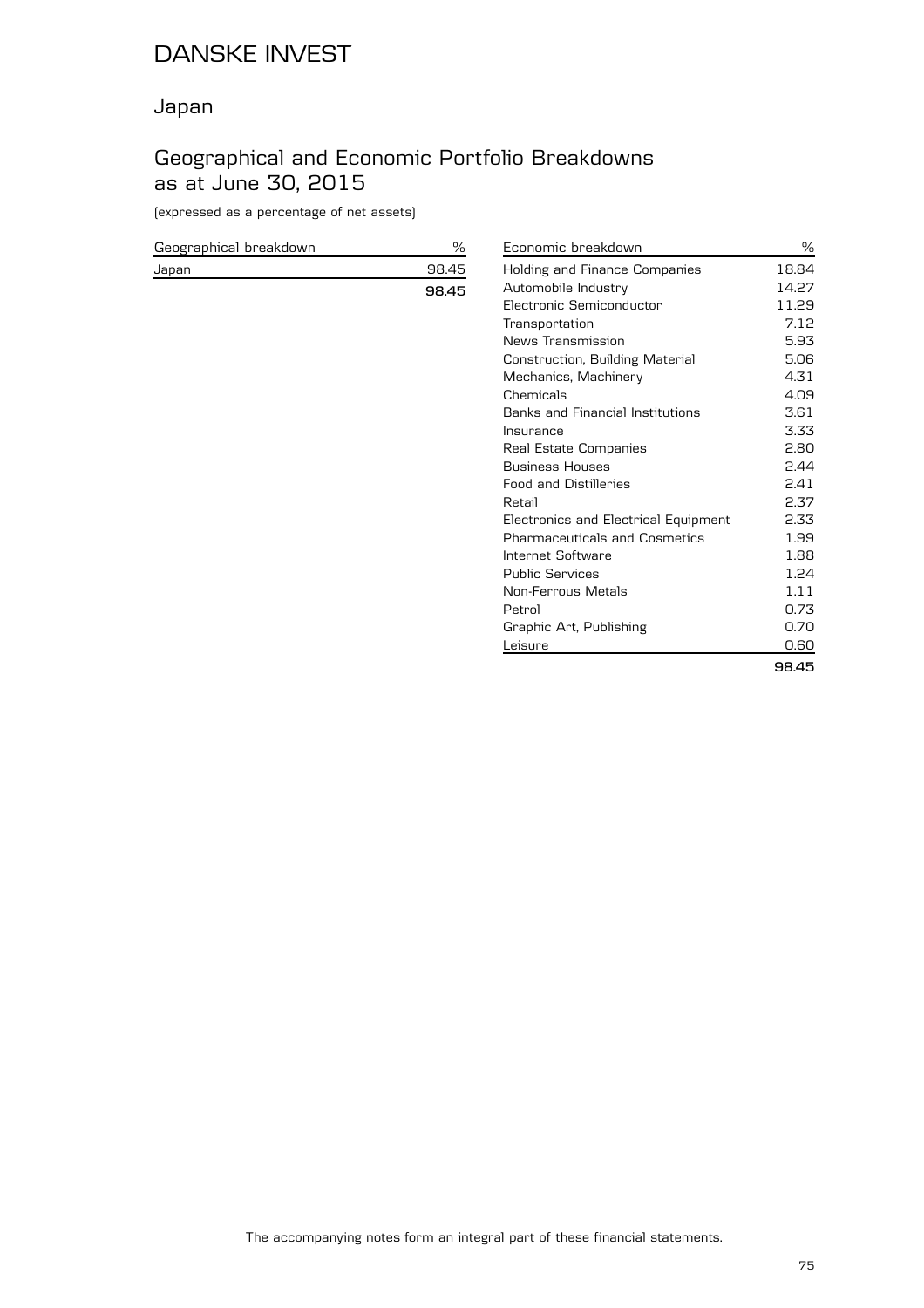### India

## Statement of Investments as at June 30, 2015

(expressed in USD)

| Description                                                                                                               | Quantity / Face $C$ urrency<br>Value | Cost | Evaluation | % net<br>assets |
|---------------------------------------------------------------------------------------------------------------------------|--------------------------------------|------|------------|-----------------|
| ______<br>the contract of the contract of the contract of the contract of the contract of the contract of the contract of | ____                                 |      |            |                 |

**Transferable securities admitted to an official stock exchange listing**

#### **Shares**

| TOTAL INVESTMENT PORTFOLIO                                                     |         |            | 58,230,871 | 72,588,199 | 97.64 |
|--------------------------------------------------------------------------------|---------|------------|------------|------------|-------|
| Total - Transferable securities admitted to an official stock exchange listing |         |            | 58,230,871 | 72,588,199 | 97.64 |
| <b>Total - Shares</b>                                                          |         |            | 58,230,871 | 72,588,199 | 97.64 |
|                                                                                |         |            | 58,230,871 | 72,588,199 | 97.64 |
| Ultra Tech Cement Ltd                                                          | 33,681  | <b>INR</b> | 1,164,440  | 1,559,800  | 2.10  |
| Ultra Tech Cement / Sgdr [2shs]                                                | 5,000   | <b>USD</b> | 83.507     | 231,548    | 0.31  |
| The Jammu And Kashmir Bank Ltd                                                 | 220,000 | <b>INR</b> | 418,132    | 346,862    | 0.47  |
| Tata Power Co Ltd                                                              | 555,000 | <b>INR</b> | 1,045,026  | 642,129    | 0.86  |
| Tata Consultancy Serv / Demat.                                                 | 119,292 | <b>INR</b> | 3,522,420  | 4,775,948  | 6.42  |
| Sun Pharmaceutical - Shs                                                       | 66,500  | <b>INR</b> | 1,019,753  | 904,447    | 1.22  |
| Nicholas Piramal India /Demat.                                                 | 112,775 | <b>INR</b> | 1,121,287  | 1,649,350  | 2.22  |
| Nestle India /Dematerialised                                                   | 21,700  | <b>INR</b> | 1,953,643  | 2,127,685  | 2.86  |
| Mphasis Ltd /Demat.                                                            | 285,466 | <b>INR</b> | 2,181,117  | 1,760,008  | 2.37  |
| Lupin Ltd                                                                      | 74,300  | <b>INR</b> | 1,420,247  | 2,184,369  | 2.94  |
| Linde India Ltd                                                                | 200,000 | <b>INR</b> | 871,279    | 1,184,915  | 1.59  |
| Kotak Mahind                                                                   | 92,289  | <b>INR</b> | 1,547,766  | 2,019,795  | 2.72  |
| Kansai Nerolac Paints Ltd                                                      | 560,040 | <b>INR</b> | 802,775    | 1,893,802  | 2.55  |
| Itc Ltd /Demat                                                                 | 765,000 | <b>INR</b> | 3,761,525  | 3,748,012  | 5.04  |
| Infosys Tech Ltd /Demat                                                        | 318,002 | <b>INR</b> | 4,618,555  | 4,919,720  | 6.62  |
| Icici Bank Ltd /Dubai                                                          | 937,410 | <b>INR</b> | 4,159,568  | 4,514,034  | 6.07  |
| Housing Devt Fin Corp                                                          | 310,502 | <b>INR</b> | 4,789,389  | 6,247,257  | 8.40  |
| Hindustan Unilever Ltd                                                         | 203,839 | <b>INR</b> | 1,914,739  | 2,920,095  | 3.93  |
| Hero Honda Motors /Demat.                                                      | 73,000  | <b>INR</b> | 2,990,300  | 2,872,508  | 3.86  |
| Hdfc Bank Ltd                                                                  | 126,400 | <b>INR</b> | 1,565,821  | 2,094,009  | 2.82  |
| Gujarat Gas Co Ltd                                                             | 80,000  | <b>INR</b> | 529,008    | 935,758    | 1.26  |
| Gruh Finance Ltd                                                               | 360,000 | <b>INR</b> | 729,629    | 1,468,397  | 1.98  |
| Grasim Indust. /Dematerialised                                                 | 36,000  | <b>INR</b> | 1,827,590  | 1,916,823  | 2.58  |
| Grasim Ind. / Gdr 144a                                                         | 17,400  | <b>USD</b> | 388,336    | 927,527    | 1.25  |
| Godrej Consumer Pr / Dematerial.                                               | 135,042 | <b>INR</b> | 1,431,844  | 2,640,017  | 3.55  |
| Glaxosmithkline Pharma. /Demat.                                                | 14,432  | <b>INR</b> | 605,075    | 742,611    | 1.00  |
| Gail India Ltd / Gdr Regs                                                      | 6,500   | <b>USD</b> | 135,298    | 238,607    | 0.32  |
| Gail (India) Ltd /Demat.                                                       | 80,000  | <b>INR</b> | 644,989    | 489,654    | 0.66  |
| Container Corpn of India /Ds                                                   | 90,272  | <b>INR</b> | 1,612,092  | 2,379,053  | 3.20  |
| Cmc Ltd /Dematerialised                                                        | 23,000  | <b>INR</b> | 392,349    | 713,385    | 0.96  |
| Castrol India Ltd                                                              | 86,610  | <b>INR</b> | 319,909    | 590,575    | 0.79  |
| Bosch Ltd                                                                      | 8,400   | <b>INR</b> | 1,149,211  | 2,866,672  | 3.86  |
| Biocon Ltd                                                                     | 75,000  | <b>INR</b> | 521,205    | 540,589    | 0.73  |
| Bharti Infratel Ltd Shs                                                        | 80,000  | <b>INR</b> | 484,731    | 568,721    | 0.76  |
| Bharti Airtel Ltd /Demat                                                       | 158,500 | <b>INR</b> | 1,074,761  | 1,042,858  | 1.40  |
| Aventis Pharma Ltd /Dematerial.                                                | 17,232  | <b>INR</b> | 727,233    | 943,471    | 1.27  |
| Ambuja Cements Ltd /Demat.                                                     | 560,000 | <b>INR</b> | 1,905,598  | 1,979,763  | 2.66  |
| Acc Ltd /Dematerialised                                                        | 90,700  | <b>INR</b> | 2,047,725  | 2,022,512  | 2.72  |
| Abb Shs                                                                        | 47,400  | <b>INR</b> | 752,999    | 984,913    | 1.32  |
| India                                                                          |         |            |            |            |       |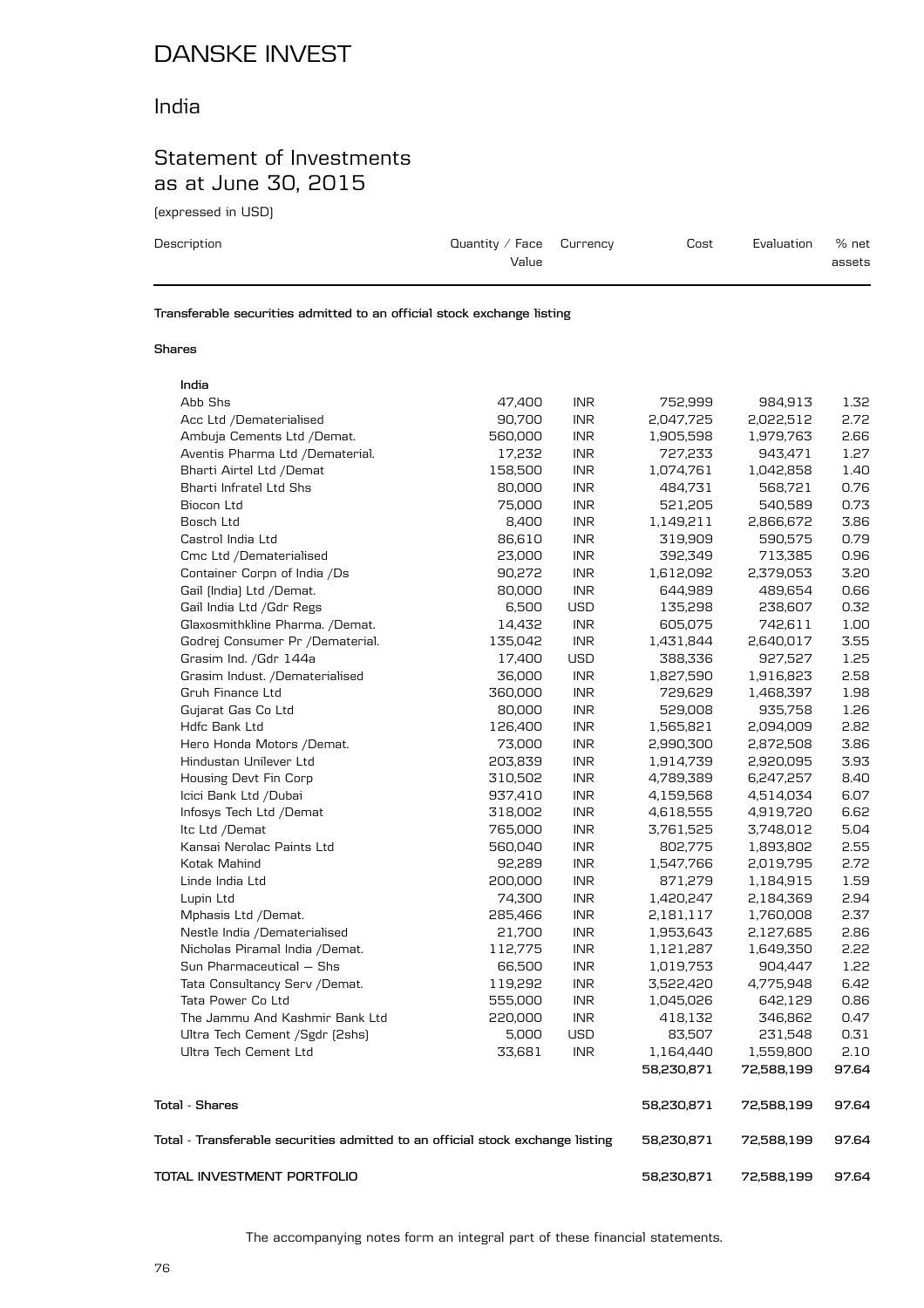### India

## Geographical and Economic Portfolio Breakdowns as at June 30, 2015

(expressed as a percentage of net assets)

| Geographical breakdown |       |
|------------------------|-------|
| India                  | 97.64 |
|                        | 97.64 |

| Economic breakdown                   | ℅     |
|--------------------------------------|-------|
| Banks and Financial Institutions     | 17.76 |
| Internet Software                    | 16.37 |
| <b>Pharmaceuticals and Cosmetics</b> | 10.37 |
| Chemicals                            | 10.28 |
| Holding and Finance Companies        | 8.53  |
| Automobile Industry                  | 7.72  |
| <b>Food and Distilleries</b>         | 6.41  |
| Construction, Building Material      | 5.38  |
| <b>Tobacco and Spirits</b>           | 5.04  |
| Transportation                       | 3.20  |
| <b>Public Services</b>               | 3.10  |
| News Transmission                    | 2.16  |
| Electronics and Electrical Equipment | 1.32  |
|                                      | 97.64 |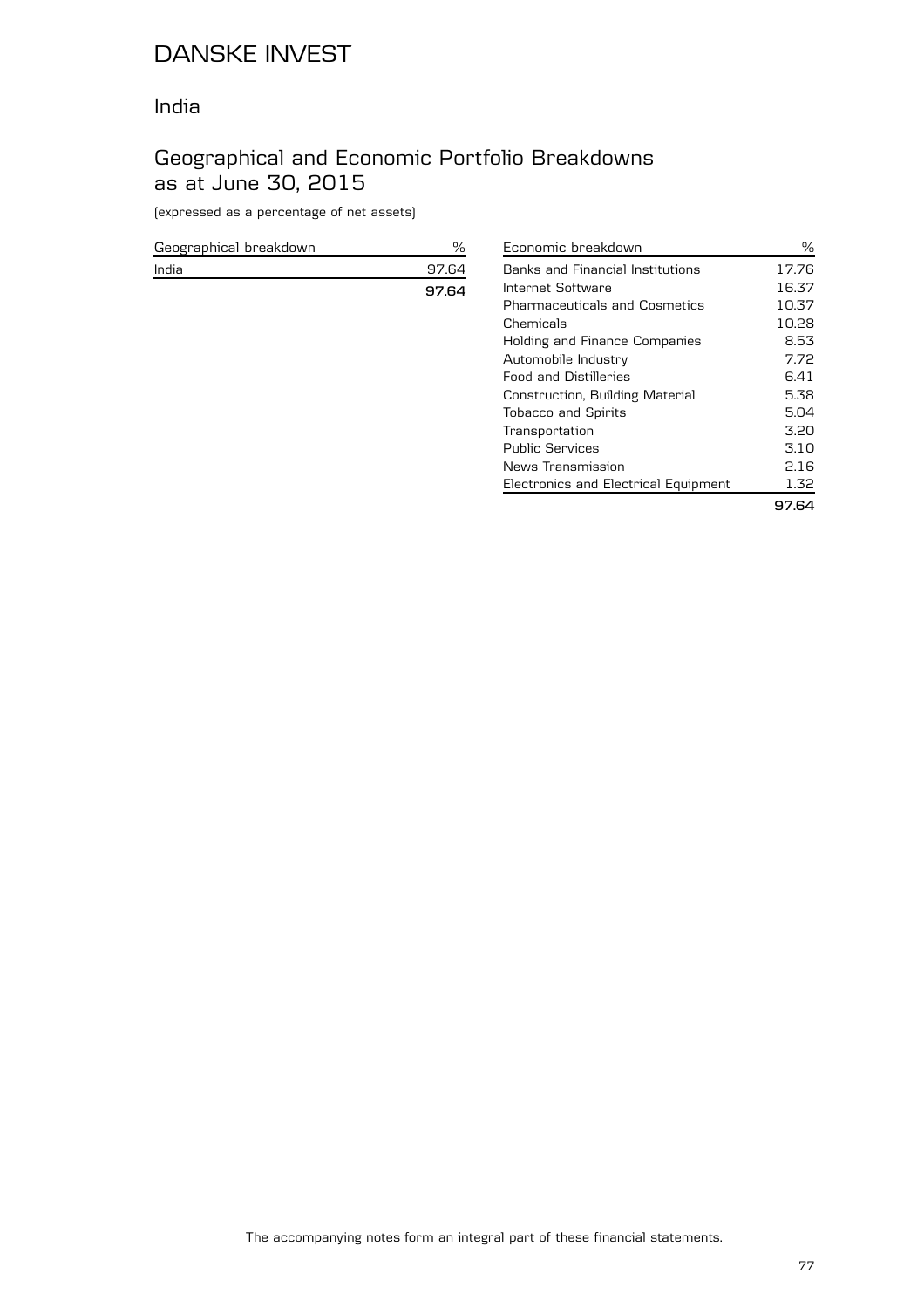## Trans-Balkan

### Statement of Investments as at June 30, 2015

(expressed in EUR)

| Description                                                                          | Quantity $\angle$ Face<br>Value       | Currency                                             | Cost                                     | Evaluation                             | $%$ net<br>assets            |
|--------------------------------------------------------------------------------------|---------------------------------------|------------------------------------------------------|------------------------------------------|----------------------------------------|------------------------------|
| Transferable securities admitted to an official stock exchange listing               |                                       |                                                      |                                          |                                        |                              |
| <b>Shares</b>                                                                        |                                       |                                                      |                                          |                                        |                              |
| Austria<br>Do + Co Restaur. + Catering                                               | 3,860                                 | <b>EUR</b>                                           | 158,322<br>158.322                       | 322,521<br>322.521                     | 4.23<br>4.23                 |
| <b>Bulgaria</b><br>Monbat Ad                                                         | 43,986                                | <b>BGN</b>                                           | 108,631<br>108,631                       | 190,712<br>190,712                     | 2.50<br>2.50                 |
| Greece<br>Aegean Airlines<br>Alpha Bank<br>Alumil Milonas Sa<br>Follie Follie Gr Shs | 24,360<br>201,264<br>132,000<br>6,258 | <b>EUR</b><br><b>EUR</b><br><b>EUR</b><br><b>EUR</b> | 161,097<br>116,032<br>544.228<br>110,911 | 132,640<br>47,901<br>35.877<br>135,173 | 1.74<br>0.63<br>0.47<br>1.77 |
| Jumbo Sa<br>Mytilineos Holdings / Reg<br>Piraeus Bank Sa                             | 7,935<br>23.968<br>358,502            | <b>EUR</b><br><b>EUR</b><br><b>EUR</b>               | 75,320<br>124,306<br>131,205             | 52,561<br>120,799<br>113,054           | 0.69<br>1.58<br>1.48         |

|                                |         |            | 1,263,099 | 638,005   | 8.36  |
|--------------------------------|---------|------------|-----------|-----------|-------|
|                                |         |            |           |           |       |
| Slovenia                       |         |            |           |           |       |
| Gorenje Inc                    | 6,590   | <b>EUR</b> | 35,693    | 38,552    | 0.51  |
| Krka D.D.                      | 2,363   | <b>EUR</b> | 144.701   | 152,437   | 2.00  |
| Pivovarna Lasko D.D.           | 3,316   | <b>EUR</b> | 79,683    | 80,512    | 1.05  |
|                                |         | <b>EUR</b> |           |           | 3.52  |
| Zavaroval Triglav              | 10,892  |            | 251,940   | 268,978   |       |
|                                |         |            | 512,017   | 540,479   | 7.08  |
|                                |         |            |           |           |       |
| Turkey                         |         |            |           |           |       |
| Akcansa Cimento Sanayi Ve Tic  | 42,155  | <b>TRY</b> | 181,042   | 220,578   | 2.89  |
| Cimsa Cimento Sanayi Ve Ticar. | 24,800  | <b>TRY</b> | 134,317   | 125,236   | 1.64  |
| Emlak Konut Gayr. Reit /Ipo    | 124,346 | <b>TRY</b> | 116,303   | 114.431   | 1.50  |
| Isgyo                          | 159,397 | <b>TRY</b> | 88,470    | 87,377    | 1.15  |
| Koc Hld As                     | 28,863  | <b>TRY</b> | 121,166   | 118,424   | 1.55  |
| Pegasus Hava Shs               | 13,621  | <b>TRY</b> | 122,910   | 112,000   | 1.47  |
| Sabanci Holding                | 34,529  | <b>TRY</b> | 126,395   | 114,943   | 1.51  |
| Tofas Turk Otomobil Fabrikasi  | 22,795  | <b>TRY</b> | 104,006   | 134,422   | 1.76  |
| Turkiye Garanti Bankasi / Nom. | 30,337  | <b>TRY</b> | 77,032    | 85,165    | 1.12  |
| Turkiye Sinai Kalkinma Bankasi | 238,001 | <b>TRY</b> | 135,453   | 135,209   | 1.77  |
| Yapi Kredi Bankasa             | 119,993 | <b>TRY</b> | 173,502   | 159,060   | 2.08  |
| Yunsa Y S                      | 52,376  | <b>TRY</b> | 119,508   | 75,867    | 0.99  |
|                                |         |            | 1,500,104 | 1,482,712 | 19.43 |
|                                |         |            |           |           |       |

**Total - Shares 3,542,173 3,174,429 41.60**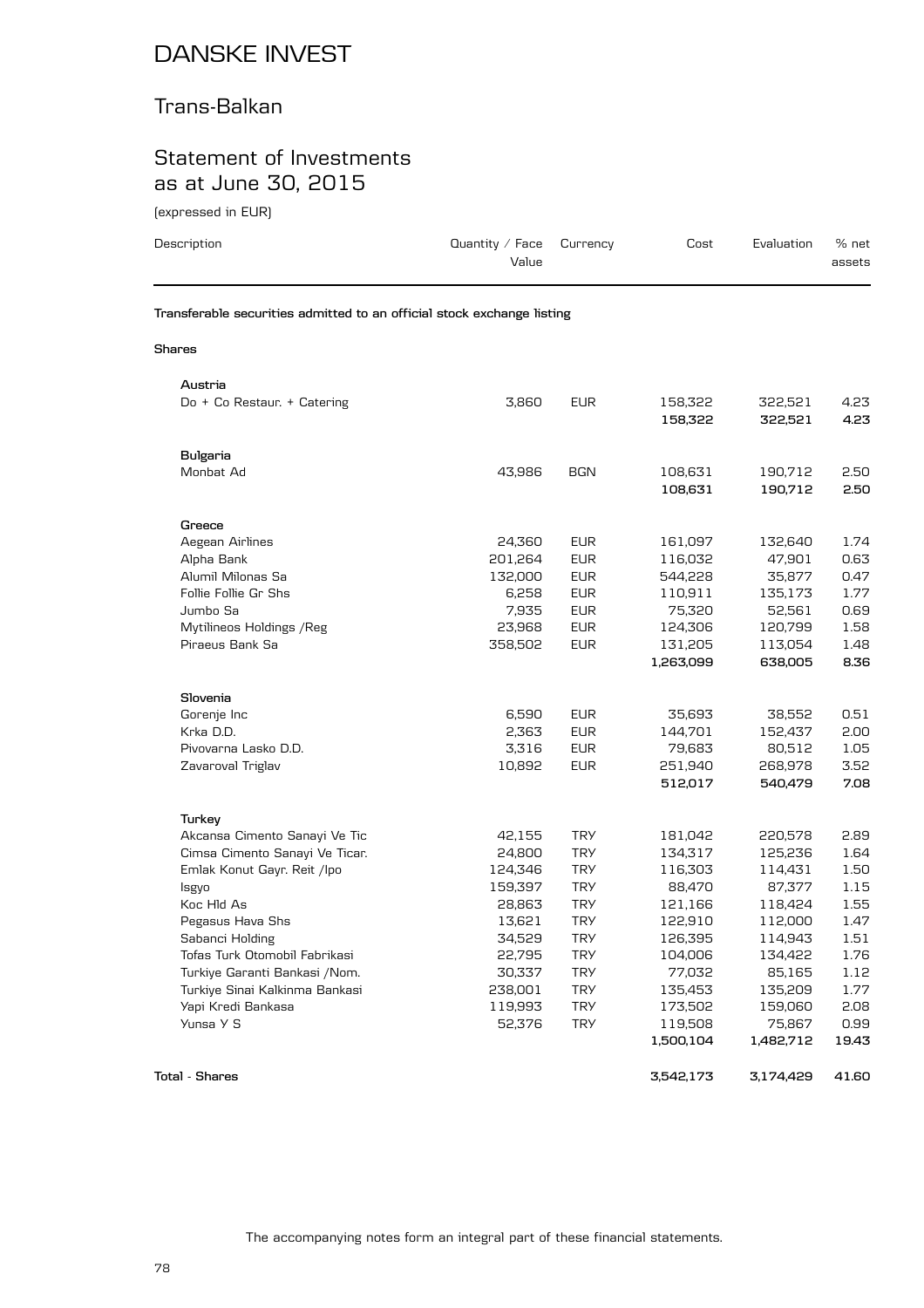### Trans-Balkan

# Statement of Investments (continued) as at June 30, 2015

(expressed in EUR)

| Description                                                                    | Quantity / Face<br>Value | Currency                 | Cost               | Evaluation         | % net<br>assets |
|--------------------------------------------------------------------------------|--------------------------|--------------------------|--------------------|--------------------|-----------------|
| Warrants                                                                       |                          |                          |                    |                    |                 |
| Greece                                                                         |                          |                          |                    |                    |                 |
| Bank Piraeus 02.01.18 Cw / Bkp1                                                | 26,846                   | <b>EUR</b>               | 25,442<br>25,442   | 2,624<br>2,624     | 0.03<br>0.03    |
| <b>Total - Warrants</b>                                                        |                          |                          | 25,442             | 2,624              | 0.03            |
| Total - Transferable securities admitted to an official stock exchange listing |                          |                          | 3,567,615          | 3,177,053          | 41.63           |
| Transferable securities dealt in on another regulated market                   |                          |                          |                    |                    |                 |
| <b>Shares</b>                                                                  |                          |                          |                    |                    |                 |
| Bosnia Herzigovina                                                             |                          |                          |                    |                    |                 |
| <b>Tvornica Cement</b>                                                         | 24,197                   | <b>BAM</b>               | 368,397<br>368,397 | 263,523<br>263,523 | 3.45<br>3.45    |
| <b>Bulgaria</b>                                                                |                          |                          |                    |                    |                 |
| Advance Terrafund Reit                                                         | 70,558                   | <b>BGN</b>               | 70,184             | 77,563             | 1.02            |
| Sopharma Ad                                                                    | 21,467                   | <b>BGN</b>               | 37,971             | 33,476             | 0.44            |
|                                                                                |                          |                          | 108,155            | 111,039            | 1.46            |
| Croatia                                                                        |                          |                          |                    |                    |                 |
| Ad Plastik Shs                                                                 | 5,336                    | <b>HRK</b>               | 86,705             | 71,645             | 0.94            |
| Atlantic Grupa D.D                                                             | 915                      | <b>HRK</b>               | 110,148            | 104,190            | 1.37            |
| Hrvatska Telekomunikacija Dd                                                   | 5,112                    | <b>HRK</b>               | 163,296<br>360,149 | 103,962<br>279,797 | 1.36<br>3.67    |
| Romania                                                                        |                          |                          |                    |                    |                 |
| Alumil Rom Industry Sa                                                         | 286,390                  | <b>RON</b>               | 317,474            | 55,749             | 0.73            |
| Antibiotice Sa                                                                 | 686,081                  | <b>RON</b>               | 57,281             | 88,527             | 1.16            |
| Banca Romana Pentru Dezvoltare                                                 | 167,925                  | <b>RON</b>               | 425,212            | 392,261            | 5.14            |
| Banca Transilvania Sa                                                          | 517,977                  | <b>RON</b>               | 175,818            | 240,609            | 3.15            |
| C.N. Transelectrica                                                            | 27,520                   | <b>RON</b>               | 156,583            | 153,671            | 2.01            |
| Casa De Bucovina-Cdm Sa                                                        | 1,000,000                | <b>RON</b>               | 18,719             | 17,486             | 0.23            |
| Conpet Sa                                                                      | 10,599                   | <b>RON</b>               | 124,048            | 169,537            | 2.22            |
| Mecanica Ceahlau Sa                                                            | 88,060                   | <b>RON</b><br><b>RON</b> | 16,797             | 2,253              | 0.03            |
| Romgaz Sa<br>Sif 2 Moldova                                                     | 35,555<br>622,770        | <b>RON</b>               | 263,157<br>107,066 | 286,734<br>106,473 | 3.76<br>1.40    |
| Snp Petrom Sa                                                                  | 2,103,566                | <b>RON</b>               | 183,491            | 174,088            | 2.28            |
| Teraplast Sa                                                                   | 1,677,468                | <b>RON</b>               | 326,540            | 119,233            | 1.56            |
| Transgaz Sa                                                                    | 4,830                    | <b>RON</b>               | 221,330            | 273,789            | 3.59            |
|                                                                                |                          |                          | 2,393,516          | 2,080,410          | 27.26           |
| Serbia                                                                         |                          |                          |                    |                    |                 |
| Aerodrom Nikola Tesla Ad                                                       | 62,176                   | <b>RSD</b>               | 295,471            | 652,470            | 8.55            |
| Gosa Montaza -Shs-                                                             | 5,266                    | <b>RSD</b>               | 149,282            | 78,695             | 1.03            |
| Komercijalna Banka Ad                                                          | 11,680                   | <b>RSD</b>               | 162,999            | 193,841            | 2.54            |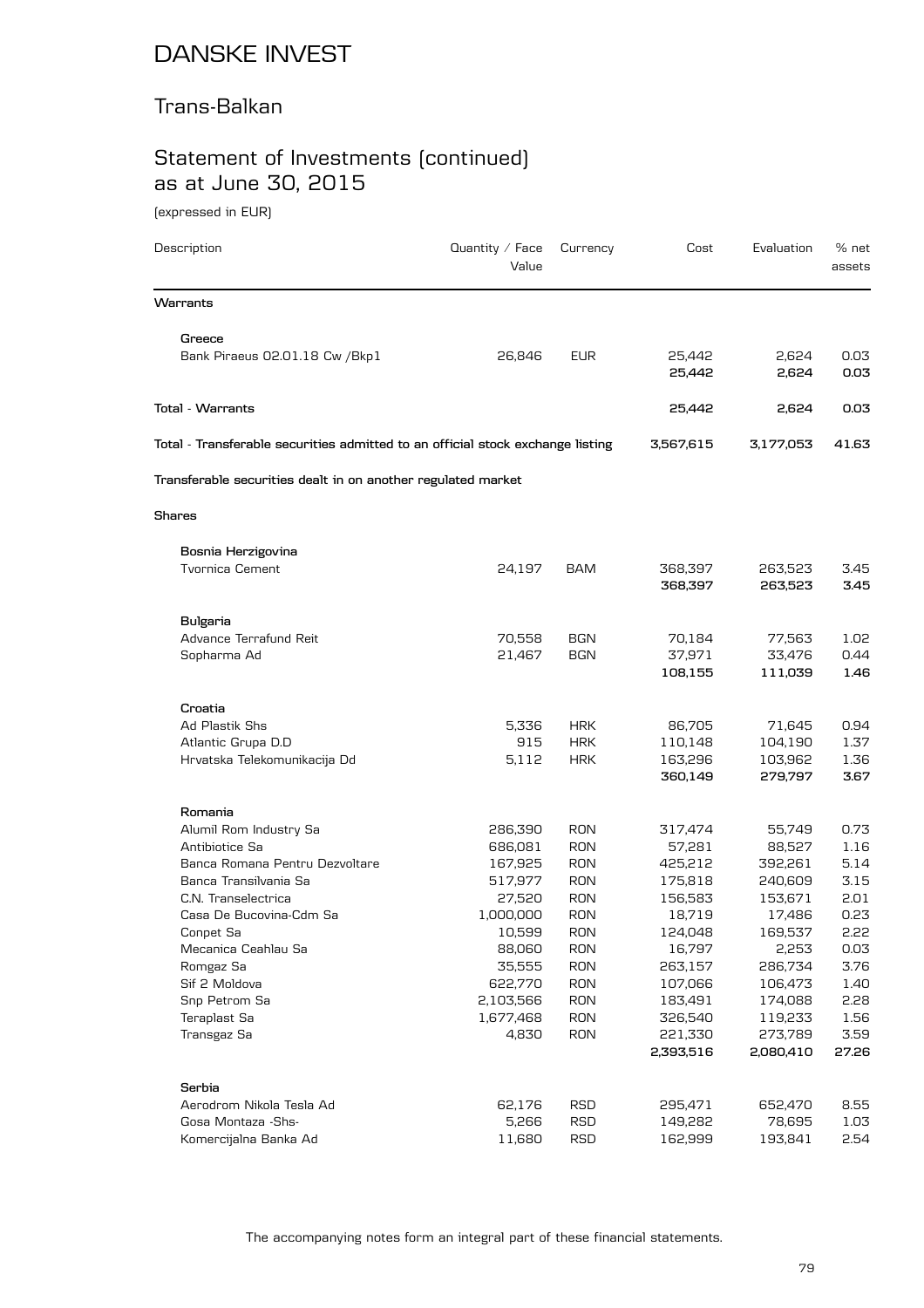### Trans-Balkan

# Statement of Investments (continued) as at June 30, 2015

(expressed in EUR)

| Description                                                          | Quantity / Face<br>Value | Currency   | Cost      | Evaluation | % net<br>assets |
|----------------------------------------------------------------------|--------------------------|------------|-----------|------------|-----------------|
| Nis Ad                                                               | 15,393                   | <b>RSD</b> | 97,361    | 84,473     | 1.11            |
|                                                                      |                          |            | 705,113   | 1,009,479  | 13.23           |
| <b>Total - Shares</b>                                                |                          |            | 3,935,330 | 3,744,248  | 49.07           |
| Total - Transferable securities dealt in on another regulated market |                          |            | 3,935,330 | 3,744,248  | 49.07           |
| Other Transferable securities                                        |                          |            |           |            |                 |
| Shares                                                               |                          |            |           |            |                 |
| Serbia and Montenegro                                                |                          |            |           |            |                 |
| Messer Tehnogas Ad                                                   | 2,896                    | <b>RSD</b> | 228,587   | 168,301    | 2.21            |
|                                                                      |                          |            | 228,587   | 168,301    | 2.21            |
| <b>Total - Shares</b>                                                |                          |            | 228,587   | 168,301    | 2.21            |
| Total - Other Transferable securities                                |                          |            | 228,587   | 168,301    | 2.21            |
| Closed - ended investment funds (UCITS)                              |                          |            |           |            |                 |
| Investment Funds                                                     |                          |            |           |            |                 |
| <b>Bulgaria</b>                                                      |                          |            |           |            |                 |
| Bulgarian Real Est. Inv. Fd                                          | 393,779                  | BGN        | 118,397   | 89,796     | 1.18            |
|                                                                      |                          |            | 118,397   | 89,796     | 1.18            |
| Total - Investment Funds                                             |                          |            | 118,397   | 89,796     | 1.18            |
| Shares                                                               |                          |            |           |            |                 |
| Romania                                                              |                          |            |           |            |                 |
| Fondul Proprietatea Sa /Dis                                          | 1,399,626                | <b>RON</b> | 166,624   | 248,009    | 3.25            |
|                                                                      |                          |            | 166,624   | 248,009    | 3.25            |
| <b>Total - Shares</b>                                                |                          |            | 166,624   | 248,009    | 3.25            |
| Total - Closed - ended investment funds (UCITS)                      |                          |            | 285,021   | 337,805    | 4.43            |
| TOTAL INVESTMENT PORTFOLIO                                           |                          |            | 8,016,553 | 7,427,407  | 97.34           |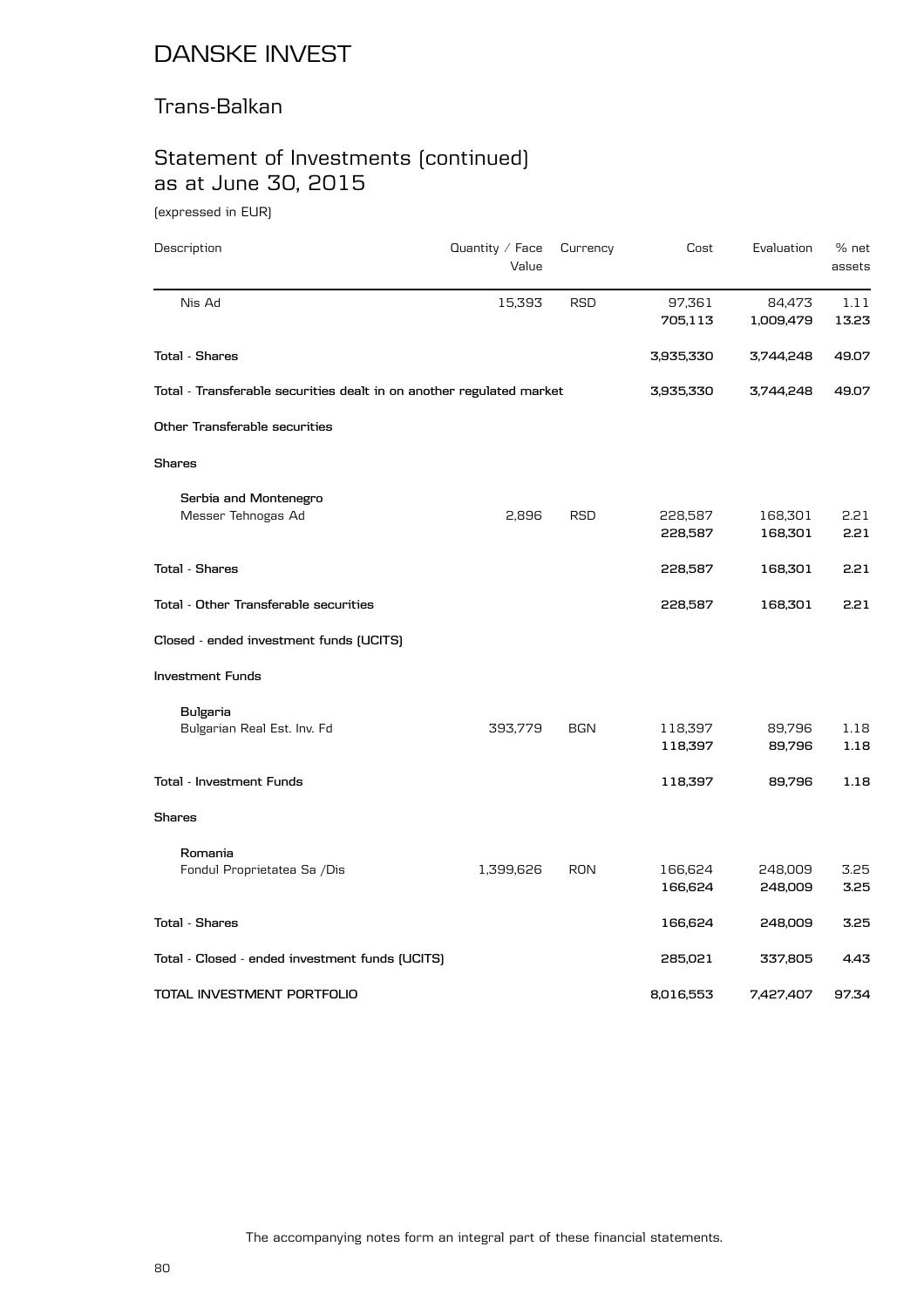## Trans-Balkan

## Geographical and Economic Portfolio Breakdowns as at June 30, 2015

(expressed as a percentage of net assets)

| Geographical breakdown | ℅     |
|------------------------|-------|
| Romania                | 30.51 |
| Turkey                 | 19.43 |
| Serbia                 | 13.23 |
| Greece                 | 8.39  |
| Slovenia               | 7.08  |
| <b>Bulgaria</b>        | 5.14  |
| Austria                | 4.23  |
| Croatia                | 3.67  |
| Bosnia Herzigovina     | 3.45  |
| Serbia and Montenegro  | 2.21  |
|                        | 97.34 |

| Economic breakdown                   | ℅     |
|--------------------------------------|-------|
| Banks and Financial Institutions     | 17.94 |
| Transportation                       | 12.24 |
| Petrol                               | 9.63  |
| Construction, Building Material      | 6.50  |
| Miscellaneous                        | 6.45  |
| Holding and Finance Companies        | 5.61  |
| Consumer Goods                       | 4.65  |
| Leisure                              | 4.46  |
| <b>Public Services</b>               | 4.22  |
| Real Estate Companies                | 3.70  |
| Investment Funds                     | 3.25  |
| <b>Pharmaceuticals and Cosmetics</b> | 3.16  |
| Mines, Heavy Industries              | 2.69  |
| Electronics and Electrical Equipment | 2.50  |
| Retail                               | 1.77  |
| Automobile Industry                  | 1.76  |
| Aerospace Technology                 | 1.74  |
| News Transmission                    | 1.36  |
| Non-Ferrous Metals                   | 1.20  |
| <b>Tobacco and Spirits</b>           | 1.05  |
| Textile                              | 0.99  |
| Chemicals                            | 0.44  |
| Mechanics, Machinery                 | 0.03  |
|                                      | 97.34 |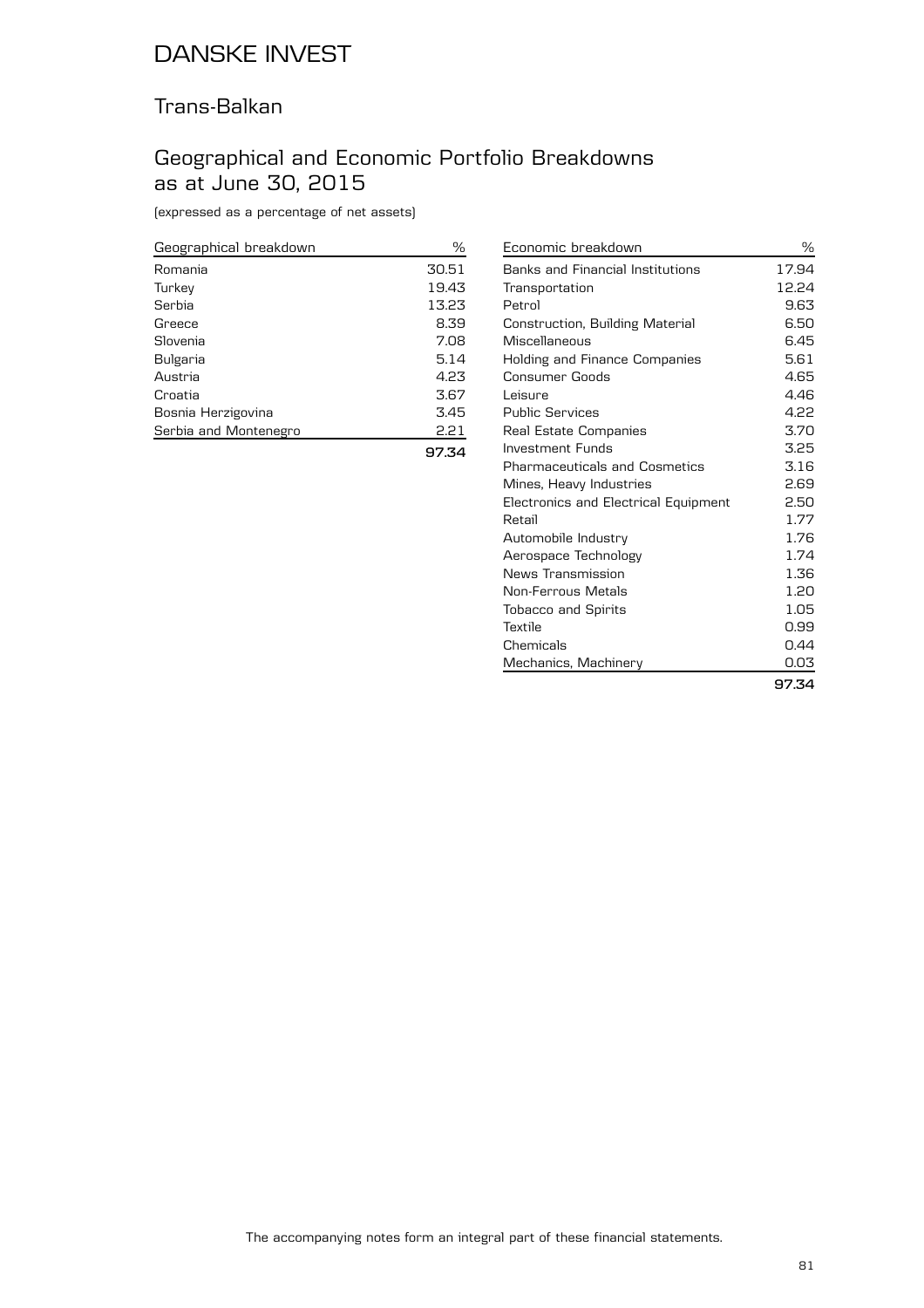### Global Emerging Markets Small Cap

### Statement of Investments as at June 30, 2015

| (expressed in USD)                                                     |                                 |                          |                        |                        |                 |  |  |
|------------------------------------------------------------------------|---------------------------------|--------------------------|------------------------|------------------------|-----------------|--|--|
| Description                                                            | Quantity $\angle$ Face<br>Value | Currency                 | Cost                   | Evaluation             | % net<br>assets |  |  |
| Transferable securities admitted to an official stock exchange listing |                                 |                          |                        |                        |                 |  |  |
| <b>Shares</b>                                                          |                                 |                          |                        |                        |                 |  |  |
| Bermuda Islands                                                        |                                 |                          |                        |                        |                 |  |  |
| Giordano Intl Ltd                                                      | 4,300,000                       | <b>HKD</b>               | 2,965,089              | 2,313,009              | 0.83            |  |  |
| Pacific Basin Shipping Ltd*                                            | 9,200,000                       | <b>HKD</b>               | 5,393,479              | 3,097,428              | 1.12            |  |  |
| Texwinca Holdings Ltd                                                  | 2,264,000                       | HKD                      | 2,226,635              | 2,397,687              | 0.86            |  |  |
| Wilson Sons Ltd Cert Dep Bras                                          | 484,581                         | <b>BRL</b>               | 6,707,849              | 4,823,862              | 1.74            |  |  |
|                                                                        |                                 |                          | 17,293,052             | 12,631,986             | 4.55            |  |  |
| Brazil                                                                 |                                 |                          |                        |                        |                 |  |  |
| Arezzo Industria E Comercio                                            | 804,000                         | <b>BRL</b>               | 11,826,397             | 5,998,183              | 2.16            |  |  |
| Cia Hering                                                             | 207,000                         | <b>BRL</b>               | 2,895,350              | 800,654                | 0.29            |  |  |
| Iguatemi Empresa Shopping Cent                                         | 1,065,114                       | <b>BRL</b>               | 11,960,195             | 8,355,452              | 3.01            |  |  |
| Localiza Renta A Car                                                   | 431,055                         | <b>BRL</b>               | 6,446,281              | 4,279,985              | 1.54            |  |  |
| Odontoprev Sa                                                          | 1,368,100                       | <b>BRL</b>               | 5,770,464              | 4,752,864              | 1.71            |  |  |
| <b>Totvs Sa</b>                                                        | 399,631                         | <b>BRL</b>               | 6,857,456              | 4,977,560              | 1.79            |  |  |
| <b>Valid Solucoes</b>                                                  | 190,800                         | <b>BRL</b>               | 1,536,331              | 2,941,592              | 1.06            |  |  |
|                                                                        |                                 |                          | 47,292,474             | 32,106,290             | 11.56           |  |  |
| Cayman Islands                                                         |                                 |                          |                        |                        |                 |  |  |
| <b>Yingde Gases</b>                                                    | 4,210,000                       | <b>HKD</b>               | 4,169,531              | 2,899,988              | 1.04            |  |  |
|                                                                        |                                 |                          | 4,169,531              | 2,899,988              | 1.04            |  |  |
| Chile                                                                  |                                 |                          |                        |                        |                 |  |  |
| Parauco                                                                | 3,933,388                       | <b>CLP</b>               | 8,168,437              | 7,549,603              | 2.72            |  |  |
| Sonda Sa                                                               | 1,387,386                       | <b>CLP</b>               | 4,035,175              | 2,838,329              | 1.02            |  |  |
|                                                                        |                                 |                          | 12,203,612             | 10,387,932             | 3.74            |  |  |
|                                                                        |                                 |                          |                        |                        |                 |  |  |
| Egypt<br>Juhayna Food Industries                                       | 3,220,407                       | EGP                      | 4,437,121              | 3,630,432              | 1.31            |  |  |
|                                                                        |                                 |                          | 4,437,121              | 3,630,432              | 1.31            |  |  |
|                                                                        |                                 |                          |                        |                        |                 |  |  |
| Great Britain                                                          |                                 |                          |                        |                        |                 |  |  |
| Hikma Pharmaceuticals Plc                                              | 122,040                         | <b>GBP</b>               | 1,417,625<br>1,417,625 | 3,630,806<br>3,630,806 | 1.31<br>1.31    |  |  |
|                                                                        |                                 |                          |                        |                        |                 |  |  |
| Hong Kong<br>Aeon Stores (Hk)                                          | 3,500,000                       | <b>HKD</b>               |                        |                        |                 |  |  |
|                                                                        |                                 |                          | 6,934,513<br>6,934,513 | 4,298,113<br>4,298,113 | 1.55<br>1.55    |  |  |
|                                                                        |                                 |                          |                        |                        |                 |  |  |
| India                                                                  |                                 |                          |                        |                        |                 |  |  |
| Castrol India Ltd                                                      | 398,962                         | <b>INR</b>               | 1,727,212              | 2,720,438              | 0.98            |  |  |
| Container Corpn of India /Ds                                           | 202,000<br>401,894              | <b>INR</b>               | 2,612,645              | 5,323,563<br>7,856,867 | 1.91            |  |  |
| Godrej Consumer Pr /Dematerial.<br>Kansai Nerolac Paints Ltd           | 1,468,660                       | <b>INR</b><br><b>INR</b> | 3,978,528<br>2,733,770 | 4,966,345              | 2.83<br>1.79    |  |  |
|                                                                        |                                 |                          |                        |                        |                 |  |  |

The accompanying notes form an integral part of these financial statements. \* Securities subject to a collateralized securities lending agreement as described in note 10.

Kansai Nerolac Paints Ltd 1,468,660 INR 2,733,770 4,966,345 1.79

Mphasis Ltd /Demat. 600,083 INR 4,414,754 3,699,742 1.33 Nicholas Piramal India /Demat. 184,865 INR 1,864,845 2,703,676 0.97

**21,574,744 32,236,197 11.60**

Madras Cements/Ds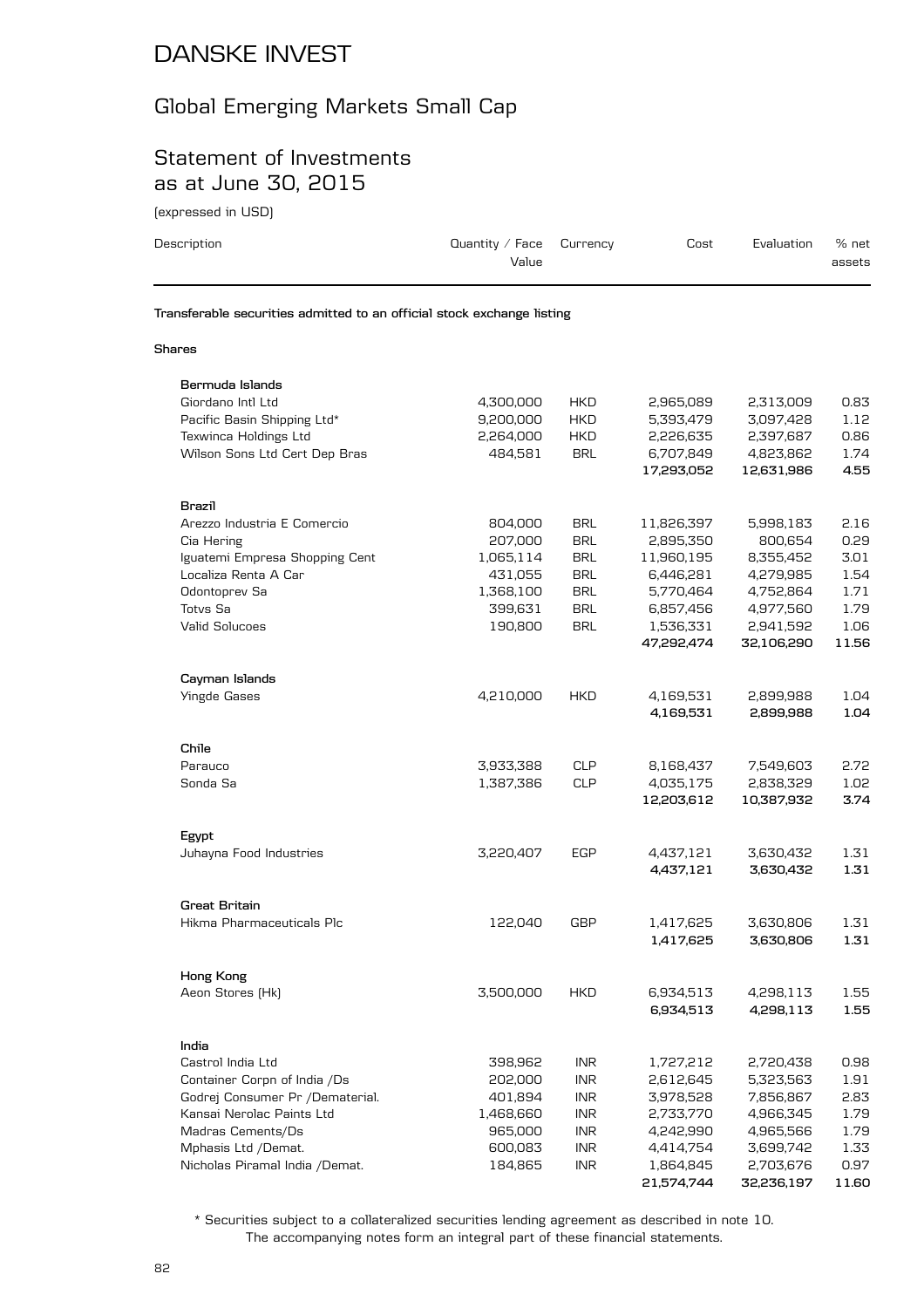## Global Emerging Markets Small Cap

# Statement of Investments (continued) as at June 30, 2015

(expressed in USD)

| Description                   | Quantity / Face<br>Value | Currency   | Cost                   | Evaluation               | % net<br>assets |
|-------------------------------|--------------------------|------------|------------------------|--------------------------|-----------------|
| Indonesia                     |                          |            |                        |                          |                 |
| <b>Bank Nisp Tbk</b>          | 20,314,650               | <b>IDR</b> | 1,934,010              | 1,889,766                | 0.68            |
| Pt Ace Hardware Indonesia Tbk | 44,436,600               | <b>IDR</b> | 2,261,736              | 2,150,194                | 0.77            |
| Pt Akr Corporindo Tbk         | 17,662,000               | <b>IDR</b> | 7,170,123              | 7,718,144                | 2.78            |
| Pt Bank Permata /-A-          | 22,771,986               | <b>IDR</b> | 3,015,692              | 2,733,367                | 0.98            |
| Pt Holcim Indonesia Tbk       | 38,924,300               | <b>IDR</b> | 9,401,216              | 4,409,352                | 1.59            |
|                               |                          |            | 23,782,777             | 18,900,823               | 6.80            |
| Lebanon                       |                          |            |                        |                          |                 |
| Blom Bank Shs - B-Reg-S/Sgdr  | 303,478                  | USD        | 2,608,683              | 3,034,780                | 1.09            |
|                               |                          |            | 2,608,683              | 3,034,780                | 1.09            |
| Luxembourg                    |                          |            |                        |                          |                 |
| O Key Group / Gdr             | 818,550                  | USD        | 8,344,865              | 2,036,094                | 0.73            |
|                               |                          |            | 8,344,865              | 2,036,094                | 0.73            |
| Malaysia                      |                          |            |                        |                          |                 |
| Aeon Co [M] Bhd               | 8,509,400                | <b>MYR</b> | 4,998,201              | 6,975,832                | 2.51            |
| Guinness Anchor Bhd           | 677,000                  | <b>MYR</b> | 2,414,286              | 2,563,699                | 0.92            |
| Oriental HIdgs Berhad         | 1,686,000                | <b>MYR</b> | 3,306,186              | 3,178,941                | 1.14            |
| S P Setia                     | 3,387,967                | <b>MYR</b> | 3,290,077              | 2,804,264                | 1.01            |
| <b>United Plantations Bhd</b> | 545,000                  | <b>MYR</b> | 3,116,410              | 3,848,071                | 1.39            |
|                               |                          |            | 17,125,160             | 19,370,807               | 6.97            |
| Mexico                        |                          |            |                        |                          |                 |
| Grupo Aeroportuario - B- Sadr | 275,608                  | <b>USD</b> | 4,573,547<br>4,573,547 | 10,787,297<br>10,787,297 | 3.88<br>3.88    |
| Peru                          |                          |            |                        |                          |                 |
| Grana Y Montero / Sadr        | 415,784                  | <b>USD</b> | 6,149,153              | 2,997,803                | 1.08            |
|                               |                          |            | 6,149,153              | 2,997,803                | 1.08            |
| Philippines                   |                          |            |                        |                          |                 |
| Jollibee Foods Corp.          | 1,500,250                | PHP        | 3,142,289              | 6,558,753                | 2.36            |
|                               |                          |            | 3,142,289              | 6,558,753                | 2.36            |
| Poland                        |                          |            |                        |                          |                 |
| Eurocash Sa                   | 536,846                  | <b>PLN</b> | 6,070,400              | 5,244,356                | 1.89            |
|                               |                          |            | 6,070,400              | 5,244,356                | 1.89            |
| Singapore                     |                          |            |                        |                          |                 |
| Petra Foods Ltd               | 2,620,000                | SGD        | 4,864,350              | 6,636,110                | 2.39            |
| Yanlord Land Group Ltd*       | 3,904,000                | SGD        | 4,369,714              | 3,291,270                | 1.18            |
|                               |                          |            | 9,234,064              | 9,927,380                | 3.57            |
| South Africa                  |                          |            |                        |                          |                 |
| African Oxygen Ltd            | 3,422,527                | ZAR        | 9,090,469              | 3,829,161                | 1.38            |
| City Lodge Hotels Ltd         | 385,901                  | ZAR        | 4,227,782              | 4,528,973                | 1.63            |
| Clicks Grp                    | 840,000                  | ZAR        | 5,003,654              | 6,153,233                | 2.21            |
| <b>Jse Limited</b>            | 428,796                  | ZAR        | 3,786,436              | 4,402,994                | 1.58            |
| Spar Group Ltd*               | 396,193                  | ZAR        | 5,051,566              | 5,960,172                | 2.15            |
|                               |                          |            | 27,159,907             | 24,874,533               | 8.95            |

The accompanying notes form an integral part of these financial statements. \* Securities subject to a collateralized securities lending agreement as described in note 10.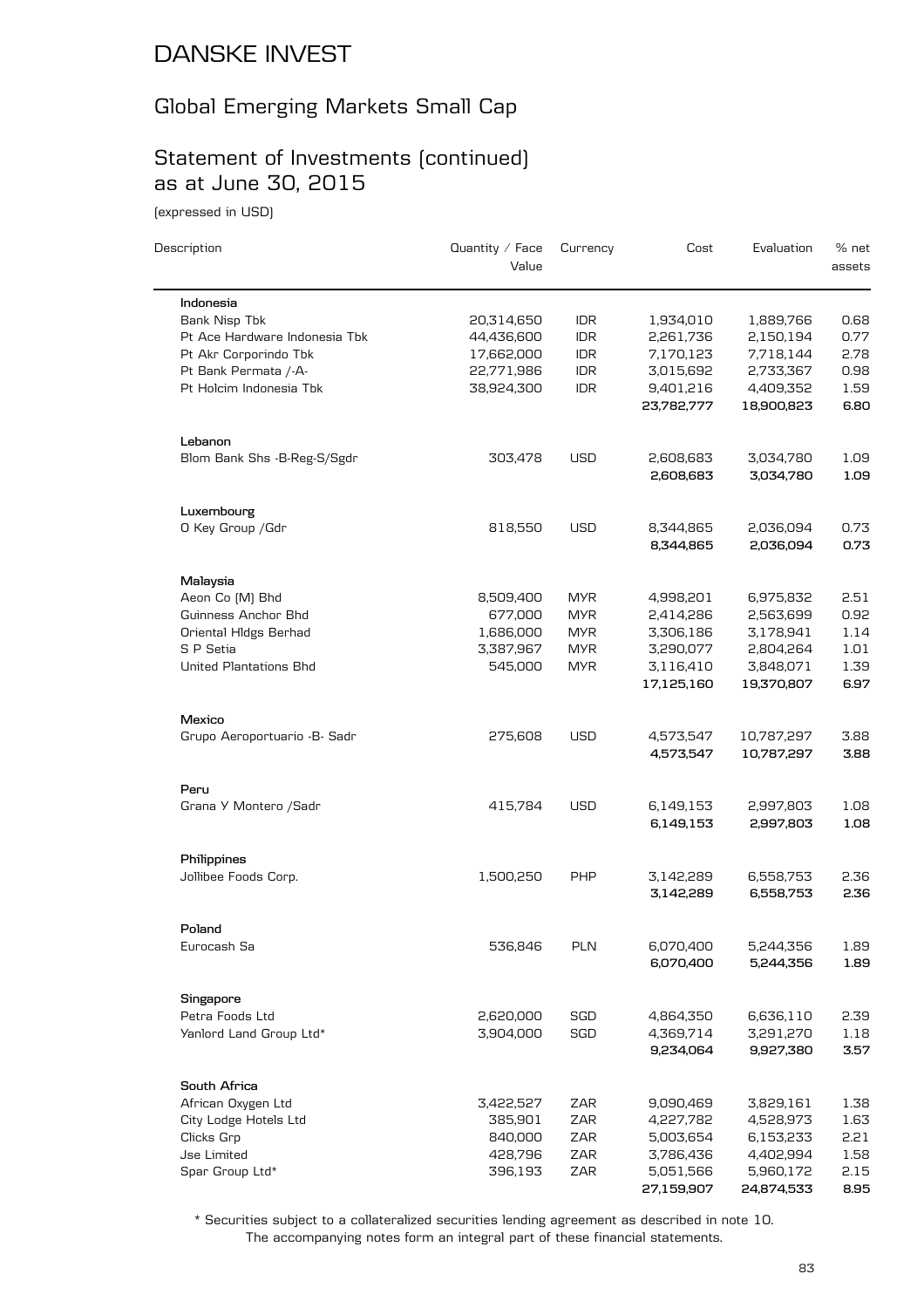## Global Emerging Markets Small Cap

# Statement of Investments (continued) as at June 30, 2015

(expressed in USD)

| Description                                                                    | Quantity / Face<br>Value | Currency   | Cost        | Evaluation  | % net<br>assets |
|--------------------------------------------------------------------------------|--------------------------|------------|-------------|-------------|-----------------|
| South Korea                                                                    |                          |            |             |             |                 |
| <b>Bs Finl Shs</b>                                                             | 346,017                  | <b>KRW</b> | 3,963,503   | 4,402,444   | 1.58            |
| Dgb Financial Group                                                            | 115,834                  | <b>KRW</b> | 1,427,248   | 1,214,311   | 0.44            |
| Shinsegae Co Ltd                                                               | 12,000                   | <b>KRW</b> | 2,426,843   | 2,881,536   | 1.04            |
|                                                                                |                          |            | 7,817,594   | 8,498,291   | 3.06            |
| Sri Lanka                                                                      |                          |            |             |             |                 |
| Chevron Lubricants Lanka                                                       | 379,452                  | <b>LKR</b> | 573,865     | 1,046,493   | 0.38            |
| Commercial Bk of Ceylon Ltd                                                    | 677,068                  | <b>LKR</b> | 613,425     | 812,195     | 0.29            |
| John Keells Hldg Plc                                                           | 2,937,307                | <b>LKR</b> | 4,604,093   | 4,476,305   | 1.61            |
|                                                                                |                          |            | 5,791,383   | 6,334,993   | 2.28            |
| Thailand                                                                       |                          |            |             |             |                 |
| Bec World Public Co /Foreign                                                   | 2,768,800                | THB        | 4,607,389   | 3,114,662   | 1.12            |
| Bumrundgrad Hospital /For.                                                     | 478,000                  | <b>THB</b> | 856,459     | 2,660,244   | 0.96            |
| Central Pattana Foreign Reg                                                    | 2,222,000                | <b>THB</b> | 1,217,739   | 3,091,560   | 1.11            |
| Hana Microelectronics /For.Reg                                                 | 2,306,700                | <b>THB</b> | 1,711,763   | 2,748,481   | 0.99            |
| Siam City Cement Pub. /For.Reg.                                                | 265,000                  | <b>THB</b> | 2,695,804   | 2,902,574   | 1.05            |
|                                                                                |                          |            | 11,089,154  | 14,517,521  | 5.23            |
| The Netherlands                                                                |                          |            |             |             |                 |
| Asm International Nv                                                           | 76,740                   | <b>EUR</b> | 2,967,110   | 3,556,133   | 1.28            |
|                                                                                |                          |            | 2,967,110   | 3,556,133   | 1.28            |
| Turkey                                                                         |                          |            |             |             |                 |
| Aksigorta                                                                      | 4,004,762                | <b>TRY</b> | 4,913,473   | 3,062,288   | 1.10            |
| Cimsa Cimento Sanayi Ve Ticar.                                                 | 1,218,306                | <b>TRY</b> | 6,317,720   | 6,873,882   | 2.48            |
|                                                                                |                          |            | 11,231,193  | 9,936,170   | 3.58            |
| <b>United States of America</b>                                                |                          |            |             |             |                 |
| Epam Systems                                                                   | 99,761                   | USD        | 3,490,316   | 6,941,370   | 2.50            |
|                                                                                |                          |            | 3,490,316   | 6,941,370   | 2.50            |
| <b>Total - Shares</b>                                                          |                          |            | 265,900,267 | 255,338,848 | 91.91           |
| Warrants                                                                       |                          |            |             |             |                 |
|                                                                                |                          |            |             |             |                 |
| Sri Lanka                                                                      |                          |            |             |             |                 |
| John Keels 12.11.15 Cw/Jkh                                                     | 198,776                  | <b>LKR</b> |             | 32,239      | 0.01            |
| John Keels 12.11.16 Cw/Jkh                                                     | 198,776                  | LKR        |             | 53,038      | 0.02            |
|                                                                                |                          |            |             | 85,277      | 0.03            |
| Total - Warrants                                                               |                          |            |             | 85,277      | 0.03            |
| Total - Transferable securities admitted to an official stock exchange listing |                          |            | 265,900,267 | 255,424,125 | 91.94           |
| Transferable securities dealt in on another regulated market                   |                          |            |             |             |                 |
| Shares                                                                         |                          |            |             |             |                 |
|                                                                                |                          |            |             |             |                 |
| Egypt                                                                          |                          |            |             |             |                 |
| Edita Food / Gdr                                                               | 37,776                   | USD        | 469,151     | 691,301     | 0.25            |

**469,151 691,301 0.25**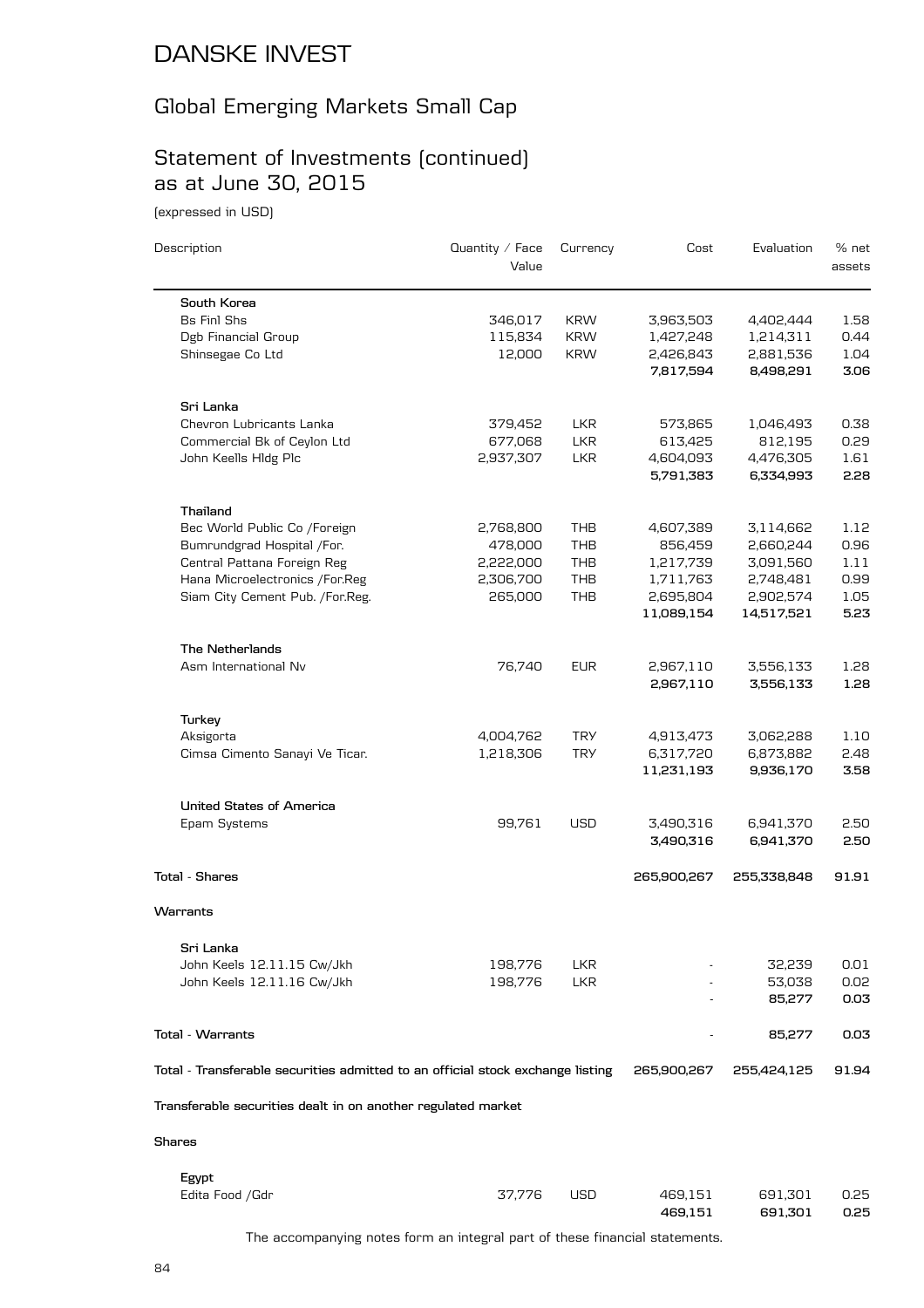# Global Emerging Markets Small Cap

# Statement of Investments (continued) as at June 30, 2015

(expressed in USD)

| Description                                                          | Quantity / Face<br>Value | Currency   | Cost                   | Evaluation             | $%$ net<br>assets |
|----------------------------------------------------------------------|--------------------------|------------|------------------------|------------------------|-------------------|
| Kenya                                                                |                          |            |                        |                        |                   |
| East African Breweries Ltd                                           | 1,480,797                | <b>KES</b> | 4,017,457<br>4,017,457 | 4,576,048<br>4,576,048 | 1.65<br>1.65      |
| Nigeria                                                              |                          |            |                        |                        |                   |
| Guiness Nigeria                                                      | 4,635,363                | <b>NGN</b> | 7,281,789<br>7,281,789 | 3,754,084<br>3,754,084 | 1.35<br>1.35      |
| Oman                                                                 |                          |            |                        |                        |                   |
| Bankmuscat                                                           | 1,780,967                | <b>OMR</b> | 2,595,270<br>2,595,270 | 2,544,437<br>2,544,437 | 0.91<br>0.91      |
| Romania                                                              |                          |            |                        |                        |                   |
| Banca Romana Pentru Dezvoltare                                       | 1,912,213                | <b>RON</b> | 5,354,557<br>5,354,557 | 4,990,747<br>4,990,747 | 1.80<br>1.80      |
| Russia                                                               |                          |            |                        |                        |                   |
| Sinergia Oao                                                         | 348,758                  | <b>USD</b> | 8,175,260<br>8,175,260 | 3,087,662<br>3,087,662 | 1.11<br>1.11      |
| <b>Total - Shares</b>                                                |                          |            | 27,893,484             | 19,644,279             | 7.07              |
| Total - Transferable securities dealt in on another regulated market |                          |            | 27,893,484             | 19,644,279             | 7.07              |
| Other Transferable securities                                        |                          |            |                        |                        |                   |
| Shares                                                               |                          |            |                        |                        |                   |
| Nigeria                                                              |                          |            |                        |                        |                   |
| Zenith Bank                                                          | 7,956,280                | <b>NGN</b> | 625,675<br>625,675     | 787,612<br>787,612     | 0.29<br>0.29      |
| Total - Shares                                                       |                          |            | 625,675                | 787,612                | 0.29              |
| Total - Other Transferable securities                                |                          |            | 625,675                | 787,612                | 0.29              |
| TOTAL INVESTMENT PORTFOLIO                                           |                          |            | 294,419,426            | 275,856,016            | 99.30             |
|                                                                      |                          |            |                        |                        |                   |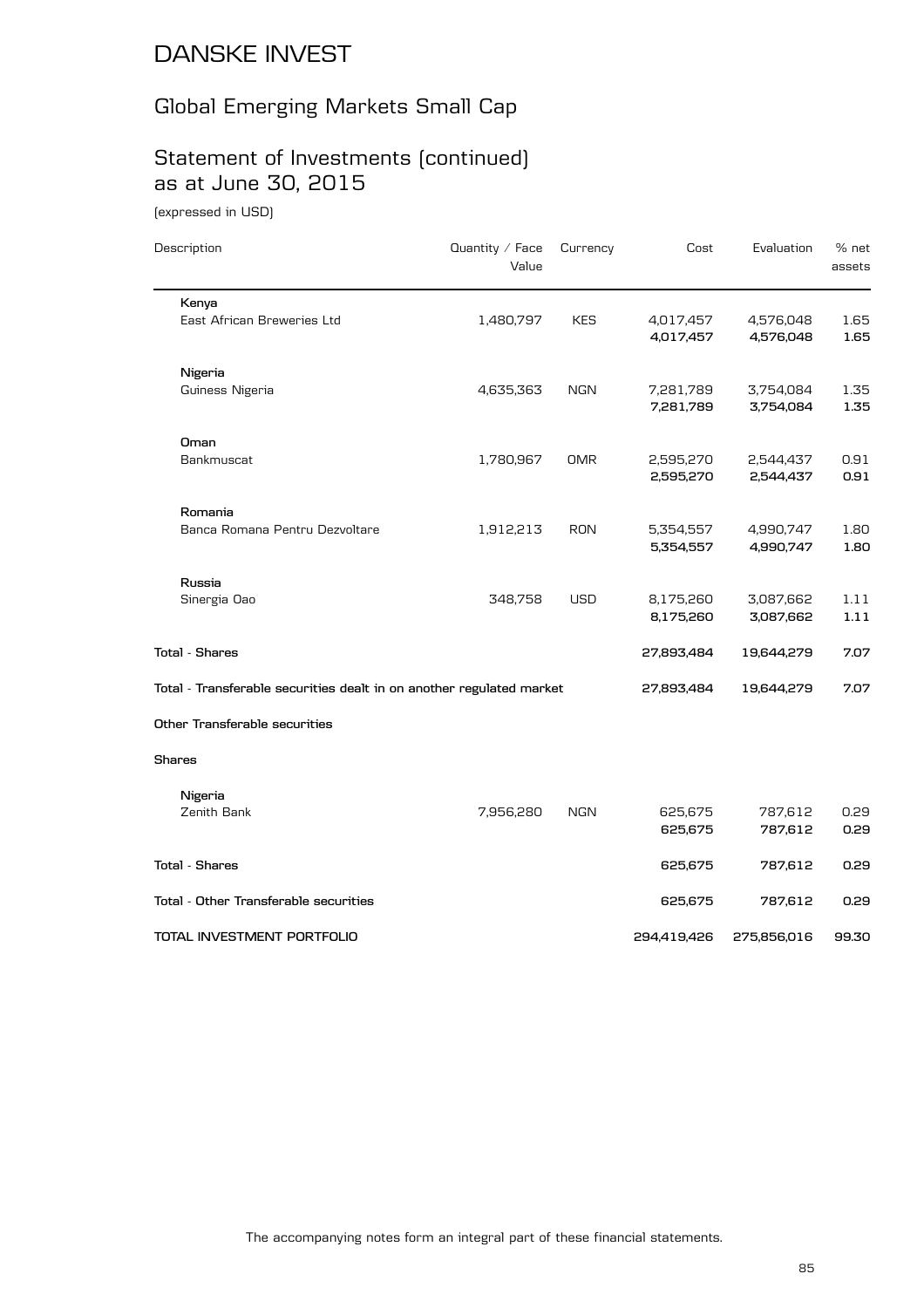## Global Emerging Markets Small Cap

### Geographical and Economic Portfolio Breakdowns as at June 30, 2015

(expressed as a percentage of net assets)

| Geographical breakdown   | %     | Econor         |
|--------------------------|-------|----------------|
| India                    | 11.60 | Constru        |
| Brazil                   | 11.56 | Retail         |
| South Africa             | 8.95  | <b>Transpr</b> |
| Malaysia                 | 6.97  | Real Es        |
| Indonesia                | 6.80  | Chemic         |
| Thailand                 | 5.23  | Food ar        |
| Bermuda Islands          | 4.55  | Interne        |
| Mexico                   | 3.88  | Banks          |
| Chile                    | 3.74  | Holding        |
| Turkey                   | 3.58  | Leisure        |
| Singapore                | 3.57  | Miscell        |
| South Korea              | 3.06  | Tobacc         |
| United States of America | 2.50  | Pharma         |
| Philippines              | 2.36  | Insurar        |
| Sri Lanka                | 2.31  | Automo         |
| Poland                   | 1.89  | Electro        |
| Romania                  | 1.80  | Consur         |
| Kenya                    | 1.65  | <b>Busines</b> |
| Nigeria                  | 1.64  | Petrol         |
| Egypt                    | 1.56  | Agricul        |
| Hong Kong                | 1.55  | Textile        |
| <b>Great Britain</b>     | 1.31  | Other S        |
| The Netherlands          | 1.28  |                |
| Russia                   | 1.11  |                |
| Lebanon                  | 1.09  |                |
| Peru                     | 1.08  |                |
| Cayman Islands           | 1.04  |                |
| Oman                     | 0.91  |                |
| Luxembourg               | 0.73  |                |
|                          | 99.30 |                |

| Economic breakdown                      | ℅     |
|-----------------------------------------|-------|
| Construction, Building Material         | 9.00  |
| Retail                                  | 8.91  |
| Transportation                          | 8.65  |
| Real Estate Companies                   | 8.02  |
| Chemicals                               | 6.93  |
| <b>Food and Distilleries</b>            | 6.78  |
| Internet Software                       | 6.64  |
| <b>Banks and Financial Institutions</b> | 6.42  |
| Holding and Finance Companies           | 5.92  |
| Leisure                                 | 3.99  |
| Miscellaneous                           | 3.99  |
| <b>Tobacco and Spirits</b>              | 3.92  |
| Pharmaceuticals and Cosmetics           | 3.24  |
| Insurance                               | 2.81  |
| Automobile Industry                     | 2.68  |
| Flectronic Semiconductor                | 2.27  |
| Consumer Goods                          | 2.16  |
| <b>Business Houses</b>                  | 1.89  |
| Petrol                                  | 1.42  |
| Agriculture and Fishing                 | 1.39  |
| Textile                                 | 1.15  |
| <b>Other Services</b>                   | 1.12  |
|                                         | 99.30 |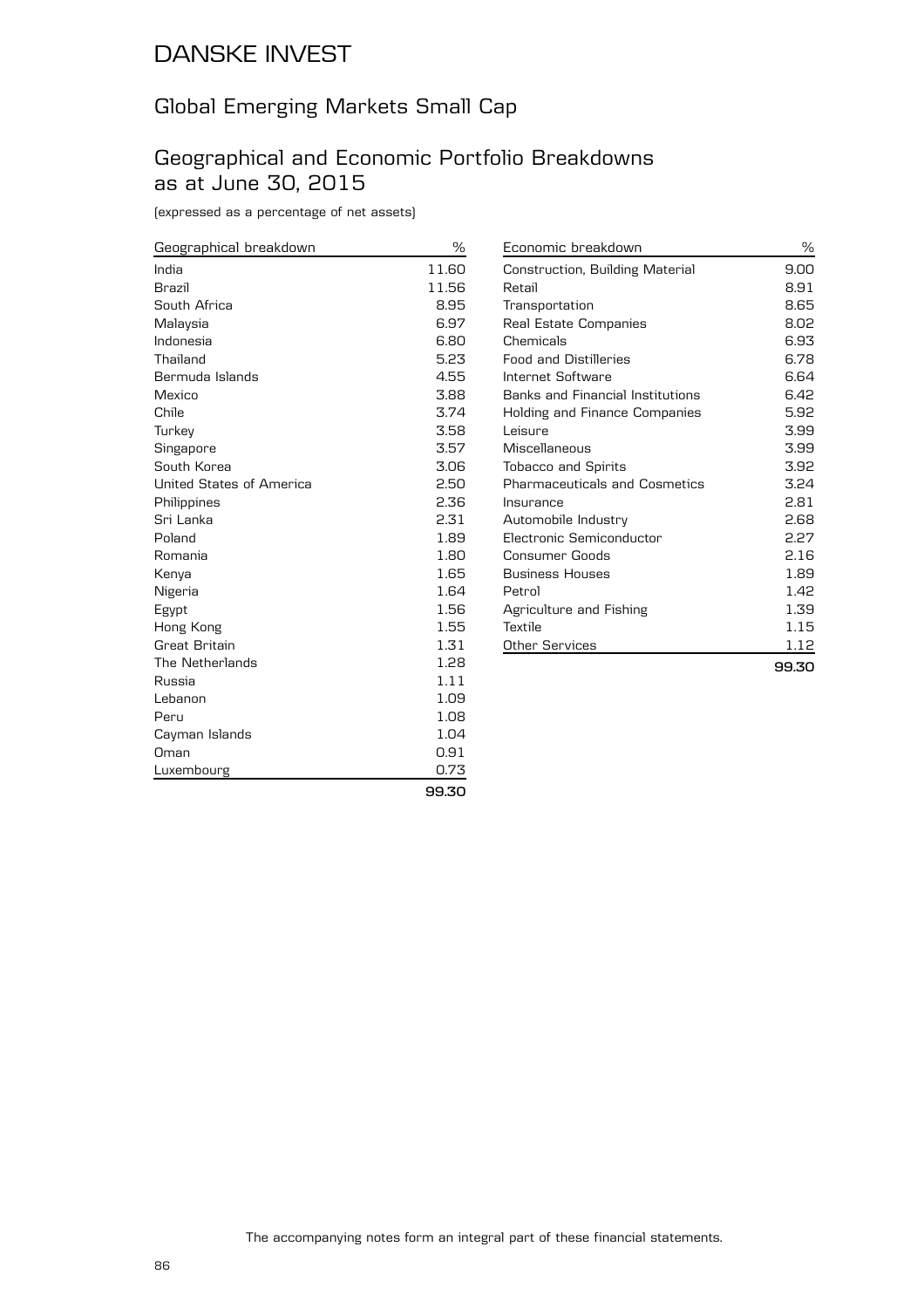### Russia

## Statement of Investments as at June 30, 2015

(expressed in USD)

| levhi esseg ili dan l<br>Description                                   | Quantity / Face<br>Value | Currency                 | Cost                 | Evaluation        | % net<br>assets |
|------------------------------------------------------------------------|--------------------------|--------------------------|----------------------|-------------------|-----------------|
| Transferable securities admitted to an official stock exchange listing |                          |                          |                      |                   |                 |
| Shares                                                                 |                          |                          |                      |                   |                 |
| <b>British Virgin Islands</b>                                          |                          |                          |                      |                   |                 |
| Luxoft Holding Inc -A-                                                 | 8,698                    | <b>USD</b>               | 256,953              | 498,134           | 5.17            |
| Mail.Ru Gr /Gdr                                                        | 4,233                    | <b>USD</b>               | 148,806              | 87,073            | 0.91            |
|                                                                        |                          |                          | 405,759              | 585,207           | 6.08            |
| Cayman Islands                                                         |                          |                          |                      |                   |                 |
| Eurasia Drilling Co Ltd / Gdr                                          | 8,295                    | <b>USD</b>               | 244,690              | 137,780           | 1.43            |
|                                                                        |                          |                          | 244,690              | 137,780           | 1.43            |
| Cyprus                                                                 |                          |                          |                      |                   |                 |
| Globaltrans Investment Plc Gdr                                         | 28,082                   | <b>USD</b>               | 287,670              | 131,985           | 1.37            |
| Qiwi /Sadr -B-                                                         | 14,737                   | <b>USD</b>               | 503,589              | 405,415           | 4.21            |
|                                                                        |                          |                          | 791,259              | 537,400           | 5.58            |
| Jersey                                                                 |                          |                          |                      |                   |                 |
| United Company Rusal Plc                                               | 277,956                  | <b>HKD</b>               | 179,316              | 138,400           | 1.44            |
|                                                                        |                          |                          | 179,316              | 138,400           | 1.44            |
| Kazakhstan                                                             |                          |                          |                      |                   |                 |
| Kazmunaigas Expl.Pr / Regs / Gdr                                       | 9,333                    | <b>USD</b>               | 158,866              | 91,464            | 0.95            |
| Kcell Jsc / Gdr                                                        | 22,641                   | <b>USD</b>               | 252,674              | 196,750           | 2.04            |
|                                                                        |                          |                          | 411,540              | 288,214           | 2.99            |
| Russia                                                                 |                          |                          |                      |                   |                 |
| Gazprom Neft Ojsc / Adr                                                | 18,689                   | USD                      | 426,700              | 226,137           | 2.35            |
| Gazprom Oao /Sadr Regs<br>Groupe Lsr /Sgdr Repr.Sreg S                 | 119,572<br>46,438        | <b>USD</b><br><b>USD</b> | 1,022,933<br>134,047 | 607,426<br>97,932 | 6.31<br>1.02    |
| Lukoil / Sadr Rep. 1 Shs.                                              | 15,405                   | <b>USD</b>               | 872,922              | 666,112           | 6.92            |
| Megafon Ojsc / Gdr                                                     | 13,182                   | <b>USD</b>               | 349,831              | 184,548           | 1.91            |
| Mmc Norilsk Nickel /Sadr                                               | 25,966                   | USD                      | 493,433              | 443,759           | 4.61            |
| Novatek Oao /Sgdr                                                      | 4,225                    | <b>USD</b>               | 456,856              | 420,810           | 4.37            |
| Phosagro Ojsc /Sgdr                                                    | 14,343                   | <b>USD</b>               | 176,516              | 180,722           | 1.88            |
| Sberbank of Russia Ojsc /Sadr                                          | 107,635                  | <b>USD</b>               | 1,005,734            | 544,095           | 5.65            |
|                                                                        |                          |                          | 4,938,972            | 3,371,541         | 35.02           |
| The Netherlands                                                        |                          |                          |                      |                   |                 |
| Yandex Nv -A-                                                          | 22,327                   | <b>USD</b>               | 518,190              | 331,333           | 3.44            |
|                                                                        |                          |                          | 518,190              | 331,333           | 3.44            |
| <b>Total - Shares</b>                                                  |                          |                          | 7,489,726            | 5,389,875         | 55.98           |
|                                                                        |                          |                          |                      |                   |                 |

**Total - Transferable securities admitted to an official stock exchange listing 7,489,726 5,389,875 55.98**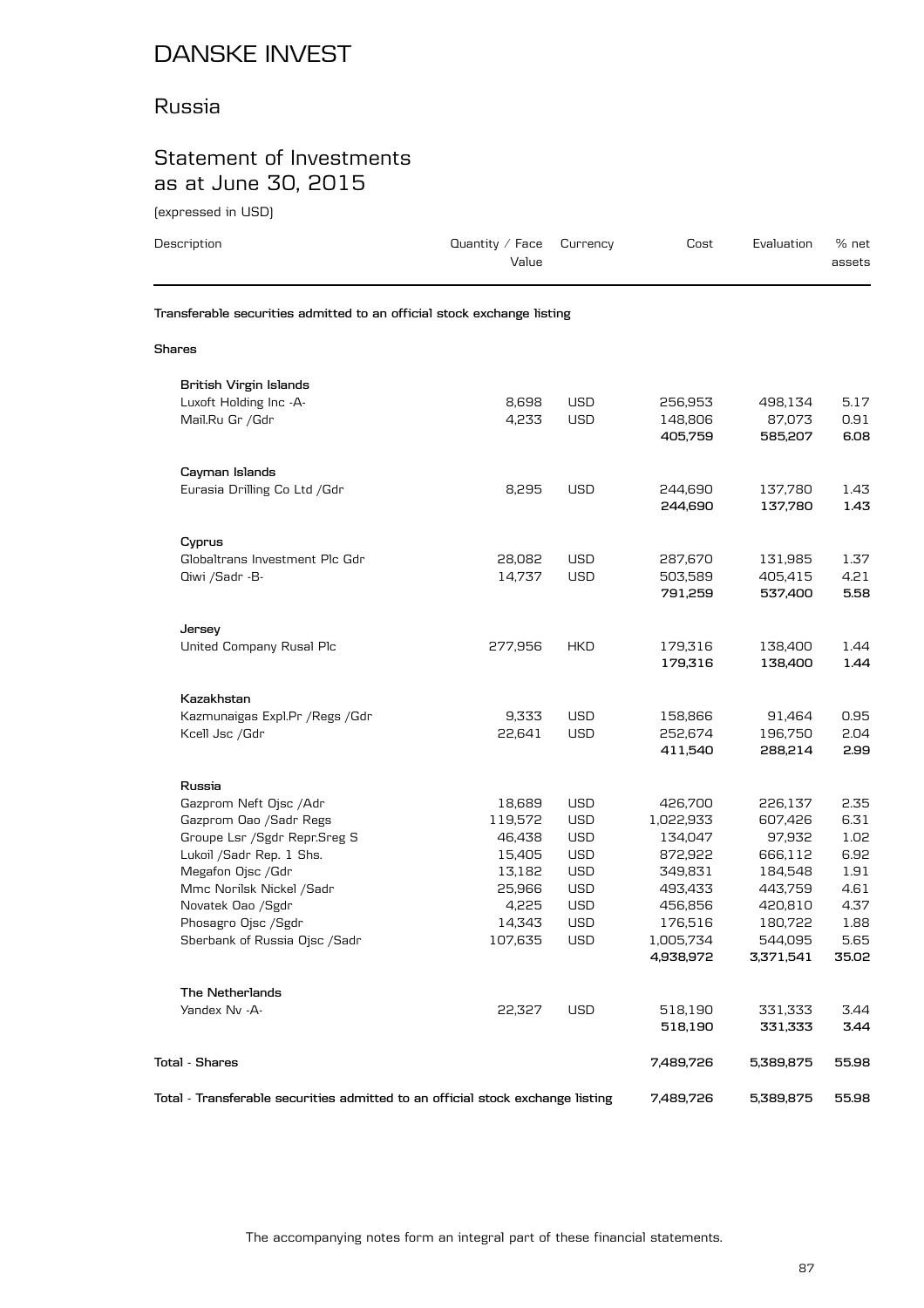### Russia

# Statement of Investments (continued) as at June 30, 2015

(expressed in USD)

| Description                                                  | Quantity $/$ Face<br>Value | Currency   | Cost    | Evaluation | % net<br>assets |
|--------------------------------------------------------------|----------------------------|------------|---------|------------|-----------------|
| Transferable securities dealt in on another regulated market |                            |            |         |            |                 |
| <b>Shares</b>                                                |                            |            |         |            |                 |
| Russia<br>Alrosa Cjsc Shs                                    | 385,993                    | <b>USD</b> | 460.166 | 439.764    | 4.57            |

| Alrosa Cjsc Shs                                                      | 385,993   | USD        | 460,166    | 439,764   | 4.57  |
|----------------------------------------------------------------------|-----------|------------|------------|-----------|-------|
| Bashneft Ojsc                                                        | 4,452     | <b>USD</b> | 193,413    | 148,503   | 1.54  |
| Bashneft Pref Shs                                                    | 6,492     | <b>USD</b> | 150,497    | 161,977   | 1.68  |
| Dixy Group Ojsc                                                      | 21,000    | <b>USD</b> | 238,593    | 121,881   | 1.27  |
| Fth Gen. Co. Wholes. El. Ojsc Wgc4                                   | 3,756,394 | <b>USD</b> | 250,608    | 200,948   | 2.09  |
| Jsc Surgutneftegaz / Pref.                                           | 602,518   | <b>USD</b> | 393,827    | 457,617   | 4.75  |
| M Video Company Jsc                                                  | 16,384    | <b>USD</b> | 127,517    | 54,534    | 0.57  |
| Magnit Jsc                                                           | 4,611     | <b>USD</b> | 915,361    | 928,116   | 9.64  |
| Mobile Telesystems Ojsc                                              | 22,240    | <b>USD</b> | 116,755    | 95,664    | 0.99  |
| Moscow Exchange                                                      | 256,038   | <b>USD</b> | 385,160    | 313,823   | 3.26  |
| Protek                                                               | 368,375   | <b>USD</b> | 475,617    | 264,201   | 2.75  |
| Sberbank / Pref.                                                     | 53,416    | <b>USD</b> | 125,744    | 45,619    | 0.47  |
| Sollers Jsc                                                          | 8,865     | <b>USD</b> | 195,093    | 69,606    | 0.72  |
| Tatneft                                                              | 220,067   | <b>USD</b> | 719,941    | 622,282   | 6.46  |
| Transneft Ojsc Moscow                                                | 45        | <b>USD</b> | 98,686     | 105,853   | 1.10  |
| Vsmpo-Avisma Corporation                                             | 656       | <b>USD</b> | 79,124     | 104,188   | 1.08  |
|                                                                      |           |            | 4,926,102  | 4,134,576 | 42.94 |
| Total - Shares                                                       |           |            | 4,926,102  | 4,134,576 | 42.94 |
| Total - Transferable securities dealt in on another regulated market | 4,926,102 | 4,134,576  | 42.94      |           |       |
| TOTAL INVESTMENT PORTFOLIO                                           |           |            | 12,415,828 | 9,524,451 | 98.92 |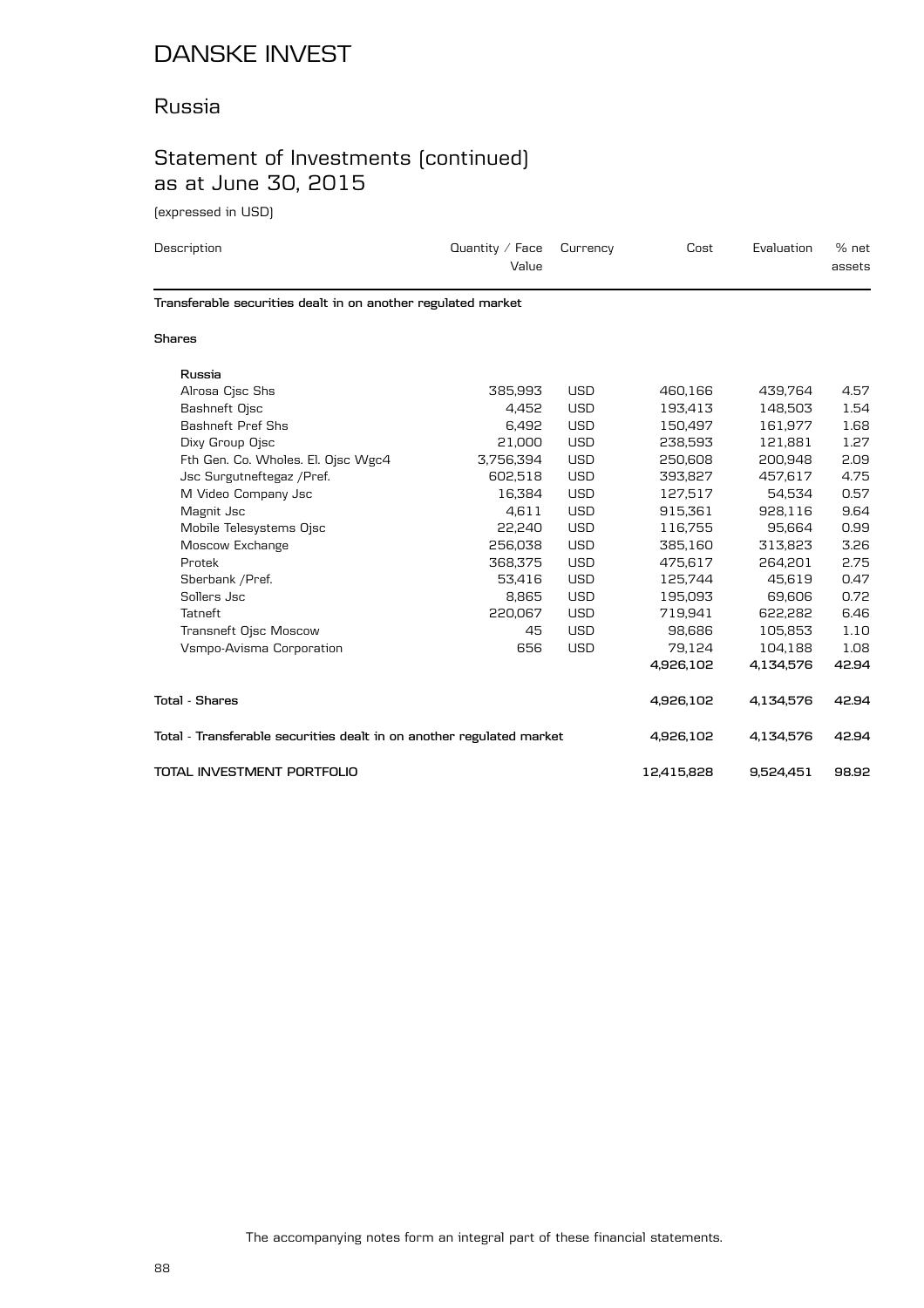### Russia

## Geographical and Economic Portfolio Breakdowns as at June 30, 2015

(expressed as a percentage of net assets)

| Geographical breakdown | %     |
|------------------------|-------|
| Russia                 | 77.96 |
| British Virgin Islands | 6.08  |
| Cyprus                 | 5.58  |
| The Netherlands        | 3.44  |
| Kazakhstan             | 2.99  |
| Jersey                 | 1.44  |
| Cayman Islands         | 1.43  |
|                        |       |

| Economic breakdown                      | ℅     |
|-----------------------------------------|-------|
| Petrol                                  | 32.39 |
| <b>Food and Distilleries</b>            | 10.91 |
| <b>Holding and Finance Companies</b>    | 10.64 |
| Internet Software                       | 9.52  |
| Miscellaneous                           | 6.87  |
| Chemicals                               | 6.45  |
| <b>Banks and Financial Institutions</b> | 6.12  |
| Non-Ferrous Metals                      | 6.05  |
| News Transmission                       | 3.03  |
| Pharmaceuticals and Cosmetics           | 2.75  |
| Transportation                          | 1.37  |
| Mines, Heavy Industries                 | 1.08  |
| Construction, Building Material         | 1.02  |
| Mechanics, Machinery                    | 0.72  |
|                                         | 98.92 |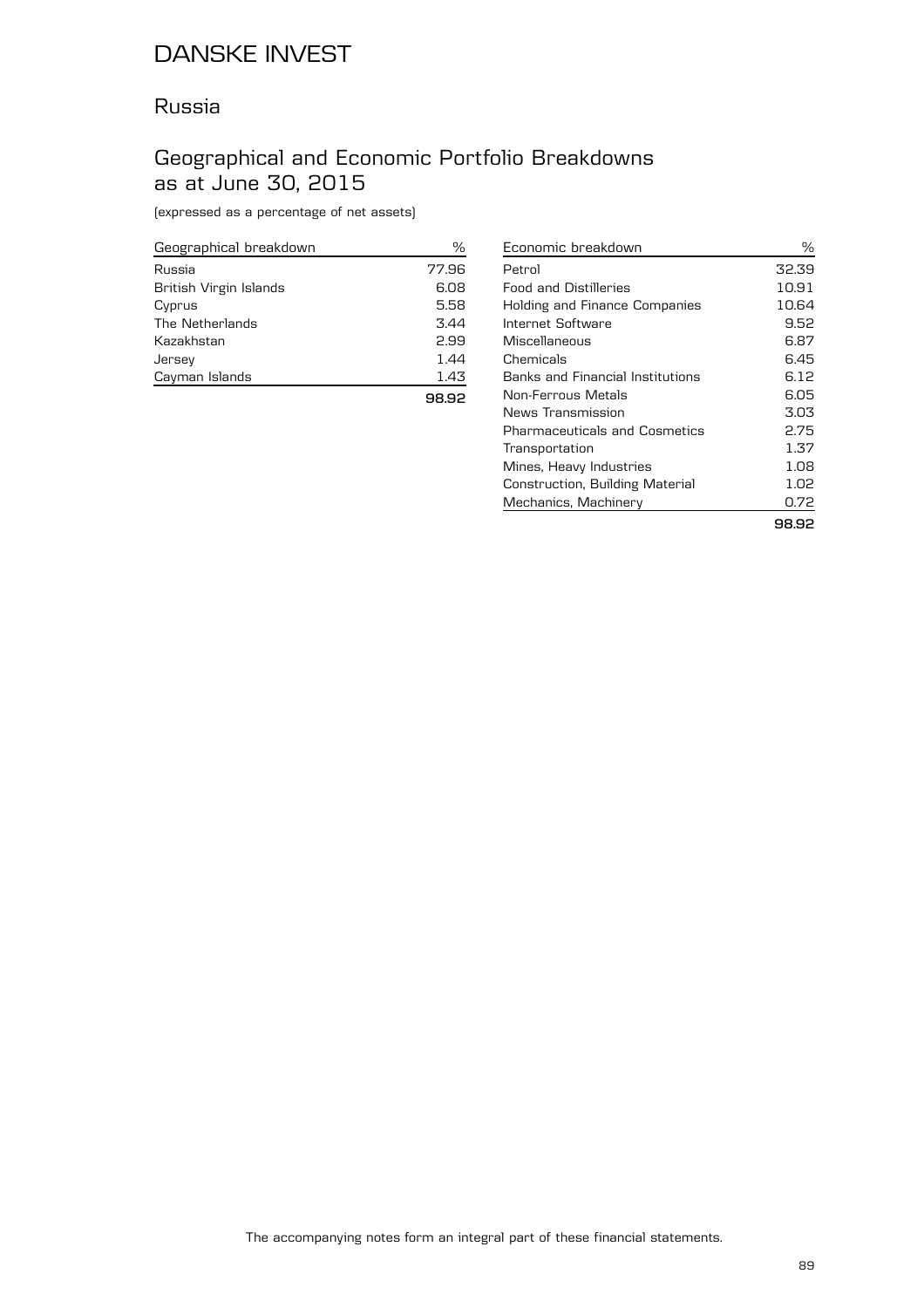### Notes to the Unaudited Financial Statements

### as at June 30, 2015

#### **NOTE 1 – GENERAL**

Danske Invest (the "Fund") is established as an undertaking for collective investment in transferable securities in accordance with the amended Luxembourg Law of December 17, 2010 on collective investment undertakings and is managed by Danske Invest Management Company S.A. (the "Company"). Danske Invest Management Company has also been appointed to act as Management Company for the following investment funds: Danske Invest SICAV, Danske Fund of Funds, Danske Invest SICAV-SIF and Danske Invest Allocation. The articles of incorporation of the Management Company changed on November 14, 2008 and were published on December 8, 2008 in the Memorial. The Fund is part of the official list of Undertakings for Collective Investment, pursuant to the Luxembourg Law of December 17, 2010 (part I), relating to Undertakings for Collective Investment, as amended.

On June 30, 2015 the Fund includes 40 active sub-classes:

- Danish Bond Class A
- Danish Bond Class A d
- European Bond Class A
- European Bond Class A d
- European Bond Class A-nok h
- Denmark Focus Class A
- Nordic Class A
- Swedish Bond Class A
- Swedish Bond Class Y
- Sweden Class A
- Danish Mortgage Bond Class A
- Danish Mortgage Bond Class A d
- Danish Mortgage Bond Class A-eur h
- Danish Mortgage Bond Class A-nok h
- Danish Mortgage Bond Class A-sek h
- Danish Mortgage Bond Class I
- Global Emerging Markets Class A
- Global Emerging Markets Class I
- Europe Focus Class A
- Europe Focus Class I
- Global StockPicking Class A
- Global StockPicking Class I
- Europe Small Cap Class A
- Europe Small Cap Class I
- Europe High Dividend Class A
- Europe High Dividend Class I
- Global Corporate Bonds Class A
- Global Corporate Bonds Class A-nok h
- Global Corporate Bonds Class A-sek h
- Global Corporate Bonds Class I
- Eastern Europe Convergence Class A
- Eastern Europe Convergence Class I
- China Class A
- Japan Class A
- India Class A
- Trans-Balkan Class A
- Global Emerging Markets Small Cap Class A
- Global Emerging Markets Small Cap Class I
- Russia Class A
- Russia Class I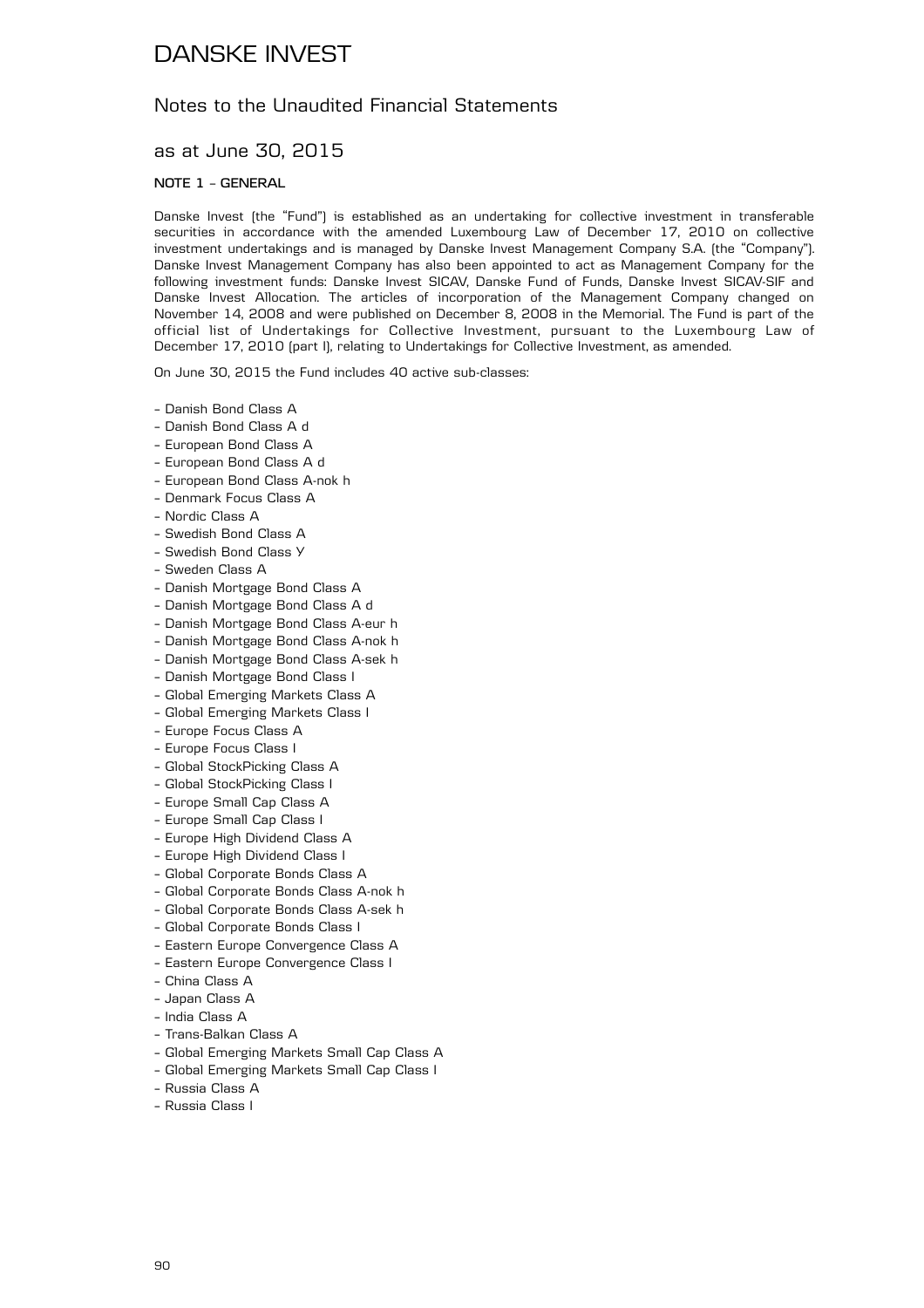### Notes to the Unaudited Financial Statements (continued)

### as at June 30, 2015

#### **NOTE 1 – GENERAL (continued)**

The following Sub-Funds paid out dividends as detailed below:

Record date : February 23, 2015 Ex-date : February 24, 2015 Pay date : February 27, 2015

Danish Bond Class A d DKK 1.00 per unit

European Bond Class A d EUR 0.20 per unit

Danish Mortgage Bond Class A d DKK 1.36 per unit

#### **NOTE 2 – INVESTMENT OBJECTIVES**

The investment objective of the Fund and each Sub-Fund is to achieve a high total return as compatible with a sound diversification of risks.

As per the prospectus dated May 31, 2014, the investment objective of each relevant Sub-Fund is as follows:

**Danish Bond** invests in transferable securities, mainly bonds, admitted to or dealt on a Regulated Market and issued by credit institutions, companies, governments, municipalities and other public organizations and which are denominated in Danish Kroner.

**European Bond** invests in transferable securities, mainly bonds, admitted to or dealt on a Regulated Market and issued by credit institutions, companies, governments, municipalities and other public organizations of countries participating in the European Union (EU) or the European Economic Area (EEA). The bonds shall be denominated in Euro or in the national currencies of these countries.

**Denmark Focus** invests in transferable securities, mainly equities and equity-related securities which are admitted to or dealt on Nasdaq OMX Copenhagen (Denmark). The investments will be made according to the expected performance; sectors may be overweighted or underweighted accordingly.

**Nordic** invests in transferable securities, mainly equities and equity-related securities which are admitted to or dealt on a Regulated Market in the Nordic countries (Denmark, Finland, Norway and Sweden). The investments will be made according to expected performance; sectors, countries and currencies may be overweighted or underweighted accordingly.

**Swedish Bond** invests in transferable securities, mainly bonds and other debt instruments denominated in Swedish Kroner issued by companies, governments, municipalities and other public organizations and admitted to or dealt on a Regulated Market. The Sub-Fund may invest up to 10% of its assets to transferable securities which are not admitted or dealt in on a Regulated Market as stated in 4.1 through 4.5 in the Prospectus.

**Sweden** invests in transferable securities, mainly equities and equity-related securities admitted or dealt in on a Regulated Market in Sweden. The investments will be made according to expected performance; sectors may be overweighted or underweighted accordingly.

**Danish Mortgage Bond** invests in transferable securities, mainly bonds admitted to or dealt on a Regulated Market and issued by Danish mortgage credit institutions and which are denominated in Danish Kroner.

**Global Emerging Markets** invests in transferable securities, mainly equities and equity-related securities which are admitted to or dealt on a Regulated Markets and issued by companies domiciled, or with main activity, in emerging markets-countries. The investments in emerging markets countries may include, but will not be limited to investment in the countries mentioned in the following paragraph. The investments will be made according to expected performance; sectors, countries and currencies may be overweighted or underweighted accordingly.

List of countries: Mexico, Brazil, Chile, Argentina, Peru, Venezuela, Colombia, Korea, Taiwan, Hong Kong, China, Malaysia, Thailand, Indonesia, Philippines, India, Sri Lanka, Russia (with maximum 10% of the net assets), Poland, Hungary, Czech Republic, Estonia Lithuania, Latvia, Slovenia, Slovakia, Croatia, Romania, Turkey, Israel, Egypt, Jordan, Morocco, South Africa, Bulgaria and Cyprus, and in other emerging market countries as defined by the emerging markets classification of Standard and Poor's/IFCG and standard and Poor's/Frontier Markets.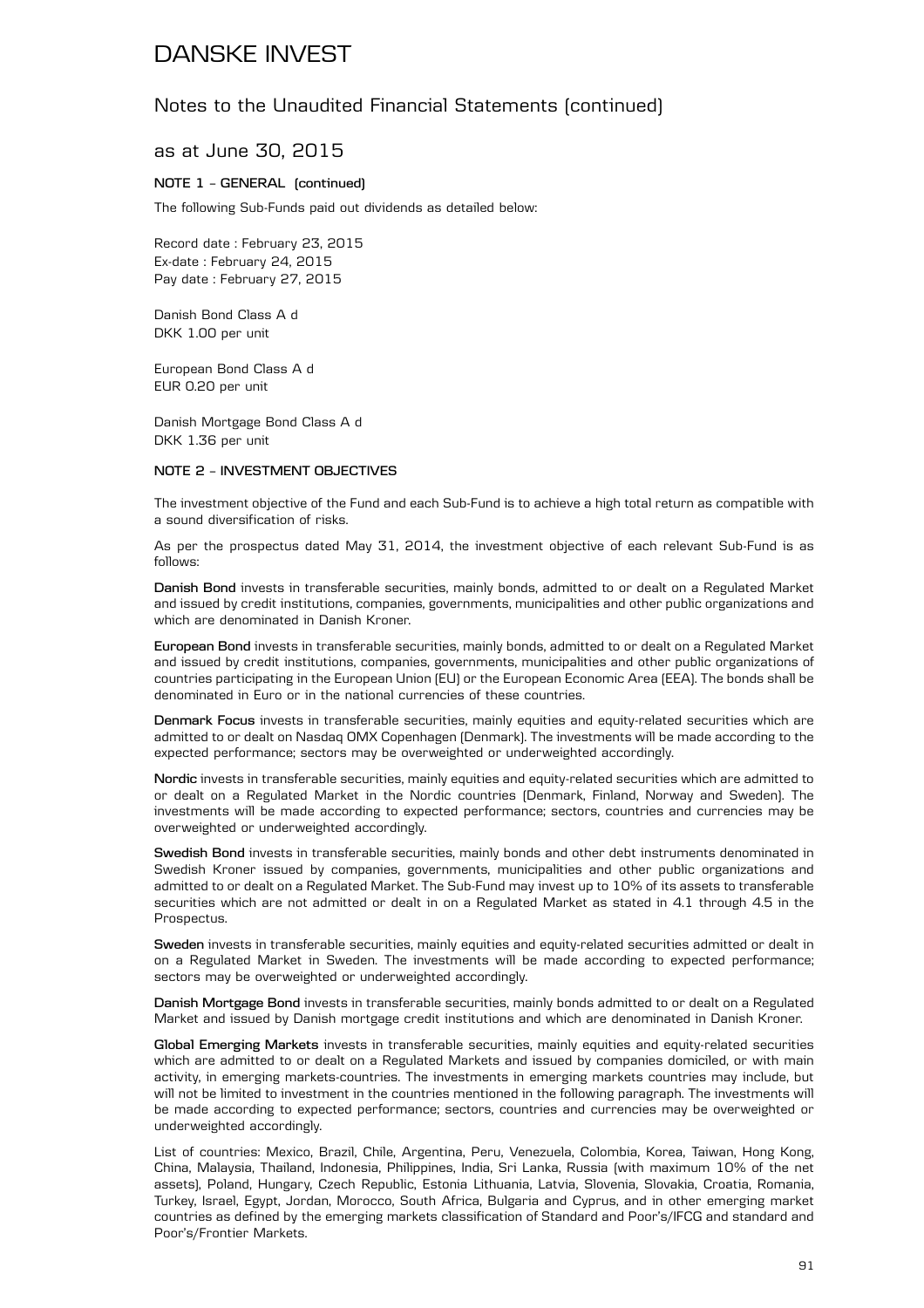### Notes to the Unaudited Financial Statements (continued)

### as at June 30, 2015

#### **NOTE 2 – INVESTMENT OBJECTIVES (continued)**

**Europe Focus** invests in transferable securities, mainly equities and equity-related securities which are admitted to or dealt on a Regulated Market in Europe or in companies domiciled in, or with main activity in Europe except for Russia but admitted to or dealt in on a Regulated Market outside Europe. A minor part may be invested in equities issued by companies domiciled, or traded on market places, in countries bordering to Europe including but not limited to Azerbaijan, Georgia, Kazakhstan and Turkey.

**Global StockPicking** invests in transferable securities, mainly equities and equity-related securities admitted to or dealt in on a Regulated worldwide.

The Sub-Fund will be invested in those shares, which are expected to give the highest return without consideration to a diversification based on countries, sectors and/or currencies.

**Europe Small Cap** invests in transferable securities, mainly equities and equity-related securities or small and medium sized companies, which are admitted to or dealt in on a Regulated Market in Europe except Russia or in companies domiciled in, or with main activity in Europe except Russia but admitted to or dealt in on a Regulated Market outside Europe. A minor part may be invested in equities issued by companies domiciled, or traded on market places, in countries bordering to Europe including but not limited to Azerbaijan, Georgia, Kazakhstan and Turkey.

**Europe High Dividend** invests in transferable securities, mainly equities and equity-related securities which are admitted to or dealt in on a Regulated Market in Europe or in companies domiciled in, or with main activity in Europe but admitted to or dealt in on a Regulated Market outside Europe. A minor part may be invested in equities issued by companies domiciled, or traded on market places, in countries bordering to Europe including but not limited to Azerbaijan, Georgia, Kazakhstan and Turkey.

**Global Corporate Bonds** invests in transferable securities, mainly bonds and other debt instruments which are admitted to or dealt on a Regulated Market and issued by companies located in any Member State of the European Union or the OECD, or any other country of Western or Easter Europe, Asia, Oceania, the American continents or Africa. The Sub-Fund's net assets will generally be invested in bonds with credit ratings between A1/A+ and Baa3/BBB- at Moody's, Fitch or Standard & Poor's, or a corresponding rating at another recognized first class rating institute. If a given bond is rated by all three major rating agencies, Moody's, Standard & Poor's and Fitch, the rating that is determined for a given bond is the second lowest rating. If the bond is only rated by one or two of the agencies mentioned above, then the lowest rating will apply. Bonds with credit rating below Baaa3/BBB- and bonds with no rating must not exceed 25% of the total Net Asset Value of the Sub-Fund. The aim is a wide spread of debtors and segments. The Sub-Fund's net assets may also be invested in government bonds. At least 75% of total Net Asset Value of the Sub-Fund shall be denominated in Euro, or be hedged into Euro.

**Eastern Europe Convergence** invests in transferable securities, mainly equities and equity-related securities admitted to or dealt on a Regulated Market and issued by companies domiciled in, or with main activity, in Eastern Europe, except Russia. A minor part may be invested in equities and equity-related securities issued by companies domiciled in countries bordering to Eastern Europe, except Russia.

**China** This Sub-Fund invests in transferable securities, mainly equities and equity related securities admitted to or dealt in a Regulated Market and issued by companies domiciled in or with main activities within the People's Republic of China, Hong Kong, or Macao.

**Japan** invests in transferable securities, mainly equities and equity-related securities admitted to or dealt on a Regulated Market in Japan. The investments will be made according to expected performance; sectors may be overweighted or underweighted accordingly.

**India** invests in transferable securities, mainly equities and equity-related securities admitted to or dealt on a Regulated Market and issued by companies domiciled in, or with main activity, in India.

The Sub-Fund seeks to obtain its investment objective through active investment management. The MSCI India Index is used for the purpose of performance comparison of the Sub-Fund.

**Trans-Balkan** invests in transferable securities, mainly equities and equity-related securities admitted to or dealt on a Regulated Market primarily in the Balkan region. The investments in the Balkan region may include, but will not be limited to investment in the hereunder countries provided that they are qualified as regulated markets. The investments will be made according to expected performance; sectors, countries and currencies may be overweighted or underweighted accordingly.

List of countries: Bulgaria, Bosnia-Herzegovina, Croatia, Macedonia, Montenegro, Romania, Serbia, Slovenia, Greece and Turkey.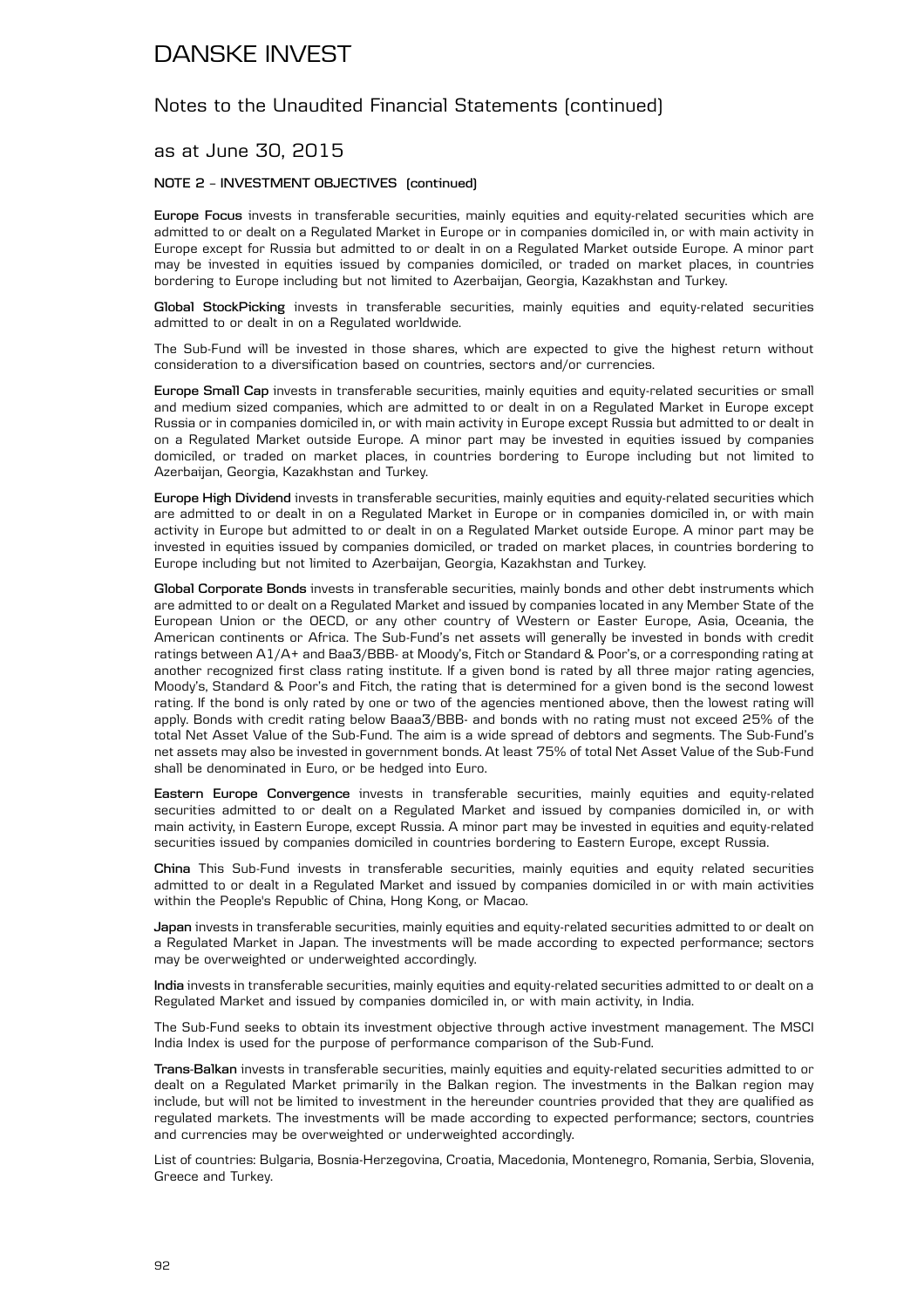### Notes to the Unaudited Financial Statements (continued)

### as at June 30, 2015

#### **NOTE 2 – INVESTMENT OBJECTIVES (continued)**

Global Emerging Markets Small Cap invests in transferable securities, mainly equities and equity-related securities admitted to or dealt on a Regulated Market and issued by small and medium sized companies domiciled, or with main activity, in emerging markets-countries. The investments in emerging markets countries may include, but will not be limited to investment in countries mentioned in the following paragraph, provided that they are qualified as regulated markets.

The investments will be made according to expected performance; sectors, countries and currencies may be overweighted or underweighted accordingly.

List of countries: Mexico, Brazil, Chile, Argentina, Peru, Venezuela, Columbia, Korea, Taiwan, Hong Kong, China, Malaysia, Thailand, Indonesia, Philippines, India, Sri Lanka, Russia (with maximum 10% of the net assets). Poland, Hungary, Czech Republic, Estonia, Lithuania, Latvia, Slovenia, Slovakia, Croatia, Romania, Turkey, Israel, Egypt, Jordan, Morocco, South Africa, Bulgaria and Cyprus, and in other emerging market countries as defined by the emerging markets classification of Standard and Poor's/IFCG and Standard and Poor's/Frontier Markets.

**Russia** invests in transferable securities, mainly equities and equity-related securities admitted to or dealt on a Regulated Market and issued by companies domiciled, or with main activity, in Russia.

The Sub-Fund may also invest in transferable securities, mainly equities and equity-related securities which are admitted to or dealt in on a Regulated Market and issued by companies domiciled, or with main activity, in States of the former Soviet Union, including Estonia, Kazakhstan, Latvia, Lithuania and Ukraine.

#### **NOTE 3 – SIGNIFICANT ACCOUNTING POLICIES**

The unaudited financial statements have been prepared in accordance with generally accepted accounting principles applicable to UCITS and in accordance with laws and regulation in force in the Grand Duchy of Luxembourg.

#### **a) Valuation of investments in portfolio**

The securities listed on an official stock exchange are valued at the last available price on the stock exchange which is the principal market for such security.

The securities which are not listed on an official stock exchange but which are actively traded on another organized market are also valued at the last available price.

The securities which are not listed on an official stock exchange or on another organized market are valued at the last available price. Investment Funds are valued at the last available net asset value.

If these prices do not reflect the fair value of such securities these are valued on the basis of their probable realizable value, estimated in good faith by the Board of Directors of the Management Company.

The Board of Directors of the Management Company valued the following securities on the basis of the probable realizable value:

#### – BALTIC PROPERTY TRUST at DKK 84.38 per share

On June 30, 2015, the security priced as described above represents 2.43% of the Net Asset of the Sub-Fund Eastern Europe Convergence.

#### – MARE BALT.FRN 05-15/SCANDI III at EUR 14.51 per share

On June 30, 2015, the security priced as described above represents 0.10% of the Net Asset of the Sub-Fund European Bond and 0.11% of the Net Asset of the Sub-Fund Global Corporate Bonds.

#### **b) Realised profit/loss on sale of securities**

Profit and loss on investment securities are computed on the basis of average cost.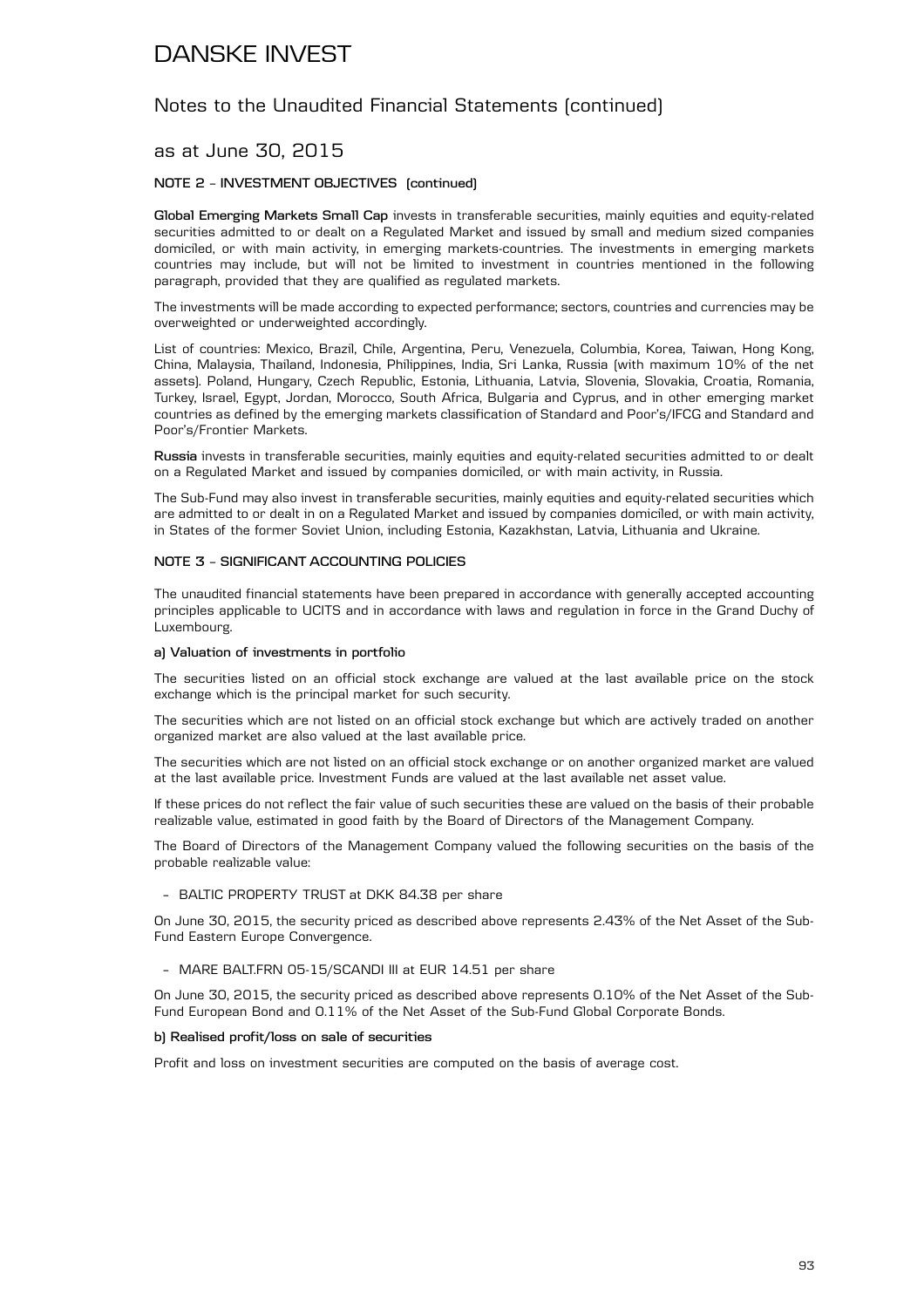### Notes to the Unaudited Financial Statements (continued)

### as at June 30, 2015

#### **NOTE 3 – SIGNIFICANT ACCOUNTING POLICIES (continued)**

#### **c) Foreign exchange translation**

The net asset values of the different sub-classes are expressed as follows:

- Danish Bond Class A in Danish Krone
- Danish Bond Class A d in Danish Krone
- European Bond Class A in Euros
- European Bond Class A d in Euros
- European Bond Class A-nok h in Norwegian Krone
- Denmark Focus Class A in Danish Krone
- Nordic Class A in Euros
- Swedish Bond Class A in Swedish Krona
- Swedish Bond Class Y in Swedish Krona
- Sweden Class A in Swedish Krona
- Danish Mortgage Bond Class A in Danish Krone
- Danish Mortgage Bond Class A d in Danish Krone
- Danish Mortgage Bond Class A-eur h in Euros
- Danish Mortgage Bond Class A-nok h in Norwegian Kroner
- Danish Mortgage Bond Class A-sek h in Swedish Krona
- Danish Mortgage Bond Class I in Danish Krone
- Global Emerging Markets Class A in US Dollars
- Global Emerging Markets Class I in US Dollars
- Europe Focus Class A in Euros
- Europe Focus Class I in Euros
- Global StockPicking Class A in Euros
- Global StockPicking Class I in Euros
- Europe Small Cap Class A in Euros
- Europe Small Cap Class I in Euros
- Europe High Dividend Class A in Euros
- Europe High Dividend Class I in Euros
- Global Corporate Bonds Class A in Euros
- Global Corporate Bonds Class A-nok h in Norwegian Kroner
- Global Corporate Bonds Class A-sek h in Swedish Krona
- Global Corporate Bonds Class I in Euros
- Eastern Europe Convergence Class A in Euros
- Eastern Europe Convergence Class I in Euros
- China Class A in US Dollars
- Japan Class A in Japanese Yen
- India Class A in US Dollars
- Trans-Balkan Class A in Euros
- Global Emerging Markets Small Cap Class A in US Dollars
- Global Emerging Markets Small Cap Class I in US Dollars
- Russia Class A in US Dollars
- Russia Class I in US Dollars

All assets and liabilities, which are valued in a currency other than the currency in which units of the relevant Sub-Fund are expressed, are converted into the relevant currency at the exchange rate prevailing at June 30, 2015.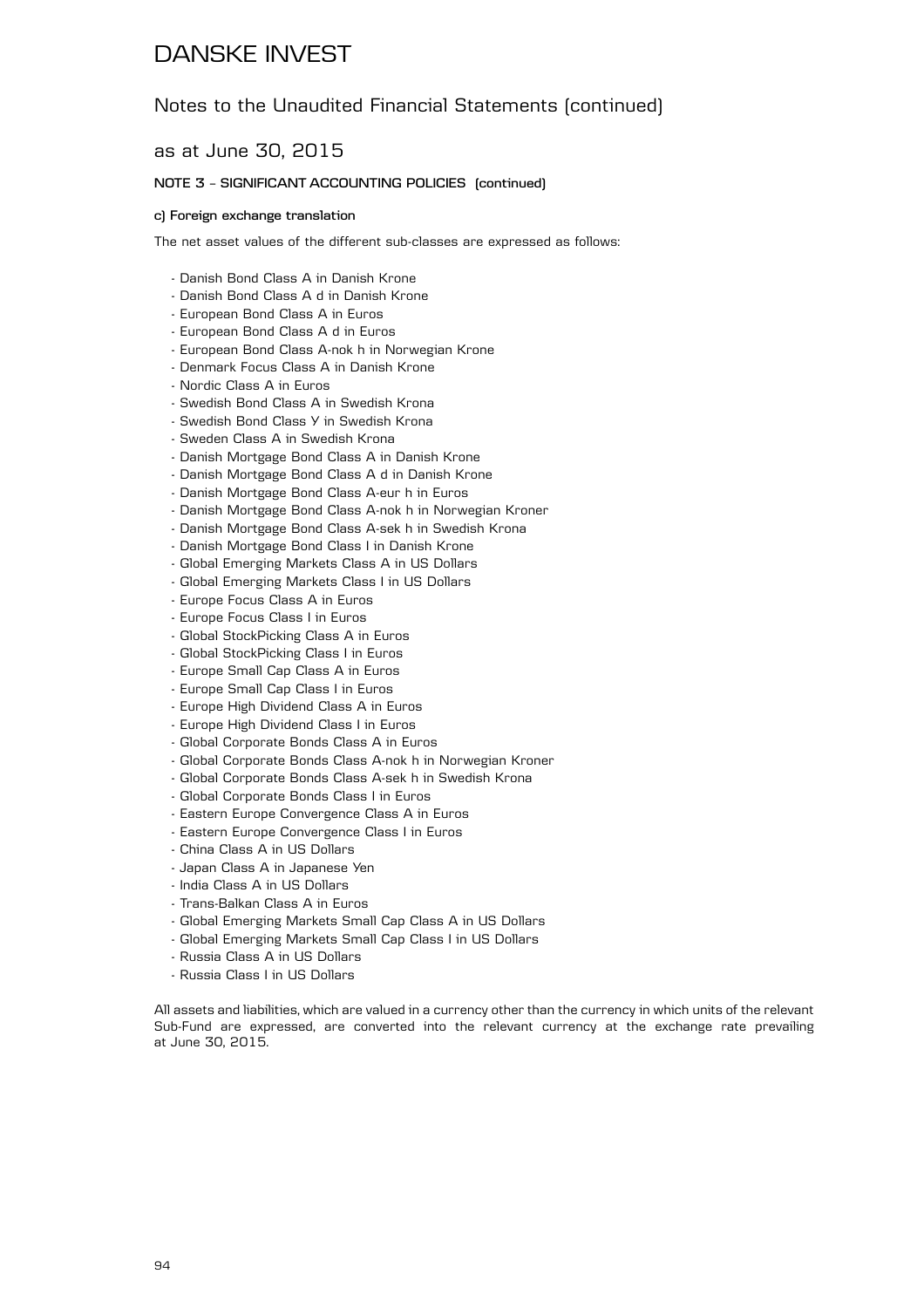### Notes to the Unaudited Financial Statements (continued)

### as at June 30, 2015

#### **NOTE 3 – SIGNIFICANT ACCOUNTING POLICIES (continued)**

The exchange rates used as at June 30, 2015 are the following:

| 1   | BAM        | $= 0.518113$ | <b>EUR</b> | 1 | <b>LKR</b> | = 0.006689   | <b>EUR</b> |
|-----|------------|--------------|------------|---|------------|--------------|------------|
| 1   | <b>BGN</b> | $= 0.511291$ | <b>EUR</b> | 1 | <b>MXN</b> | $= 0.057029$ | EUR        |
| 1   | <b>BRL</b> | = 0.286575   | <b>EUR</b> | 1 | MYR.       | = 0.236682   | <b>EUR</b> |
| 1   | CAD        | $= 0.721554$ | <b>EUR</b> | 1 | <b>NGN</b> | = 0.004497   | EUR        |
| 1   | <b>CHF</b> | $= 0.960728$ | <b>EUR</b> | 1 | NOK.       | $= 0.113121$ | <b>EUR</b> |
| 1   | <b>CLP</b> | $= 0.001399$ | <b>EUR</b> | 1 | <b>OMR</b> | $= 2.324895$ | <b>EUR</b> |
| 1   | CZK        | - 0.036666   | <b>EUR</b> | 1 | <b>PHP</b> | $= 0.019832$ | <b>EUR</b> |
| 1   | <b>DKK</b> | $= 0.134040$ | <b>EUR</b> | 1 | PLN        | $= 0.238495$ | <b>EUR</b> |
| 1   | EGP        | $= 0.118702$ | <b>EUR</b> | 1 | <b>RON</b> | = 0.222469   | <b>EUR</b> |
| 1   | <b>GBP</b> | $= 1.405889$ | <b>EUR</b> | 1 | RSD        | = 0.008302   | <b>EUR</b> |
| 1   | <b>HKD</b> | $= 0.115452$ | <b>EUR</b> | 1 | <b>SEK</b> | $= 0.108472$ | <b>EUR</b> |
| 1   | <b>HRK</b> | $= 0.131622$ | <b>EUR</b> | 1 | SGD        | = 0.664795   | <b>EUR</b> |
| 1   | HUF        | $= 0.003172$ | <b>EUR</b> | 1 | <b>THB</b> | $= 0.026495$ | <b>EUR</b> |
| 100 | <b>IDR</b> | $= 0.006714$ | <b>EUR</b> | 1 | <b>TRY</b> | $= 0.332225$ | <b>EUR</b> |
| 1   | INR        | $= 0.014041$ | <b>EUR</b> | 1 | <b>TWD</b> | $= 0.028989$ | <b>EUR</b> |
| 1   | <b>JPY</b> | $= 0.007315$ | EUR        | 1 | USD        | = 0.895015   | <b>EUR</b> |
| 1   | <b>KES</b> | $= 0.009068$ | <b>EUR</b> | 1 | ZAR        | $= 0.072985$ | <b>EUR</b> |
| 1   | <b>KRW</b> | $= 0.000802$ | <b>EUR</b> |   |            |              |            |

The exchange rate used for Sub-Fund Japan as at June 30, 2015 is the following:

#### 1 JPY = 0.007311 EUR

Income and expenses expressed in a currency other than the currency in which units of the relevant Sub-Fund are expressed are translated into such currency at the applicable exchange rate prevailing at the day of transaction.

Resulting realised and change in unrealised foreign exchange profit or loss are included in the Unaudited Statement of Operations and Changes in Net Assets.

#### **d) Cost of investment securities**

Cost of investment securities for each Sub-Fund expressed in a currency other than the currency of denomination is translated at the exchange rate prevailing at the purchase date.

#### **e) Income from investments**

Dividends are recognised as income on the date the securities are first quoted ex-dividend, to the extent information thereon is reasonably available to the Fund. Bank interest and interest on fixed income securities are accrued for each net asset valuation.

#### **f) Forward foreign exchange contracts**

Profit or loss arising from un-matured forward foreign exchange contracts are determined on the basis of the applicable forward exchange rates at the valuation date, and are recorded in the Unaudited Statement of Net Assets. Realised profit or loss on forward foreign exchange contracts are recorded in the Unaudited Statement of Operations and Changes in Net Assets.

#### **g) Valuation of futures contracts**

Futures are valued based on the last available published price on the valuation date.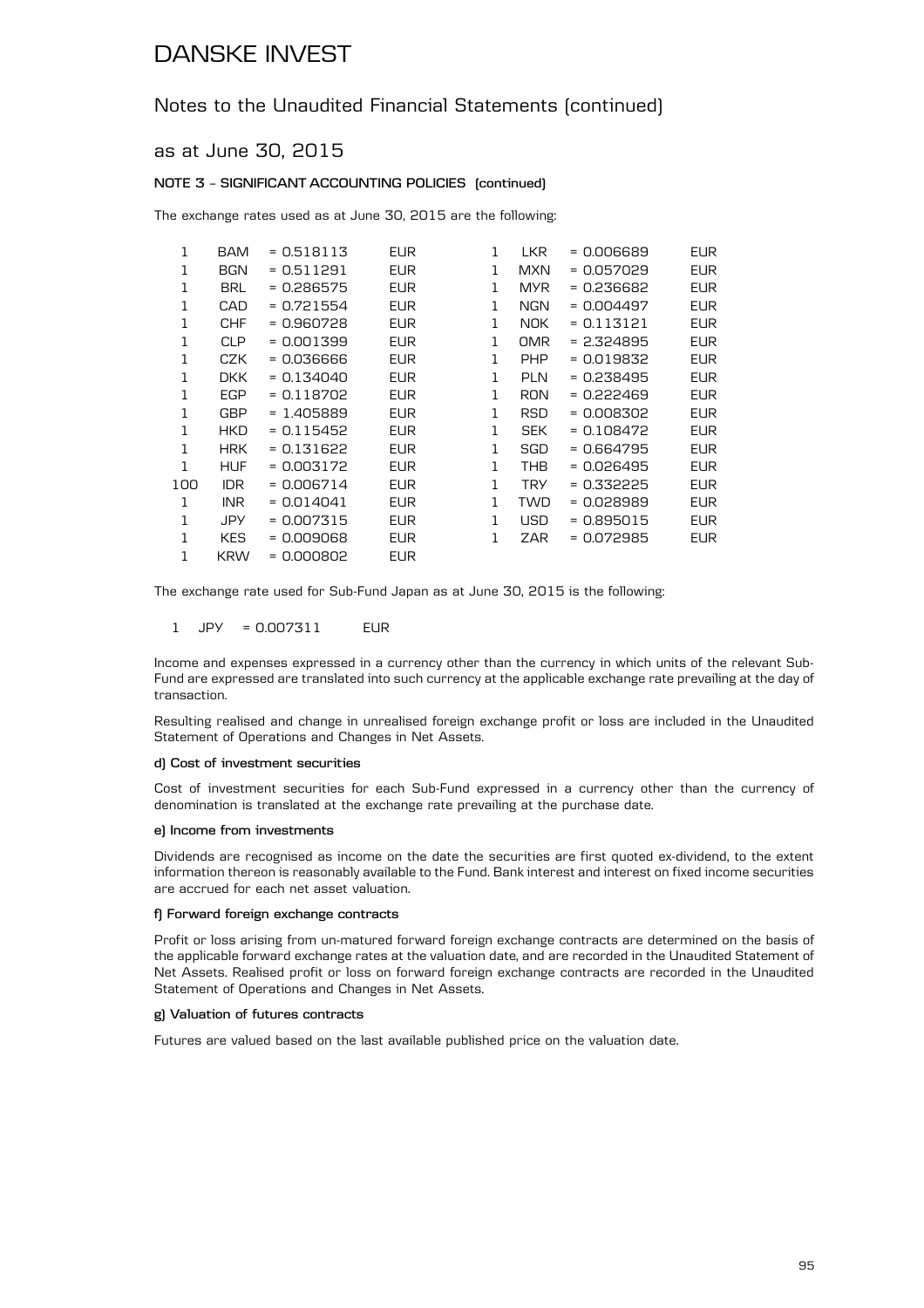### Notes to the Unaudited Financial Statements (continued)

### as at June 30, 2015

#### **NOTE 3 – SIGNIFICANT ACCOUNTING POLICIES (continued)**

#### **h) Valuation of Credit Default Swap**

The Credit Default Swap (CDS) positions are valued in accordance with valuation principles decided by the Board of Directors of the Management Company on the basis of their Marked to Market price by using standard market practices. The valuation is done on a dirty price, meaning that interest accrued are recognized in the valuation of the CDS. When interest is due, it is recorded on cash basis in the Statement of Operations and Changes in Net Assets. To enter into CDS, the Fund paid an upfront fee which is recorded as realised loss in the Statement of Operations and Changes in Net Assets. Danske Invest Management Company S.A. has entered into an OTC Pricing and Monitoring Agreement with RBC Investor Services Bank S.A. with regard to the pricing of OTC (over the counter) derivative instruments.

#### **i) RBT securities**

The Sub-Funds Danish Bond and Danish Mortgage Bond are invested in bonds called "RBT". Those Bonds that are repaid by instalments are subject to drawing - the instalments are drawn from the bondholders in exchange for the instalments paid by the borrower. When the borrowers pay instalments, the same amount of the bond series is drawn pro rata from the bondholders, and they will receive the par value of the drawn bonds.

#### **j) Swing Pricing**

The investment manager needs to undertake transactions in order to maintain the desired asset allocation as a result of subscriptions or redemptions, which may generate additional costs for the Fund and its unitholders. As a consequence, in order to protect the existing investors' interest, from these capital movements, when net capital movements exceed a threshold pre-defined by the Board of Directors of the Management Company, the valuation of the underlying securities is adjusted on a line by line basis to reflect these costs. This adjustment reflects the estimated tax and dealing costs that may be incurred by the Fund as a result of these transactions, and the estimated bid-offer spread of the assets in which the Fund invests. A periodical review is undertaken in order to verify the appropriateness of the swing factor being applied.

As per NAV dated June 30, 2015 no swing pricing was applied.

#### **k) Unrealised profit / loss on sale of securities**

Liabilities in respect of taxes payable on unrealised capital gains on investments in certain countries are accrued in the net asset value calculations on a a daily basis.

#### **NOTE 4 – MANAGEMENT FEES, MARKETING FEES AND OPERATING AND ADMINISTRATIVE FEES**

The Fund pays the Management Company a Management Fee as outlined below:

|                                      | Management Fee  |
|--------------------------------------|-----------------|
| Danske Invest                        | rates per annum |
| - Danish Bond Class A                | 0.80%           |
| - Danish Bond Class A d              | 0.80%           |
| - European Bond Class A              | 0.80%           |
| - European Bond Class A d            | 0.80%           |
| - European Bond Class A-nok h        | 0.80%           |
| - Denmark Focus Class A              | 1.50%           |
| - Nordic Class A                     | 1.50%           |
| - Swedish Bond Class A               | 0.80%           |
| - Swedish Bond Class Y               | 0.50%           |
| - Sweden Class A                     | 1.50%           |
| - Danish Mortgage Bond Class A       | 0.80%           |
| - Danish Mortgage Bond Class A d     | 0.80%           |
| - Danish Mortgage Bond Class A-eur h | 0.80%           |
| - Danish Mortgage Bond Class A-nok h | 0.80%           |
| - Danish Mortgage Bond Class A-sek h | 0.80%           |
| - Danish Mortgage Bond Class I       | 0.20%           |
| - Global Emerging Markets Class A    | 1.70%           |
| - Global Emerging Markets Class I    | $0.90\%$        |
| - Europe Focus Class A               | 1.60%           |
| - Europe Focus Class I               | 0.90%           |
| - Global StockPicking Class A        | 1.60%           |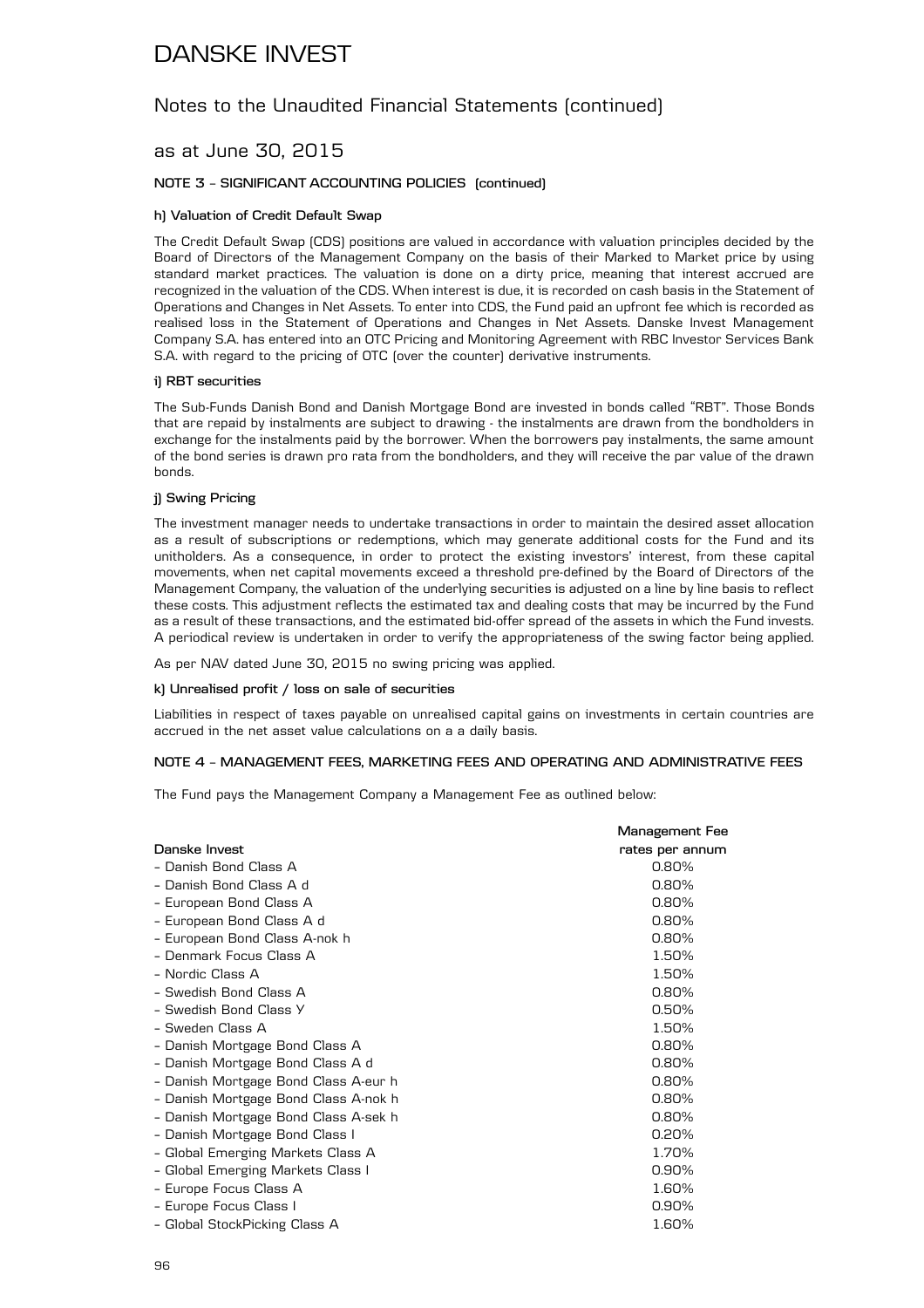### Notes to the Unaudited Financial Statements (continued)

### as at June 30, 2015

#### **NOTE 4 – MANAGEMENT FEES, MARKETING FEES AND OPERATING AND ADMINISTRATIVE FEES (continued)**

| - Global StockPicking Class I               | 0.90%    |
|---------------------------------------------|----------|
| - Europe Small Cap Class A                  | 1.60%    |
| - Europe Small Cap Class I                  | 0.90%    |
| - Europe High Dividend Class A              | 1.60%    |
| - Europe High Dividend Class I              | 0.90%    |
| - Global Corporate Bonds Class A            | 0.80%    |
| - Global Corporate Bonds Class A-nok h      | $0.80\%$ |
| - Global Corporate Bonds Class A-sek h      | 0.80%    |
| - Global Corporate Bonds Class I            | 0.20%    |
| - Eastern Europe Convergence Class A        | 1.60%    |
| - Eastern Europe Convergence Class I        | 0.90%    |
| - China Class A                             | 1.60%    |
| - Japan Class A                             | 1.50%    |
| - India Class A                             | 1.70%    |
| - Trans-Balkan Class A                      | 2.75%    |
| - Global Emerging Markets Small Cap Class A | 1.70%    |
| - Global Emerging Markets Small Cap Class I | 0.90%    |
| - Russia Class A                            | 2.00%    |
| - Russia Class I                            | 1.00%    |

The fees are based on the net assets of the Sub-Funds as determined on each valuation date and payable quarterly in arrears.

#### *Marketing fee:*

In addition to the Management Fee, the Sub-Funds pay the Management Company a marketing fee (the "Marketing Fee") amounting to a percentage of maximum 0.10% per annum of the Net Asset Value determined in respect of each Sub-Fund except for the I sub-classes where the marketing fee is not charged.

The remuneration of the sub-investment managers is at the expense of the Investment manager or the Management Company.

#### *Operating and Administrative fees:*

The Fund pays the Management Company operating and administrative fees (the "Operating and Administrative Expenses") amounting to a percentage of maximum 0.40% p.a. of the NAV as determined in respect of each Sub-Fund and /or Class. The Operating and Administrative Expenses are fixed which means that the Management Company shall bear the excess in actual expenses to any Operating and Administrative Expenses charged to the Sub-Fund and/or Class. On the other hand the Management Company is entitled to retain any amount of Operating and Administrative Expenses charged to the Sub-Fund and/or Class, which exceeds the actual related expenses incurred by the respective Sub-Fund and/or Class. The Operating and Administrative Expenses cover the administration and safe-keeping of assets and other ongoing operating and administrative expenses such as :

a) Remuneration of the Custodian and its transaction charges and such part of any fees or charges of a local correspondent as may exceed the Custodian's remuneration, remuneration of the Central Administration Agent; remuneration of the Registrar Agent; remuneration of the Principal Paying Agent and of any paying agent as well as auditors' fees and expenses;

b) A Fund servicing fee, remaining part of the Operating and Administrative Expenses after deduction of the expenses detailed under section a) above, paid to the Management Company for administrative and related services including but not limited to:

- the cost of ordinary legal advice received by the Management Company, the Custodian , the Central Administration Agent or the Registrar Agent when acting in the interest of the Unitholders;
- the costs of printing, preparing, translating and distributing financial reports, KIIDs and prospectus;
- any fees of registration of the Sub-Funds in different jurisdictions including fees due to the supervisory authorities in such countries;
- the cost of publishing the Offer Price and Redemption Price and any notices to Unitholders;
- other customary administration and publication expenses arising from the Fund's operations;
- risk and compliance monitoring support;
- operational support relating to securities lending.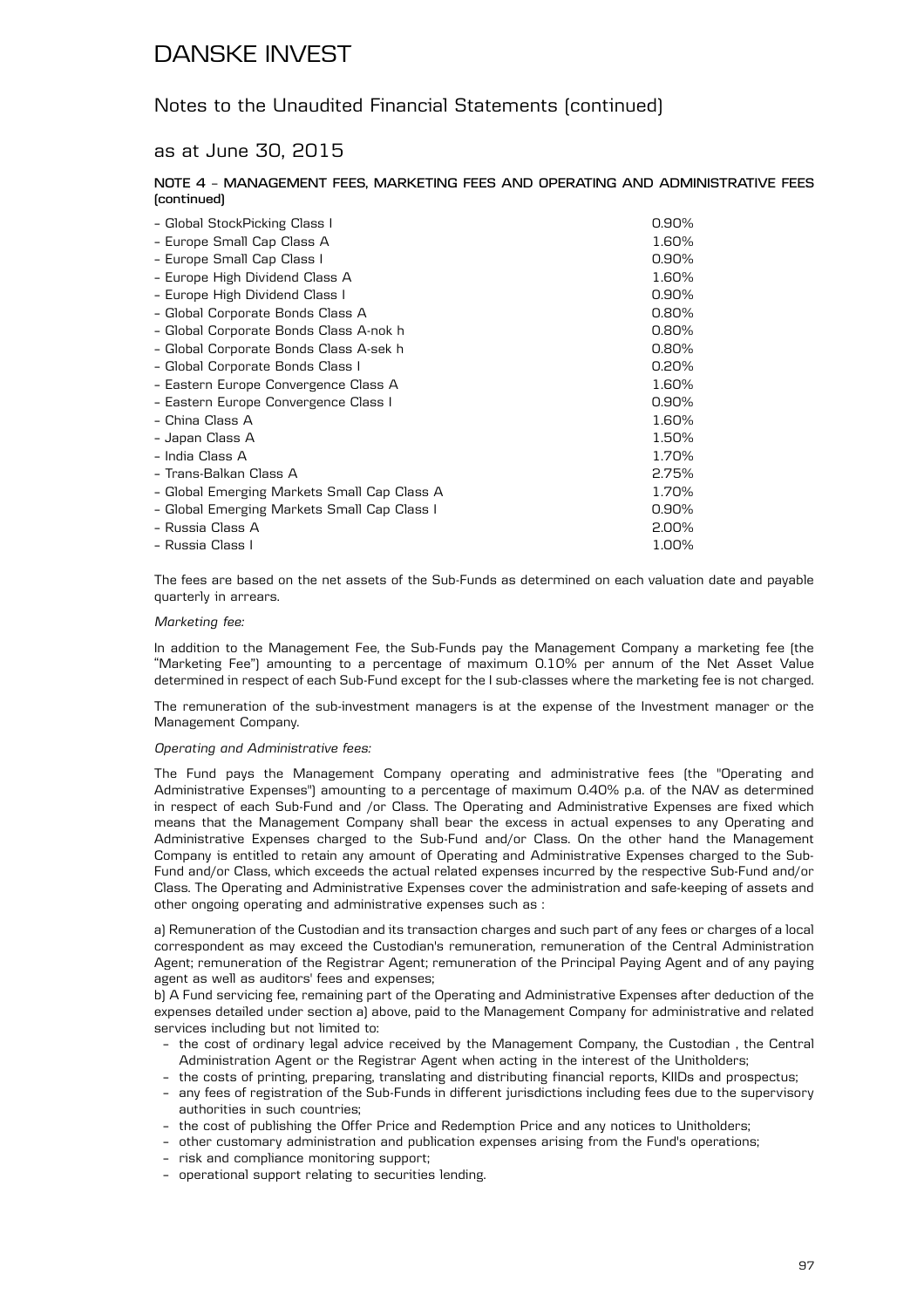### Notes to the Unaudited Financial Statements (continued)

### as at June 30, 2015

#### **NOTE 4 – MANAGEMENT FEES, MARKETING FEES AND OPERATING AND ADMINISTRATIVE FEES (continued)**

In case a portion of the above mentioned Service Providers fees is paid directly from the assets of the Sub-Fund and/or Class, the Operating and Administrative Expenses due to the Management Company is reduced accordingly. The above mentioned fees are calculated on each Valuation Day on the net assets of the relevant Sub-Fund and/or Class and paid quarterly in arrears.

The Fund pays the Management Company an Operating and Administrative Expense as outlined below:

|                                             | Operating and         |
|---------------------------------------------|-----------------------|
|                                             | Administrative        |
| Danske Invest                               | Expenses per<br>annum |
| - Danish Bond Class A                       | 0.12%                 |
| - Danish Bond Class A d                     | 0.12%                 |
| - Danish Mortgage Bond Class A              | 0.12%                 |
| - Danish Mortgage Bond Class A d            | 0.12%                 |
| - Danish Mortgage Bond Class A-eur h        | 0.12%                 |
| - Danish Mortgage Bond Class A-nok h        | 0.12%                 |
| - Danish Mortgage Bond Class A-sek h        | 0.12%                 |
| - Danish Mortgage Bond Class I              | 0.12%                 |
| - European Bond Class A                     | 0.15%                 |
| - European Bond Class A d                   | 0.15%                 |
| - European Bond Class A-nok h               | 0.15%                 |
| - European Bond Class I                     | 0.15%                 |
| - Global Corporate Bonds Class A            | 0.12%                 |
| - Global Corporate Bonds Class A-nok h      | 0.12%                 |
| - Global Corporate Bonds Class A-sek h      | 0.12%                 |
| - Global Corporate Bonds Class I            | 0.12%                 |
| - Swedish Bond Class A                      | 0.12%                 |
| - Swedish Bond Class Y (Sverige Räntefond)  | 0.12%                 |
| - Denmark Focus Class A                     | 0.12%                 |
| - Eastern Europe Convergence Class A        | 0.20%                 |
| - Eastern Europe Convergence Class I        | 0.20%                 |
| - Europe Focus Class A                      | 0.12%                 |
| - Europe Focus Class I                      | 0.12%                 |
| - Europe High Dividend Class A              | 0.12%                 |
| - Europe High Dividend Class I              | 0.12%                 |
| - Europe Small Cap Class A                  | 0.15%                 |
| - Europe Small Cap Class I                  | 0.15%                 |
| - Global Emerging Markets Class A           | 0.20%                 |
| - Global Emerging Markets Class I           | 0.20%                 |
| - Global Emerging Markets Small Cap Class A | 0.25%                 |
| - Global Emerging Markets Small Cap Class I | 0.25%                 |
| - Global StockPicking Class A               | 0.12%                 |
| - Global StockPicking Class I               | 0.12%                 |
| - China Class A                             | 0.40%                 |
| - India Class A                             | 0.25%                 |
| - Japan Class A                             | 0.30%                 |
| - Nordic Class A                            | 0.15%                 |
| - Russia Class A                            | 0.35%                 |
| - Russia Class I                            | 0.35%                 |
| - Sweden Class A                            | 0.12%                 |
| - Trans-Balkan Class A                      | 0.40%                 |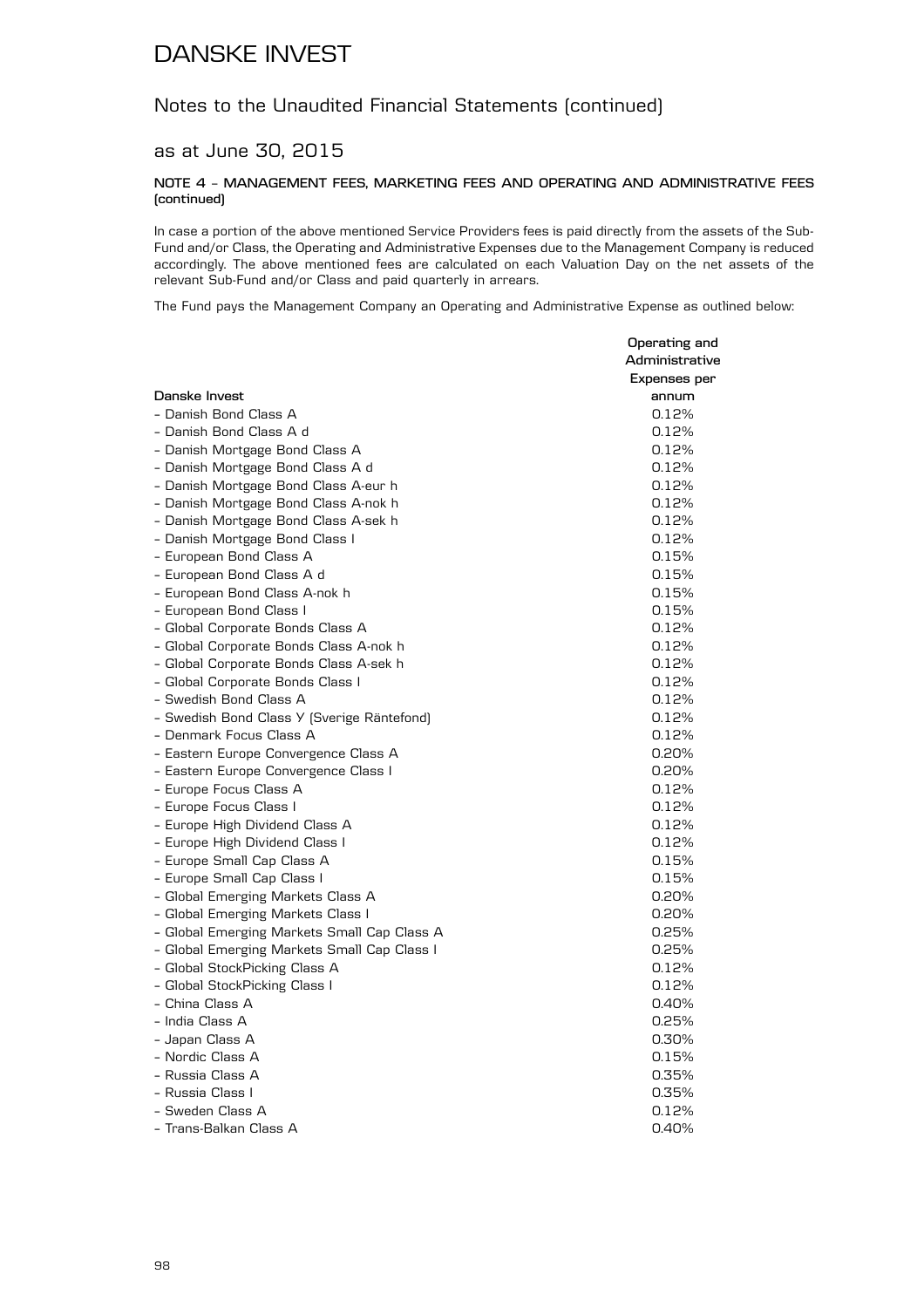### Notes to the Unaudited Financial Statements (continued)

### as at June 30, 2015

#### **NOTE 5 – CENTRAL ADMINISTRATION FEES, CUSTODIAN FEES AND TRANSFER AGENT FEES**

*Central Administration fees, Custodian fees and Registrar Agent fees:*

In accordance with the common fee schedule agreement dated January 1, 2008 which was updated on July 19, 2013 and effective July 1, 2013, RBC Investor Services Bank S.A. is entitled to a fee agreed with the Management Company to be paid by the Management Company out of the Fund's assets. This is calculated in arrears on the average net assets calculated at the frequency of each Net Asset Value calculation.

#### **NOTE 6 – TAXATION**

Under present Luxembourg law, the Fund is subject to "Taxe d'abonnement" at the annual rate of 0.05 p.a. for classes intended for retail investors and at the rate of 0.01 p.a. for classes intended for institutional investors. The "Taxe d'abonnement" is payable quarterly in arrears and calculated on the basis of the net assets calculated as at the end of each calendar quarter.

In case some Sub-Funds are invested in other Luxembourg investment funds, which are subject to the subscription tax provided for by the modified Law of December 17, 2010 relating to undertakings for collective investment, no subscription tax is due from the Sub-Funds on the portion of assets.

*Reclaim of tax withheld by certain Member States of the European Union:*

The Management Company has – based on analysis of the likely costs and potential recovery success – initiated reclaim proceedings of withheld tax in a number of Member States of the European Union. The result of reclaims completed so far has been booked as Other Income in the Statement of Operations and Changes in Net Assets.

#### **NOTE 7 – FORWARD FOREIGN EXCHANGE CONTRACTS**

As at June 30, 2015, the following forward foreign exchange contracts were outstanding:

#### **European Bond**

| Unrealised |                |             |            | Amount     |            |
|------------|----------------|-------------|------------|------------|------------|
| loss       | Maturity       | Amount sold |            | purchased  |            |
| [3]        | 08/10/2015 EUR | 1,000       | <b>USD</b> | 891        | EUR        |
| (57,909)   | 08/10/2015 EUR | 6,206,983   | EUR        | 54,562,540 | <b>NOK</b> |
| (57, 912)  |                |             |            |            |            |

#### **Danish Mortgage Bond**

| Unrealised    |            |            |             |            | Amount      |            |
|---------------|------------|------------|-------------|------------|-------------|------------|
| profit/(loss) |            | Maturity   | Amount sold |            | purchased   |            |
| (1,387)       | <b>DKK</b> | 08/10/2015 | 844.709     | <b>SEK</b> | 681,696     | <b>DKK</b> |
| (773)         | <b>DKK</b> | 08/10/2015 | 4,011,332   | <b>DKK</b> | 538.316     | <b>EUR</b> |
| [8,332]       | <b>DKK</b> | 08/10/2015 | 881.120     | <b>DKK</b> | 1.039.504   | <b>NOK</b> |
| 3             | <b>DKK</b> | 08/10/2015 | 806         | DKK.       | 1,000       | <b>SEK</b> |
| 8             | <b>DKK</b> | 08/10/2015 | 2.495       | <b>DKK</b> | 3.095       | <b>SEK</b> |
| (255,773)     | <b>DKK</b> | 08/10/2015 | 378.792.848 | <b>DKK</b> | 468.104.247 | <b>SEK</b> |
| 10000000      |            |            |             |            |             |            |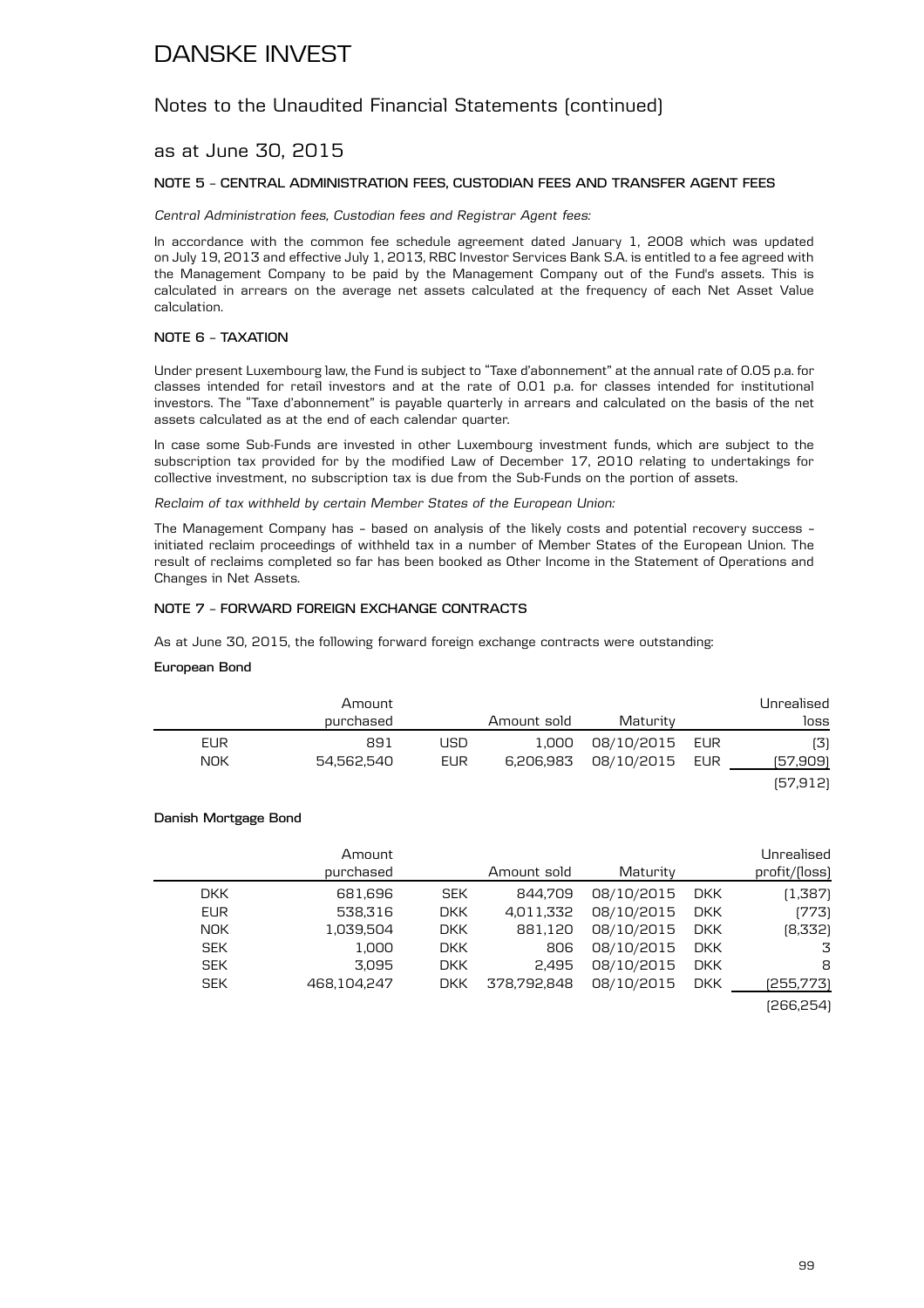### Notes to the Unaudited Financial Statements (continued)

### as at June 30, 2015

#### **NOTE 7 – FORWARD FOREIGN EXCHANGE CONTRACTS (continued)**

#### **Global Corporate Bonds**

|            | Amount      |            |             |            |            | Unrealised    |
|------------|-------------|------------|-------------|------------|------------|---------------|
|            | purchased   |            | Amount sold | Maturity   |            | profit/[loss] |
| <b>EUR</b> | 181.644     | <b>SEK</b> | 1,678,440   | 08/10/2015 | <b>EUR</b> | (537)         |
| <b>EUR</b> | 295.587     | <b>SEK</b> | 2.732.799   | 08/10/2015 | <b>EUR</b> | (1,036)       |
| <b>EUR</b> | 4,035,702   | <b>USD</b> | 4,531,000   | 08/10/2015 | <b>EUR</b> | [14, 174]     |
| <b>EUR</b> | 593.281     | <b>SEK</b> | 5,466,767   | 08/10/2015 | <b>EUR</b> | (93)          |
| NOK.       | 108,389,219 | <b>EUR</b> | 12,330,265  | 08/10/2015 | <b>EUR</b> | (115,047)     |
| <b>NOK</b> | 3.289       | <b>EUR</b> | 374         | 08/10/2015 | <b>EUR</b> | (4)           |
| <b>SEK</b> | 18,900      | <b>EUR</b> | 2,045       | 08/10/2015 | <b>EUR</b> | 6             |
| <b>SEK</b> | 2,725,444   | <b>EUR</b> | 294.791     | 08/10/2015 | <b>EUR</b> | 1,034         |
| <b>SEK</b> | 272,382     | <b>EUR</b> | 29,560      | 08/10/2015 | <b>EUR</b> | 5             |
| <b>SEK</b> | 617.771.739 | <b>EUR</b> | 67,071,212  | 08/10/2015 | <b>EUR</b> | (16,992)      |
|            |             |            |             |            |            | (146, 838)    |

#### **NOTE 8 – COMBINED STATEMENTS**

The Fund's total net assets are expressed in EUR and correspond to the difference between the total assets and the total liabilities of the Fund. In order to calculate this value, the net assets of each Sub-Fund are, unless they are already expressed in EUR, converted into EUR at the exchange rates prevailing at June 30, 2015 and added together.

#### **Currency translation**

Opening net assets are maintained at the closing exchange rate of the previous year. Exchange differences arising in aggregate are included in the combined statement of changes in net assets for the period under "currency translation".

### **NOTE 9 – FUTURES CONTRACTS**

As at June 30, 2015, the following financial futures contracts were outstanding:

#### **European Bond**

|                 | Contracts         | Currency   | Number of<br>contracts | Commitment<br>(EUR) | Maturity<br>date | Unrealised<br>profit/(loss)<br>(EUR) |
|-----------------|-------------------|------------|------------------------|---------------------|------------------|--------------------------------------|
| SALE            | EURO BOBL         | <b>EUR</b> | [17]                   | [2,203,030]         | 08/09/2015       | 1,700                                |
| <b>PURCHASE</b> | EURO BUND         | <b>EUR</b> | 5                      | 760,650             | 08/09/2015       | (5,250)                              |
| <b>PURCHASE</b> | EURO SCHATZ       | <b>EUR</b> | 13                     | 1.446.640           | 08/09/2015       | 650                                  |
| <b>PURCHASE</b> | EURO-BUXL-FUTURES | <b>EUR</b> | 19                     | 2.832.520           | 08/09/2015       | (140,980)                            |
|                 |                   |            |                        |                     |                  | (143,880)                            |

#### **Global Corporate Bonds**

|                 | Contracts              | Currency   | Number of<br>contracts | Commitment<br>(EUR) | Maturity<br>date | ulii caliscu<br>profit/(loss)<br>(EUR) |
|-----------------|------------------------|------------|------------------------|---------------------|------------------|----------------------------------------|
| SALE            | 10Y TREASURY NOTES USA | <b>USD</b> | (3)                    | (378,609)           | 21/09/2015       | 2,496                                  |
| <b>SALE</b>     | 2Y TREASURY NOTES USA  | <b>USD</b> | (2)                    | (437,969)           | 30/09/2015       | (755)                                  |
| SALE            | 5Y TREASURY NOTES USA  | <b>USD</b> | (8)                    | [954, 375]          | 30/09/2015       | (280)                                  |
| <b>PURCHASE</b> | EURO BOBL              | EUR        | 15                     | 1,943,850           | 08/09/2015       | (1,500)                                |
| <b>PURCHASE</b> | EURO SCHATZ            | <b>EUR</b> | 137                    | 15,245,360          | 08/09/2015       | 6,850                                  |
| <b>PURCHASE</b> | EURO-BUXL-FUTURES      | <b>EUR</b> | 24                     | 3.577.920           | 08/09/2015       | (178,080)                              |
|                 |                        |            |                        |                     |                  | (171,269)                              |

Unrealised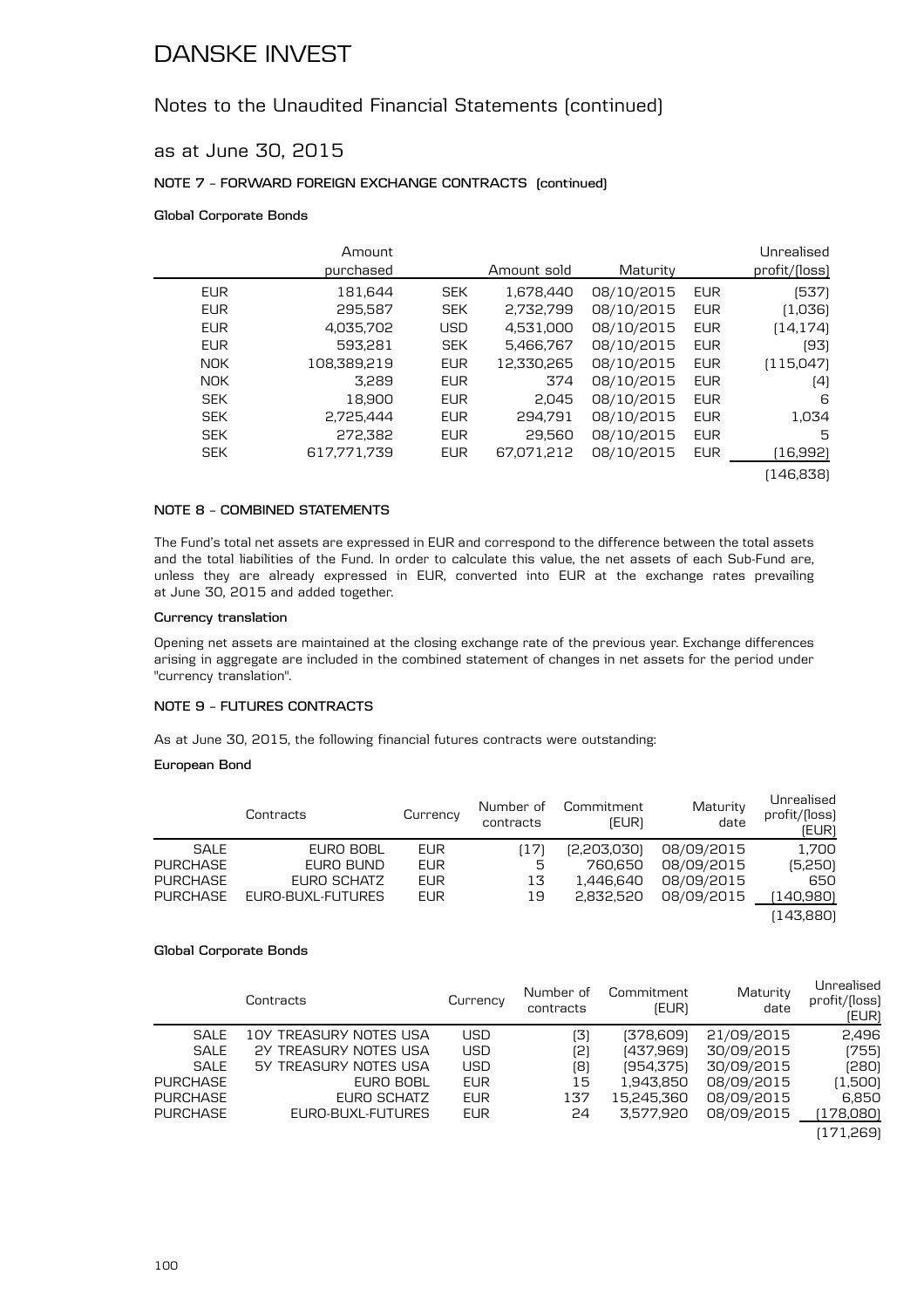## Notes to the Unaudited Financial Statements (continued)

### as at June 30, 2015

### **NOTE 10 – SECURITIES LENDING**

The Fund had entered into a fully collaterized securities lending agreements through a high quality financial institution as described in the prospectus. On June 30, 2015, the overall value of the securities lent by the sub-funds amounted to:

|                                   |            | Market Value of |
|-----------------------------------|------------|-----------------|
|                                   | Currency   | securities lent |
| European Bond                     | <b>EUR</b> | 196,329         |
| Denmark Focus                     | <b>DKK</b> | 7,353,170       |
| Nordic                            | <b>EUR</b> | 994,529         |
| Sweden                            | <b>SEK</b> | 6,037,120       |
| Global Emerging Markets           | <b>USD</b> | 24,230,958      |
| Europe Focus                      | <b>EUR</b> | 3,011,057       |
| Global StockPicking               | <b>EUR</b> | 1,382,308       |
| Europe Small Cap                  | <b>EUR</b> | 9,758,277       |
| Europe High Dividend              | <b>EUR</b> | 3,271,444       |
| Global Corporate Bonds            | <b>EUR</b> | 11,691,583      |
| China                             | <b>USD</b> | 794.005         |
| Global Emerging Markets Small Cap | <b>USD</b> | 6.053.041       |
|                                   |            |                 |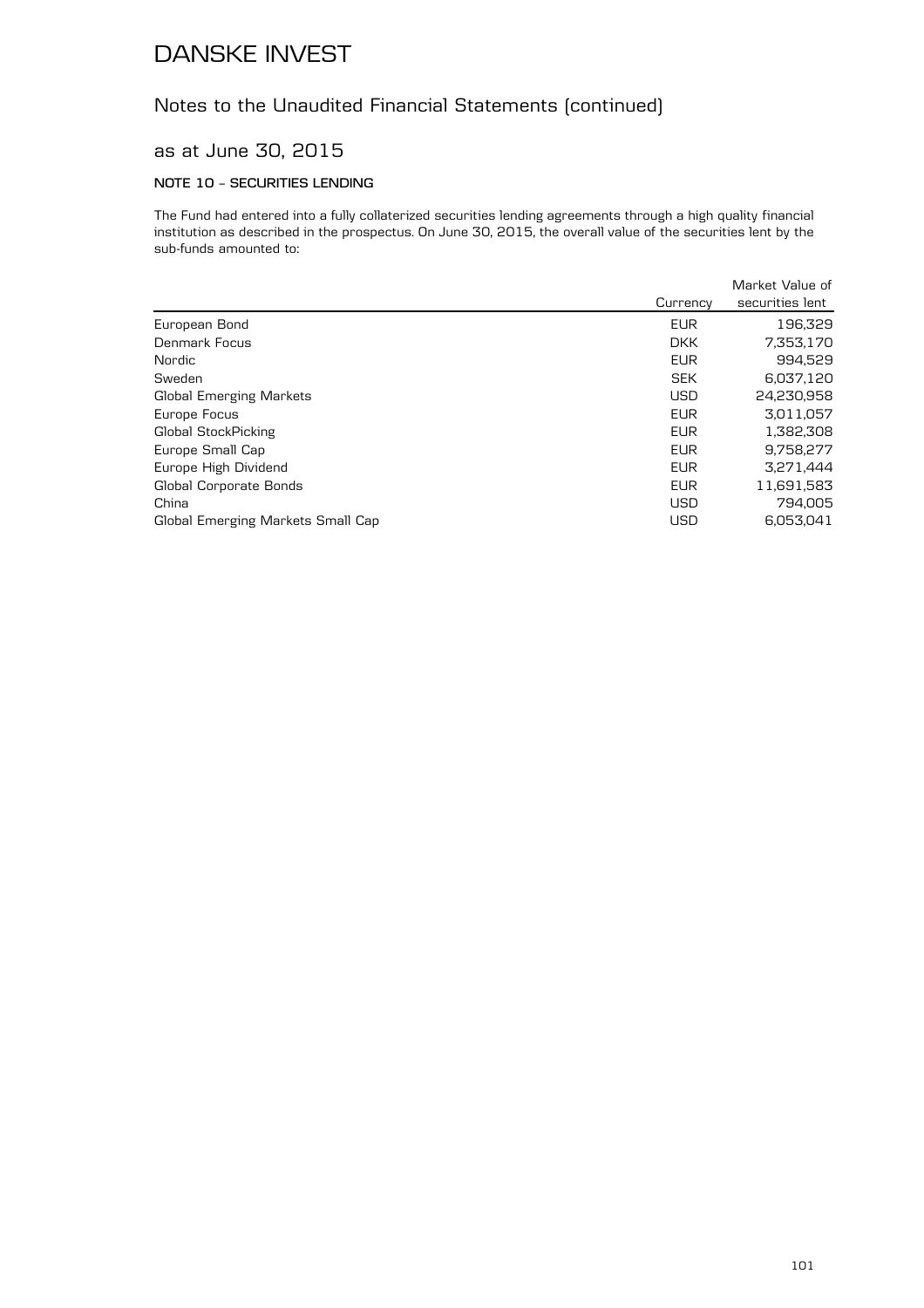## INFORMATION FOR INVESTORS IN SWITZERLAND (non audited)

### as at June 30, 2015

Danske Invest - Total Expense Ratio (TER) as per June 30, 2015

|                                       | Base       |              |       |
|---------------------------------------|------------|--------------|-------|
| Sub-Fund Name                         | Currency   | Isin Code    | TER   |
| DANISH BOND                           | <b>DKK</b> |              |       |
| Danish Bond Class A                   |            | LU0012089180 | 1.07% |
| Danish Bond Class A d                 |            | LU0012089008 | 1.07% |
| DANISH MORTGAGE BOND                  | <b>DKK</b> |              |       |
| Danish Mortgage Bond Class A          |            | LU0080347536 | 1.07% |
| Danish Mortgage Bond Class A d        |            | LU0158165976 | 1.07% |
| Danish Mortgage Bond Class A-nok h    |            | LU0332084721 | 1.07% |
| Danish Mortgage Bond Class A-sek h    |            | LU0332084994 | 1.07% |
| Danish Mortgage Bond Class A-eur h    |            | LU0739644747 | 1.07% |
| Danish Mortgage Bond Class I          |            | LU0249648097 | 0.33% |
| EUROPEAN BOND                         | <b>EUR</b> |              |       |
| European Bond Class A                 |            | LU0088125439 | 1.10% |
| European Bond Class A d               |            | LU0012089263 | 1.10% |
| European Bond Class A-nok h $\,$ $^1$ |            | LU0178669825 | 1.10% |
|                                       |            |              |       |
| SWEDISH BOND<br>Swedish Bond Class A  | <b>SEK</b> |              | 1.08% |
|                                       |            | LU0070798268 |       |
| Swedish Bond Class Y                  |            | LU0193808663 | 0.77% |
| GLOBAL CORPORATE BONDS                | <b>EUR</b> |              |       |
| Global Corporate Bonds Class A        |            | LU0123484106 | 1.07% |
| Global Corporate Bonds Class I        |            | LU0249702647 | 0.33% |
| Global Corporate Bonds Class A-sek h  |            | LU0178670161 | 1.07% |
| Global Corporate Bonds Class A-nok h  |            | LU0178670245 | 1.07% |
| <b>DENMARK FOCUS</b>                  | <b>DKK</b> |              |       |
| Denmark Focus Class A                 |            | LU0012195615 | 1.77% |
| NORDIC                                | <b>EUR</b> |              |       |
| Nordic Class A                        |            | LU0012195888 | 1.80% |
|                                       |            |              |       |
| SWEDEN                                | <b>SEK</b> |              |       |
| Sweden Class A                        |            | LU0074604223 | 1.77% |
| EUROPE FOCUS                          | <b>EUR</b> |              |       |
| Europe Focus Class A                  |            | LU0088125512 | 1.86% |
| Europe Focus Class I                  |            | LU0249696906 | 1.02% |
| <b>GLOBAL STOCKPICKING</b>            | <b>EUR</b> |              |       |
| Global StockPicking Class A           |            | LU0117088970 | 1.88% |
| Global StockPicking Class I           |            | LU0249703298 | 1.03% |
|                                       |            |              |       |
| EUROPE HIGH DIVIDEND                  | <b>EUR</b> |              |       |
| Europe High Dividend Class A          |            | LU0123484957 | 1.88% |
| Europe High Dividend Class I          |            | LU0274214740 | 1.03% |
| <b>EUROPE SMALL CAP</b>               | <b>EUR</b> |              |       |
| Europe Small Cap Class A              |            | LU0123485178 | 1.90% |
| Europe Small Cap Class I              |            | LU0249699918 | 1.06% |
|                                       |            |              |       |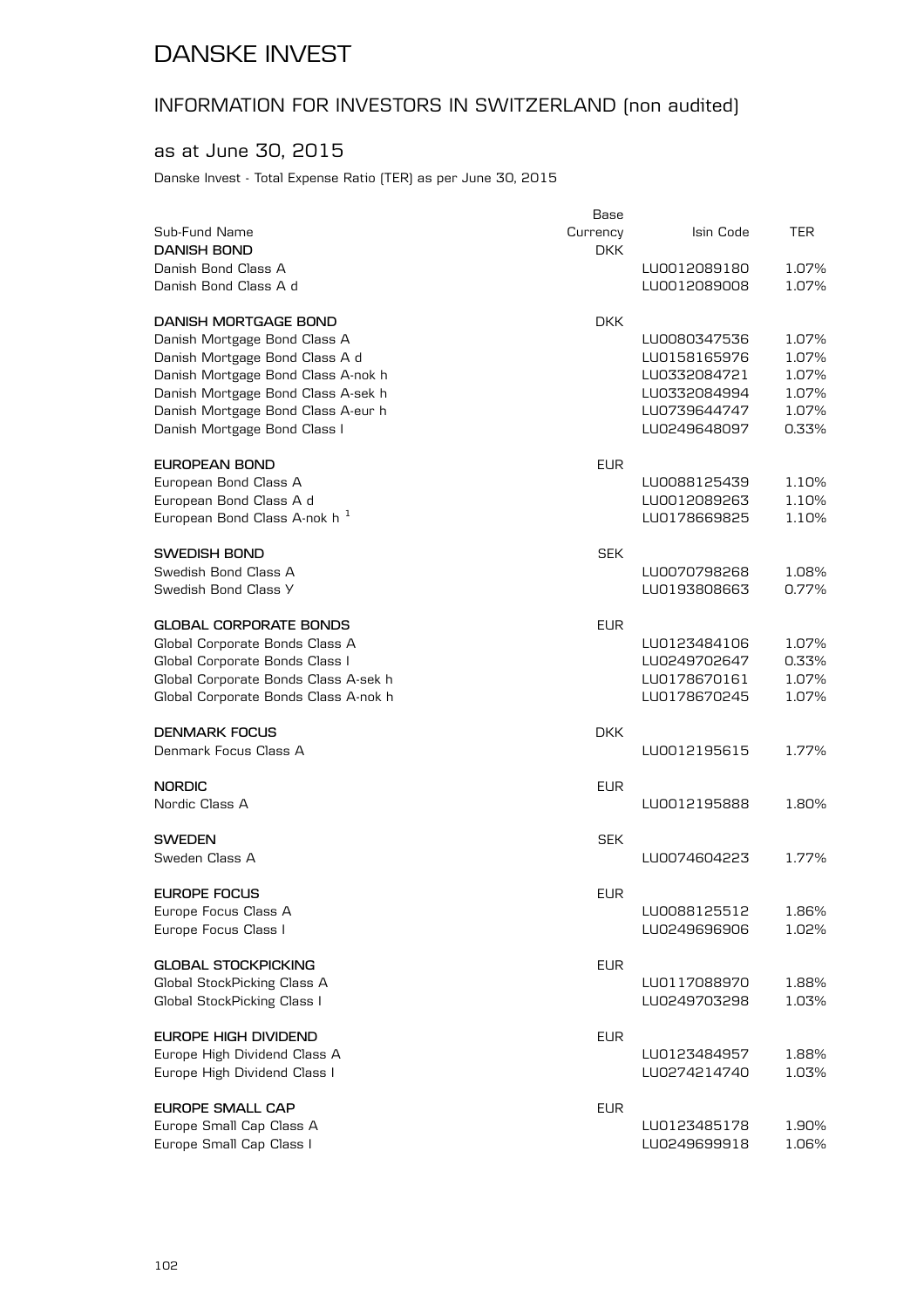## INFORMATION FOR INVESTORS IN SWITZERLAND (non audited) (continued)

as at June 30, 2015

| <b>EASTERN EUROPE CONVERGENCE</b>         | <b>EUR</b> |              |       |
|-------------------------------------------|------------|--------------|-------|
| Eastern Europe Convergence Class A        |            | LU0156840208 | 1.95% |
| Eastern Europe Convergence Class I        |            | LU0249695924 | 1.11% |
| <b>GLOBAL EMERGING MARKETS</b>            | <b>USD</b> |              |       |
| Global Emerging Markets Class A           |            | LU0085580271 | 2.04% |
| Global Emerging Markets Class I           |            | LU0249706804 | 1.11% |
| <b>CHINA</b>                              | <b>USD</b> |              |       |
| China Class A                             |            | LU0178668348 | 2.14% |
| JAPAN.                                    | <b>JPY</b> |              |       |
| Japan Class A                             |            | LU0193802039 | 1.96% |
| INDIA                                     | <b>USD</b> |              |       |
| India Class A                             |            | LU0193801577 | 2.10% |
| RUSSIA                                    | <b>USD</b> |              |       |
| Russia Class A                            |            | LU0495011024 | 2.50% |
| Russia Class I                            |            | LU0495011370 | 1.35% |
| TRANS-BALKAN                              | <b>EUR</b> |              |       |
| Trans-Balkan Class A                      |            | LU0249704346 | 3.30% |
| GLOBAL EMERGING MARKETS SMALL CAP         | <b>USD</b> |              |       |
| Global Emerging Markets Small Cap Class A |            | LU0292126785 | 2.09% |
| Global Emerging Markets Small Cap Class I |            | LU0292127759 | 1.16% |
|                                           |            |              |       |

**All classes in base currency unless otherwise stated The figures above are not audited.**